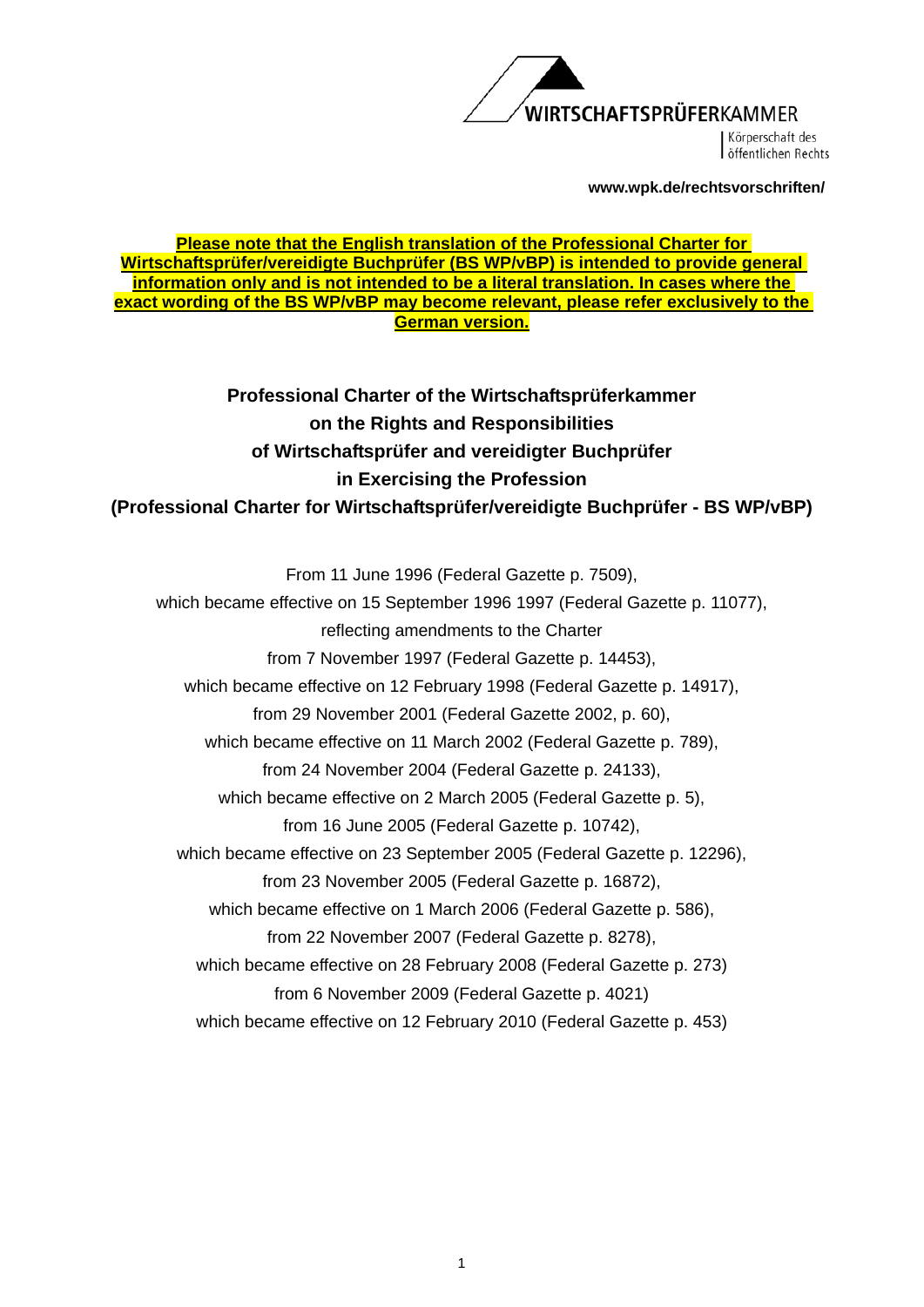## **Table of Contents**

### **Part 1: General Professional Duties**

- § 1 Principle
- § 2 Independence
- § 3 Prohibition of Representation of Conflicting Interests
- § 4 Conscientiousness
- § 4a Ongoing Professional Training
- § 5 Qualification, Information and Commitment of Employees
- § 6 Professional Training and Ongoing Training of Employees
- § 7 Assurance of Conscientious Professional Practice
- § 8 Handling of Third-Party Assets
- § 9 Confidentiality
- § 10 Prohibition on the Utilisation of Professional Secrets
- § 11 Own Responsibility
- § 12 Management of Employees
- § 13 Proper Professional Conduct
- § 13a Information Pertaining to Professional Status; Specialist and Other Professional Titles
- § 13b Criteria For the Description of the Basic Scheme for Remuneration in the Transparency Report
- § 14 Duties Towards Other WP/vBPs
- § 15 Contribution to Training
- § 16 Limitation of Liability
- § 17 Professional Indemnity Insurance
- § 18 Use of Seal
- § 18a Seal Design
- § 19 Professional Places of Business and Branch Offices

### **Part 2: Special Duties When Carrying Out Audits and Issuing Expert Opinions**

- § 20 Impartiality
- § 21 Unbiasedness and Suspected Bias
- § 22 Safeguards
- § 22a Definition of Absolute Grounds for Exclusion as Specified in § 319 Section 3, 319a, and § 319b Section 1 of the German Commercial Code (HGB)
- § 23 Own Interests
- § 23a Self-Audit
- § 23b Representation of Interests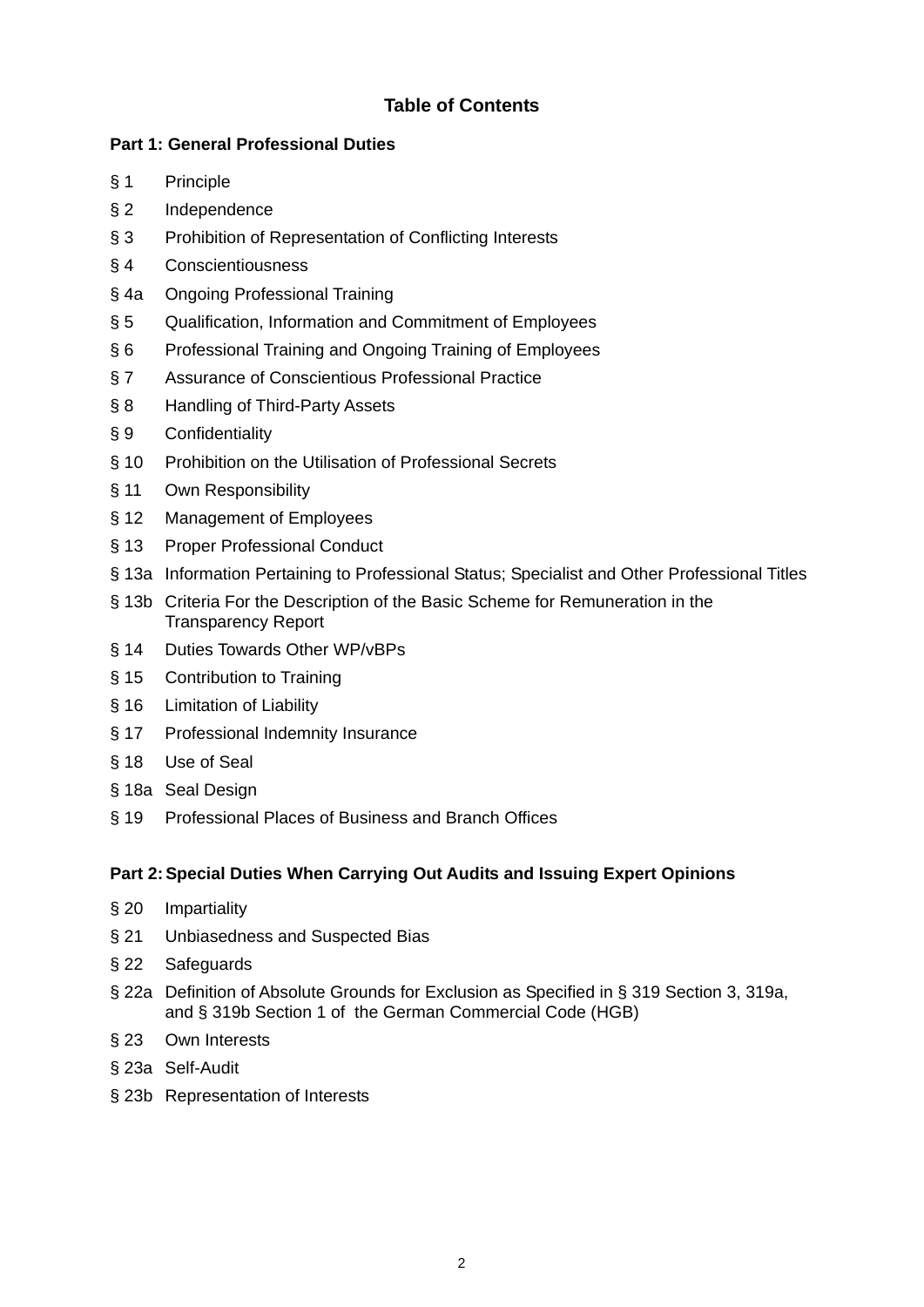- § 24 Close Personal Relationship
- § 24a Audit Planning
- § 24b Audit Processing
- § 24c Complaints and Allegations
- § 24d Audit-Based Quality Control
- § 25 Designation of Details Taken From Other Sources in Auditor Reports and Expert **Opinions**
- § 26 Duties When Changing the Auditor
- § 27 Remuneration
- § 27a Signature of Auditors' Opinions, Auditor Reports and Expert Opinions

#### **Part 3: Special Professional Duties in Professional Collaboration**

- § 28 Joint Practice
- § 29 Professional Firms
- § 30 Use of the Company Entity Or the Name of Professional Firms By Other Companies

### **Part 4: Special Professional Duties to Safeguard the Quality of Professional Work (§ 55b WPO)**

- § 31 General
- § 32 Quality Control System For Duties According to § 2 Section 1 WPO, For Which a Seal Is Used
- § 33 Inspection

### **Part 5: Final Provisions**

- § 29 Scope
- § 30 Publication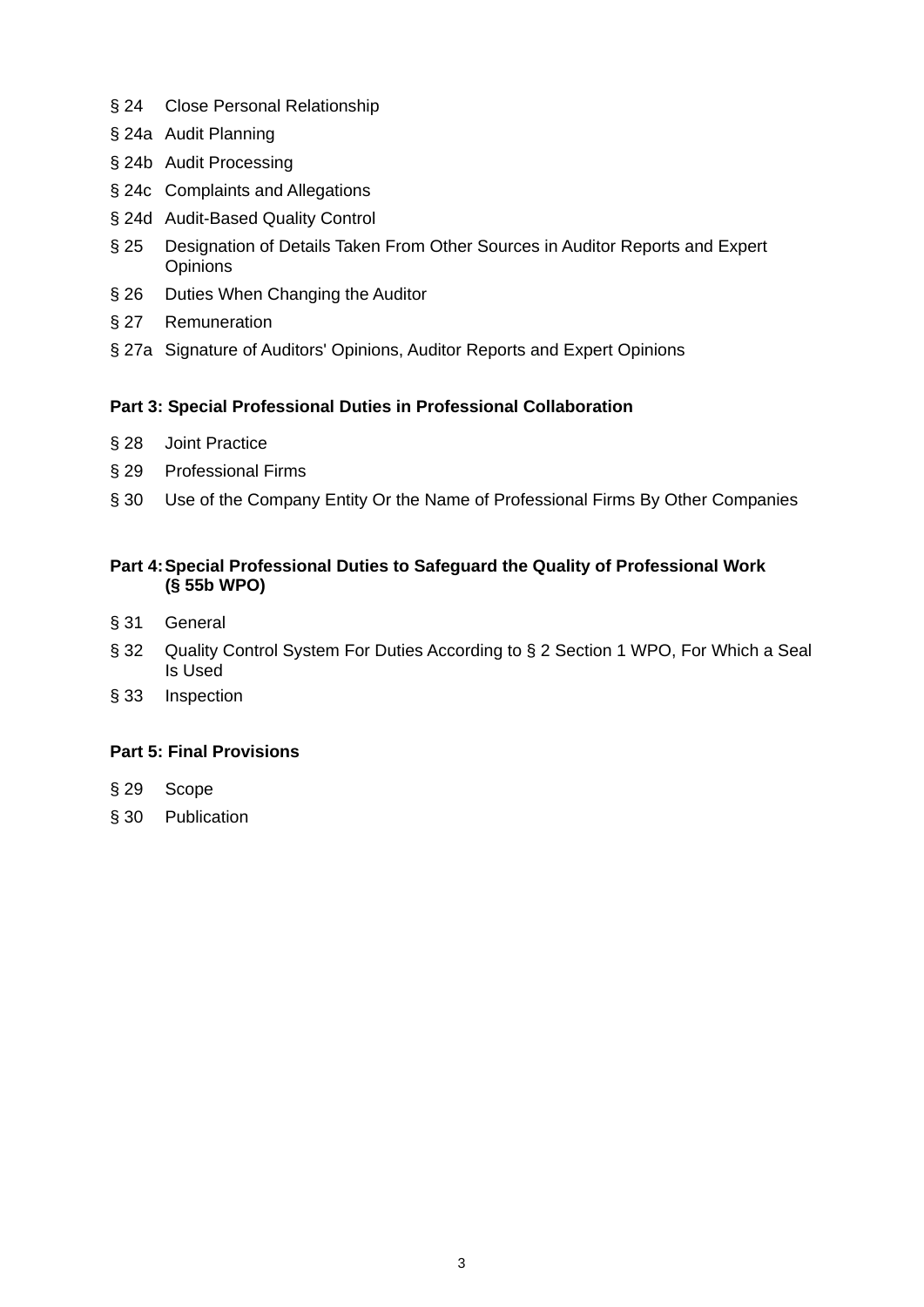# **Part 1: General Professional Duties**

# **§ 1 Principle**

(1) <sup>1</sup>WP/vBPs are to practise their profession with independence, conscientiousness, confidentiality and on their own responsibility (§ 43 Section 1 Sentence 1 WPO). <sup>2</sup>They are to responsibly and diligently uphold their duties ( $\S$  17 Section 1 WPO). <sup>3</sup> Within and outside the scope of their profession, they must carry themselves in a manner worthy of the trust and respect the profession demands (§ 43 Section 2 Sentence 3 WPO).

 $(2)$  <sup>1</sup>WP/vBPs must abstain from all activities which are incompatible with their profession or the reputation of their profession.  $2$ They must be particularly cognizant of the professional duties arising out of their entitlement to issue opinions on statutory audits (§ 43 Section 2 Sentence 1 and 2 WPO) and to use a seal (§ 18).

### **§ 2 Independence**

 $(1)$  <sup>1</sup>WP/vBPs must not enter into any commitments that would or could jeopardise their professional freedom of decision-making. <sup>2</sup>They must maintain their personal and economic independence towards everyone.

(2) It is particularly against professional ethics,

- 1. to enter into an agreement according to § 2 Section 1 and 3 No. 1 and 3 WPO, by which the level of remuneration is made dependent upon the results of the work as WP/vBP (§ 55 Section 1 Sentence 1 WPO),
- 2. to enter into an agreement according to § 2 Section 2, by which the level of remuneration is made dependent on the outcome of the case or upon the success of the WP/vBP's activity or by which the WP/vBP receives a share of the anticipated tax reduction, tax savings or tax refund as a fee; this does not apply in certain cases to agreements if, due to the client's financial standing, from a judicious perspective, the client would otherwise be prevented from prosecuting his interests in absence of a negotiated contingency fee (§ 55a Section 1 Sentence 1, Section 2 WPO),
- 3. above and beyond No. 1, to make remuneration for statutory audits dependent upon further conditions; this also must not be influenced or determined by the rendering of additional services on behalf of the audited company (§ 55 Section 1 Sentence 3 WPO),
- 4. to distribute or receive any part of one's remuneration or other benefits in exchange for brokering engagements , whether on behalf of a WP/vBP or a third party (§ 55 Section 2 WPO),
- 5. to assume the risk of a client or
- 6. to accept pension commitments from clients.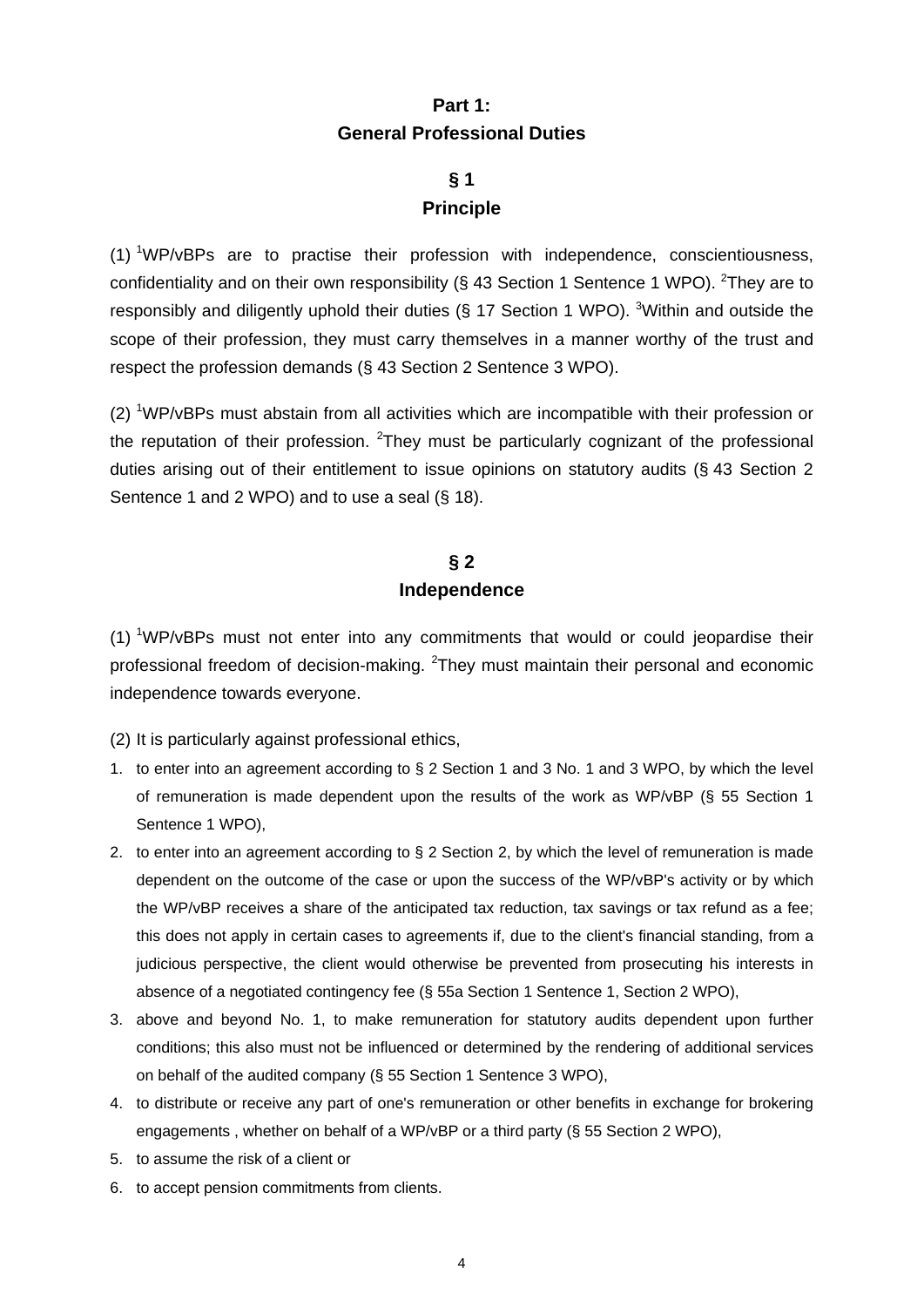**§ 3** 

### **Prohibition of Representation of Conflicting Interests**

<sup>1</sup>WP/vBPs are not allowed to work for a client if they are advising or representing or have advised or represented another client with conflicting interests in the same matter.  $2$ In addition, WP/vBPs are only allowed to advise or represent multiple clients in the same matter if they have been retained jointly or if all the clients involved agree. <sup>3</sup>It is permitted to act as a mediator on behalf of all parties involved.

### **§ 4 Conscientiousness**

(1) In carrying out their duties, WP/vBPs are to uphold the law, to remain informed of the regulations governing professional practise, and to adhere to these provisions and professional rules.

(2) WP/vBPs are only allowed to offer services and accept engagements if they possess the required expertise and have the time necessary to complete them.

(3) Through efficient overall planning of all engagements, WP/vBPs are to create the preconditions for accepted and anticipated engagements being carried out in an orderly and timely manner in adherence to the principles of the profession.

(4) Should circumstances occur which would have caused an engagement to be refused, the client engagement is to be ended.

## **§ 4a Ongoing Professional Training**

(1) <sup>1</sup>WP/vBPs are obliged to continually engage in ongoing professional training (§ 43 Section 2 Sentence 4 WPO). <sup>2</sup>This ongoing training should maintain at a sufficiently high level their professional expertise, their ability to apply that expertise, as well as a cognizance of their professional duties. <sup>3</sup>WP/vBPs fulfil their ongoing training requirements by participating in ongoing training measures as lecture attendees or as instructors, as well as through independent studies.

(2) <sup>1</sup>Ongoing training measures include specialised events (lectures, seminars, discussion groups or similar events). <sup>2</sup>It makes no difference whether they are organised by third parties or by the auditing practise itself and whether they are open to the public or only to employees of the practise. <sup>3</sup>Ongoing training measures also include the completion of IT-assisted specialised courses (e-learning, Web-based training), if the length of participation can be documented. <sup>4</sup>Equivalent to participation in ongoing training measures are specialist literary work, serving on outside or in-house expert committees as well as teaching in academia.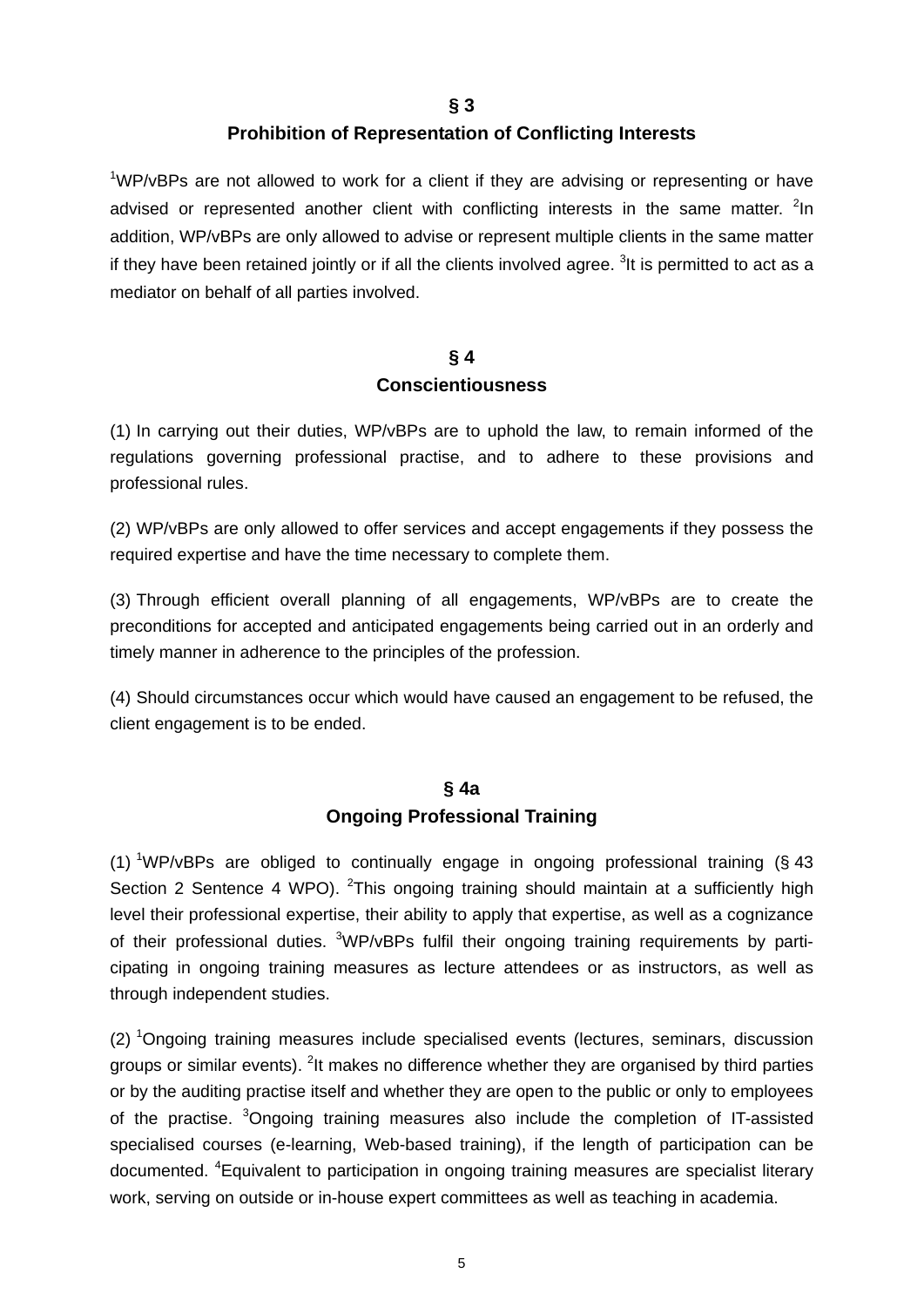(3) Independent studies include in particular the reading of specialised literature.

(4) <sup>1</sup>The ongoing training must be relevant to the scope of practise specified in §§ 2, 129 WPO and be suitable for improving the knowledge and skills named in Section 1 Sentence 2. <sup>2</sup>lts area of focus shall be the current or anticipated professional practise of the WP/vBP.  $3$ For WP/vBPs who carry out audits of financial statements, the ongoing training must be of sufficient scope in relation to audit practise (§§ 2 Section 1, 129 Section 1 WPO).

(5) <sup>1</sup>The ongoing training shall encompass no less than 40 hours per year. <sup>2</sup>Of this total, 20 hours must be dedicated to the ongoing training measures specified in Section 2; these are to be documented according to type and subject for proof of completion.  $3$ The minimum number of hours according to Sentence 2 can also be completed with ongoing training measures pursuant to § 57a Section 3 Sentence 2 No. 4 WPO.

### **§ 5 Qualification, Information and Commitment of Employees**

(1) When hiring employees, WP/vBPs are to examine their professional and personal aptitude.

(2) According to their level of responsibility, employees are to be informed of the professional duties as well as the quality control system established in the practise.

(3) Prior to taking up employment, they are to be required in writing to commit to regulations regarding confidentiality, data protection and insider rules, as well as the provision concerning the quality control system; this is to be documented.

### **§ 6**

### **Professional Training and Ongoing Training of Employees**

 $(1)$  <sup>1</sup>WP/vBPs are to undertake to ensure that professional trainees receive adequate practical and theoretical training and that specialists undergo advanced professional training.  $2$ The professional training and ongoing training must be structured and bear relevance to the specialist's fields of activity.

(2) WP/vBPs are only allowed to delegate responsibility to their employees to the extent that they possess the necessary qualification.

(3) WP/vBPs are to evaluate the performance of their specialists at appropriate intervals.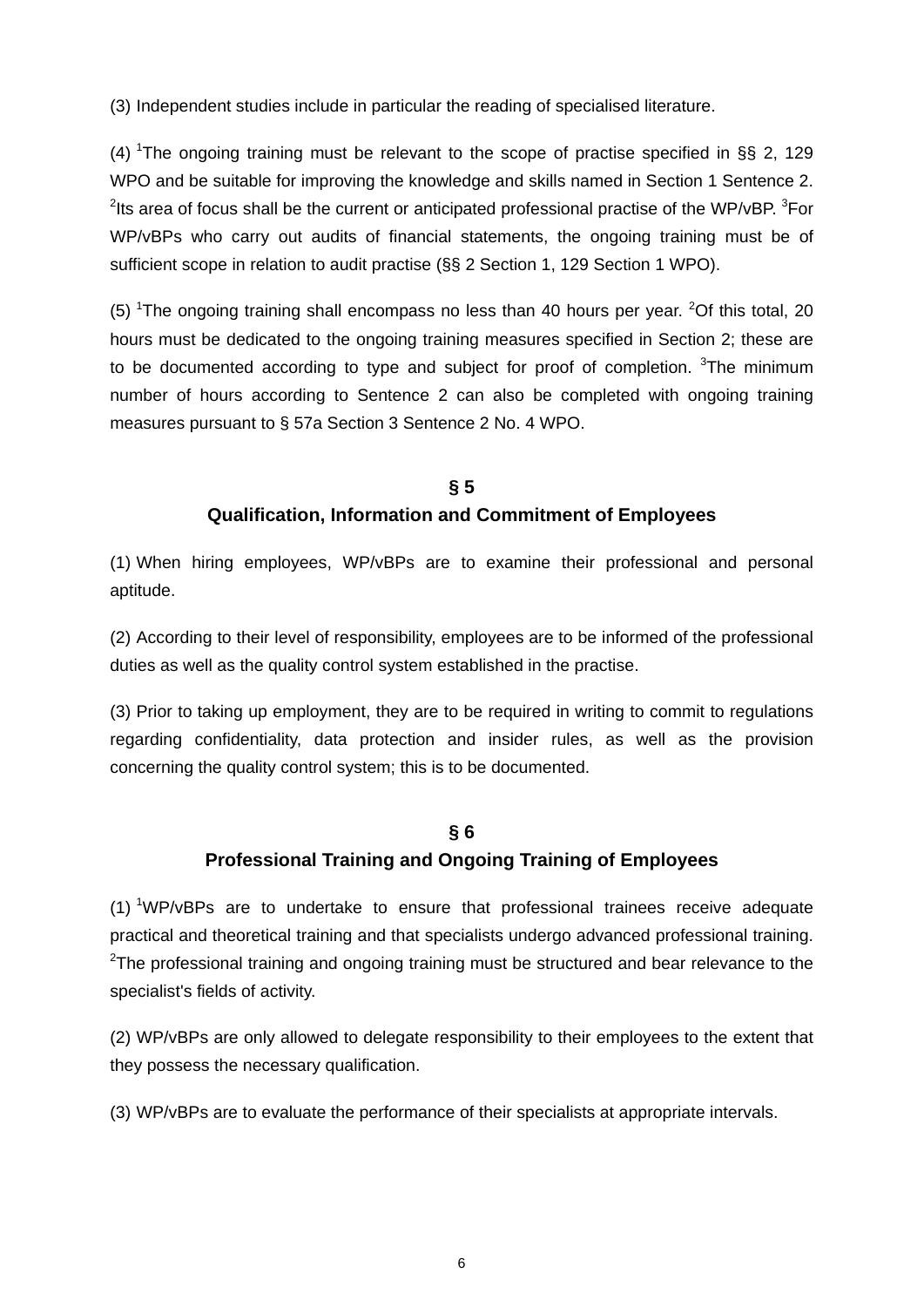### **§ 7 Assurance of Conscientious Professional Practise**

In order to assure conscientious professional practise, WP/vBPs are to monitor adherence to professional duties in their practise at appropriate intervals and to correct any faults.

# **§ 8 Handling of Third-Party Assets**

(1)  $1$  WP/vBPs are to keep consigned third-party assets separate from their own and other third-party assets and to administer them conscientiously. <sup>2</sup>Separate accounting documents are to be kept for third-party assets. <sup>3</sup>Cash and securities are to be administered either under the name of the principal or deposited into escrow accounts. <sup>4</sup>Third party-owned cash in transit is to be forwarded to the authorised recipient without delay.

 $(2)$  <sup>1</sup>WP/vBPs are only allowed to make use of third-party assets entrusted to them for specific purposes for covering their own billings (fees, advances and reimbursement of outof-pocket expenses) if they have been expressly authorised to do so.  $2$ To the extent that offsetting and withholding are permissible, these rights shall remain unaffected.

# **§ 9 Confidentiality**

(1) Unless authorised, WP/vBPs are not allowed to reveal facts and circumstances that are entrusted or become known to them in the course of their professional practise.

 $(2)$  <sup>1</sup>WP/vBPs shall undertake to ensure that facts and circumstances as defined in Section 1 will not become known to unauthorised parties. <sup>2</sup>They are to take appropriate precautions.

(3) The duties in Section 1 and 2 shall remain in force after the contractual relationship has ended.

### **§ 10 Prohibition on the Utilisation of Professional Secrets**

<sup>1</sup>If in the course of their professional duties, WP/vBPs become privy to facts and circumstances, in particular business decisions or transactions concerning their clients or third parties, they may not make unauthorised use of this knowledge for themselves or third parties. <sup>2</sup>§9 Section 3 applies *mutatis mutandis*. <sup>3</sup>If a sensible third party could gain the impression that that secrets may be utilised, the circumstances providing grounds for this risk may only be brought about or upheld with the permission of the person protected by the prohibition on utilisation of secrets.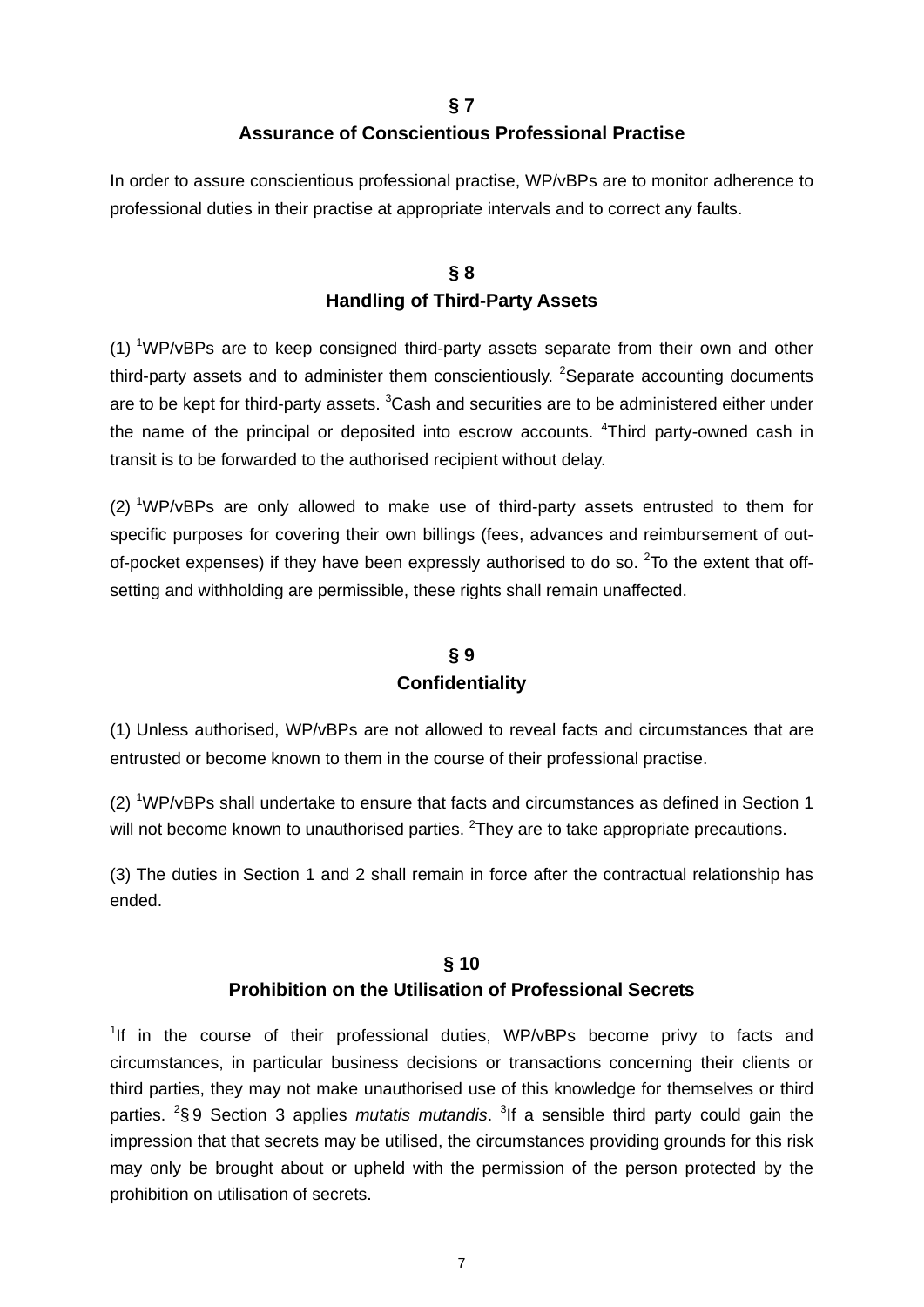#### **Own Responsibility**

(1) Regardless of their type of professional activity (§ 38 No. 1 d WPO), WP/vBPs are to determine their actions on their own responsibility and make their own judgements and decisions.

(2) It is not permitted to assume professional activities if the required professional responsibility cannot or is not intended to be upheld.

# **§ 12 Management of Employees**

WP/vBPs must be in the position to monitor and evaluate the activities of employees in such a way that they can arrive at their own conclusions based on knowledge.

# **§ 13 Proper Professional Conduct**

(1) WP/vBPs are to express themselves objectively.

(2) WP/vBPs are obliged to inform their clients of violations of the law they have discovered while carrying out their duties.

(3) WP/vBPs may only allow their names and/or their qualification to be used for promotional purposes by third parties if the promotion of the product or service is in a manner worthy of the profession.

 $(4)$  <sup>1</sup>WP/vBPs are only allowed to accept benefits in kind from clients or third parties acting on their behalf if the benefits in kind are obviously trifling in value and, from the perspective of a sensible third party in full knowledge of all relevant facts, would not have any influence on the decision-making process or the outcome of the activity.  ${}^{2}$ For benefits in kind made by the WP/vBP to the client, his employees or third parties in connection with an engagement, Sentence 1 applies *mutatis mutandis*; for commissions, § 55a Section 2 WPO applies.  $3$ WP/vBPs are to undertake to ensure that their employees also adhere to these principles and to take appropriate measures to monitor this adherence.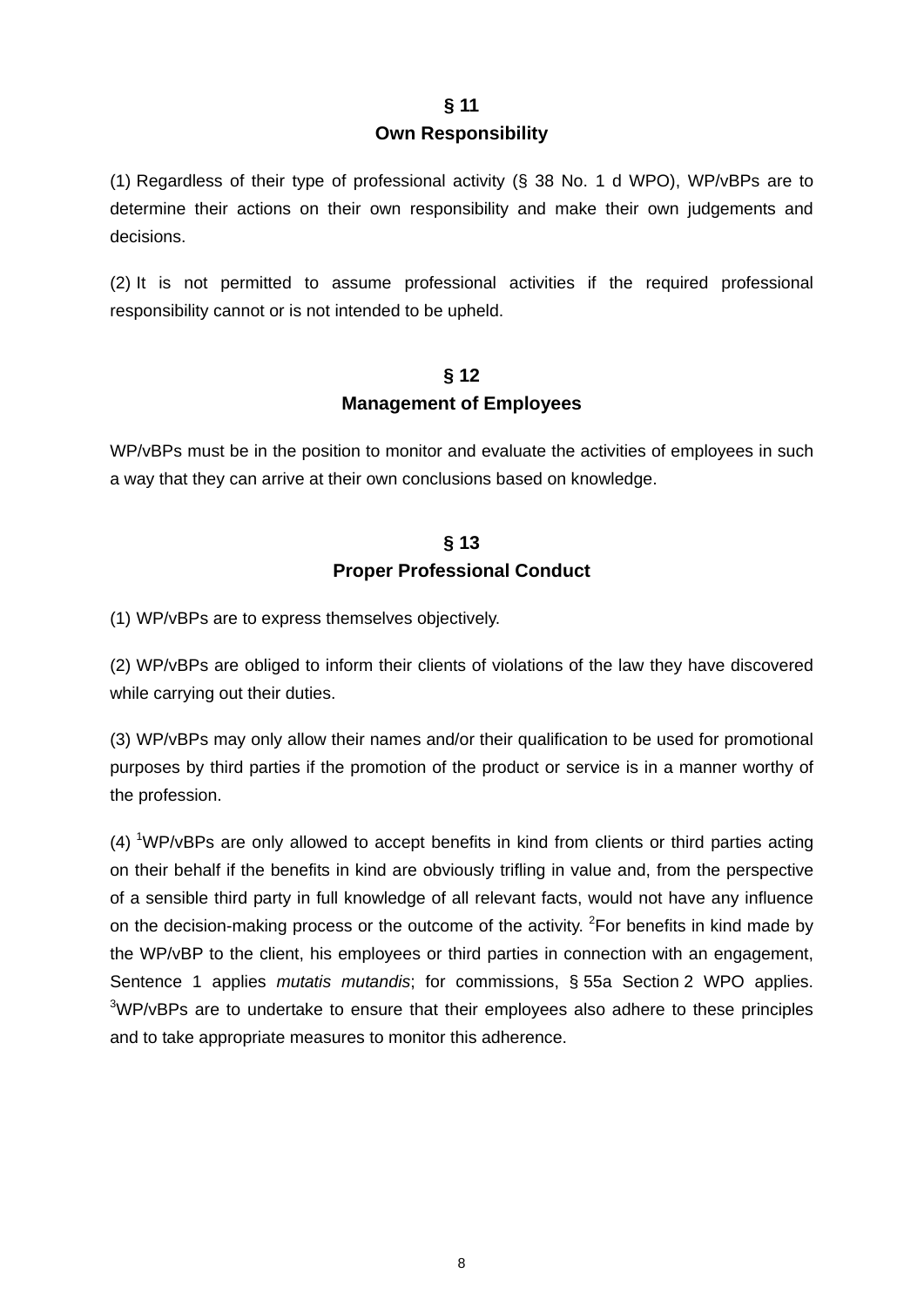#### **§ 13a**

# **Information Pertaining to Professional Status; Specialist and Other Professional Titles**

(1) <sup>1</sup>Business letterheads, practise signage or other long-term information relating to professional status must include the details according to § 18 Section 1, § 128 Section 2 WPO or the company or name of the Wirtschaftsprüfungsgesellschaft or Buchprüfungsgesellschaft respectively. <sup>2</sup>Persons capable of entering into a partnership may be named on the letterhead along with designation of their status; the naming of other persons is impermissible. <sup>3</sup>Practise signage may only be put up where the professional place of business or branch office is located.

(2) <sup>1</sup>WP/vBPs may only use designations of specialisation that are permissible by law. <sup>2</sup>It is permissible to make references to a public appointment as an expert. <sup>3</sup>If WP/vBPs are employed as bankruptcy trustees or in a similar capacity, they are allowed to bear the appropriate designation alongside their name and professional title.

### **§ 13b**

# **Criteria For the Description of the Basic Scheme for Remuneration in the Transparency Report**

<sup>1</sup>The information to be compiled in the transparency report regarding the basic scheme for remuneration of board of management and officers (§ 55c Section 1 Sentence 2 No. 7 WPO) shall clearly delineate whether and how the professional activity is influenced by financial incentives. <sup>2</sup>lt must include details as to,

- whether remuneration is divided up into fixed and variable factors, including contingency components,
- which proportion of remuneration falls under the variable component,
- which type of variable remuneration is used and the basis by which it is calculated.

# **§ 14 Duties Towards Other WP/vBPs**

(1) When a practise or part of a practise changes ownership for a fee, it is not permitted to exploit the dire situation of a professional colleague, his heirs or legatees.

(2) WP/vBPs are not permitted to hire away or to commission the hiring away of the employees of another WP/vBP.

(3) In establishing their own practise or changing employers, WP/vBPs are not allowed to induce the clients of their current employer to give them engagements.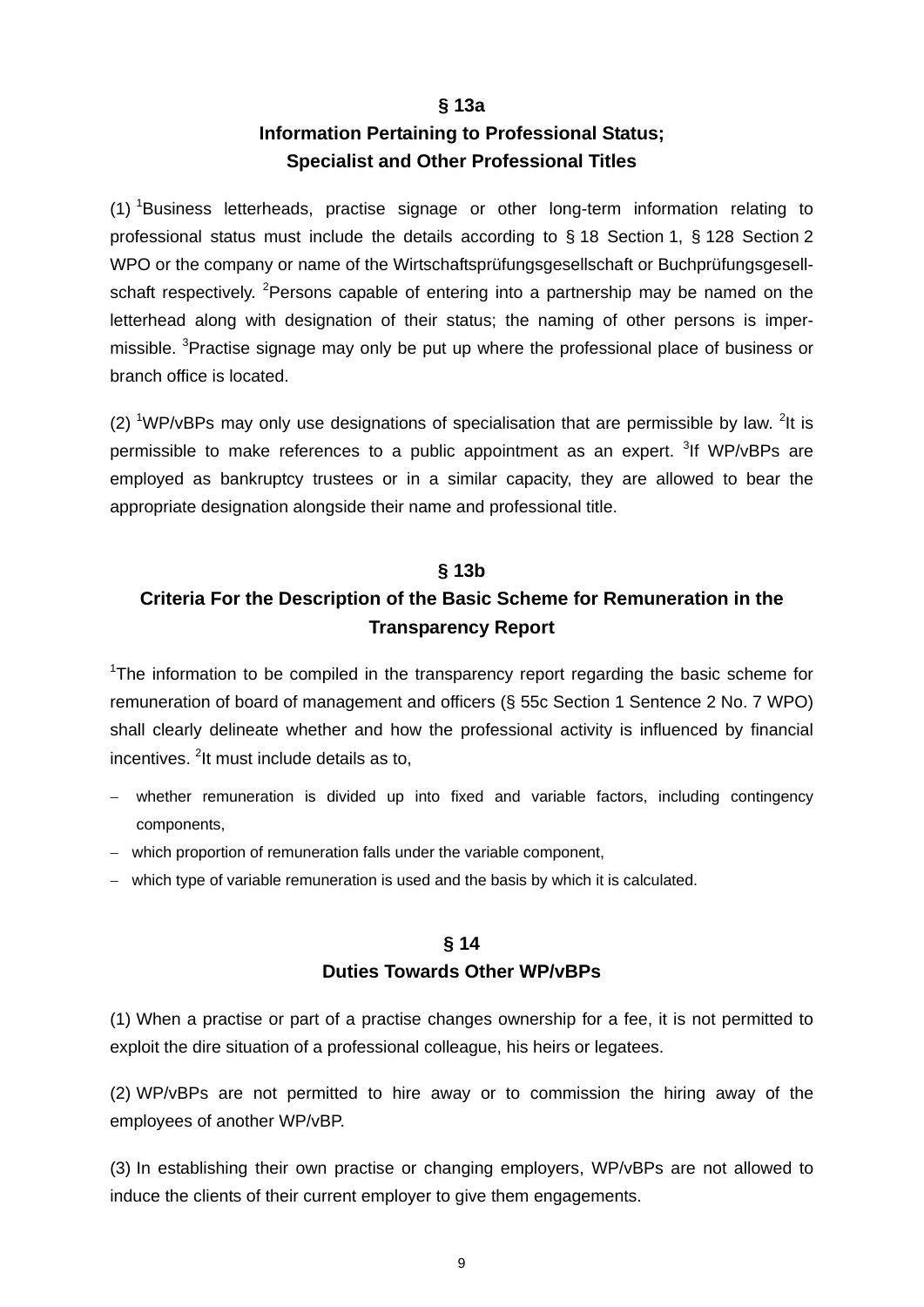#### **§ 15**

#### **Contribution to Training**

WP/vBPs shall to the best of their ability to contribute to the training of professional trainees as well as to the training of assistant tax consultants.

# **§ 16 Limitation of Liability**

A statutory limitation of liability may not be waived.

## **§ 17 Professional Indemnity Insurance**

(1) WP/vBPs are required to notify the Wirtschaftsprüferkammer immediately upon the end of term or cancellation of an insurance policy, any amendment to the insurance policy that impacts the mandatory insurance coverage according to the Wirtschaftsprüfer Professional Indemnity Insurance Act (WPBHV), any change of insurance companies, the beginning or end of the insurance requirement as the result of a change in professional practise and the withdrawal of proof of provisional insurance coverage (§ 1 Section 4 Sentence 2 of the Wirtschaftsprüfer Professional Indemnity Insurance Act (WPBHV)).

(2) The professional indemnity insurance policy to be taken out and maintained according to § 54 WPO shall exceed the minimum level of coverage if required based on the WP/vBP's type and scope of liability risks.

### **§ 18 Use of Seal**

 $(1)$  <sup>1</sup>WP/vBPs are required to use a seal when issuing statements reserved to the statutory duties of WP/vBP (§ 48 Section 1 Sentence 1 WPO). <sup>2</sup>This also applies to the issuing of statements reserved to the statutory duties of WP/vBP based on a non-statutory activity.

(2) WP/vBPs are allowed to use a seal if in the exercise of their profession they issue statements on audits or expert opinions which are not reserved to the statutory duties of WP/vBPs.

(3) WP/vBPs are not allowed to use the seal in the scope of other miscellaneous professional activities.

(4) WP/vBPs are not allowed to use a seal-imitating round stamp.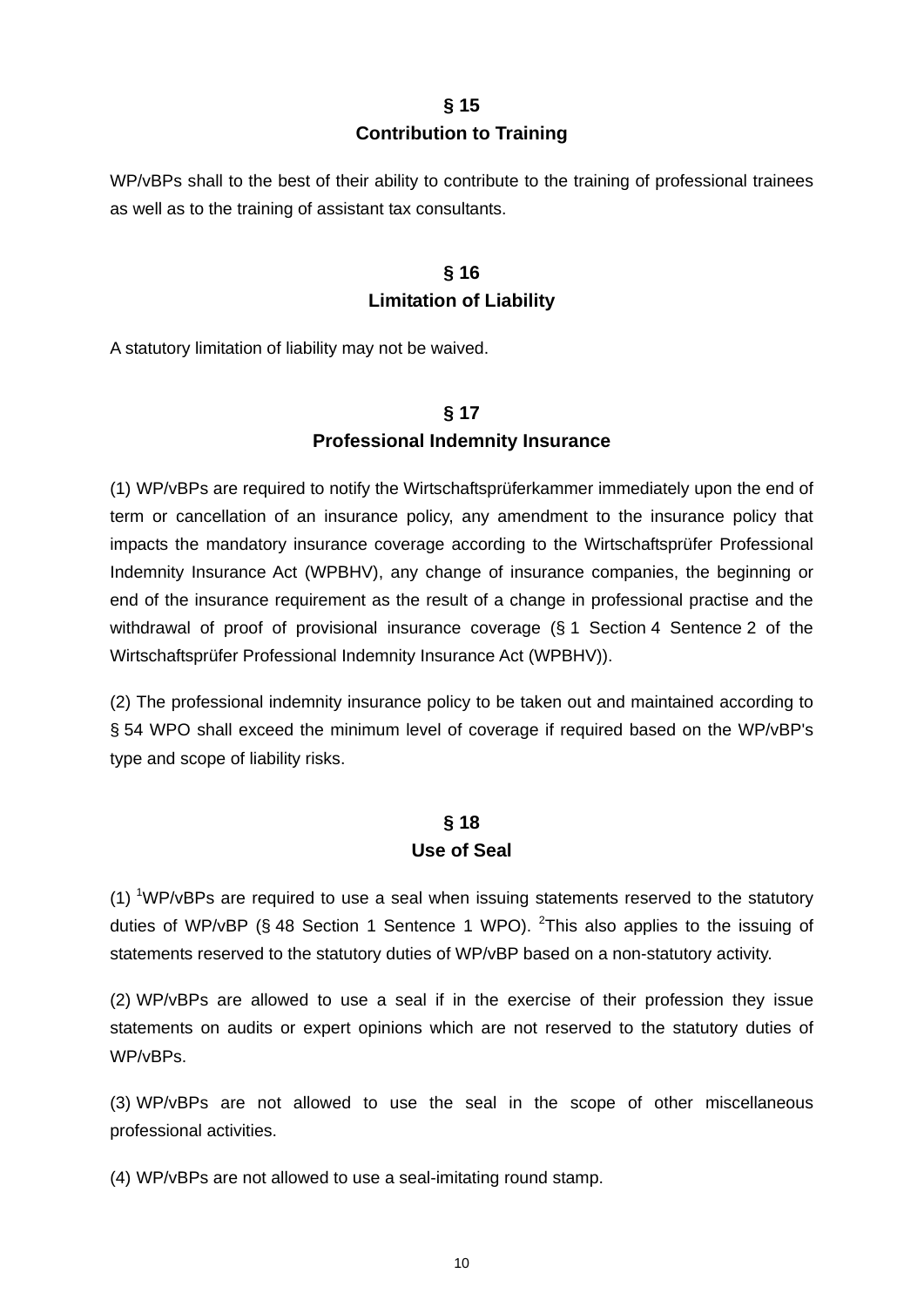# **§ 18a Seal Design**

(1) The seal of the WP/vBP must conform to the shape and size of the attached sample.

(2) Permitted for use are embossed seals (dry seals, varnish seals) made of metal, seal stamps and colour stamps made of metal or rubber.

(3) <sup>1</sup>The outer circle of the seal of a WP/vBP contains in circumscription in the upper half the first and last names of the WP/vBP, in the lower half the name of the place of professional business, in the inner circle in horizontal letters the professional title of "Wirtschaftsprüfer" or "vereidigter Buchprüfer" respectively and on the lower edge the word "seal". <sup>2</sup>If the WP/vBP is entitled to carry an academic degree or title, this may be added to the name.  $3$ Seals of WP/vBP that maintain a branch office may include after or below the place of the main office the place of the branch office and the supplement "branch office".

(4) <sup>1</sup>The outer circle of the seal of a Wirtschaftsprüfungsgesellschaft or Buchprüfungsgesellschaft contains in circumscription in the upper half the name of the Wirtschaftsprüfungsgesellschaft or Buchprüfungsgesellschaft, and in the lower half the place of the main office, in the inner circle in horizontal letters the title Wirtschaftsprüfungsgesellschaft" or "Buchprüfungsgesellschaft" and on the lower edge the word "seal". <sup>2</sup>Seals used for a branch office of a Wirtschaftsprüfungsgesellschaft or Buchprüfungsgesellschaft, may include after or below the place of the main office the place of the branch office and the supplement "branch office". <sup>3</sup>If an alternative basic corporate identity is used for the branch office of a Wirtschaftsprüfungsgesellschaft or Buchprüfungsgesellschaft, the outer circle of the seal of the branch office shall have in circumscription the name of the company of the branch office in the upper half, and in the lower half the name of the place of the branch office and below or after that name a supplement containing the words, "branch office of" along with the name of the Wirtschaftsprüfungsgesellschaft or Buchprüfungsgesellschaft. <sup>4</sup>The inner circle of the seal contains the word "seal".

# **§ 19 Professional Places of Business and Branch Offices**

(1) <sup>1</sup>Each organisationally-autonomous unit constitutes a professional place of business or branch office as defined in §§ 3, 47 WPO.  ${}^{2}$ Each announcement of a professional address constitutes the existence of an organisationally-autonomous unit.  $3As$  an exception to Sentence 2, several professional addresses may constitute one organisationally-autonomous unit if they are in close proximity to one another and the services offered at the addresses are under one single management. <sup>4</sup>The announcement of several professional addresses for an organisationally-autonomous unit is only permissible to the extent that it is required for the public.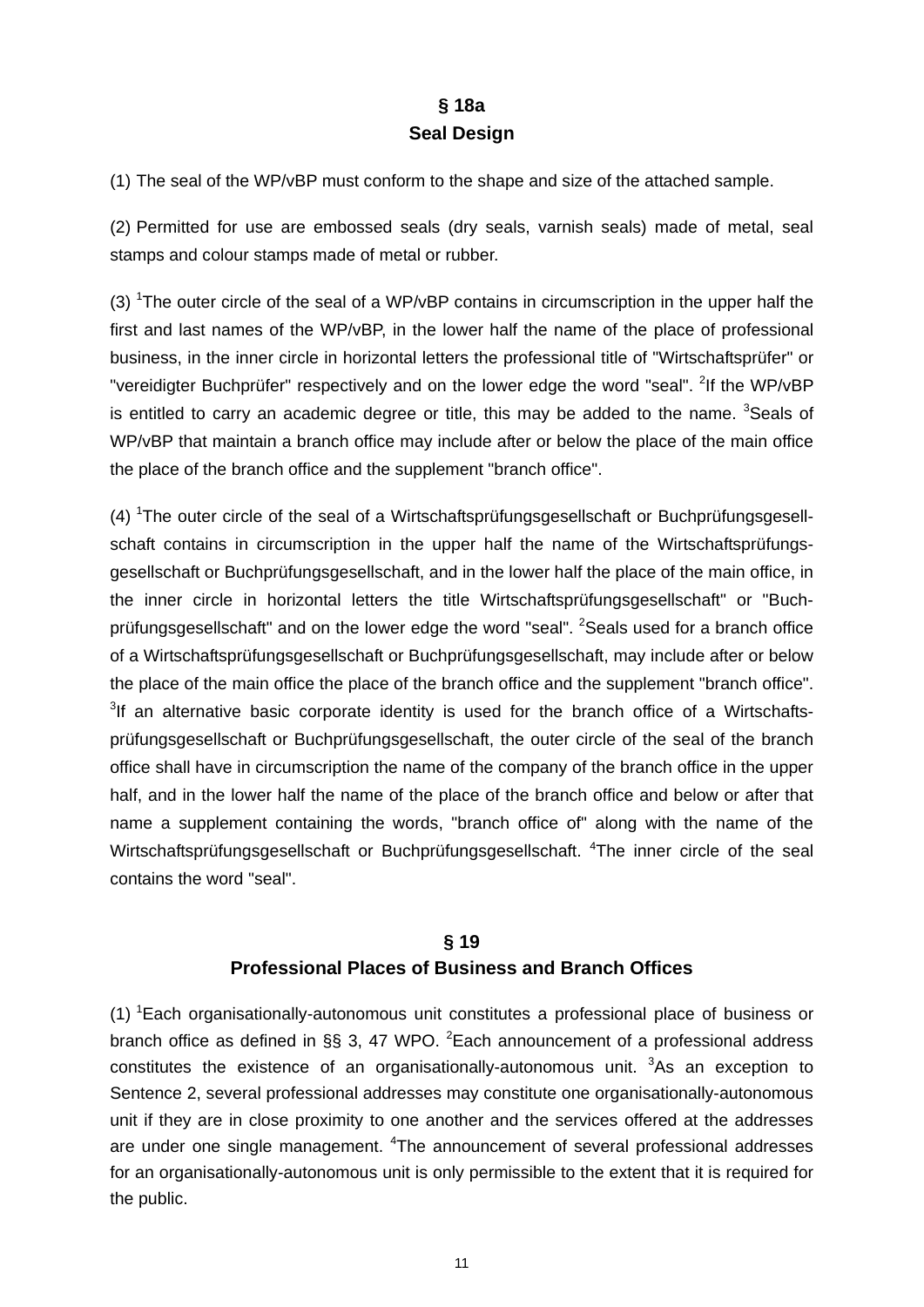(2) <sup>1</sup>In a Wirtschaftsprüfungsgesellschaft at least one Wirtschaftsprüfer who is a member of the management board, a managing director, personally liable shareholder or partner, shall have his professional place of business in the main office or company headquarters. <sup>2</sup>In a Buchprüfungsgesellschaft, at least one vereidigter Buchprüfer or Wirtschaftsprüfer, who is a member of the board, a managing director, personally liable shareholder or partner, shall have his professional place of business in the main office or company headquarters.

(3) <sup>1</sup> Branch offices of Wirtschaftsprüfer and Wirtschaftsprüfungsgesellschaften must each be managed by at least one Wirtschaftsprüfer whose professional place of business is the branch office or the domicile of the branch office. <sup>2</sup> Branch offices of vereidigte Buchprüfer and Buchprüfungsgesellschaften must each be managed by at least one vereidigter Buchprüfer whose professional place of business is the branch office or the city of the branch office.

# **Part 2: Special Duties When Carrying Out Audits and Issuing Expert Opinions**

# **§ 20**

### **Impartiality**

(1) <sup>1</sup>Particularly when issuing audit reports and professional opinions, WP/vBPs are to remain impartial (§ 43 Section 1 Sentence 2 WPO), i.e. they are not to disadvantage or favour any parties involved. <sup>2</sup>This requires carrying out a complete assessment of the case, making a professional judgement in light of all the essential aspects and issuing a report that includes a full account of all key aspects.

 $(2)$  <sup>1</sup>If the engagement calls for an assessment with arguments, this must be clearly stated in the engagement and in the report of the findings.  $2$ The term "expert opinion" may not be used.

## **§ 21 Unbiasedness and Suspected Bias**

(1) WP/vBPs are to refuse to act in cases where they cannot carry out audits or issue expert opinions free from bias or where their unbiasedness is in doubt.

 $(2)$  <sup>1</sup>A party is considered unbiased if it makes judgements without being influenced by nonobjective considerations. <sup>2</sup>Unbiasedness can be impaired in particular by own interests (§ 23), self-auditing (§ 23a), representation of interests (§ 23b) as well as a close personal relationship (§ 24).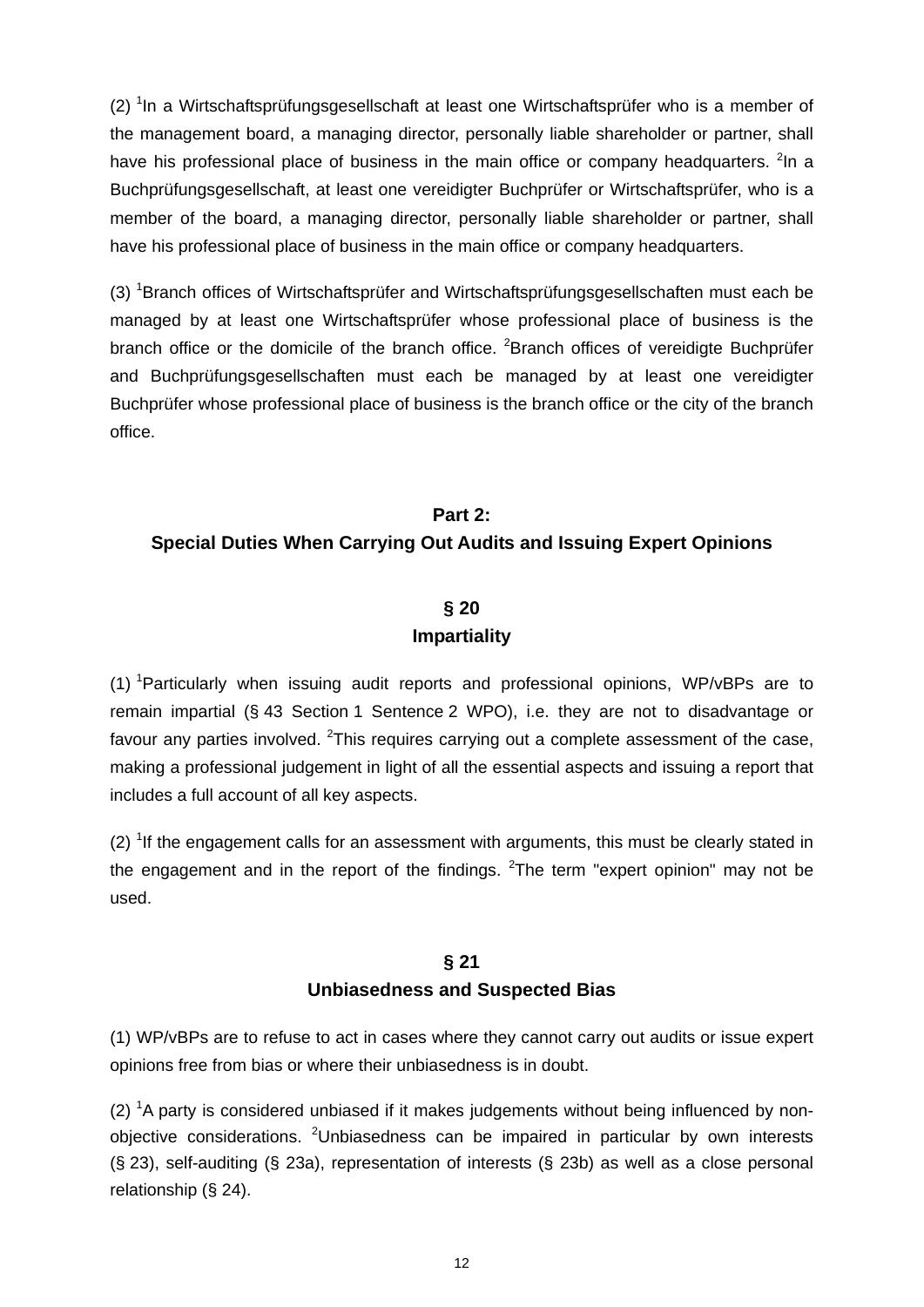$3$ The existence of such circumstances does not lead to an impairment of unbiasedness if the circumstances themselves for making judgements are obviously insignificant or, combined with safeguards  $(\S$  22), are on the whole insignificant. <sup>4</sup>Circumstances referred to in Sentence 2 may arise in particular out of business, financial, or personal relationships.

 $(3)$  <sup>1</sup>Suspected bias is a case where circumstances as defined in Section 2 Sentence 2 occur, which in the view of an judicious third party may be deemed sufficient to influence judgement in a non-objective way. <sup>2</sup>Suspected bias does not exist in cases where the threat to unbiasedness as defined in Section 2 Sentence 3 is insignificant.

 $(4)$  <sup>1</sup>Suspected bias may also be substantiated by the fact that

- 1. Persons with whom the WP/vBP jointly practises his profession,
- 2. Persons with whom the WP/vBP is associated in a network,
- 3. Persons, to the extent that they are employed when the engagement is carried out,
- 4. Spouses, living partners or direct relatives of the WP/vBPs or a representative acting on behalf of these persons or
- 5. companies over which the WP/vBP has significant influence,

meet the conditions defined in Section 2.  ${}^{2}$ For Wirtschaftsprüfungsgesellschaften and Buchprüfungsgesellschaften, suspected bias may be substantiated if they themselves, one of their legal representatives, a shareholder who can exercise significant influence or who is employed in a responsible position during the audit, or other persons employed who may influence the outcome of the audit, or companies in which the Wirtschaftsprüfungsgesellschaft or Buchprüfungsgesellschaft have significant influence or persons with whom the WPG or vBPG is associated in a network, meet the conditions defined in Section 2.  $3$ The attribution of such conditions in networks is excluded when the member of the network can exercise no influence on the outcome of the audit; this does not apply to cases of prohibition of self-auditing (§ 23a).<sup>4</sup>The attribution of conditions that lead to an excessive dependency on revenues (§ 23 Section 1 No. 2) is excluded in the conditions of Sentence 1 No. 2 to 4.

(5) <sup>1</sup> Prior to accepting an engagement, as well as during the entire course of the engagement, it must be evaluated whether the circumstances may cause a threat to unbiasedness.  $2$ The measures taken for the evaluation and the critical factors thereby identified are to be documented in writing in the working papers.

# **§ 22 Safeguards**

(1) <sup>1</sup> Safeguards are measures or procedures capable of mitigating the threat to unbiasedness on the part of the WP/vBP to a degree that from the perspective of a judicious third party the threat is considered on the whole as being insignificant. <sup>2</sup>These may include the following in particular, depending on the circumstances at hand from which the threat arises: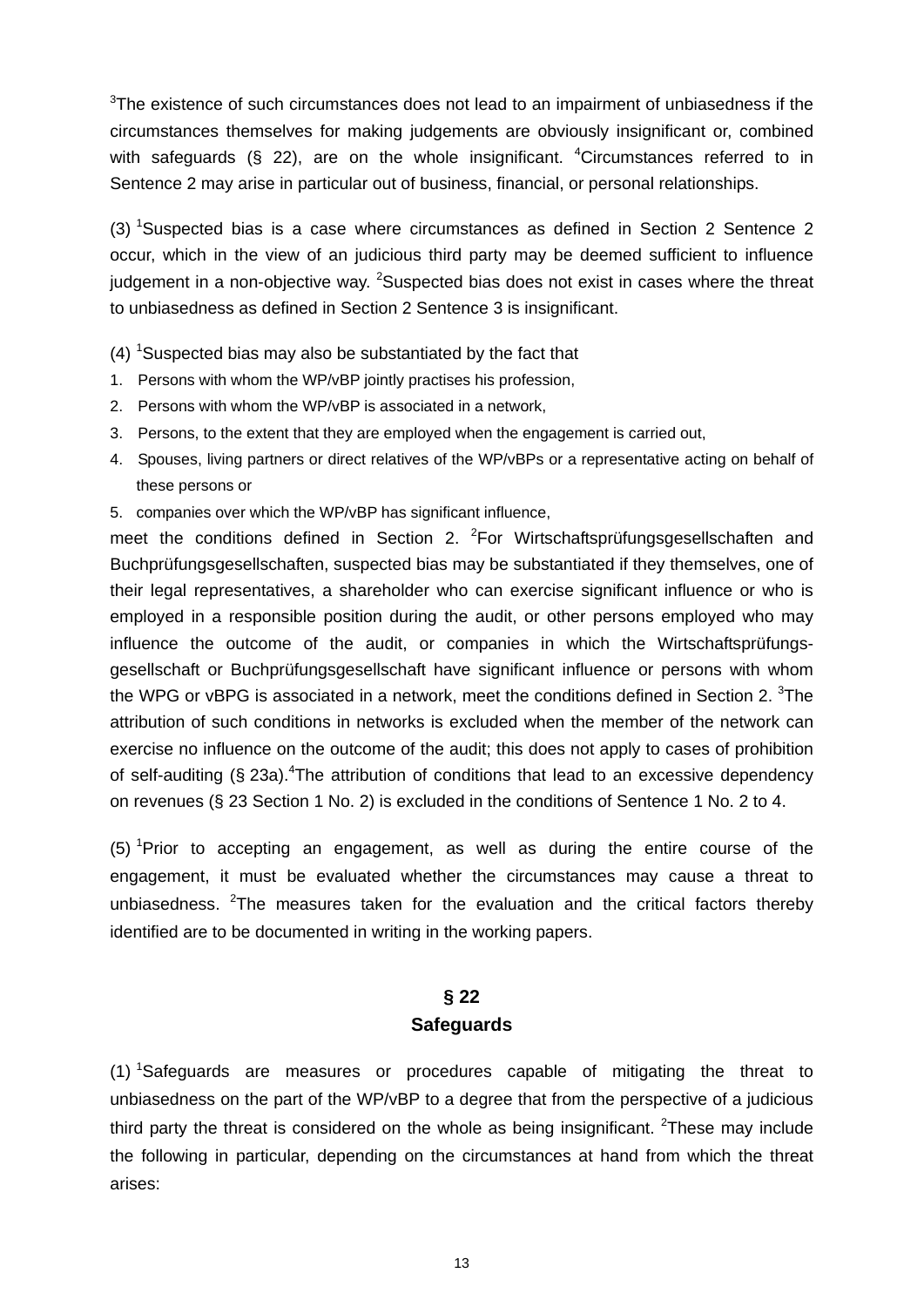- 1. Discussions with the principal's supervisory bodies,
- 2. Discussions with oversight authorities outside the company,
- 3. Transparency provisions,
- 4. Involvement of persons in the auditing engagement who have not otherwise been involved in it,
- 5. Consultation with colleagues who have experience in issues of unbiasedness, and
- 6. Personnel and organisational measures that ensure that the auditor shall not become privy to information from the additional activity that could lead to bias as an auditor (firewalls).

(2) In documenting and evaluating the risks (§ 21 Section 5), individual safeguards implementted are also to be documented.

#### **§ 22a**

# **Definition of Absolute Grounds for Exclusion as Specified in §§ 319 Section 3, 319a and 319b Section 1 of the German Commercial Code (HGB)**

(1) <sup>1</sup>WP/vBPs must refuse to act if they meet the conditions defined by  $\S\S$  319 Section 3, 319b Section 1 Sentence 2 of the German Commercial Code (HGB), and for all statutory audits according to  $\S$  49 Half Sentence 2 WPO. <sup>2</sup> For non-statutory audits of financial statements where an auditor's opinion is issued which is equivalent to the statutory auditor's opinion in § 322 of the German Commercial Code (HGB), Sentence 1 also applies *mutatis mutandis*.

(2) <sup>1</sup>If conditions are met as defined in  $\S$  319 Section 3, 319b Section 1 of the German Commercial Code (HGB), suspected bias is irrefutably presumed according to the Professional Charter. <sup>2</sup>In these cases, safeguards as defined in § 22 cannot be considered.

(3) If the constituent facts of § 319 Section 3 German Commercial Code (HGB) are not completely fulfilled, then suspected bias as defined in § 21 Section 3 can only exist if additional circumstances substantiate a not insignificant threat to unbiasedness.

(4) Sections 1 to 3 apply to the constituent facts of § 319a of the German Commercial Code (HGB) for the audits of financial statements covered there.

(5) Sections 1 to 4 are to be applied to the auditor of the consolidated financial statements *mutatis mutandis*.

## **§ 23 Own Interests**

(1) Own interests of a financial nature may be present in the case of:

1. Capital or other financial ties to the company to be audited, on which an expert opinion is to be issued, or which is commissioning the engagement,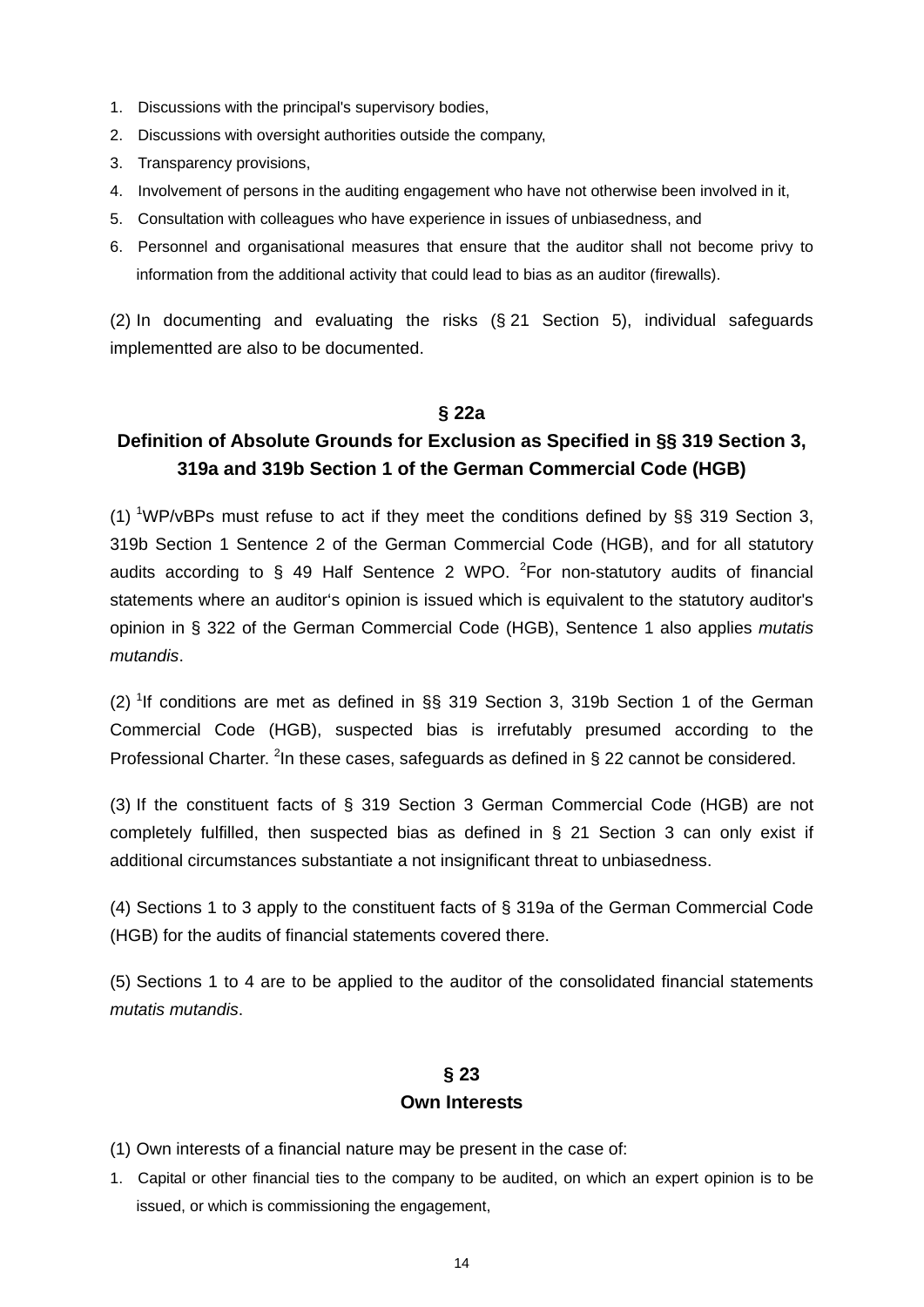- 2. An excessive dependency on revenues from such a company,
- 3. Relationships involving performance of services above and beyond a normal exchange of business and services with third parties,
- 4. Claims against the client or the company on which an expert opinion is to be issued arising from a loan or bank guarantee,
- 5. Fee claims if they are due over a longer period of time and add up to a considerable amount.
- (2) Own interests may also be involved especially in the case of:
- 1. Breaches of duty from previous audits, to the extent that there is a risk of occlusion,
- 2. Unresolved litigation regarding claims for damages or guarantee issues from previous engagements.

# **§ 23a Self-Audit**

(1) A self-audit is when the WP/vBP called upon to decide on a particular matter which he directly participated in bringing about and this participation was not only of minor importance.

(2) There is no self-audit as defined in Section 1 if, although the WP/vBP happened to be previously involved in the same matter, he did not participate in bringing it about as defined in Section 1, but he did audit or otherwise evaluate the same subject.

(3) <sup>1</sup>The collaboration on maintaining the books or in the preparation of the annual financial statements to be audited constitutes irrefutable grounds that there is a suspected bias, to the extent that the activity does not play a minor role.  ${}^{2}$ This applies only to direct collaboration but generally not to advisory or other services impacting only indirectly on the financial statements. <sup>3</sup> Even collaboration within the scope of an audit through a preliminary evaluation of issues would not ordinarily be considered bias. <sup>4</sup>Whether additional collaborative actions of only minor significance may be considered damaging can be determined by weighing the general conditions for bias (§ 21 Section 3) in consideration of all circumstances, including safeguards.

(4) <sup>1</sup>The collaboration of the WP/vBP in carrying out an internal audit is grounds for suspected bias if the WP/vBP assumes a responsible position.  $2$ It is permissible, on the other hand, to collaborate on individual areas or duties, and, in particular, to also assume auditing tasks.

(5) <sup>1</sup>There is always suspected bias if the WP/vBP has assumed managerial functions in the company, regardless of whether these encompass the area of financial accounting.  $2$ The same holds true for the rendering of financial services pertaining to the investment of assets of the company to be audited or the takeover or brokering of equity shares or other financial instruments of the company subject to the audit.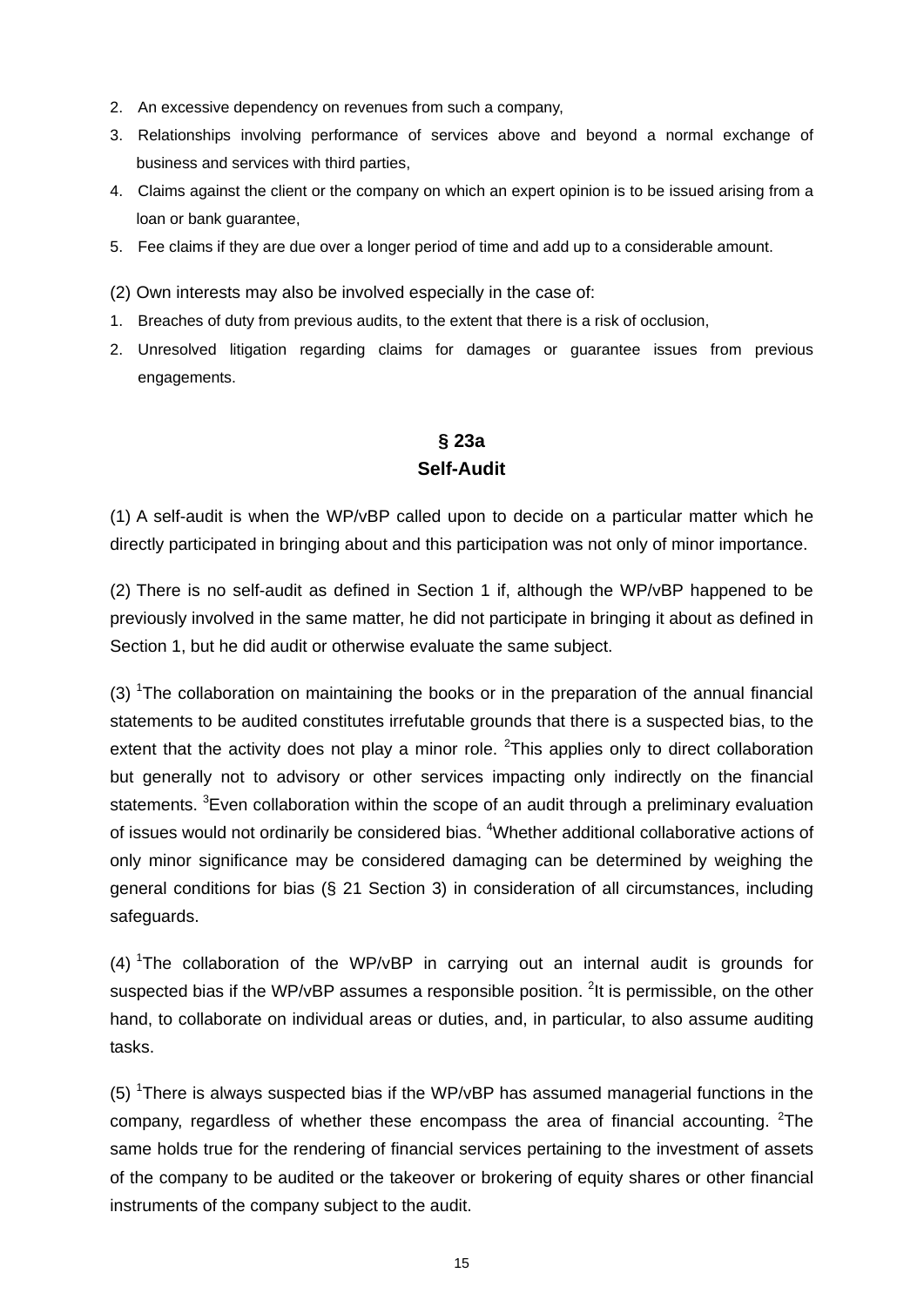(6) <sup>1</sup> Actuarial services and valuation services that are not only of marginal significance to the content of the annual financial statements to be audited may also be grounds for suspected bias if they involve independent services and the activity is not of minor significance. <sup>2</sup>Nonindependent services are those for which collaboration by the WP/vBP is restricted to technical and mechanical assistance and the essential input for the assumptions to be made as well as for the methodology originate from the client.

(7) <sup>1</sup>When auditing companies as defined in § 319a of the German Commercial Code (HGB), suspected bias is irrefutably presumed based on the rendering of legal and tax advisory services if these go above and beyond pointing out accounting schemes that have a direct and significant effect on the portrayal of the asset, financial, and profit situation in the annual financial statements subject to the audit.  $2$ Consulting services that provide clues to the existing legal situation or are based on the assessment of already settled matters do not pose a threat to unbiasedness. <sup>3</sup>If services as defined in Sentence 1 are rendered to companies that are not registered at an organised market as defined in § 2 Section 5 of the German Securities Trading Act (WpHG), this does not constitute the irrefutable presumption of suspected bias, rather it ought to be evaluated in each individual case whether this is the case, given the occurrence of additional circumstances (§ 21 Section 3, § 319 Section 2 German Commercial Code (HGB)).

(8) When auditing companies as defined by § 319a of the German Commercial Code (HGB), there is an irrefutable suspected bias if in the business year to be audited, the WP/vBP contributed to the development, setup and introduction of accounting information systems, to the extent that the activity went above and beyond auditing and was not of minor significance.

### **§ 23b Representation of Interests**

(1) Unbiasedness may be at risk due to representation of interests if the WP/vBP was engaged for another matter to represent the interests for or against the company to be audited, on which an expert opinion is to be issued, or which is commissioning the engagement.

(2) Representation of interests for a company is manifest in particular when the WP/vBP becomes the partial and vocal advocate for this company, engages in promotion on behalf of the company or distributes its products, not, however, in the case of legal or tax representation.

(3) Representation of interests against a company is manifest in particular when a partial or vocal position is taken on behalf of third-party interests against the company or fiduciary duties are assumed on behalf of individual shareholders in such a company.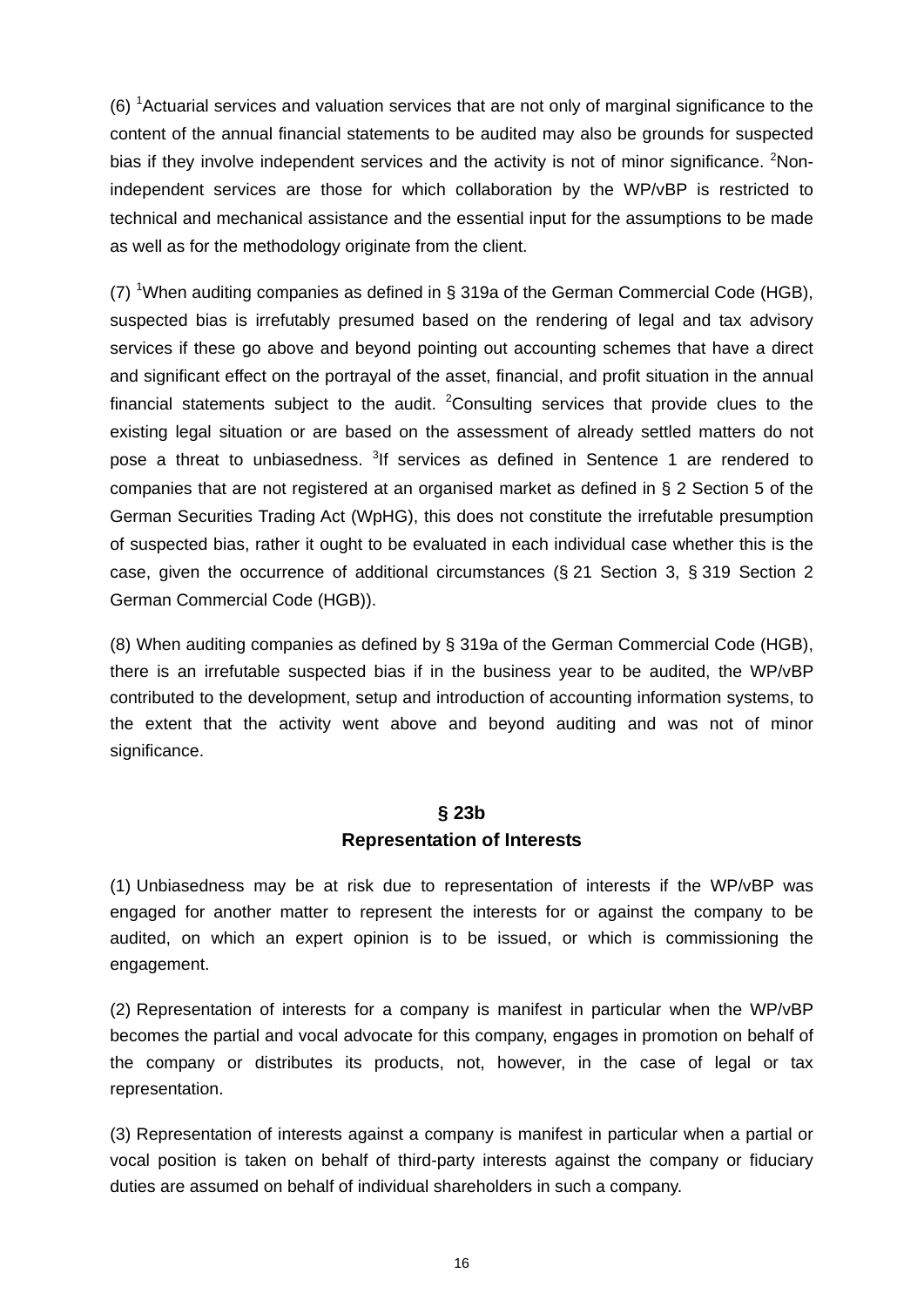#### **§ 24**

#### **Close Personal Relationship**

A close personal relationship is where a WP/vBP has close personal ties to the company to be audited, on which an expert opinion is to be issued, or which is commissioning the engagement, the members of company management or persons who have influence on the subject of the audit.

# **§ 24a Audit Planning**

(1) From the time they accept an engagement, WP/vBPs are to ensure that the audit shall proceed in a reasonable and orderly manner with respect to materials, personnel and time, according to the actual circumstances of the company to be audited.

(2) WP/vBPs are obliged to determine and document the responsibility for carrying out the engagement.

(3) In selecting the members of the audit team, attention must be paid that they demonstrate sufficient practical experience, understanding of the professional rules, necessary industry knowledge as well as an understanding for the quality control system.

# **§ 24b Audit Processing**

(1) <sup>1</sup>WP/vBPs are to familiarise their staff with their tasks by means of audit instructions. <sup>2</sup>The audit instructions shall guarantee that the audit procedures will be carried out properly, documented sufficiently and in an orderly manner in the working papers, and that an orderly report can be issued. <sup>3</sup>Adherence to the audit instructions is to be monitored.

(2) <sup>1</sup>WP/vBPs are obliged, in case of significant doubts, to seek inside or outside professional advice, to the extent that this is necessary for the WP/vBP to make dutiful judgements according to the circumstances of each individual case.  $2$ The findings of the advice obtained and the resulting conclusions are to be documented.

(3)  $1$ WP/vBPs are to make an independent judgement as to compliance with legal and professional rules, on the basis of the work findings of the persons involved in the audit and their own knowledge gained during the audit.  $2$ This also encompasses the findings of auditbased quality control (§ 24d).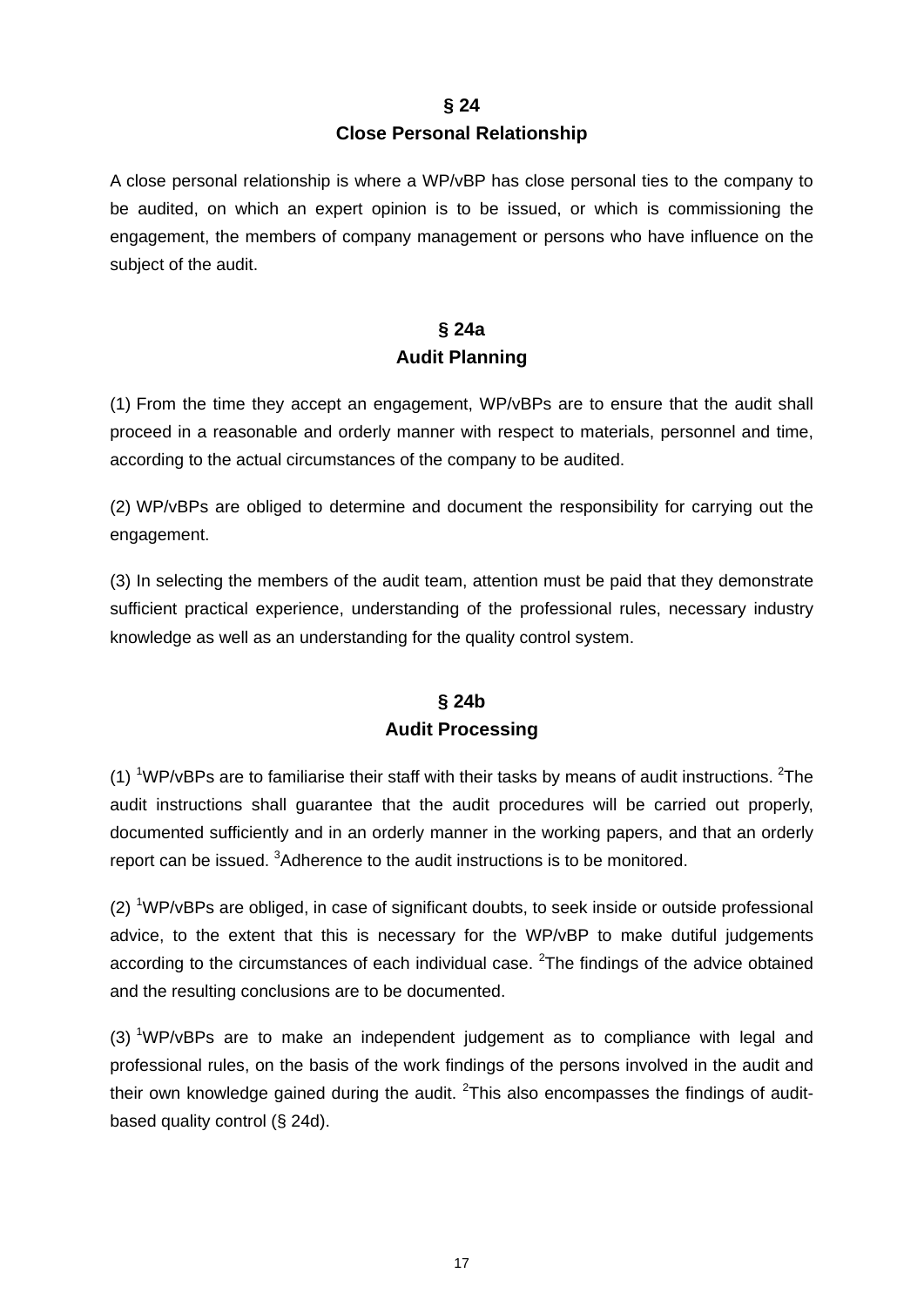$(4)$  <sup>1</sup> If a WP/vBP not engaged as the auditor of financial statements takes on the engagement of issuing an expert opinion concerning a specific issue regarding the company's financial accounting, prior to issuing the opinion he is to discuss the background and general parameters as well as details of the case which are relevant to his decision-making.  ${}^{2}$ He is to arrange with the principal that the auditor be released from his obligation of confidentiality. <sup>3</sup>If the principal does not provide such a release or forbids establishment of contact, the engagement is to be declined or abandoned.

### **§ 24c Complaints and Allegations**

WP/vBPs are obliged to investigate complaints or allegations by associates, clients or third parties if they point to violations of legal or professional rules.

# **§ 24d Audit-Based Quality Control**

 $(1)$  <sup>1</sup>For audits where the professional seal must be used or is used voluntarily, it is to be determined prior to handing over the audit report whether the auditor has complied with professional rules; in this, it is to be determined whether the audit actions and audit findings presented in the audit report are coherent (report critique). <sup>2</sup>The report critique can only be waived if it is not deemed necessary in the dutiful judgement of the WP/vBP.  $3$ The evaluation may only be conducted by professionally-qualified and personally-capable individuals who themselves did not significantly collaborate on the preparation of the audit report and who were not significantly involved in the audit. <sup>4</sup>If such a person is not available in the practise, an outside person is to be engaged.

(2) <sup>1</sup>For statutory audits of companies of public interest according to § 319a of the German Commercial Code (HGB), each engagement is to be accompanied by quality control.  ${}^{2}$ The subject is the judgement as to whether there are indications that the audit was not carried out according to statutory or professional rules, and whether material issues have been treated in an appropriate manner. <sup>3</sup>The quality control accompanying the engagement may only be conducted by professionally-qualified and personally-capable individuals who themselves did not collaborate on the execution of the audit. <sup>4</sup> Section 1 Sentence 4 applies *mutatis*  mutandis.<sup>5</sup>A person is excluded from quality control accompanying the engagement if in seven instances he either was selected as responsible auditing partner for the company's financial statements according to § 319a Section 1 Sentence 5 of the German Commercial Code (HGB) or carried out quality control accompanying the audit of the company's annual financial statements.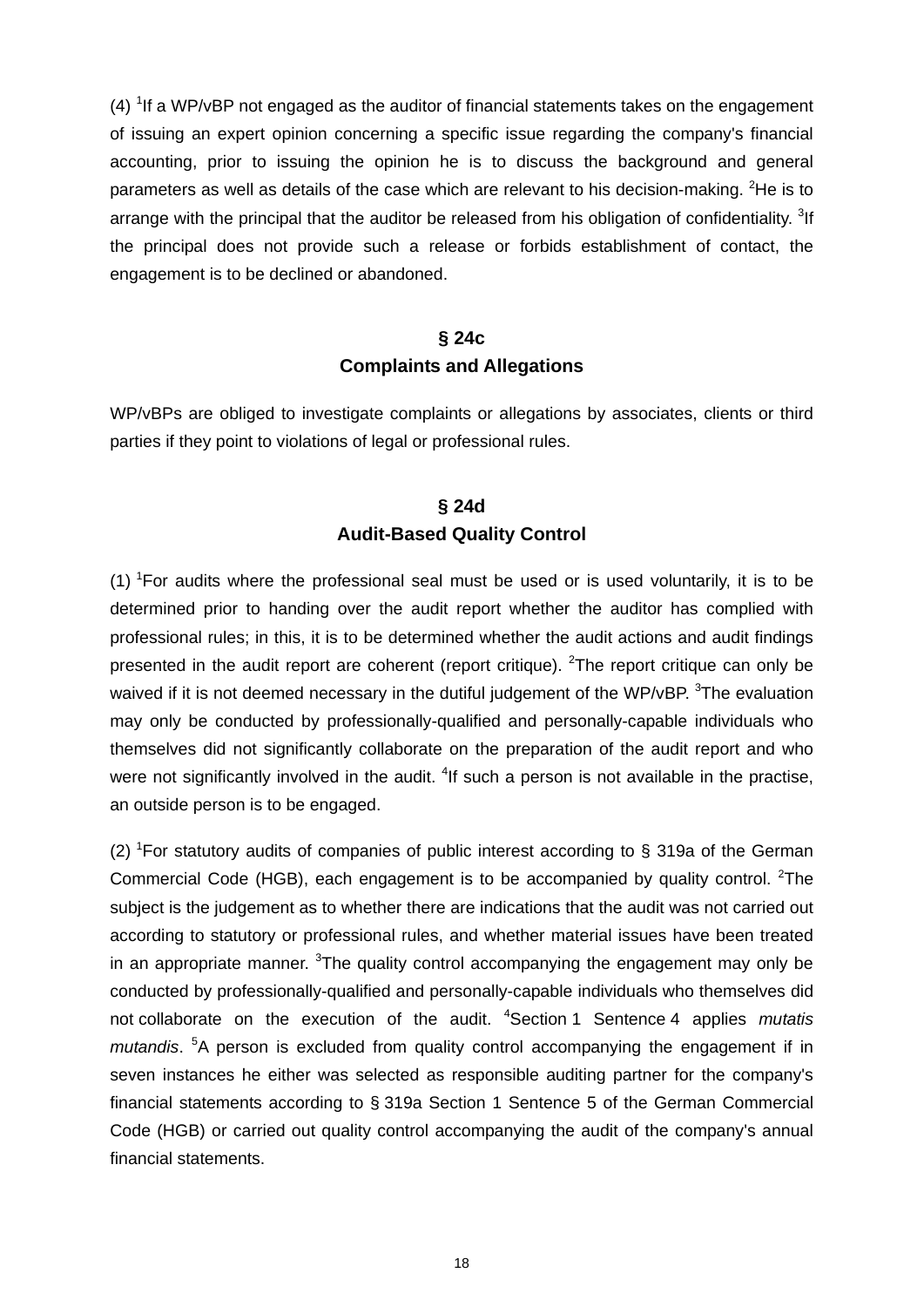$6$ This does not apply if it has been more than two years since his last participation in the audit or quality control accompanying the audit of the company's annual financial statements. <sup>7</sup>For parent companies sentence 5 also applies to persons who at the level of significant subsidiaries have been selected as primarily responsible for the audit of their financial statements; the same applies to quality control accompanying the audit of the consolidated financial statements.

(3) For audits other than those mentioned in Section 2, it should be determined whether and under what circumstances quality control accompanying the audit is to be carried out as defined by Section 2.

# **§ 25 Designation of Details Taken From Other Sources in Auditor Reports and Expert Opinions**

In auditor reports and expert opinions, WP/vBPs are to clearly designate any information taken from other sources.

# **§ 26 Duties When Changing the Auditor**

(1) If an auditing engagement involving a statutory audit is ended through termination by the auditor pursuant to § 318 Section 6 of the German Commercial Code (HGB) or by revocation pursuant to § 318 Section 1 Sentence 5 of the German Commercial Code (HGB), the designated successor of the account may only accept the engagement if he has become informed about the reason for the termination or revocation and the findings of the audit to date.

(2) Becoming properly informed requires that the written termination (§ 318 Section 6 Sentence 3 of the German Commercial Code (HGB)) or the replacement judgement (§ 318 Section 3 of the German Commercial Code (HGB)), the notifications to the Wirtschaftsprüferkammer (§ 318 Section 8 of the German Commercial Code (HGB)) as well as the report on the findings of the audit to date (§ 318 Section 6 Sentence 4 of the German Commercial Code (HGB)) have been presented to the designated successor of the account.

(3) <sup>1</sup>The predecessor of the account is required upon written inquiry to explain to the successor of the account the documents specified in Section 2.  $2$ If no explanation is made, the successor of the account is to decline the account unless he is sure, based on other means, that there are no reasons not to accept.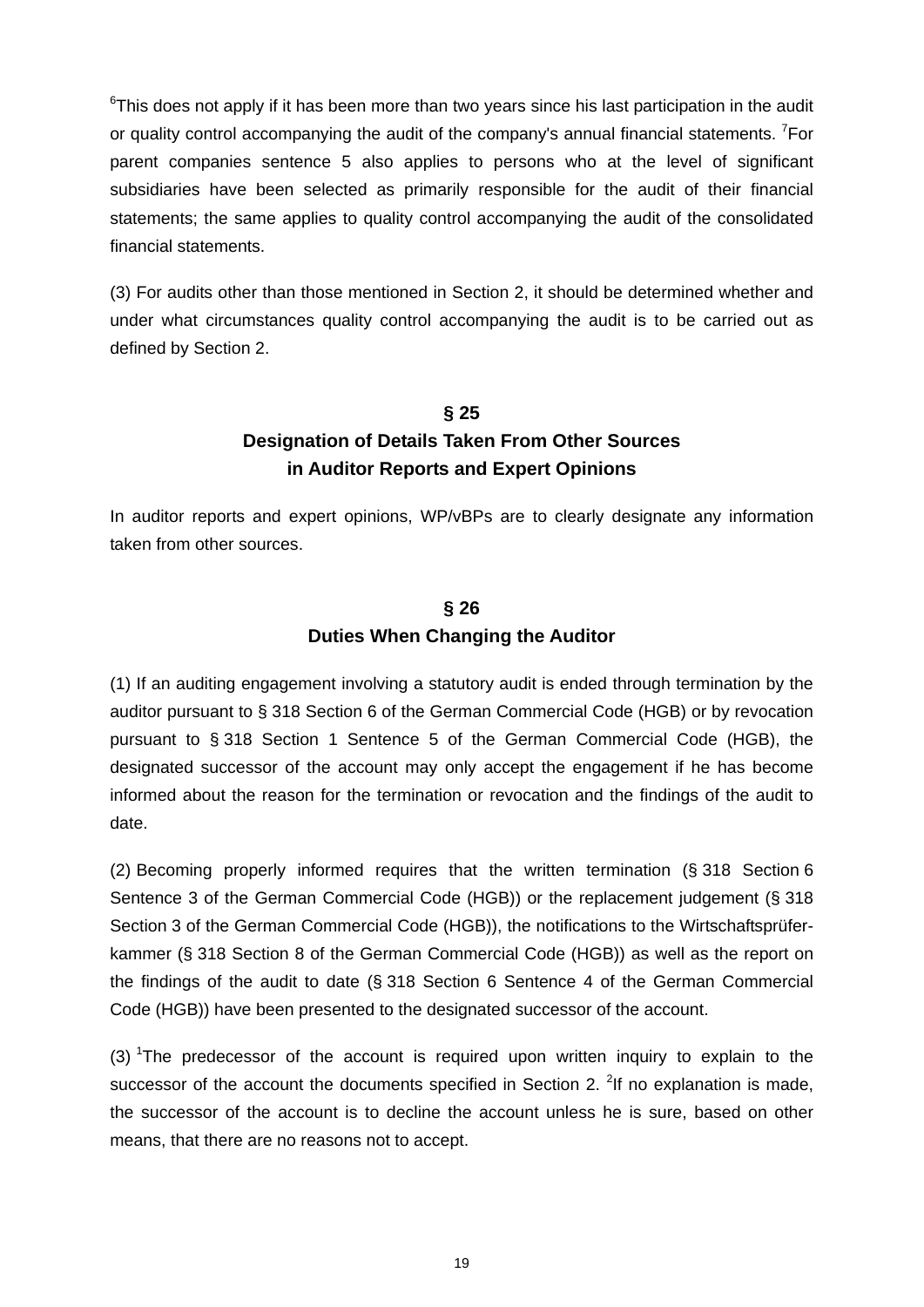$(4)$  <sup>1</sup> In case of a change of auditors without revocation or termination for good cause of the auditing engagement, the account successor is to have the report on the findings of the previous audit presented to him.  $2$ The account predecessor is required to present these materials to the account successor upon written inquiry.

(5) Sections 1 to 4 apply *mutatis mutandis* to all prematurely-terminated, non-statutory audits of financial statements in which an auditor's opinion is to be issued equivalent to the statutory auditor's opinion in § 322 German Commercial Code (HGB).

### **§ 27 Remuneration**

(1) <sup>1</sup>In negotiating and invoicing remuneration for audits and expert opinions, the WP/vBP is to ensure that the quality of professional work is upheld.  $2$ This generally requires adequate remuneration. <sup>3</sup>If there is a significant discrepancy between the service rendered and the negotiated level of remuneration for statutory audits, the auditor must be able to demonstrate to the Wirtschaftsprüferkammer upon request that adequate time and qualified personnel were dedicated to the audit.

(2) Flat-fee remuneration is only allowed to be negotiated for an audit or expert opinion engagement if there is a provision that the fee is to be increased in case of unforeseeable events surrounding the principal which lead to a considerable increase in the time and effort required.

### **§ 27a**

### **Signature of Auditors' Opinions, Auditor Reports and Expert Opinions**

(1) If Wirtschaftsprüfungsgesellschaften or Buchprüfungsgesellschaften issue statutory auditors' opinions, these, along with the accompanying auditor reports, must be signed by at least one of the persons responsible for performing the audit (§ 24a Section 2).

(2)  $1$ If a WP/vBP is commissioned to perform an audit not reserved to the statutory duties of WP/vBP, an auditor's opinion issued in this manner and the auditor report must be signed by at least one WP or vBP, to the extent that the seal is used; the same applies if a joint practise, in which non-WP/vBPs are partners, has been commissioned to perform the audit. 2 Sentence 1 applies *mutatis mutandis* to expert opinions.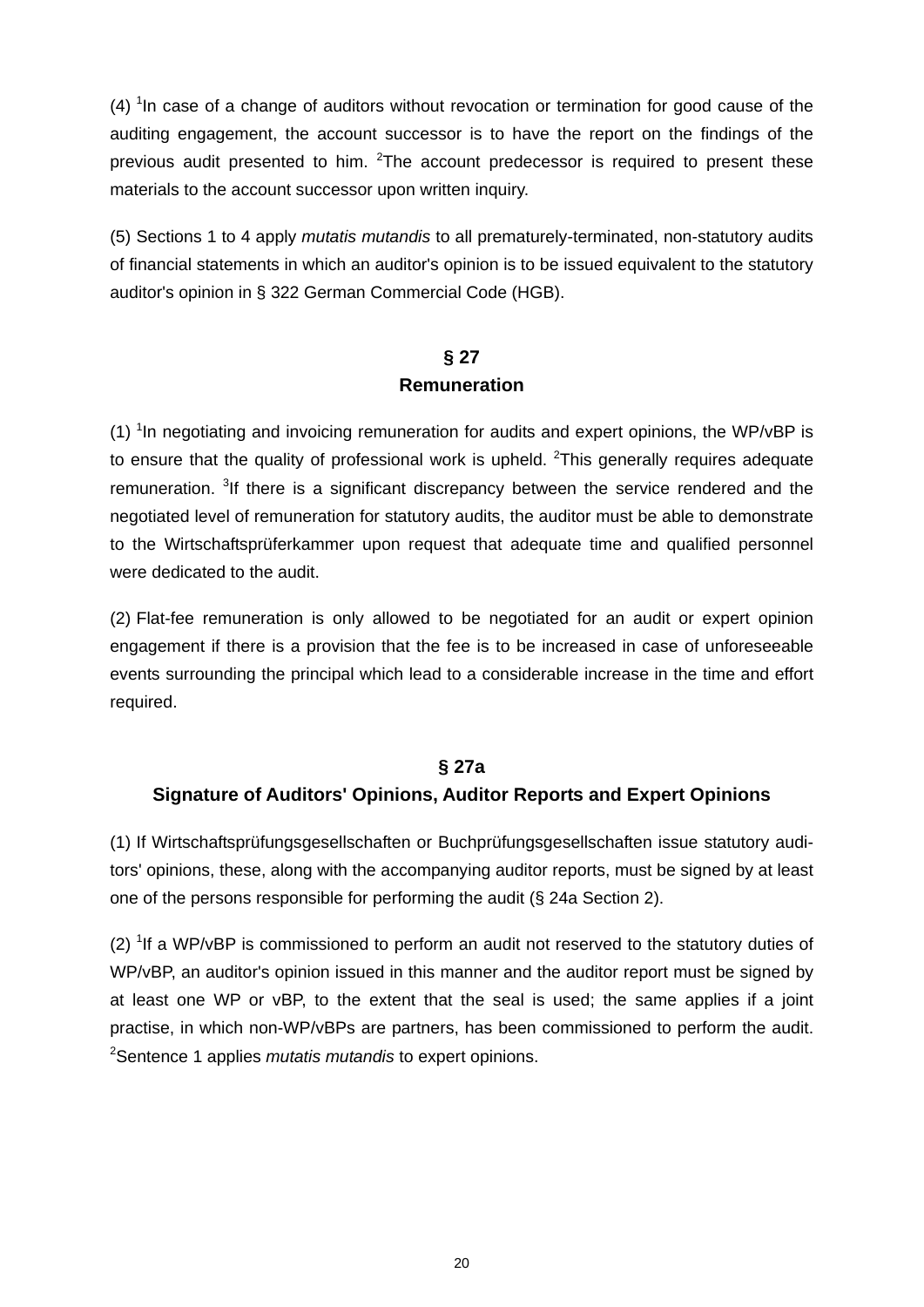# **Part 3: Special Professional Duties in Professional Collaboration**

# **§ 28 Joint Practise**

(1) For professional practise in a joint practise, the members of the joint practise must be listed by their names and professional titles.

(2) As an exception to Section 1, a company or name-like designation may be used for a joint practise; a joint practise may only be listed under one uniform name.

 $(3)$  <sup>1</sup>All members of the joint practise are to be listed separately on the letterhead with their professional titles, and for joint practises with multiple locations, the locations where they practise. <sup>2</sup>If this is not technically possible or practical, a name as defined in Section 2 is permissible, listing all professional titles represented in the joint practise. <sup>3</sup>In this case, all details according to Sentence 1 are to be made available elsewhere.

(4) For accounting practise signage, Section 1 and 2 shall apply, and in case a name is used according to Section 2, Section 3 Sentence 2 shall apply *mutatis mutandis*.

# **§ 29 Professional Firms**

(1) <sup>1</sup>The designations "Wirtschaftsprüfungsgesellschaft" ("German public accounting firm") or "Buchprüfungsgesellschaft" ("German bookkeeping firm") are to be included in the company entity or names of the professional firm following the denomination of the legal form. <sup>2</sup>Verbal conjunctions with other company entities or name components are not permissible.

(2) The company entity or name may not contain any references to companies or corporate groups not related to the profession.

(3) <sup>1</sup>In the case of partnerships, only the names of persons fulfilling the requirements of § 28 Section 4 Sentence 1 No. 1 WPO and those who are shareholders may be included in the company entity or the names of Wirtschaftsprüfungsgesellschaften. <sup>2</sup>The number of names of persons who do not possess the professional qualifications specified in § 28 Section 1 Sentence 1 and 2 WPO must not equal the number of persons who do; if the company entity or the name only consists of two shareholder names, the name of one person must be used who possesses the professional qualifications listed in § 28 Section 1 Sentence 1 and 2 WPO. <sup>3</sup>The company entity or name of a Wirtschaftsprüfungsgesellschaft may be continued following the resignation of the shareholder after whom the practise was named.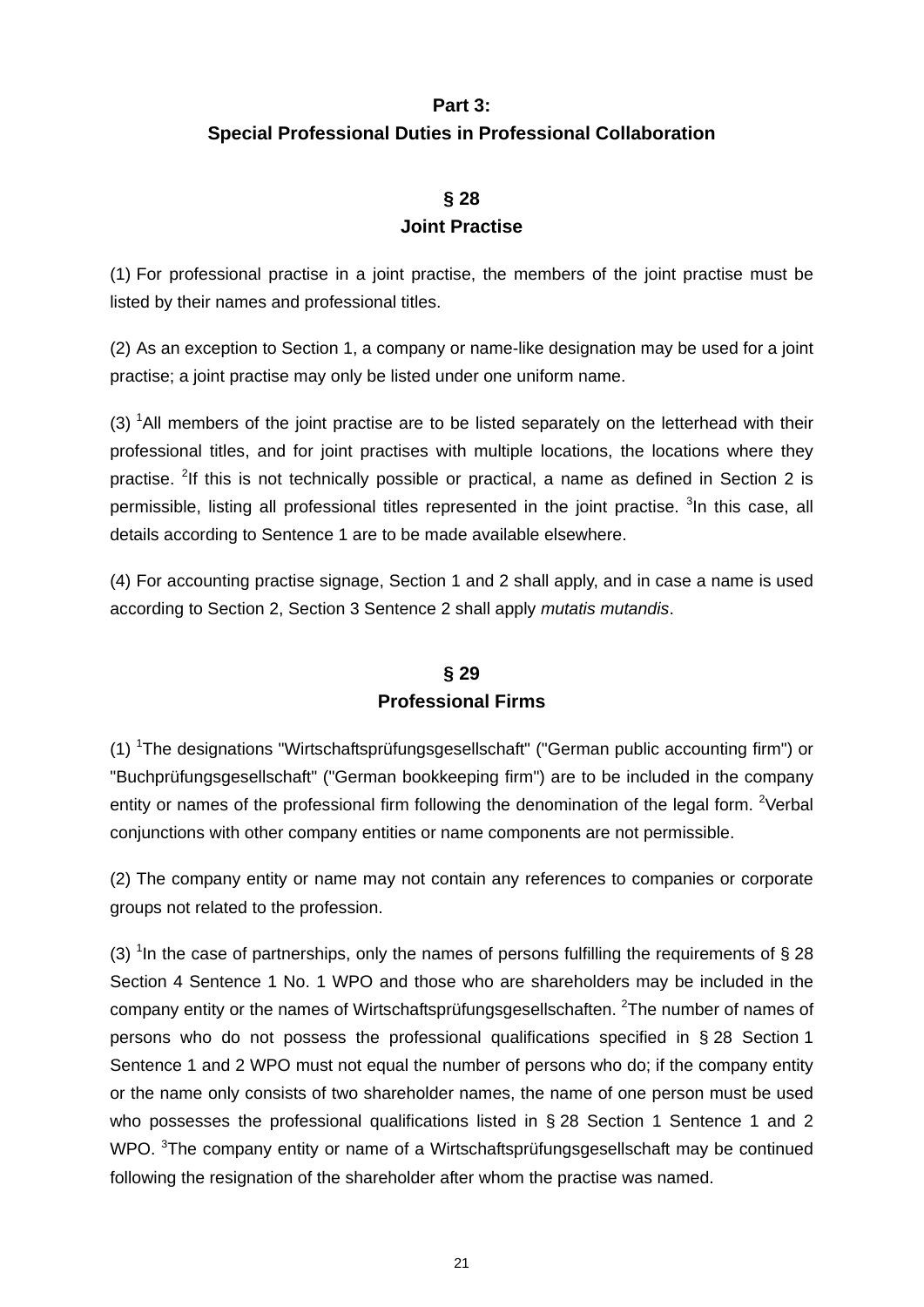(4) Company entities permissible up to now shall remain unaffected.

(5) For Buchprüfungsgesellschaften, Sections 1 to 4 shall apply *mutatis mutandis*, whereby the requirements for vereidigte Buchprüfer and Buchprüfungsgesellschaften may also be fulfilled by Wirtschaftsprüfer or Wirtschaftsprüfungsgesellschaften.

# **§ 30 Use Of the Company Entity Or the Name of Professional Firms By Other Companies**

(1) <sup>1</sup>A Wirtschaftsprüfungsgesellschaft or Buchprüfungsgesellschaft is not allowed to tolerate the use of significant parts of its company entity or name by another company which is not a recognised Wirtschaftsprüfungsgesellschaft or Buchprüfungsgesellschaft. <sup>2</sup>Sentence 1 does not apply if it is assured that the other company exclusively performs services as defined in §§ 2, 43a Section 4 WPO.

(2) Section 1 applies to Wirtschaftsprüfer and vereidigte Buchprüfer *mutatis mutandis*, if a company which is not a recognised Wirtschaftsprüfungsgesellschaft or Buchprüfungsgesellschaft uses significant parts of their first or last name.

# **Part 4: Special Professional Duties to Safeguard the Quality of Professional Work (§ 55b WPO)**

# **§ 31 General**

(1) <sup>1</sup>The quality control system according to  $\S$  55b Sentence 1 WPO is to encompass provisions which, according to the field of activity and means of practise, are necessary to ensure adherence to professional duties.  $2WP/VBPs$  are responsible for employees being informed about the quality control system.  $3$ They are to monitor its appropriateness and effectiveness.

(2) <sup>1</sup>WP/vBPs are required to assign areas of responsibility in the practise, in particular responsibility for quality control. <sup>2</sup>These areas, along with the assignment of the responsible auditor (§ 24a Section 2), are to be documented.

(3) <sup>1</sup>The quality control system is to be documented on paper or in digital form. <sup>2</sup>The documentation must allow a knowledgeable third party to make an assessment of the quality control system in a reasonable amount of time.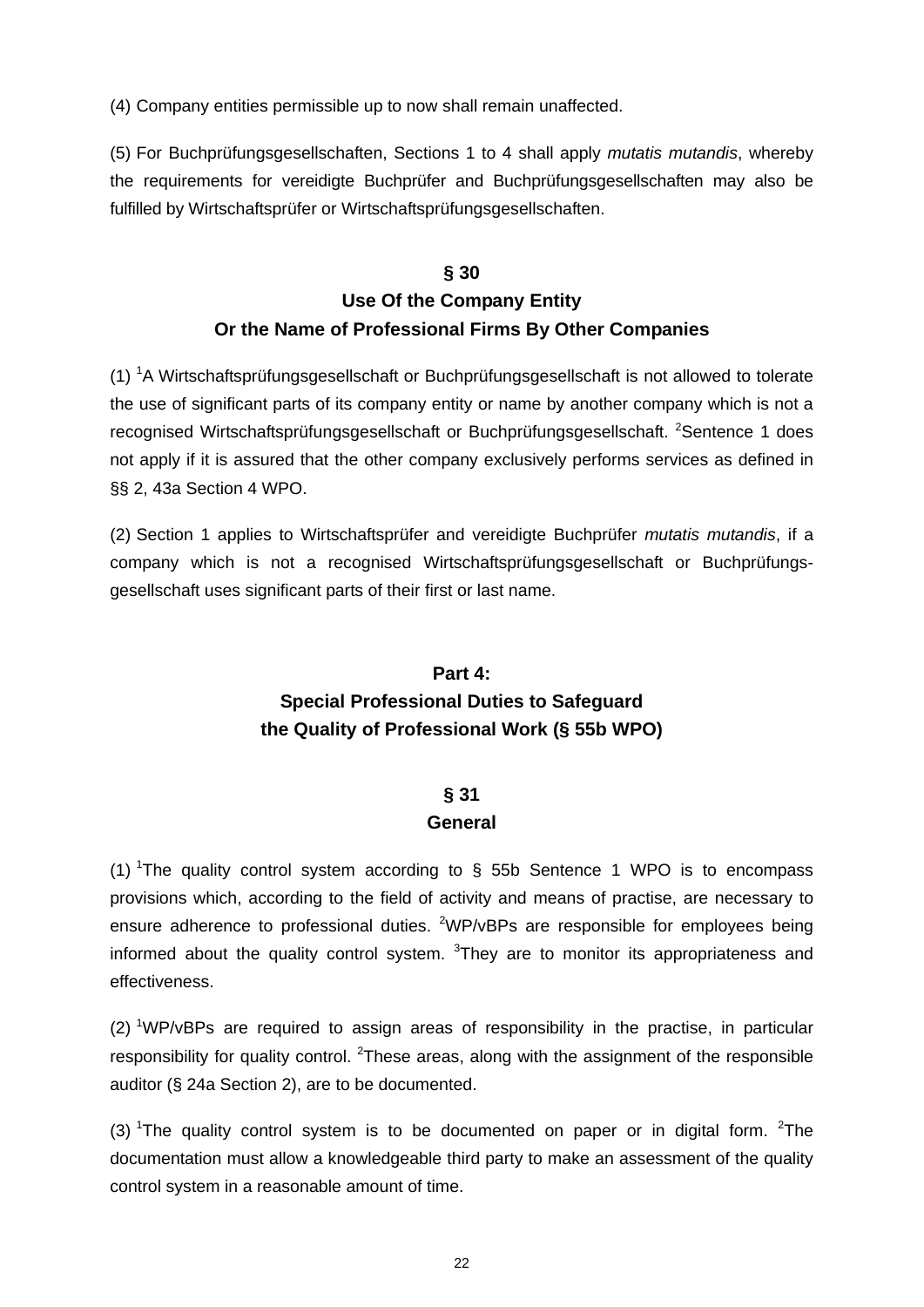#### **§ 32**

# **Quality Control System For Duties According to § 2 Section 1 WPO, For Which a Seal Is Used**

For audits on which the seal is used, the quality control system encompasses in particular rules

- 1. for ensuring adherence to professional duties, in particular the requirements for independence, impartiality and avoidance of suspected bias by the practise and employees assigned to process the audit; these provisions must entail a routine or ad-hoc survey of those employees involved as to their financial, personal or capital ties;
- 2. for accepting and continuing engagements which adequately ensure, given the risks to the practise associated with those engagements, that only accounts can be accepted or continued that can be carried out in an orderly manner in terms of expertise, personnel and time;
- 3. for prematurely ending engagements;
- 4. for hiring employees;
- 5. for providing initial and ongoing training for specialist employees;
- 6. for evaluating specialist employees;
- 7. for overall planning of all engagements;
- 8. for organising professional information;
- 9. for audit planning;
- 10. for audit processing (including briefing the audit team, seeking professional advice, supervision of audit processing and evaluation of the work results by the responsible WP);
- 11. for handling complaints and allegations;
- 12. for audit-based quality control and
- 13. for supervising the effectiveness of the quality control system (inspection).

### **§ 33 Inspection**

(1) <sup>1</sup>WP/vBPs are required to carry out an inspection with the aim of evaluating the reasonableness and effectiveness of the quality control system.  ${}^{2}$ The inspection is related to the practise organisation, including the question as to whether the practise rules for processing individual audit engagements have been adhered to. <sup>3</sup>The inspection must take place at adequate periodic intervals and due to circumstances.

 $(2)$  The inspection of the processing of audit engagements is a comparison of the requirements for conscientious processing of audit engagements with how they are actually processed. <sup>2</sup>The type and scope of the inspection must stand in reasonable proportion to the audit engagements processed, whereby the findings of the quality control according to §§ 57a et seq. WPO may be considered. <sup>3</sup>In this, hereby all WP/vBPs working in the practise who are responsible for carrying out audits are to be included at least once per three-year interval.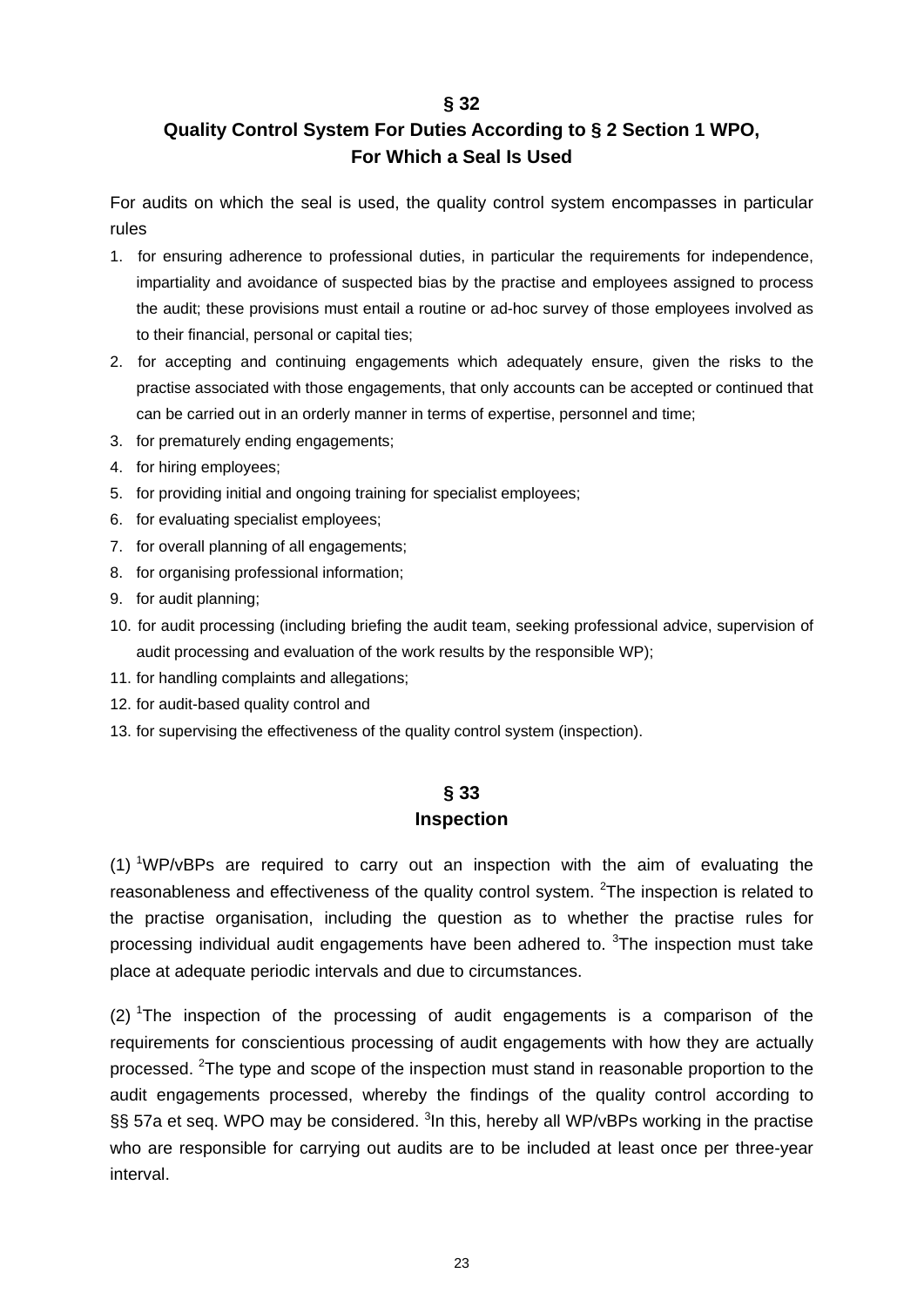(3) <sup>1</sup>The result of the inspection is to be documented. <sup>2</sup>The observations made during the inspection are the basis for further development of the quality control system.

# **Part 5: Final Provisions**

# **§ 34 Scope**

(1) <sup>1</sup>The professional charter is valid for all members of the Wirtschaftsprüferkammer according to § 58 Section 1 Sentence 1, § 128 Section 3, § 131b Section 2 and § 131f Section 2 WPO. <sup>2</sup>Thus these rules apply to Wirtschaftsprüfungsgesellschaften and Buchprüfungsgesellschaften to the extent that the legal entity does not constitute a special case.

(2)  $\text{1}$ To the extent that the abbreviations WP/vBP are used in the professional charter, the professional duties apply to all persons designated in Section 1.  ${}^{2}$ For professional duties that only apply to certain groups of persons, these are individually specified.

# **§ 35 Publication**

The professional charter along with its amendments is to be published in the Federal Gazette.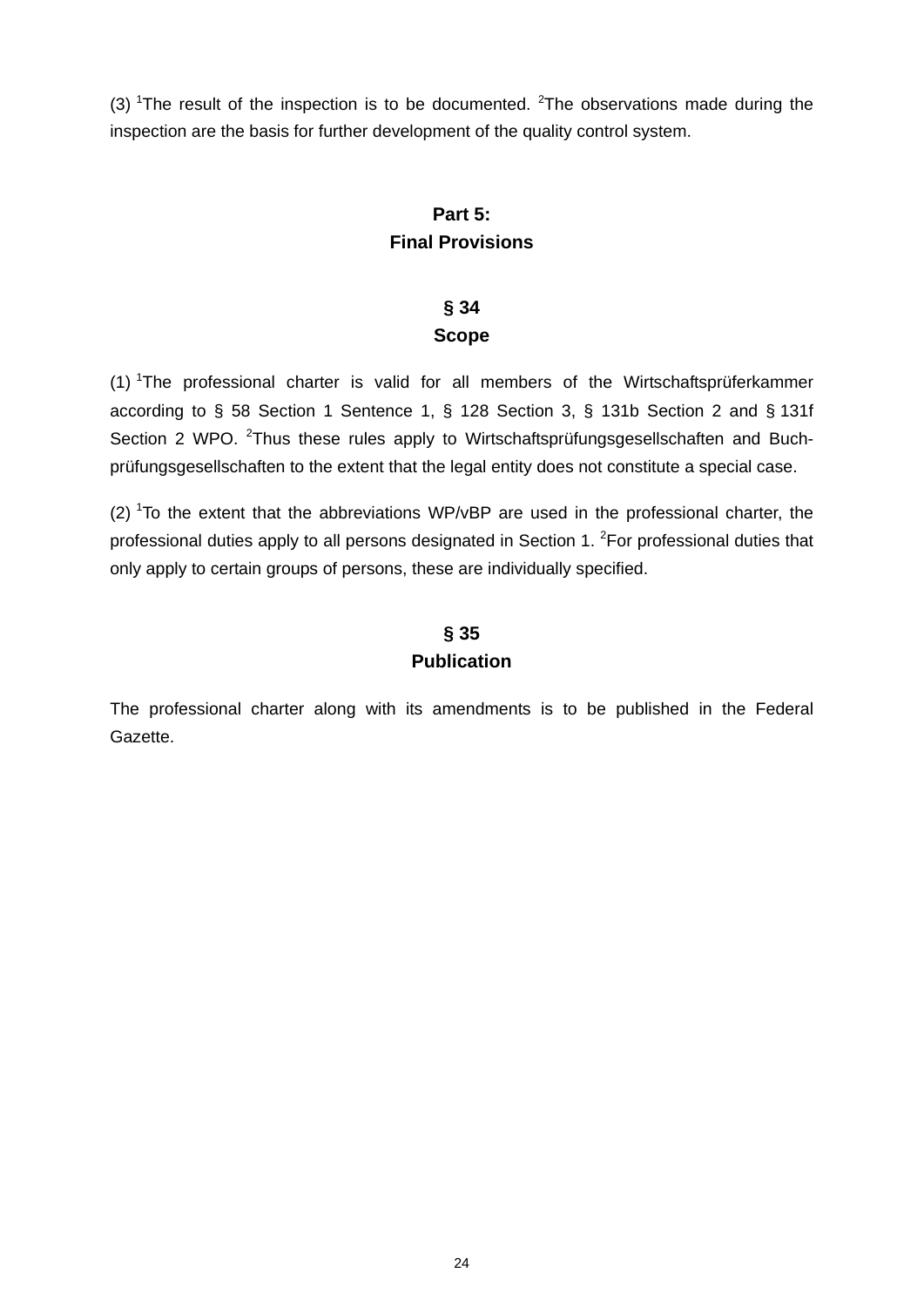### **Grounds for Individual Rules**

The following explanations are intended to facilitate the interpretation of the individual rules of the charter. They do not claim to be complete, however. The annotations are not a formal element of the professional charter. Therefore they were not subject to approval of the advisory board, but they were affirmatively recognised by it.

WP/vBPs are to be cognizant of the special professional duties pursuant to § 43 Section 2 Sentence 2 WPO in association with § 1 Section 2 Sentence 2 of the professional charter, deriving from their entitlement to issue opinions on statutory audits and use a seal. The express emphasis of the special professional duties does not mean, however, that the general professional duties are to be upheld to any lesser degree. Members of the profession are to also familiarise themselves with these general rules, using the aid of annotated texts.

Because the grounds for the individual rules in the professional charter cannot be exhaustive in answering all questions relating to the profession, attention must be paid to the additional comments made by the Wirtschaftsprüferkammer concerning the laws governing the profession. This applies particularly to statements issued by the board of management, which, even if they are restricted to individual topics, represent "general views on questions concerning practising the profession of Wirtschaftsprüfer and vereidigter Buchprüfer" and thus guidelines as defined in § 57 Section 2 No. 5 WPO.

Not least, anyone unsure about a certain question has the option of contacting the Wirtschaftsprüferkammer, whose duty pursuant to § 57 Section 2 No. 1 WPO is to advise and instruct its members in questions concerning professional duties. The members of the Wirtschaftsprüferkammer should take advantage of this opportunity in their own interest, especially in a concrete case where questions as to legal status cannot be answered unequivocally in the statute or the professional charter.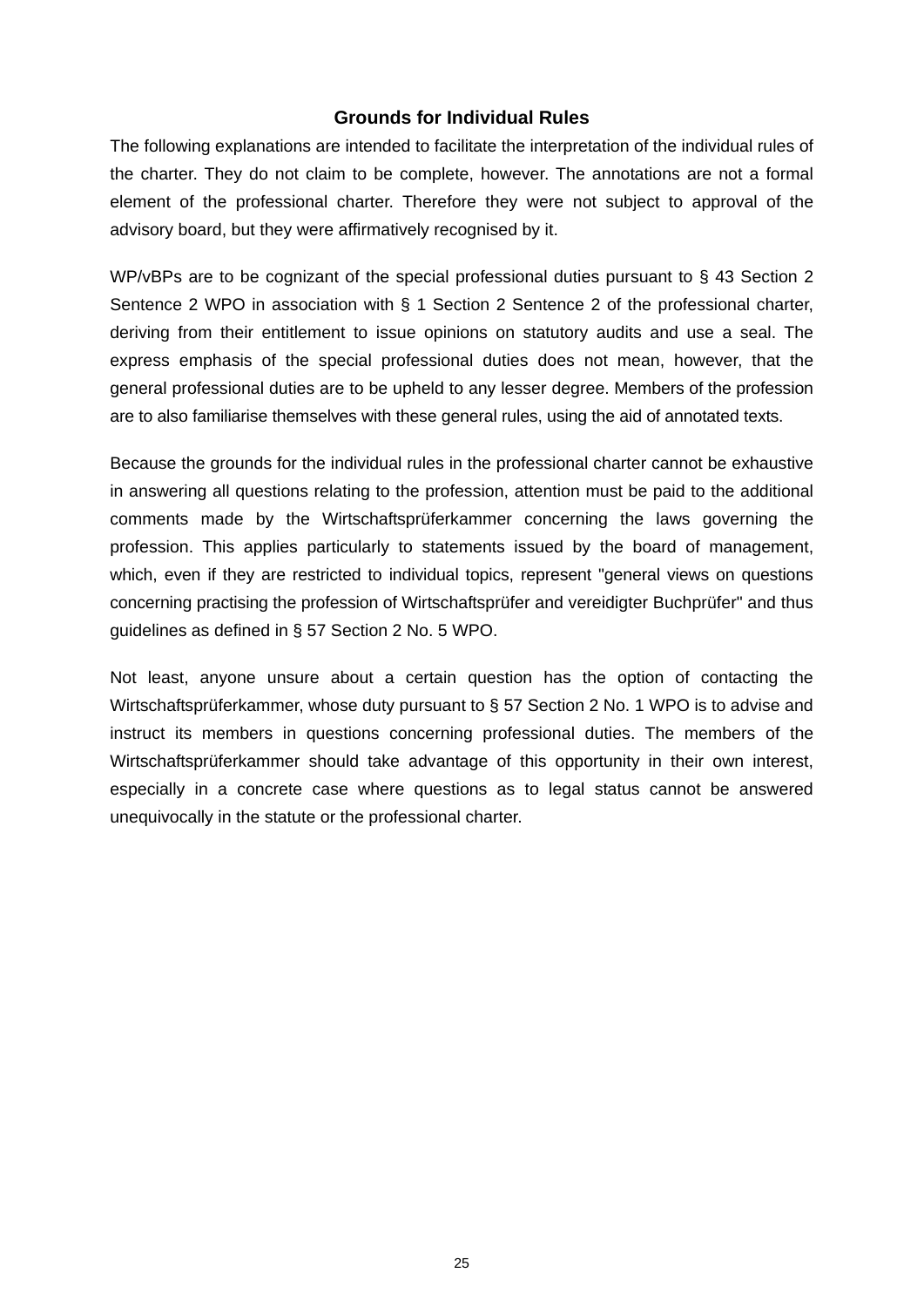#### **Part 1:**

#### **General Professional Duties**

#### **On Part 1:**

Part 1 regulates the general professional duties to be observed by WP/vBPs, according to the charter authorisation pursuant to § 57 Section 4 No. 1 WPO. The rules governing professional places of business and branch offices in § 19, which are supported by the charter authorisation pursuant to § 57 Section 4 No. 4 b WPO, were adopted in Part One for reasons of topical relevance to the regulatory area of professional places of business as defined in § 3 WPO.

### **On § 1:**

According to the Wirtschaftsprüferordnung, the rule specifies the fundamental requirements to which WP/vBPs must adhere in practising their profession as well as how to conduct themselves outside their professional practise. **Section 2 Sentence 2** has been expanded to include the use of the seal, because the entitlement to use the seal comes with heightened requirements for professional conduct.

### **On § 2:**

The rule is based on the charter authorisation in § 57 Section 4 No. 1 a WPO. **Section 1**  defines the statutory professional duty of independence as freedom from commitments that jeopardise, or could jeopardise, professional freedom of decision-making, and codifies the prohibition of entering into any such commitments.

**Section 2** lists examples of impermissible commitments, whereby the particularly significant cases already mentioned in § 55 Section 1 and 2 WPO are listed again – stating the provisions of the Wirtschaftsprüferordnung from which they were excerpted.

The prohibition of negotiating contingency fees **(Section 2 No. 1)** had long been regulated, first of all in § 55a Section 1 WPO. From the prohibition's scope, which originally encompassed a WP's entire field of professional practise and according to § 129 WPO also included the vBP, the  $7<sup>th</sup>$  WPO Amendment which became effective on 6 November 2007 it now exempts consulting in business matters and advocacy (§ 2 Section 3 No. 2 WPO). In these activities the WB/vBP stands in competition to other professionals not subject to such a prohibition, and except for the area reserved to the profession, there are no apparent objective reasons for a restriction.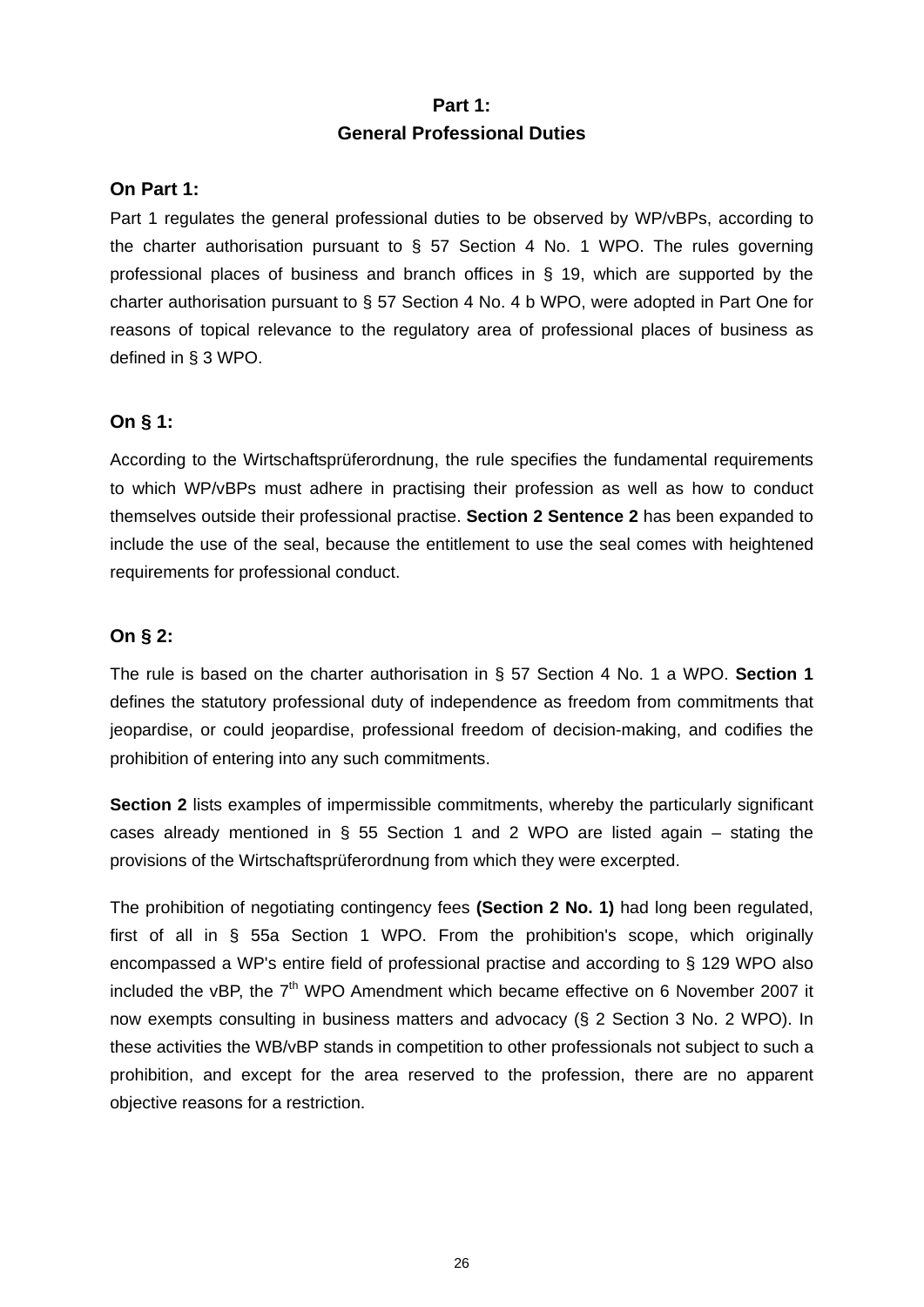**Section 2 No. 2** clarifies that the prohibition of negotiating contingency fees also basically applies to tax advisory services. As a result of the ruling of the German Federal Constitutional Court (BVerfG) dated 12 December 2006 – 1 Constitutional Complaint (BvR) 2576/04 (New Weekly Legal Newsletter (NJW) 2007, 979), with the law for revision of the prohibition of negotiating contingency fees in § 55a WPO however, which went into effect on 1 July 2008, a provision was created that, in exceptional cases, allows WP/vBPs to negotiate contingency fees when rendering assistance in matters of tax law (the provision corresponds to § 9a Tax Advisor's Act (StBerG) which was also newly created by the above legislation). The remaining provisions contained in § 55a WPO old version are now found in § 55 WPO. Section 2 No. 2 reflects this legal status.

**Section 2 No. 3 first alt.** is concerned with the rule in § 55 Section 1 Sentence 3 first alt., according to which above and beyond No. 1, remuneration for statutory audits may not be made dependent upon further conditions. This rule implements Art. 25 lit. b of the EU's  $8<sup>th</sup>$ Directive. The rule applies only to remuneration of statutory audits – as opposed to Section 2 No. 1. Regardless of its general wording, which encompasses every possible condition, the rule deals primarily with safeguarding the independence of the auditor and thus the impermissibility of such conditions, which – as with a contingency fee – create an economic self-interest of the auditor in the result of his work. Although the wording also includes the prohibition on contingency fees, lawmakers decided to keep the concrete rule governing contingency fees in § 55 Section 1 Sentence 1 WPO in addition to adopting the broad wording from the directive in § 55 Section 1 Sentence 3 first alt. WPO.

Given that the various schemes for structuring a contingency fee already fall within § 55 Section 1 Sentence 1 WPO, Section 2 No. 1, there only remains a small relevant scope for the rule in § 55 Section 1 Sentence 3 first alt. WPO, **Section 2 No. 3 first alt.**; this clarifies the law with the wording, "above and beyond Sentence 1". This involves schemes by which the level of remuneration is made dependent upon a certain definition of success, which has no direct connection to the result of the WP/vBP's activity and therefore does not fall under Section 2 No. 1 (e.g. connection to a successful restructuring or the completion of a planned IPO). Whether or not the entire remuneration is subject to such a condition, or merely the payment of higher (additional) remuneration is made contingent upon this, is immaterial. Even if in the latter case reasonable basic remuneration should be negotiated which enables a qualitatively adequate audit anyway, it would constitute an unacceptable incentive to end the audit with a particular result. Such agreements would not have been dealt with in Section 1 No. 1, because remuneration does not directly depend on the result of the WP/vBP's professional activity. He could, however, be influenced in his judgement because by means of his audit result, he can indirectly influence the occurrence of this event.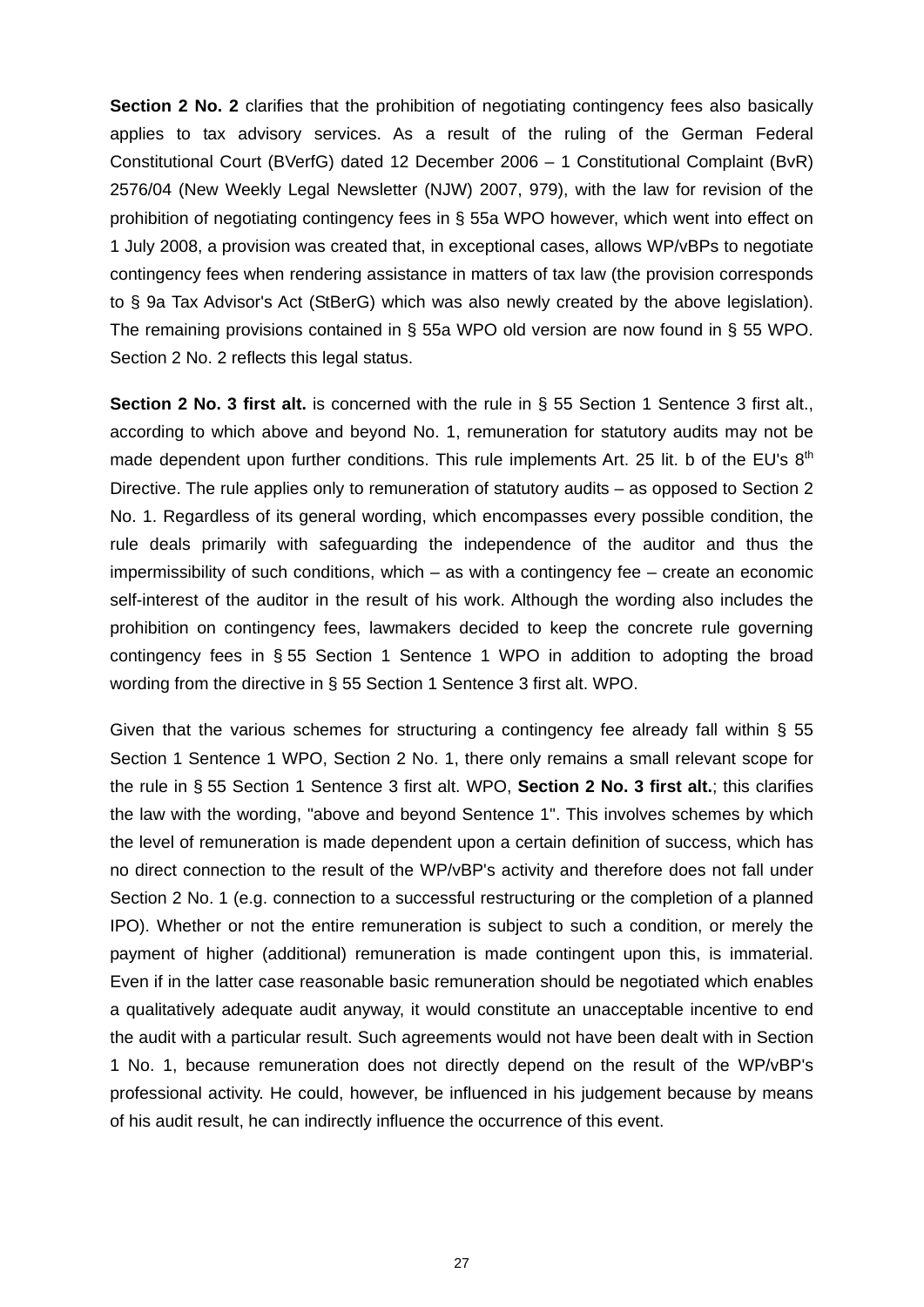Omitted on purpose, by contrast, are conditions that make remuneration dependent upon certain circumstances involving the completion of the engagement (e.g. processing of the engagement by a certain person as the lead auditor, the level or time of readiness to complete the audit). Agreements concerning a fee increase, which are struck after the audit has been completed, do not fall within this rule's scope. Questions regarding clear boundaries may occur here, however, if initially a low fee is negotiated and yet such an increase is promised. By contrast, ex-post audit-fee negotiations due to events occurring that make the audit more difficult or other special circumstances that may be necessary such as flat-fee remuneration, with an exemption clause (§ 27 Section 2), are not covered.

**Section 2 No. 3 second alt.** handles the regulation in § 55 Section 1 Sentence 3 second alt. WPO, by which Art. 25 lit. a of the EU's  $8<sup>th</sup>$  Directive is implemented as German law. This rule also only applies to fees for statutory audits of financial statements but not for other activities, also to the extent that it involves duties reserved to the profession. This rule does not contain any prohibition of outside activities in addition to the carrying out of mandatory statutory audits, but it assumes their permissibility; it therefore confirms the compatibility of auditing and consulting.

The rule concerns certain relationships between the audit fee and fee arrangements for other activities performed on behalf of the audited company but not engagements that exist with other clients. It does not assume that the relationship derives from an explicit contractual agreement; the decisive factor is the actual existence of a relevant linkage. However, this tends to be difficult to determine in individual cases without an explicit agreement.

It is impermissible to make the level of remuneration for an audit contingent upon (the remuneration of) the rendering of additional services. An indication for the existence of such a dependency is when the negotiated remuneration is particularly low for one service and particularly high for another. If, for example, the remuneration for the audit of financial statements is particularly low, a particularly high level of remuneration for other services could be used to apply pressure on the auditor with regard to the result of the audit. With regard to the regulatory purpose of Art. 25 of the EU's  $8<sup>th</sup>$  Directive (safeguarding the independence of the auditor), it may be assumed that there are indeed grounds for such potential threats. This would not tend to be the case, for example, if conversely a particularly high level of remuneration was negotiated. A violation of Section 2 No. 3 second alt. would also generally be ruled out if the remuneration for the audit engagement or additional services is in itself reasonable. For judging reasonableness, if the remuneration is not regulated by a statutory fee – such as assistance with tax matters – then it is necessary to determine the price paid for comparable services in the market.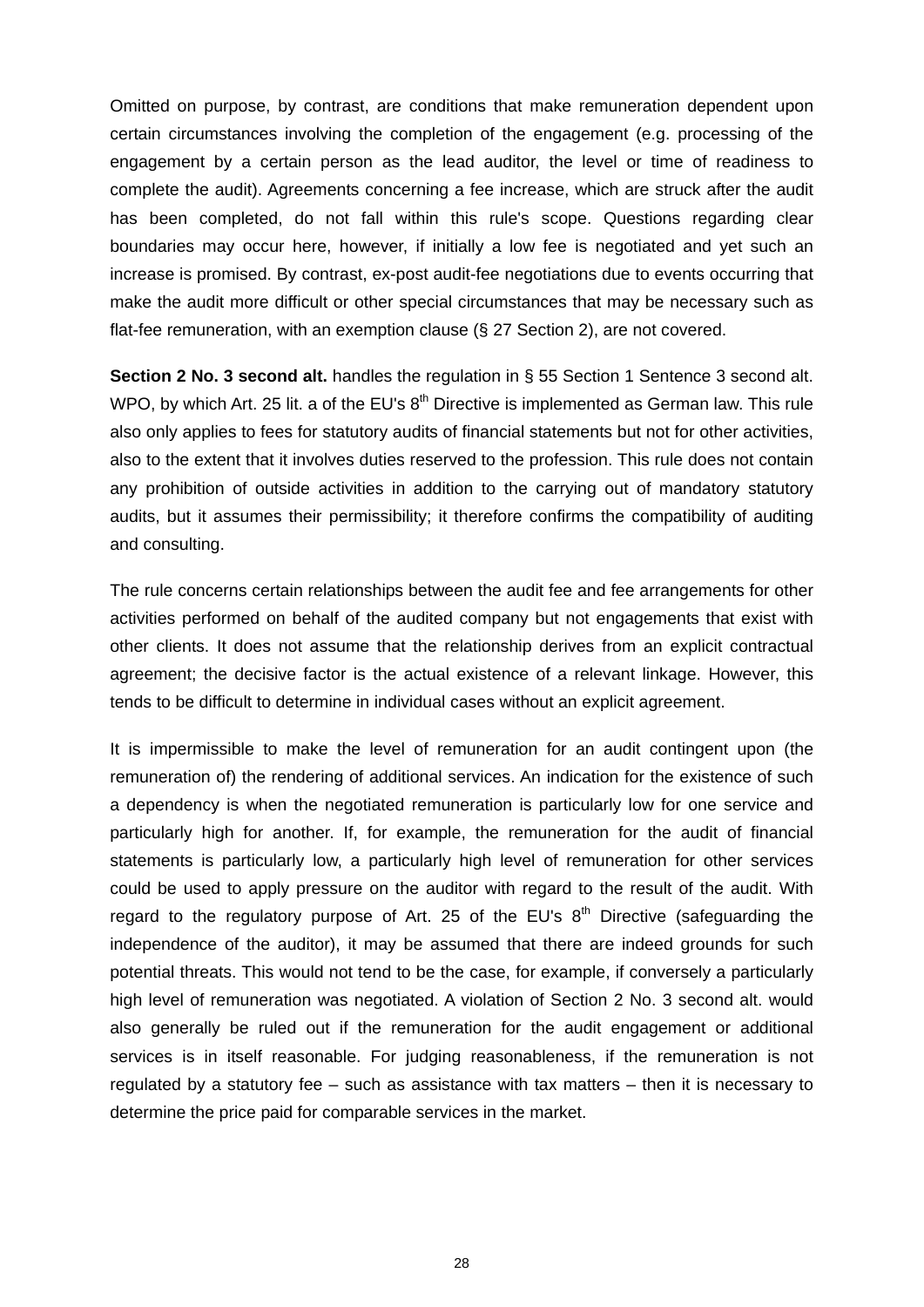**Section 2 No. 4** specifically refers to § 55 Section 2 WPO. The prohibition on the referral of engagements for a fee in the form of partial remuneration or other benefits applies to the WP/vBP's entire professional practise – just as with No. 1 and as opposed to No. 3. Whether remuneration is measured in terms of a percentage of the fee to be charged or set as a fixed amount is immaterial. Gifts or vouchers are also strictly impermissible as "miscellaneous" benefits, whereby here, as in the case of monetary contributions to or by the principal (§ 13 Section 4) within certain bounds may still be regarded as socially adequate. Left out completely and thus harmless is the free referral of engagements, i.e. through recommendations as part of a cooperation agreement.

The prohibition also does not cover agreements on involvement in acquisition activities for example in tenders, but also overall customer recruitment activities, if collaboration is not aimed at prospecting or brokering engagements in the sense of exercising influence on clients but rather at collaboration in the WP/vBP's team, which is working on a tender or developing marketing activities. It is a pre-condition that remuneration appear reasonable in proportion to the activity (not its success). Within these parameters, it is permissible to offer success incentives alongside fixed remuneration. This pertains not only to the activity of employees but also to the engagement of freelance associates.

Also it is not considered a brokerage commission if an employee is called upon as part of his work to try to generate engagements and for these efforts receives reasonable remuneration, including a success bonus. Nor is it objectionable to enter into agreements with freelancers according to which they are only remunerated for hours that the principal can bill to customers, or according to which those hours may be billed at a higher hourly rate, as long as in the overall scope of business, remuneration for activity as such and not remuneration for the brokering of engagements is the main focus.

An impermissible assumption of client risk according to **Section 2 No. 5** – independent of the content of the engagement  $-$  is for example when sureties or guarantee agreements are assumed on the client's behalf. This may also include participation in a client company. Concerning the question as to whether participation in client companies is not grounds for exclusion or constitutes a concrete conflict of interest based on explicit regulations, such as is the case with statutory audits of annual financial statements according to §§ 316 et seq. of the German Commercial Code (HGB), not every type of participation in client companies is categorically impermissible; rather, the overall circumstances of each individual case, and in particular the level of participation, are to be taken into consideration.

According to **Section 2 No. 6**, the acceptance of pension promises from clients is against professional ethics, because it involves – albeit future – salary-like payments and would thereby undermine the prohibition of employment by clients in a significant subsection.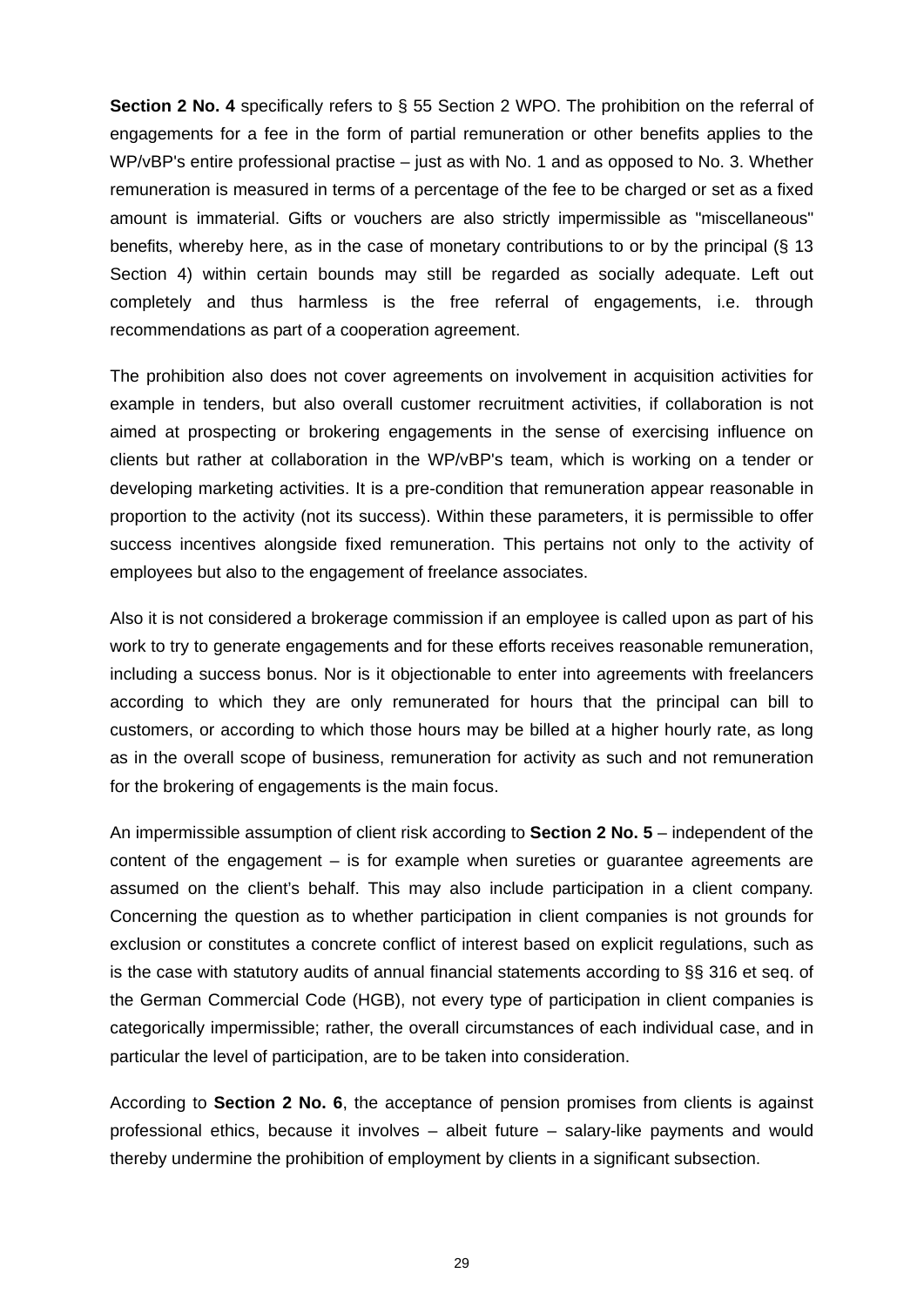### **On § 3:**

The rule is based on the charter authorisation pursuant to § 57 Section 4 No. 1 c WPO.

§ 53 WPO specifies that professional duties exist between WP/vBPs and the client, even after ending the business engagement – in particular the duty of confidentiality.  $\S 3$  is intended to cover cases where conflicting interests exist due to work on the same matter.

**Sentence 1** regulates the prohibition on representation of conflicting interests. The prohibition cannot be overridden through consent of the principals, because the substantiating prerequisites for breach of fiduciary duty cannot be eliminated through the consent of the parties involved. Sentence 1, however, only applies to the case where there is a direct representation of interests through one and the same WP/vBP. Whether in the case of a change of joint practise, the merger of auditing firms or the representation of opposing parties within the same joint practise, firm or group of firms, constitutes an impermissible representtation of conflicting interests, however, based on the ruling of the German Federal Constitutional Court dated 3 July 2003 concerning the unconstitutionality of § 3 Section 2 of the professional charter for lawyers (WPK Magazin 1/2004, 46 et seq.), is to be decided on the merits of the individual case, in which the opinion of the client to whom full disclosure has been made is also to be taken into consideration.

In cases where several principals are jointly seeking consultation, for example in drawing up a letter of incorporation for several shareholders, or in a consultation of a community of heirs, there is already no basis for a conflict of interest, so that according to **Sentence 2** several principals can be advised or represented in the same matter.

**Sentence 3** clarifies that where a conflict of interest may exist, it is permitted to act as a mediator on behalf of all parties involved. It is indeed the task of the WP/vBP to resolve any conflicts of interest that may exist.

### **On § 4:**

The rule is based on the charter authorisation of § 57 Section 4 No. 1 a WPO and more clearly specifies the codified professional duty of conscientiousness pursuant to § 43 Section 1 Sentence 1 WPO.

**Section 2 first alt.** is an illustration of the general prohibition on misleading advertising (§ 5 of the Act against Unfair Practises, (UWG)) and is intended to prevent the public from being mislead through the listing of services which, due to time or other reasons, cannot be provided at all or not in the manner advertised. The prohibition also applies to services which WP/vBPs are not authorised to provide due to legal restrictions. Such restrictions can be based among other things on the Legal Services Act.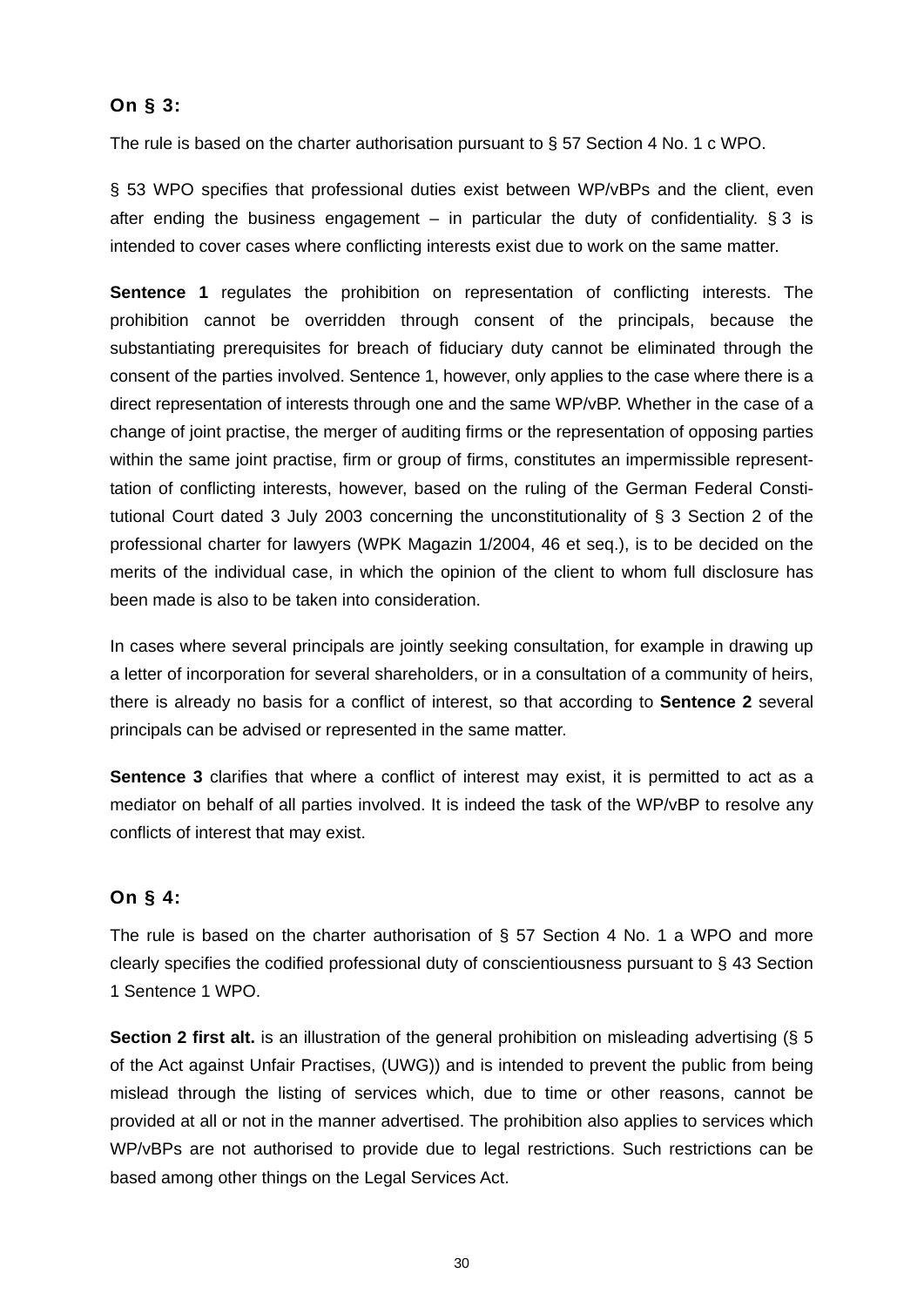The emphasis of particular services as main areas of practise is permissible. As is already evident from the term itself, however, it can only involve individual aspects of the profession, not its entire range of services or majority of services.

For the key forms of promotion, the Act against Unfair Practises (UWG) – which is now definitive in its own right for WP/vBP promotion pursuant to  $\S$  52 WPO – contains specific regulations. Accordingly, the following applies:

- Unsolicited direct mail promotion is generally acceptable, unless the recipient indicates in a manner easily apparent to the sender that he does not wish to receive it (§ 7 Section 2 No. 1 of the Act against Unfair Practises, UWG).
- Unsolicited telephone advertising is generally not acceptable. This does not apply to cases where consumers (§ 2 Section 2 of the Act against Unfair Practises, UWG) have given their express consent and for entrepreneurs (§ 2 Section 2 of the Act against Unfair Practises, UWG) where consent is assumed to exist based on concrete indications (§ 7 Section 2 No. 2 of the Act against Unfair Practises, UWG). The latter for example can exist in the case of a long-term client relationship.
- Unsolicited fax promotion is always unacceptable without the express consent of the recipient, both consumers and businesses (§ 7 Section 2 No. 3 of the Act against Unfair Practises, UWG).
- Unsolicited e-mail promotion is to be judged by the same criteria as unsolicited fax promotion. An exception, however, applies to those cases in which the promoter obtained the e-mail address from the client himself in connection with previously-rendered services and uses it for direct advertising of similar offers (§ 7 Section 3 Act against Unfair Practises, UWG).

The obligation to engage in overall planning of all engagements, as codified in **Section 3**, serves to ensure the quality of the professional work and therefore conscientious professional practise. The type and scope of the required overall planning are essentially dependent upon the special situation in each individual WP/vBP practise as well as the number, volume and degree of difficulty of the engagements to be completed.

**Section 4** contains a provision for the case where only during an existing engagement, circumstances occur which – had they been known at the time the engagement was accepted – would have necessarily led to the engagement's being declined. By also referring to Section 1, it is clarified that Section 4 is to be followed with regard to all professional duties. § 26 contains a more specific rule for the audit procedure.

#### **On § 4a:**

The rule is based on the charter authorisation in § 57 Section 4 No. 1 lit. l WPO. It provides a more concrete definition of the WP/vBP's professional duty, codified in § 43 Section 2 Sentence 4 WPO, to obtain ongoing professional training.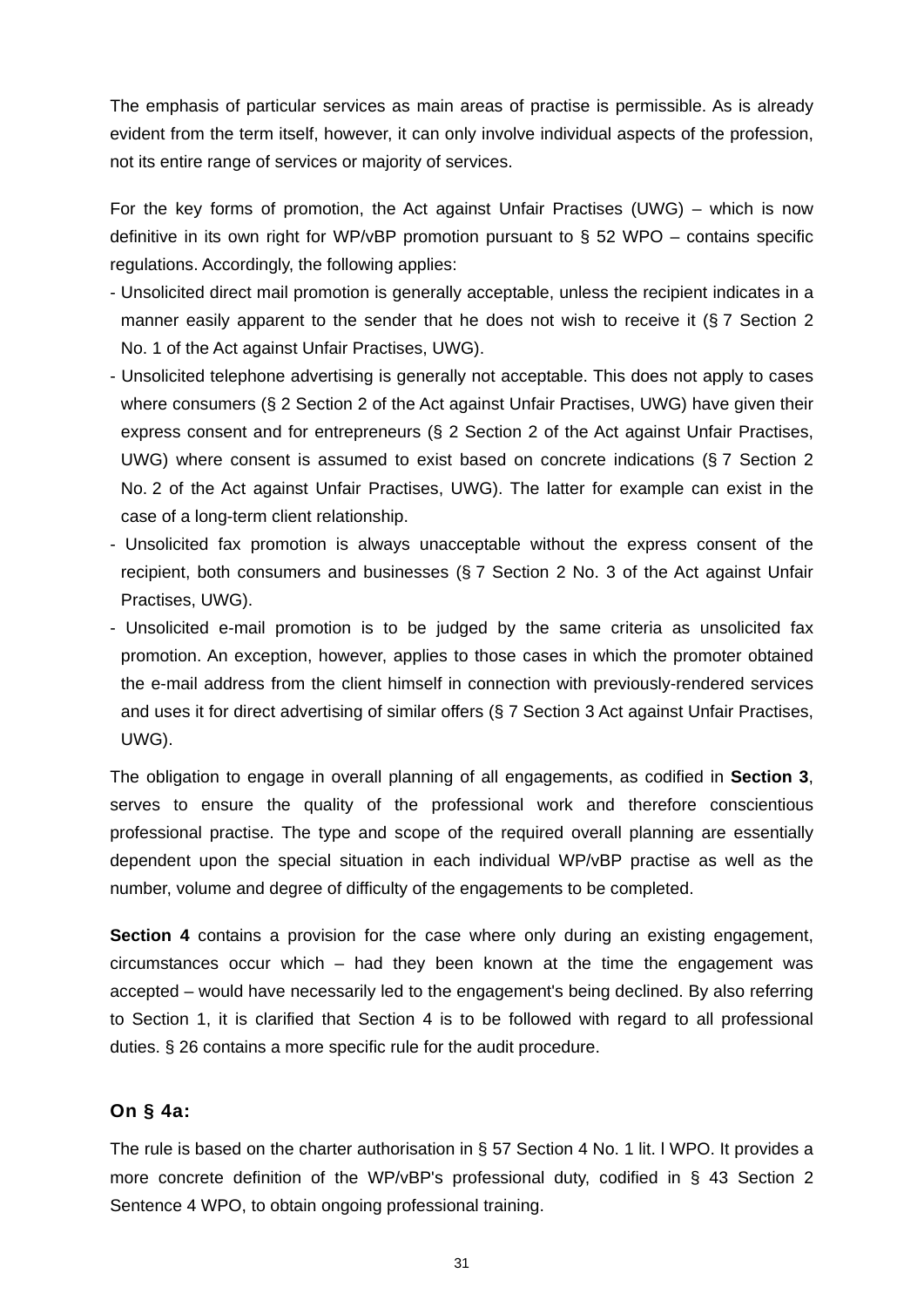The rule takes into account the provisions in Section 130 of the IFAC Code of Ethics as well as the International Education Standard for Professional Accountants 7 "Continuing Professional Development" of the IFAC Education Committee (IES 7). Pursuant to **Section 1 Sentence 1** the professional training must involve at least 40 hours per year, not only of participation in ongoing training measures but also self-study.

In **Section 2** of the rule, the term "ongoing training measure" is further specified on the basis of examples. Its **Sentence 4** makes it clear that the duty to obtain ongoing training may also be fulfilled by teaching in academia. The qualification of a German higher learning institution as a university is defined by the laws of each German state.

Exhausting the latitude provided by law, the mandatory minimum scope of ongoing training according to **Section 5 Sentence 2 1st half-sentence** is 20 hours per year, whereby these must be dedicated completely to the ongoing training measures (= ongoing training events as defined by § 57 Section 4 No. 1 lit. l WPO) mentioned in Section 2.

According to **Section 5 Sentence 2 2nd half-sentence** it is necessary to regularly document in practise the ongoing training in the scope specified in Section 5 Sentence 2  $1<sup>st</sup>$  halfsentence by describing the type and subject of the ongoing training measure. The documentation serves the purpose of verifying whether the professional duty of obtaining ongoing training has been fulfilled.

**Section 5 Sentence 3** clarifies that ongoing training as a quality control auditor (§ 57a Section 3 Sentence 2 No. 4 WPO, §§ 20, 21 of the Quality Control Charter (SaQK)) may be applied to the required minimum number of hours according to Section 5 Sentence 2.

### **On § 5:**

The rule is base on the charter authorisation in § 57 Section 4 No. 1 a WPO and contains individual rules concerning conscientiousness pursuant to § 43 Section 1 Sentence 1 WPO.

The duty of the WP/vBP with respect to be conscientiousness also includes the rules in § 5 with regard to qualification and informing of employees, in order to ensure the quality of professional work. In light of the high level of qualification required of employees, their professional and personal ability is to be examined at the time they are hired.

Employees are not only to be informed about the professional duties but also explicitly about the quality control system established in the WP/vBP practise.

The rule in Section 3 requiring that employees be committed to uphold regulations concerning confidentiality prior to assuming their duties has been expanded to include regulations concerning data protection, the Securities Trading Act and the provisions of the quality control system.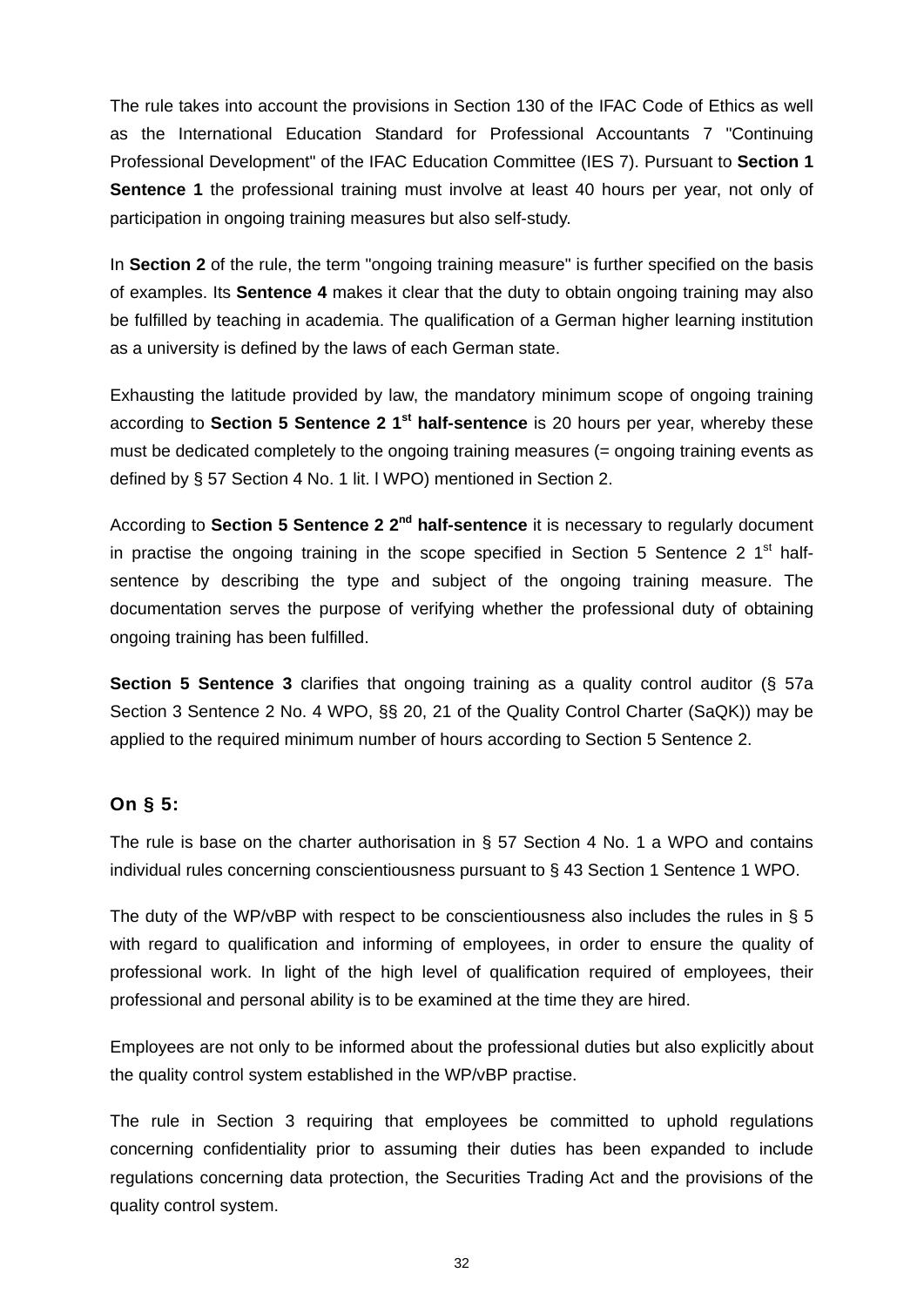The safeguarding of the WP/vBP's conscientious professional practise requires that the WP/vBP's employees uphold these regulations. It is not mandatory for the documentation of the declaration of commitment to adhere to the written form as defined in § 126 German Civil Code (BGB). It is sufficient if the submittal of the declaration of commitment be documented in a traceable way, such as storing the submitted declarations electronically.

### **On § 6:**

The rule based on the charter authorisation pursuant to § 57 Section 4 No. 1 a WPO contains individual rules concerning conscientiousness pursuant to § 43 Section 1 Sentence 1 WPO.

The duty to practise the profession conscientiously also includes the training of professional trainees and the ongoing training of specialist employees. Through § 6 Section 1 Sentence 2 it is clarified that conscientious professional practise requires structured ongoing training. The initial and ongoing training of specialist employees must conform to their area of activity. In this manner, WP/vBPs ensure that specialist employees will possess the latest knowledge in their areas of activity and thus contribute to ensuring the quality of work. § 6 does not regulate the minimum scope of training and ongoing training required by the rule. For experienced specialist employees, it is sufficient if the training is guaranteed to be within the scope specified in § 4a.

**Section 2** clarifies that in order to conscientiously practise their profession, WP/vBPs must also fulfil the same requirements for proper professional knowledge with respect to their employees that they must fulfil themselves according to § 4 Section 2. The directive concerning evaluation in **Section 3** calls for substantive information to be collected concerning the employee's performance and subsequently used as a basis for evaluation. The type and scope of the evaluation depend on the special situation of each individual WP/vBP practise.

In some cases a systematic evaluation system may be useful in evaluating specialised employees, which specifies for example the area of responsibility, the frequency of evaluations and the evaluation criteria.

### **On § 7:**

The rule is based on the charter authorisation pursuant to § 57 Section 4 No. 1 a WPO and more clearly specifies the professional duty of conscientiousness codified in § 43 Section 1 Sentence 1 WPO.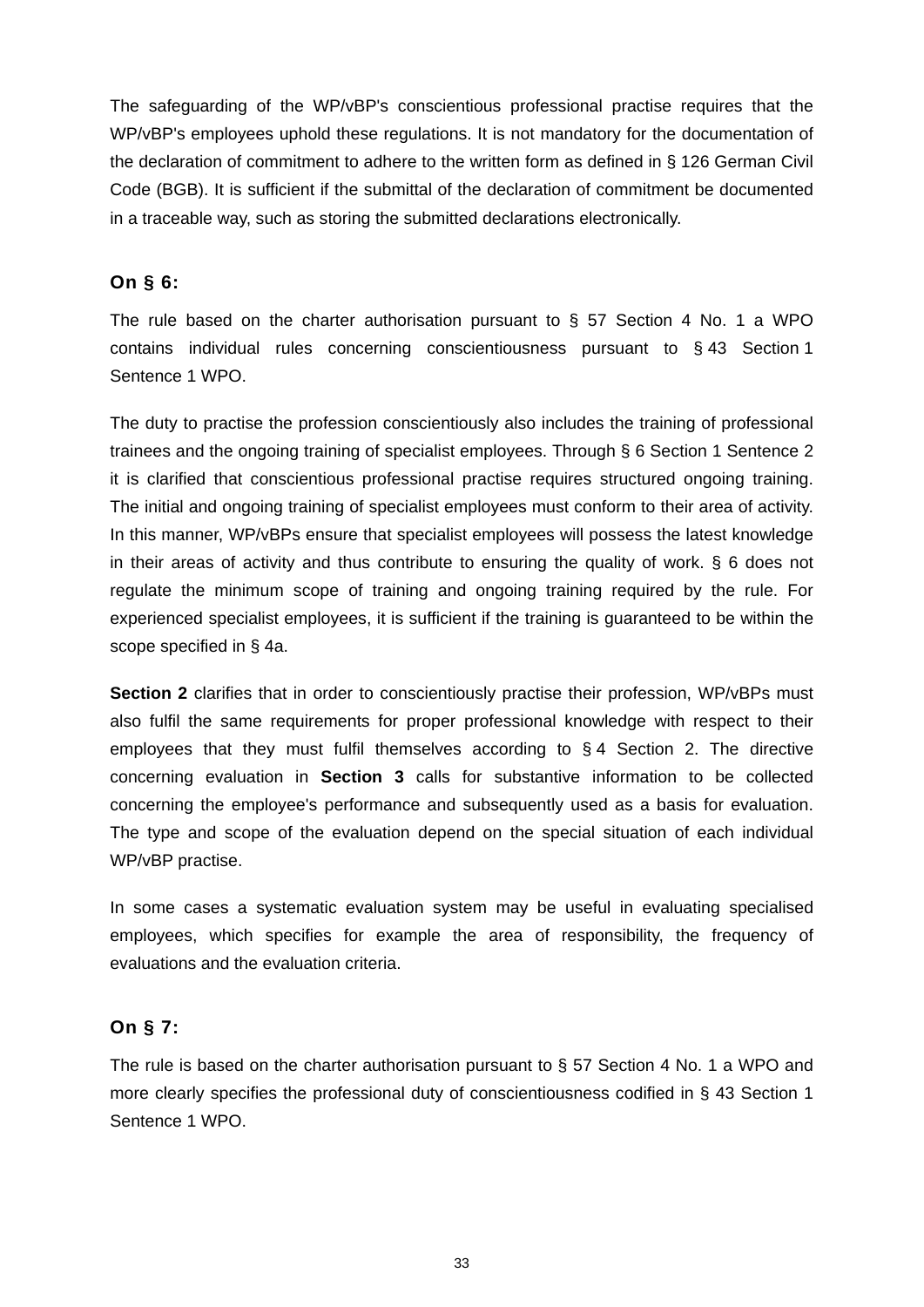In order to ensure that the WP/vBP practises his profession conscientiously, he is to subject himself to an internal review on compliance with professional duties at reasonable intervals and in a reasonable manner. He is to ensure that the findings of the internal review are acted upon. The type, scope and intervals of the internal review are essentially dependent upon the special situation in each individual WP/vBP practise.

### **On § 8:**

The rule is based on the charter authorisation in § 57 Section 4 No. 1 g WPO and more clearly specifies the professional duty of conscientiousness codified in § 43 Section 1 Sentence 1 WPO.

According to **Section 1 Sentence 1** consigned third-party assets are to be kept separate from one's own and other third-party assets and be administered conscientiously. This guarantees a secure handling of third-party assets separate from other assets. A similar provision can also be found in § 12 Section 2 Official Regulations for Notaries (DONot). The handling of several assets in a joint account is therefore impermissible. It does not matter how the accounts are designated as long as they are managed separately; therefore it is permissible to manage several accounts under a joint number with sub-accounts, to the extent that the accounts are managed as separate accounts.

**Section 2 Sentence 2** clarifies that the right of offset or retention, to the extent that they are permissible, shall remain unaffected by this provision. The permissibility of offset, according to long-standing legal precedent (Decisions of the Imperial Court in Civil Cases (RGZ) 160, 52, 59 et seq.; Decisions of the Federal Court of Justice in Civil Cases (BGHZ) 14, 342, 347; 71, 380, 383; 95, 109, 113; 113, 90, 93; Federal Court of Justice (BGH) New Weekly Legal Newsletter (NJW) 1993, 2041, 2042), is particularly dependent upon the principle of good faith.

Accordingly, offsetting is excluded above and beyond statutory cases expressly contractually regulated, to the extent that the particular content specifying the debtor relationship between the parties, the nature of the legal relationship or the purpose of the owed service make an offset appear incompatible with the good faith principle (§ 242 German Civil Code (BGB)). It has been derived from the nature of the fiduciary relationship that the meaning and purpose of the engagement can exclude offsetting with counterclaims which are not based on this legal relationship. This legal precedent does not mean a general prohibition of offsets for the disinterested fiduciary agent with respect to all counterclaims that are based on another legal relationship.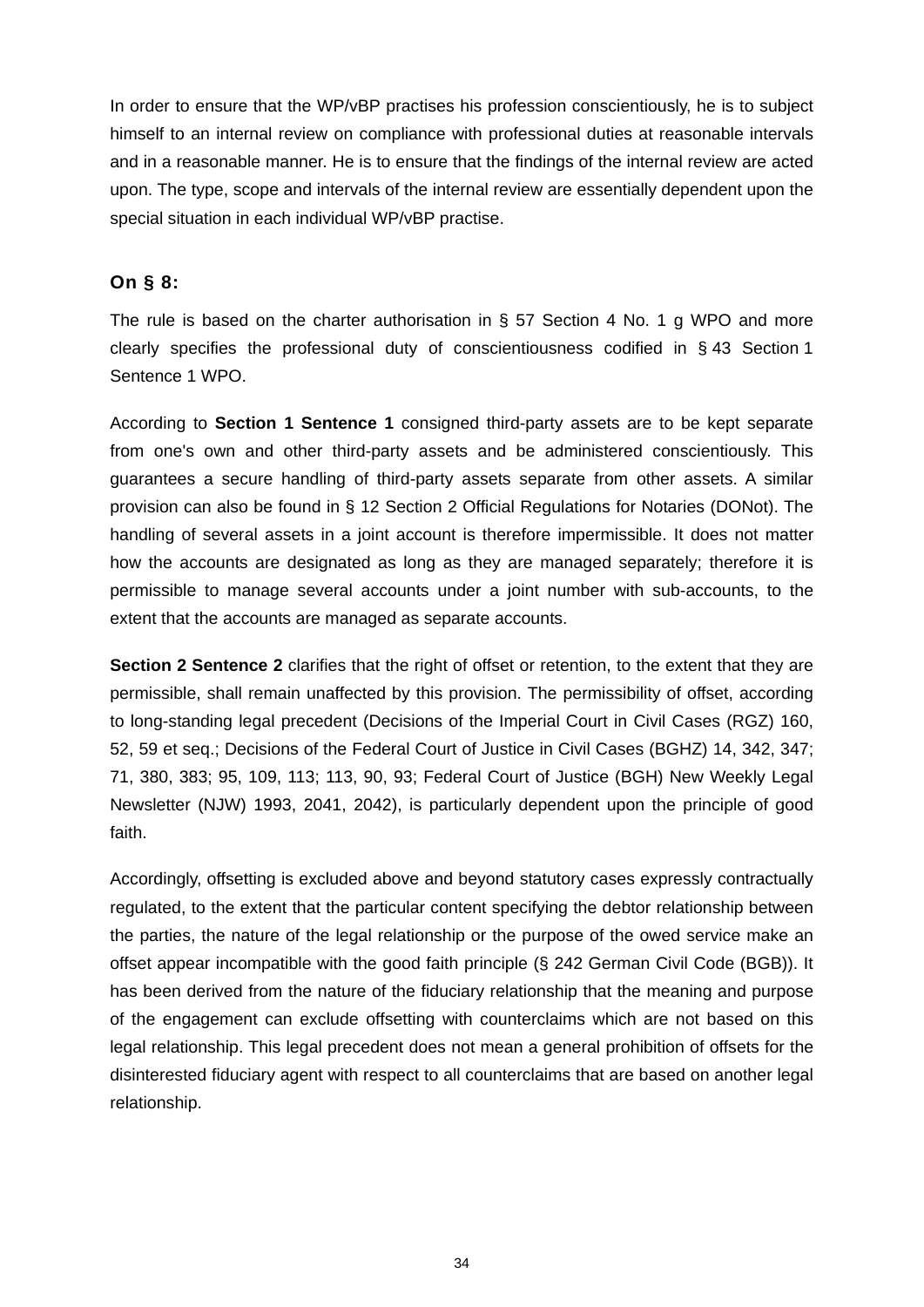Accordingly, in individual cases, it is also possible to negate a generally-justified offset prohibition included in the typical body of a legal transaction pursuant to § 242 of the German Civil Code (BGB), if the case is seen to lack a legitimate interest of the principal normally worthy of protection. This is the case if he employs a fiduciary agreement in order to achieve an unlawful objective, because he himself is not acting according to good faith principles and therefore cannot invoke § 242 of the German Civil Code (BGB) (compare Federal Court of Justice (BGH) New Weekly Legal Newsletter (NJW) 1993, 2041, 2042 with further references) to avert an offset against his claim.

### **On § 9:**

The rule is based on the charter authorisation pursuant to § 57 Section 4 No. 1 a of the WPO and more clearly specifies the professional duty of confidentiality codified in § 43 Section 1 Sentence 1 WPO.

**Section 1** ensures that WP/vBPs do not wilfully violate the principle of confidentiality.

According to **Section 2** WP/vBPs are to ensure that no facts and circumstances as defined in Section 1 are divulged in any way. This means they are to ensure that third parties are not allowed to view the documents. This also means that the obligation according to Section 2 within the WP/vBP practise also applies to employees having no involvement with the account.

**Section 3** takes into account the fact that the obligation of confidentiality is unlimited in time and also remains in force after the engagement is completed.

### **On § 10:**

The rule is based on the charter authorisation in § 57 Section 4 No. 1 k WPO and more closely defines the professional duties codified in § 43 Section 1 Sentence 1 WPO concerning confidentiality, conscientiousness and conduct worthy of the profession.

The rule has been incorporated into the professional charter parallel to the insider rules of the Second Financial Market Development Act, which pursuant to § 13 Section 1 No. 3 of the Securities Trading Act (WpHG) also included WP/vBPs as primary insiders, because a clear prohibition in the profession against utilising professional secrets is required to uphold the above-mentioned professional duties. The rule is concerned exclusively with knowledge that falls under the obligation of confidentiality. **Sentence 2** clarifies that the duties shall remain in force even after the engagement has been completed.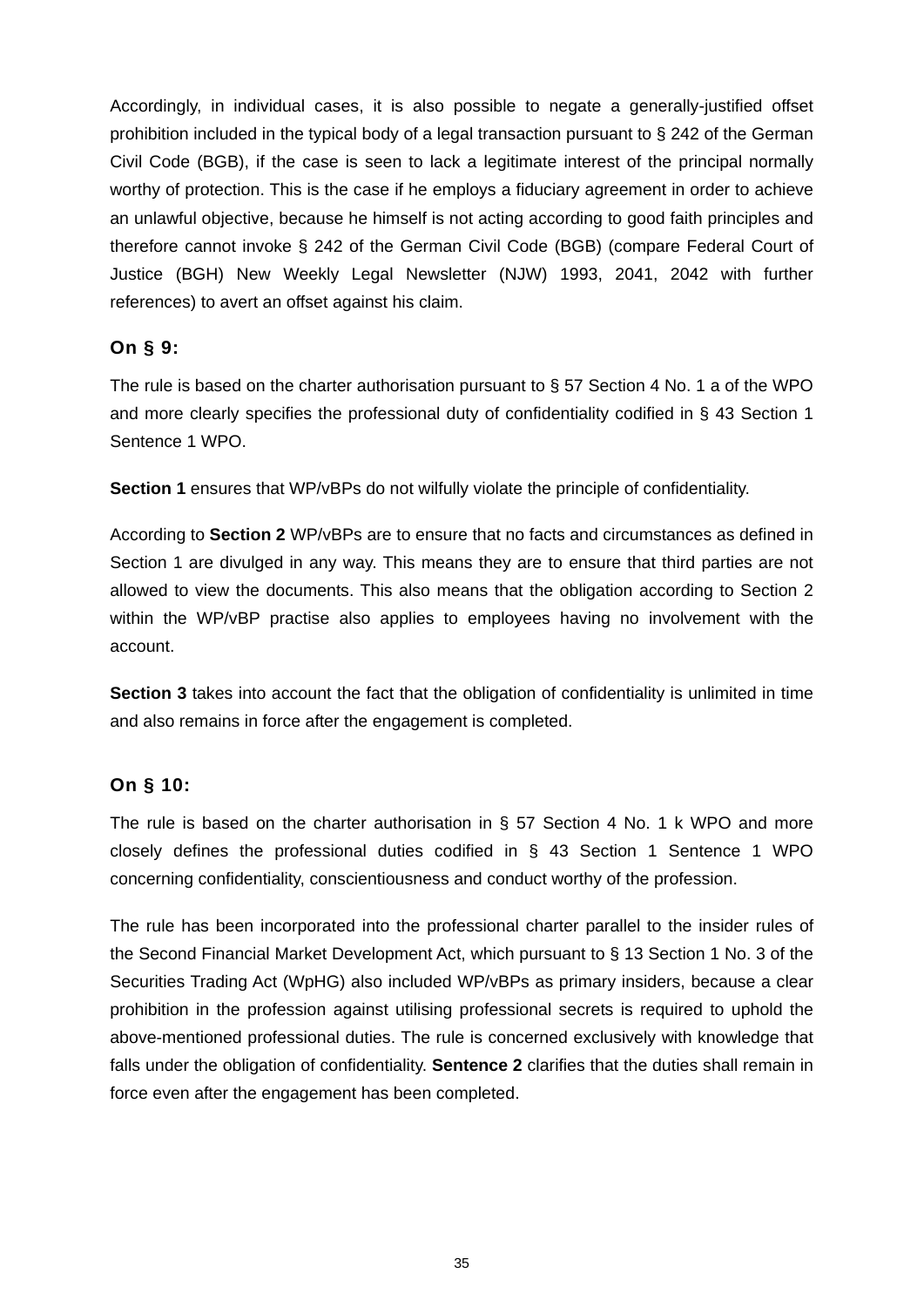**Sentence 3** is intended in particular to cover those cases in which a client is rejected due to a conflict of interest, yet later the same case is accepted on behalf of another principal. The acceptance of such an account can easily become problematic, if the WP/vBP prior to rejecting the case already gained an inside perspective into the "rejected" principal. § 3 does not handle such cases, because there it is assumed that the client relationship will be consummated. In light of the tendency of courts to view with scepticism any restrictions on professional practise on the basis of abstract threats, the acceptance of the account cannot be forbidden without exception. The WP/vBP is obliged, however, to inform the "rejected" client about the situation immediately and comprehensively. His evaluation as to whether or not his legal position is in jeopardy is to be weighed from the perspective of an objective third party.

### **On § 11:**

The rule is based on the charter authorisation of § 57 Section 4 No. 1 a of the WPO and more clearly specifies the professional duties concerning responsibility codified in § 43 Section 1 Sentence 1 WPO.

If Wirtschaftsprüfer or vereidigte Buchprüfer practise their profession in several capacities – for example in their own practise and in auditing firms – this increases their level of responsibility. The principle of own responsibility is only upheld if they can actually organise and execute each of these activities. WP/vBPs violate the professional duty of own responsibility, for example, if they assume sole responsibility for the management of a professional firm, only in order to fulfil the professional statutory requirements, whereas in actual fact they are neither willing nor able to uphold the required professional responsibility; the same holds true for the professional management of branch offices.

### **On § 12:**

The rule is based on a charter authorisation pursuant to  $\S$  57 Section 4 No. 1 a of the WPO and clearly specifies the professional duties concerning responsibility codified in § 43 Section 1 Sentence 1 WPO.

The principle of own responsibility, for example, requires that assistants be hired with great care and that their activities be supervised. The division of labour must be structured in such a way that the responsible Wirtschaftsprüfer or vereidigter Buchprüfer can reliably formulate his own judgement.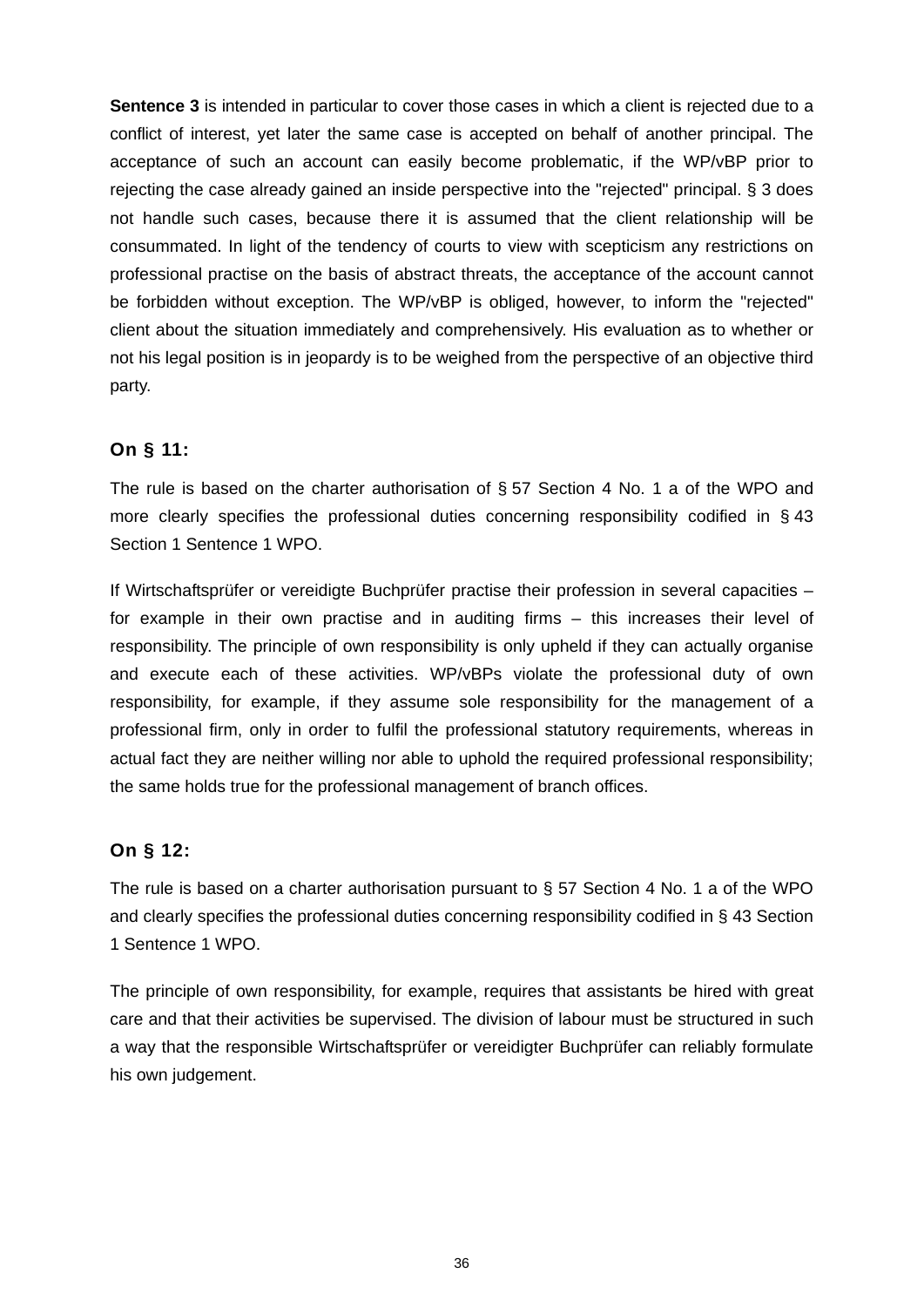## **On § 13:**

The rule is based on the charter authorisation in § 57 Section 4 No. 1 b WPO and more closely defines the professional duty codified in § 43 Section 2 Sentence 3 WPO concerning conduct worthy of the profession, both within and outside professional practise.

**Section 1** contains the principle of objectivity. **Section 2** more clearly defines this principle using examples for the area of professional practise and obliges the WP/vBP to make his principal aware of violations of the law. This duty  $-$  to this extent comparable to § 321 Section 1 Sentence 3 of the German Commercial Code (HGB) – does not encompass actively investigating for violations of the law but merely pointing out violations as they become apparent during the course of normal duties.

Thus the rule only includes cases in which the member of the profession recognises violations of the law, but not reckless non-recognition of such violations. Members of the profession are not allowed to simply look the other way in case of violations of the law that they notice over the course of carrying out their duties; according to the materiality principle, however, this does not apply to petty violations, but only to serious breaches of the law.

In contrast to § 321 Section 2 of the German Commercial Code (HGB) **Section 2** does not contain any written reporting requirement, but rather the member of the profession is called upon to simply make the principal aware of violations of the law.

**Section 3** pertains to the use of the name and/or qualification of WP/vBPs for the promotional purposes of third parties. The rule allows WP/vBPs to permit third parties to conduct promotion of products or services having relevance to the profession using their name and/or professional qualification, for example computer programs for accounting practise organisation or audit planning. Promotion of products or services unrelated to the profession, for example quality endorsements of everyday consumer goods, are not compatible with the image of the profession and the standing that WP/vBPs enjoy in the public as statutory auditors.

The general criminal statutes already forbid the granting of undue benefits for the purpose of gaining a business advantage not only in general business transactions (§ 299 of the German Penal Code (StGB)) but also towards public officials in transactions with authorities (§§ 331 et seq. of the German Penal Code (StGB)). Additionally, under the professional charter, active bribery and passive corruptibility are considered conduct unworthy of the profession and therefore unacceptable. The acceptance of gifts may also constitute suspected bias as defined by § 21 of the professional charter for WP/vBPs.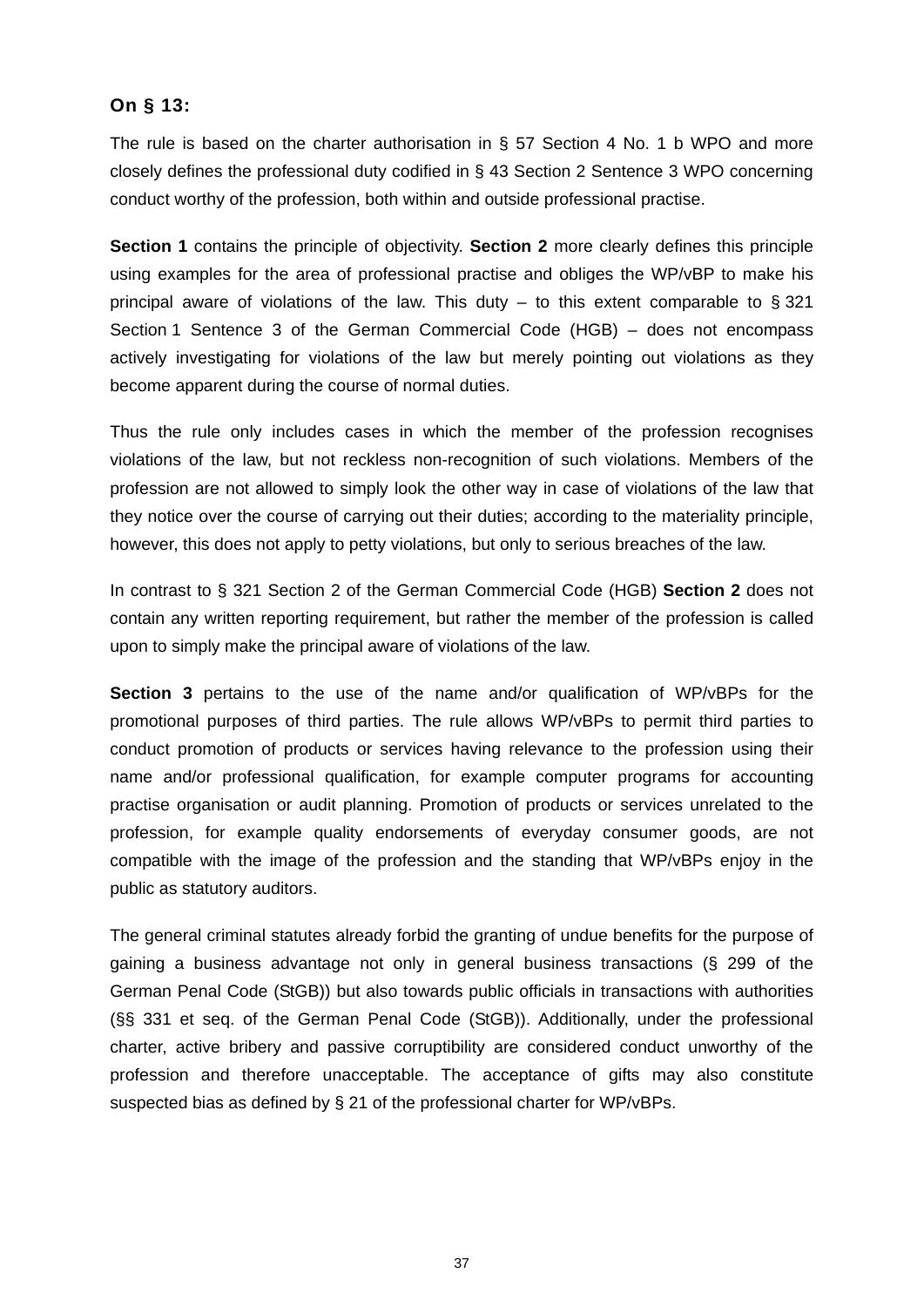**Section 4 Sentence 1** contains an appropriate basic prohibition on accepting benefits from a principal. The prohibition not only applies when carrying out audits and preparing expert opinions, for which even greater requirements exist in terms of impartiality and unbiasedness, but also to the entire professional practise. The prohibition does not include negotiated fees, negotiated or customary fringe benefits (especially cost reimbursements) as well as any success bonuses, to the extent that they are allowed according to § 55a WPO.

Not included either are payments and benefits which are made and received exclusively for private reasons without any connection to the professional activity, as tends to be the case with relationships to family and close friends. However, if there is also professional contact, it tends to be difficult to draw a line between the two, so that in case of doubt the principles in Section 4 should be upheld.

**Sentence 2** covers the prohibition of benefits by a WP/vBP to the principal. These may also lead to an unacceptable impairment of independence and unbiasedness. Particularly in connection with the assignment of engagements, they can also be a criminal offence.

**Sentence 3** obliges the WP/vBP to uphold the same principles in his entire practise and to have his employees also submit to them. The adherence to the principles is to be monitored to an adequate degree.

Payments are not only cash benefits but may also include providing material benefits in kind or other material benefits. In addition to benefits granted by the principal himself, this also applies to benefits provided by third parties acting in his name, on his account or on his behalf.

Permissible are benefits that conform to normal customs in society. This includes gifts made on special occasions (birthdays, anniversaries, going-away parties), the type and scope of which bear a reasonable relationship to the current occasion and to the position of the recipient. The present must be confined to what is socially acceptable, and be construed as merely a thoughtful gesture and mustn't be aimed at creating a business obligation on the part of the recipient.

Occasional hospitality of business partners conforms to German social customs. This not only applies to hospitality bearing immediate business relevance (working meal) but also to hospitality during leisure time outside the business environment, as well as invitations to sporting or entertainment events. As with exchanging gifts, the type and value of the invitation or event must be in appropriate proportion with the occasion and the position of the recipient. Accordingly, invitations to vacation-like events, trips to far-flung destinations where the cost of travel and accommodations is paid for, along with events involving high costs, are not acceptable.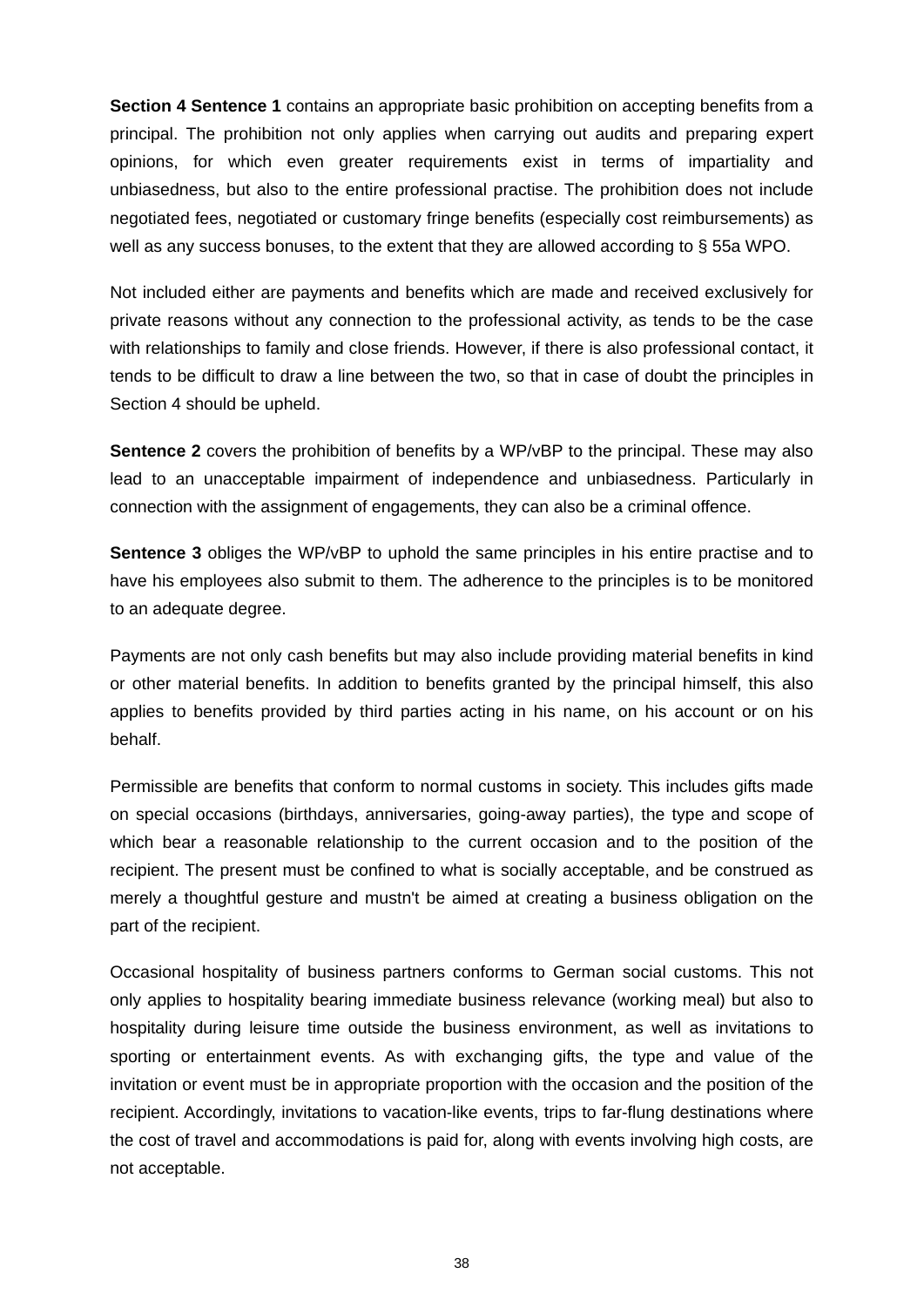# **On § 13a:**

This rule is based on the charter authorisations in § 57 Section 4 No. 1 a and b of the WPO and more clearly defines the professional duties concerning conscientiousness as well as conduct worthy of the profession codified in § 43 Section 1 Sentence 1 Section 2 Sentence 3 WPO.

Section 1 specifies in Sentence 1 the details required for all forms of long-term information concerning professional status.

The term "professional status" not only describes how one practises one's own profession (single practise, joint practise, partnership firm, professional firm), but also, for example, professional collaboration that does not involve jointly working on engagements (cooperation), or the joint use of personnel or shared materials (shared office).

The permissibility of the reference to various types of cooperation has been recognised for some time, whereby the circle of permissible cooperation partners is basically not restricted, as long as it is compatible with the standing of the profession of the WP/vBP.

When announcing a cooperation agreement, it is important to ensure that it is unambiguously portrayed. In particular, it must not create the appearance of a joint practise. The use of an identical letterhead etc. is therefore strictly impermissible. It is also misleading, however, if the name of the cooperation partner or merely his professional title appears in the letterhead, even if it is made clear that it only involves a cooperative relationship.

In all other ways, announcements of the cooperation must also conform to principles of competition law. Thus for example, what is merely project-related collaboration may not be promoted in such a way that it creates the misleading impression of long-term cooperation.

The above principles apply to the announcement of a shared office as well. The use of identical letterheads of those sharing the office is not made permissible through the use of the term "joint law practise" or "shared offices". A shared office does not involve a form of professional collaboration but rather exclusively the joint use of material or human resources. The reference to the shared office therefore does not belong among the information about the range of services offered by the practise. The shared office, however, also says something about the professional status, about which the client should be informed that the risk of breaches in confidentiality and potential conflicts of interest cannot be completely ruled out.

According to **Sentence 2 1st half-sentence,** persons working for the WP/vBP or the professional firm and capable of becoming partners in joint practise may be mentioned with a designation of their status. Through this rule it is clarified that tax advisors, for example, may be named not only in single practises/joint practises but also in auditing firms. In doing so, the status (for example, employee) is to be made clear.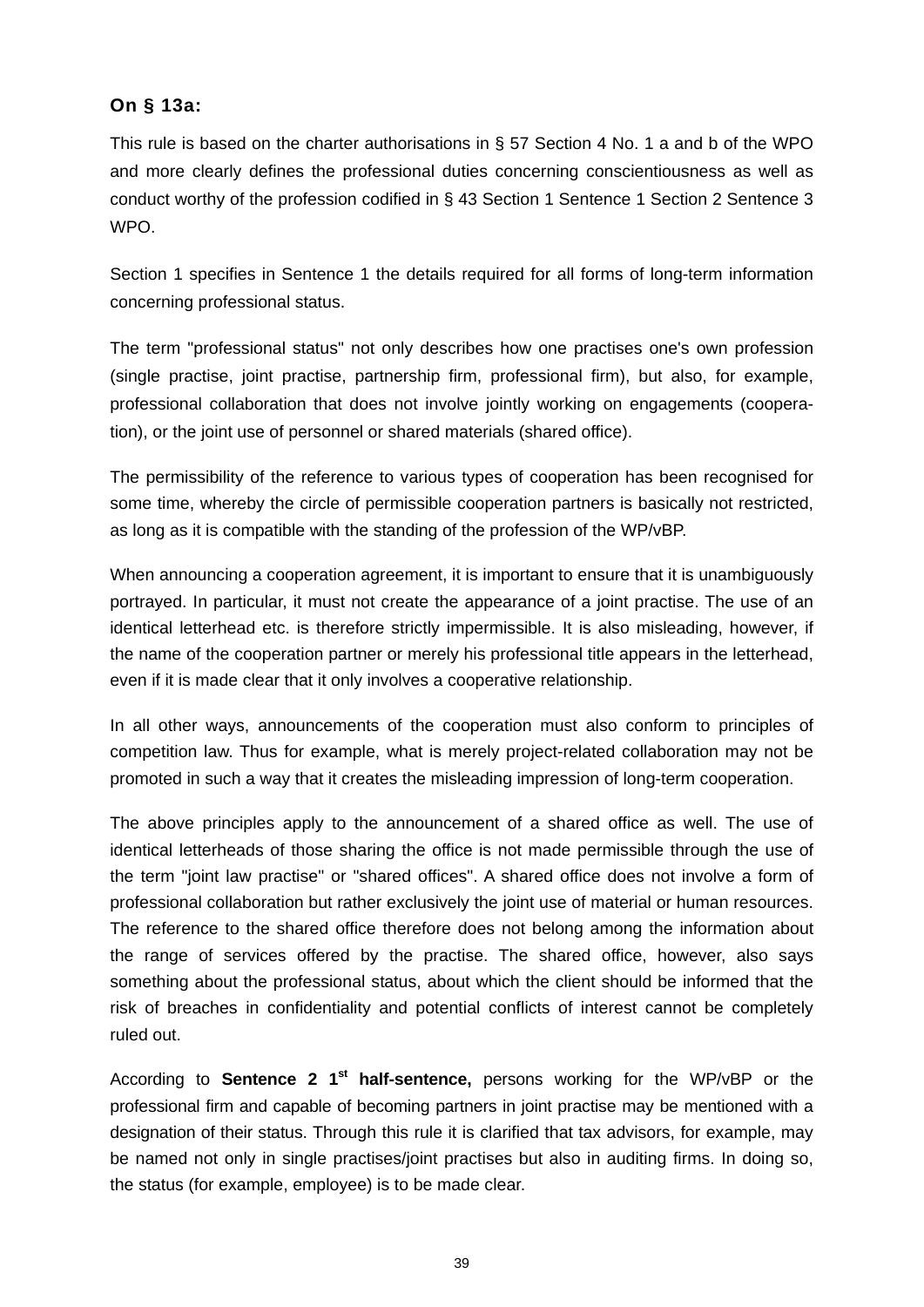If the status is not mentioned, there is a risk that for liability purposes, the salaried tax advisor will be treated the same as a partner (external partner). In terms of his professional legal status, the external partner thus also would have to show mandatory proof of insurance according to § 44b Section 4 WPO (§ 44b Section 6 WPO).

Independent of this, the announcement of an outside partner is impermissible if he does not have the authority of a partner within the firm. Therefore there must be a contractual basis defining the powers to autonomously take on new clients, terminate clients and the commitment to mutual representation.

**Sentence 2 2<sup>nd</sup> half-sentence** leaves untouched the disclosure requirements of company law (e.g. to specify the managing director according to § 35a Section 1 of the German Limited Liability Company Act (GmbHG) and to specify the members of the Board of Management and the Chairman of the Supervisory Board according to § 80 Section 1 of the Stock Corporation Act (AktG)), as it involves mandatory disclosures, and not the mention of them merely for purposes of an announcement. These persons must therefore be listed independently, whether they belong to a profession capable of joint practise or not.

**Section 2 Sentence 1** clarifies that WP/vBPs may list not only their acquired area of specialties, in particular their titles of legal specialisation, but also other titles allowed by law, e.g. "mediator".

The rule primarily refers to WP/vBPs who are simultaneously lawyers and/or tax advisors. If a lawyer is allowed to list his area of specialty, this should not be impermissible by virtue of the fact that he is at the same time a WP/vBP. The prerequisite is, however, that the designation of another professional group must be clearly identifiable. For example, this is the case for the title "mediator", based on § 7a of the professional charter for lawyers.

Sentence 2 allows for unrestricted reference to a public appointment as an expert. Sentence 3 is intended to provide clarity. Up to now there has already been no doubt that members of the profession who are performing the specified duties may use the appropriate titles during the course of these activities.

## **On § 13b:**

The rule is based on § 57 Section 4 No. 4 WPO. According to the legal authorisation it contains the determination of the criteria for the description of basic remuneration schemes for board members and executive employees in the transparency report.

The transparency report is to contain information about basic remuneration schemes for board members and officers pursuant to § 55c Section 1 Sentence 2 No. 7 WPO.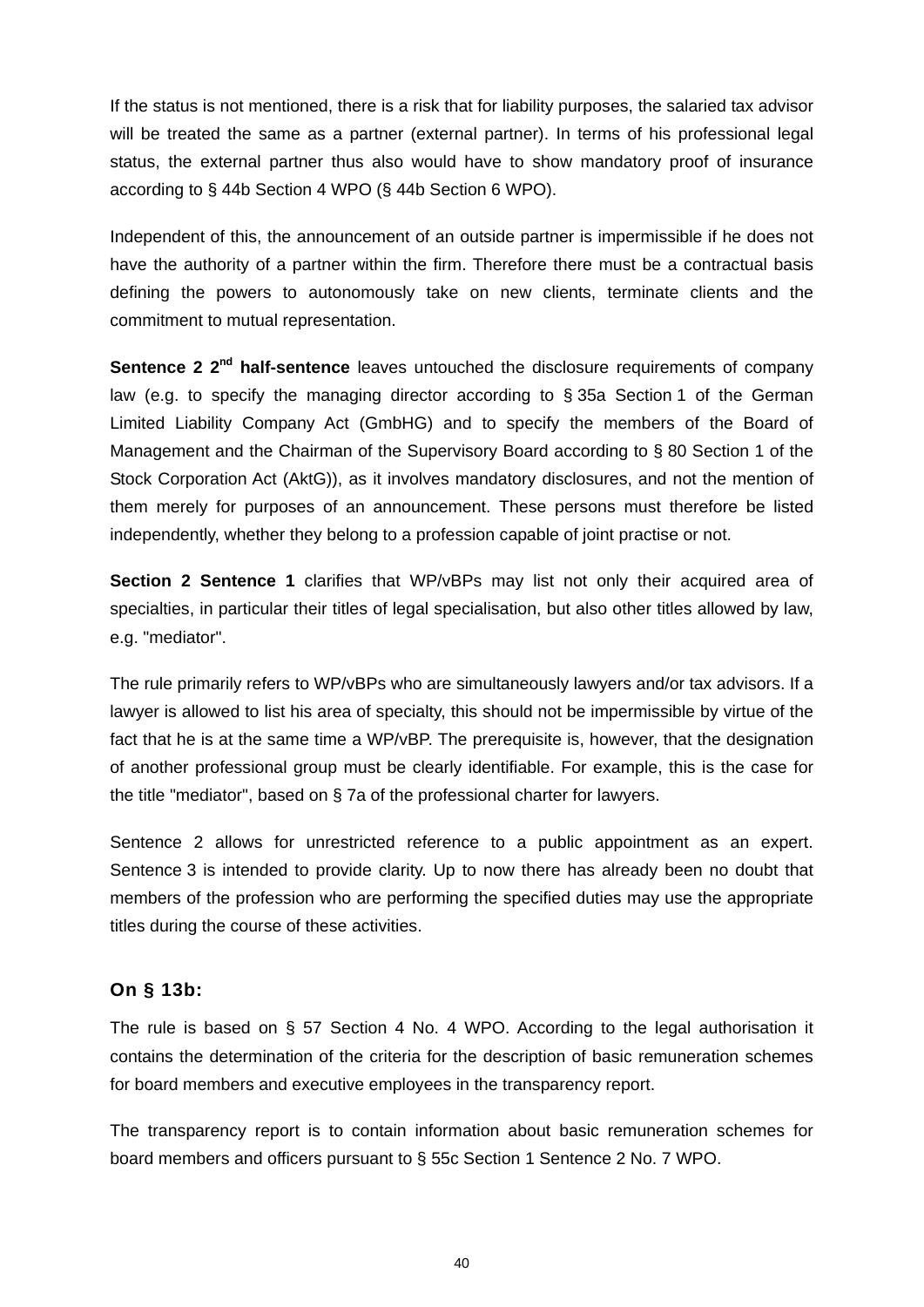Basic remuneration schemes as defined in the rule are understood as the structures of individual remuneration of the persons specified. In order to determine them, it is necessary to examine the individual salaries of the board members/officers; § 55c Section 1 Sentence 2 No. 7 WPO does not require that individual salaries be listed. The mandatory disclosure rather pertains to information, "on the basis of which the public can make judgements as to the degree of personal interest the board member and the WP/vBP employed may have in the findings of the audit" (Bundestag printed matter No. 16/2858, p. 30). Therefore one should only list the remuneration structures according to the criteria regulated by **Sentence 2**. This differs from the regulation of §§ 285 Sentence 1 No. 9, 314 Section 1 No. 6 of the German Commercial Code (HGB) (Total level of compensation of Board Members in notes to the financial statements or notes to consolidated financial statements) as well as §§ 319 Section 3 Sentence 1 No. 5, 319a Section 1 Sentence 1 No. 1 of the German Commercial Code (HGB) (The amount of total compensation from professional practise).

The legal term of management employee derives from the provisions of the Works Constitution Act (§ 5 Section 3 of the Works Constitution Act (BetrVG)) and can thus also include other persons alongside WP/vBPs, for whom an appropriate clarification is contained in § 45 Sentence 2 WPO.

Starting from the regulatory purpose of § 55c Section 1 Sentence 2 No. 7 WPO, **Sentence 1**  of the rule provides that the information stated should reveal whether and how the professional activity is influenced by financial incentives. A contingency fee for board member or employee remuneration, however, can only be significant in the realm of management audits. This is in contrast, however, to the strictly harmless – even major – contingencybased remuneration in the realm of interest-oriented business consulting, for which a contingency fee may be negotiated even in relationship to third parties (§ 55a Section 1 Sentence 1 WPO). This does not mean, however, that the basic remuneration schemes do not need to be disclosed. The presentation of the basic remuneration schemes shall include all remuneration for activity as board member or officer, regardless of the source from which it is drawn.

According to **Sentence 2** the transparency report is to include whether and to what proportion the remuneration of board members and officers is divided up into fixed and variable components. Pension promises are also components of remuneration as defined by the rule.

Further, the type of variable remuneration is to be stated. In this regard, this first of all and primarily involves monetary participation in the practise profit – once again as such, but without stating the actual amount –, and above and beyond this, also the granting of share options.

Finally, the base for determining variable remuneration is to be disclosed. Usually the level of the base for variable remuneration is evaluated dependent upon individual performance of a board member or a management employee for the success of the practise.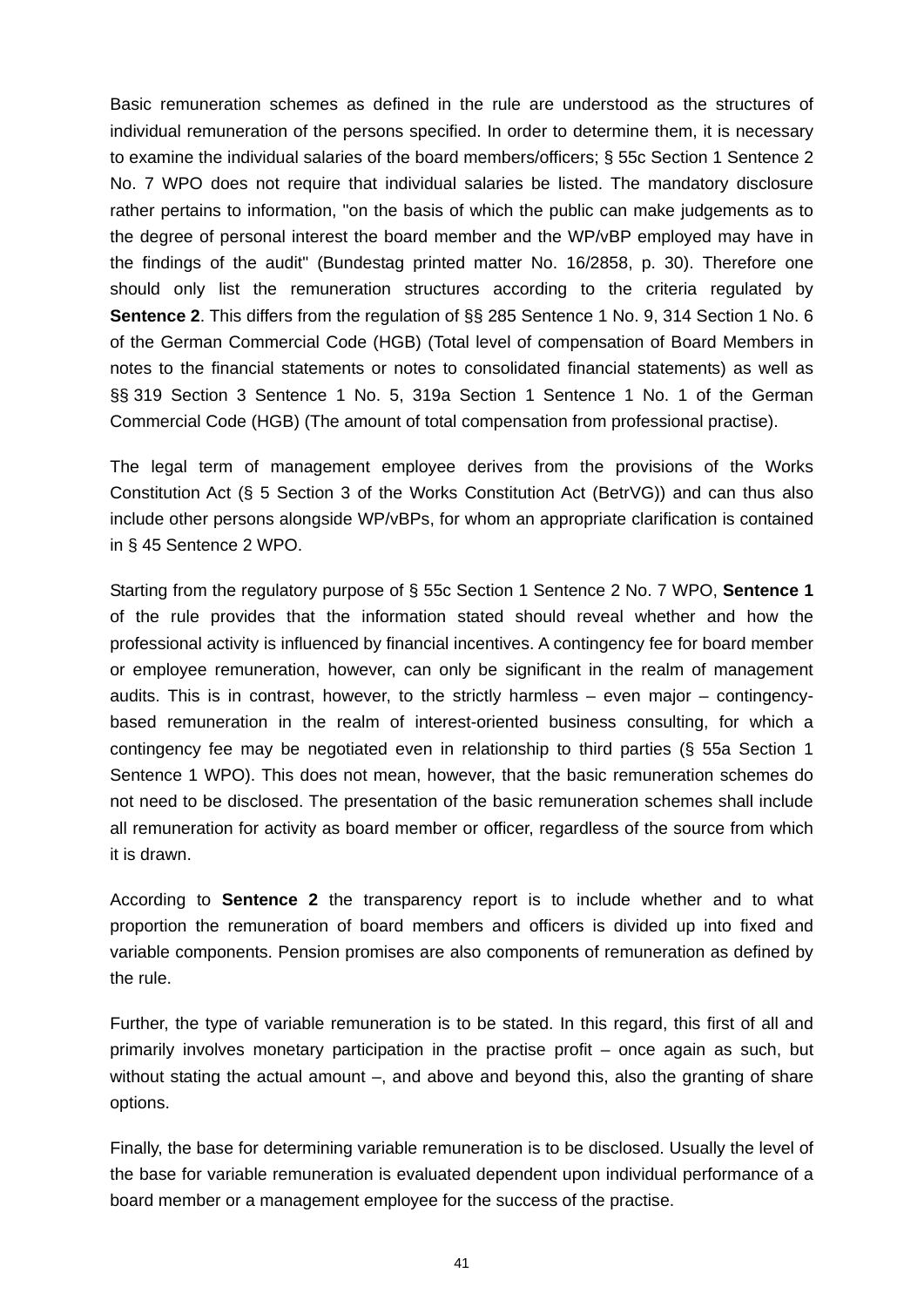## **On § 14:**

The rule is based on a charter authorisation pursuant to § 57 Section 4 No. 1 b WPO and more clearly specifies the professional duty to engage in conduct worthy of the profession as codified in § 43 Section 2 Sentence 3 WPO.

**Section 1** clarifies that there are no professional legal reservations to transferring ownership in a practise or part of a practise, which may have only individual accounts, in exchange for a fee. Professional sanctions are only foreseen in particularly egregious cases where there are inappropriate conditions, such as the exploitation of the economic hardship of the heirs of a member of the profession. This provision of course assumes that the remaining requirements for transferring ownership of a practise, in particular the required approval of the principal for the transference of the client accounts due to the obligation of confidentiality, will be fulfilled.

Cases in which a practice is sold are to be distinguished from fee-based brokerage of engagements. Within the scope of a practice being sold, negotiating remuneration for the transfer of accounts does not meet the condition of § 2 Section 2 No. 3. Provided that it involves accounts that the transferor up to now has personally developed and managed, this also applies to the transfer of part of all accounts (partial sales of the practice) or the leasing thereof.

The provisions in **Section 2 and 3** more clearly delineate the principle of conduct worthy of the profession, according to which basic principles of collegiality are to be upheld. Particularly in **Section 3**, however, the basic freedom to advertise should also be taken into account for members of liberal professions. The rule cannot and therefore should not impair free competition for audit clients. Therefore, even to the extent that it involves the clients of a former employer, not every means aimed at recruiting these clients is impermissible *a priori*. This is the case when clients are lured away using unfair practises, for instance, by defaming one's former employer or by unauthorised removal of client data (comp. Düsseldorf Higher Regional Court (OLG), Ruling dated 26.9.2002, WPK Newsletter (WPK Mitteilungen) 2003, 65 et seq.). Even in the absence of such additional circumstances, it is considered unfair poaching of clients and a violation of fair competition for an employee to directly or indirectly approach his employer's clients on the subject of his future employment as a competitor or on behalf of a competitor still prior to ending his working relationship with the employer (comp. Federal Court of Justice (BGH), Decision dated 22.4.2004, New Weekly Legal Newsletter (NJW) 2004, 2385 et seq.).

# **On § 15:**

The rule is based on a charter authorisation pursuant to § 57 Section 4 No. 1 h WPO.

The wording "according to their best abilities" makes it clear that the rule represents a general axiom, not a concrete obligation, however, that employment contracts or apprenticeship contracts be concluded.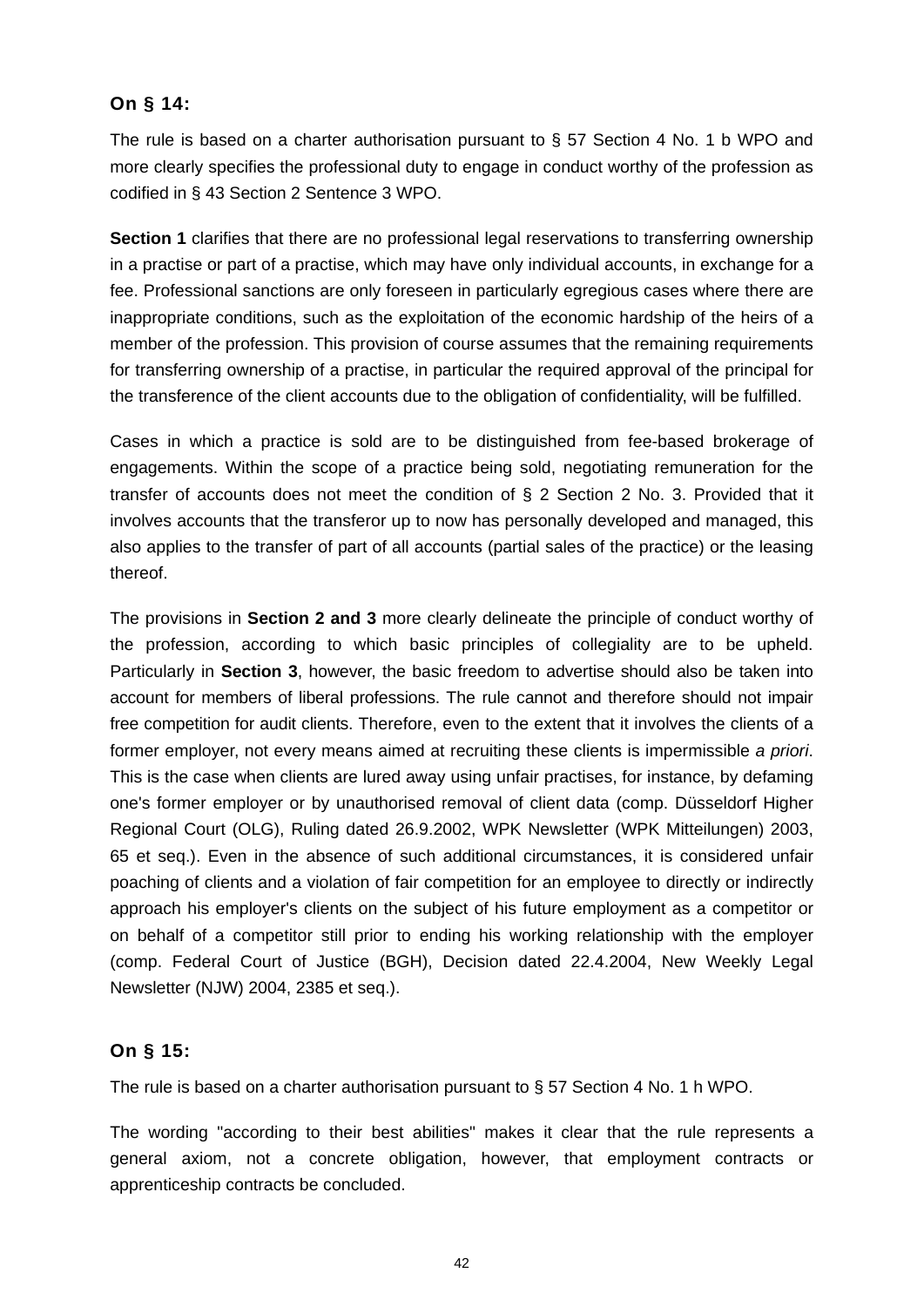## **On § 16:**

The rule is based on a charter authorisation pursuant to § 57 Section 4 No. 1 e WPO.

The prohibition to exclude or limit liability to pay damages already derives from § 323 Section 4 of the German Commercial Code (HGB).

It runs counter to the professional ethics of WP/vBPs to negotiate a higher liability than the statutory limitation of liability. This prohibition is intended to protect WP/vBPs from cases where individual colleagues seek to gain a competitive advantage via expanded liability. Competitive advantage solely based on the offer of higher liability amounts would ultimately lead to considerable distortions within the profession, because only large operations would be able to take on larger engagements with proportionately higher amounts of liability.

# **On § 17:**

The rule is based on the charter authorisation in § 57 Section 4 No. 1 e WPO.

The rule in **Section 1** clarifies that § 6 of the Wirtschaftsprüfer Professional Indemnity Insurance Act (WPBHV), which was rescinded through the  $7<sup>th</sup>$  WPO Amendment (Professional Oversight Reform Act (BARefG)), but which pursuant to § 137 WPO, however, shall remain in force until the appropriate rule in the professional charter Professional Indemnity Insurance Act (WPBHV) (notification of changes by the insurance company) has been changed, does not relieve the WP/vBP of his own duties to notify the Wirtschaftsprüferkammer. The codified duties to provide notification constitute professional duties.

According to **Section 2**, WP/vBPs are to maintain sufficient insurance coverage for reasons of protecting their clients, even in engagements that harbour the risks exceeding the statutory level of coverage. In case a risk can no longer be insured, the sufficiency requirement is met if the WP/vBPs obtain coverage alongside other types of existing insurance, for example individual case insurance.

# **On § 18:**

The rule is based on the charter authorisation in § 57 Section 4 No. 1 i WPO.

In accordance with § 48 Section 1 Sentence 1 WPO the duty to carry the seal according to Section 1 Sentence 1 includes all opinions reserved to the statutory duties of the WP/vBP. It has always been a well-known fact there are statutory audits not reserved to WP/vBPs but which other expert auditors may carry out. This includes, for example, incorporation and special audits related to stock corporations (§§ 33, 143 of the Stock Corporation Act (AktG)). In such audits, the seal may be used, but it does not have to be used.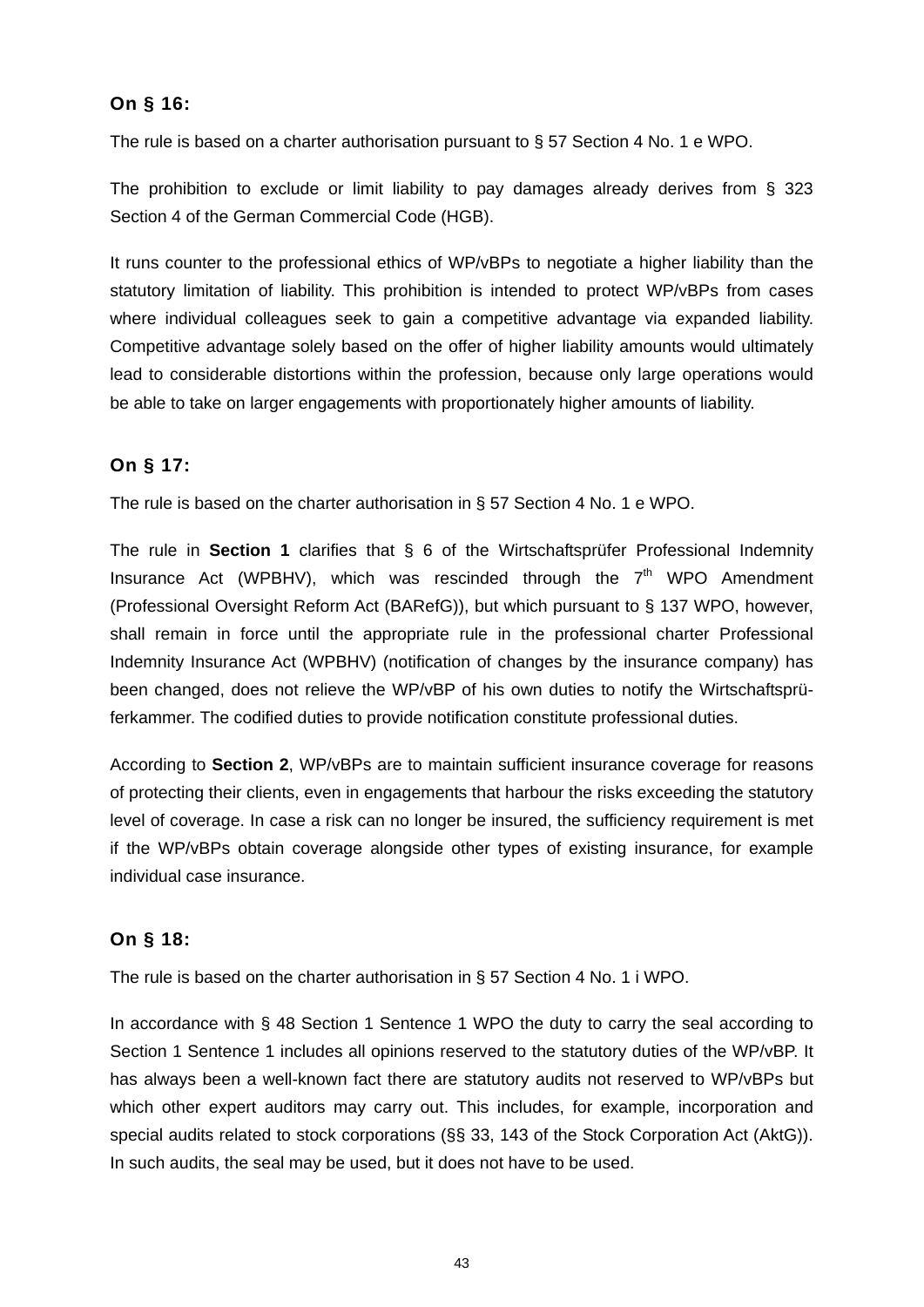**Sentence 2** clarifies that the duty to use the seal for statements reserved to auditors also exists even if a statutory audit is not required. The previously-tacitly understood principle whereby the duties reserved to the WP/vBP must always be based on statutory audits no longer applies without exception.

Thus the review of the semi-annual financial report to be prepared by certain domestic underwriters as required by § 37w of the Stock Trading Act (WpHG) is not statutory. The company can therefore decide on its own accord whether it wishes to have such an audit performed or not. If it decides in favour of having it performed, however, the limited review is reserved to the WP, according to § 37w Section 5 Sentence 2 Stock Trading Act (WpHG), which also refers to the regulations concerning the appointment of an auditor of financial statements and thus also to § 319 Section 1 of the German Commercial Code (HGB).

(As opposed to certifications of what is also the non-statutory auditor's limited review of interim financial statements and interim management reports, which are part of quarterly reports according to § 37x Section 3 of the Stock Trading Act (WpHG): In Sentence 3 the rule – unlike § 37w Section 5 Sentence 2 of the Stock Trading Act (WpHG) – does not refer to the rules of the German Commercial Code (HGB) for appointing auditors, but rather only to §§ 320, 323 German Commercial Code (HGB) as being applicable *mutatis mutandis*. Limited review according to § 37x Section 3 of the Stock Trading Act (WpHG) is therefore not reserved to the WP or vBP by law and thus does not require the use of the seal.)

To the extent the parent company of a group not requiring an audit submits to a voluntary audit by a WP, in order to effect the discharging of obligations pursuant to §§ 291 Section 2 Sentence 1 No. 2, 292 Section 2 of the German Commercial Code (HGB) for a subsidiary, which in its own right is the parent of another subsidiary, this audit requires the use of the seal. The voluntary audit of consolidated financial statements is not in itself a duty reserved to WP/vBPs. Because the obligation-discharging effect allowed by law is only realised, however, if the audit is performed by an auditor accredited in Germany and hereby the voluntarily audited financial statements take the place of subsidiary consolidated financial statements that would otherwise mandate an audit and thus the use of the seal, this represents a duty reserved to WP/vBPs.

The seal is to be used for statements on audit findings according to §§ 14a Section 7, 15 Section 1 Sentence 1, 16 Section 2 Sentence 2 Renewable Energy Sources Act (EEG) by virtue of the fact that the audit is reserved to WP/vBP. The fact that the audit only takes place when it is requested or when the company decides it should be performed makes no difference in the duty to use the seal. It also makes no difference in the duty to use the seal whether it involves an audit or a limited review or whether the findings include an auditor's opinion or a certificate.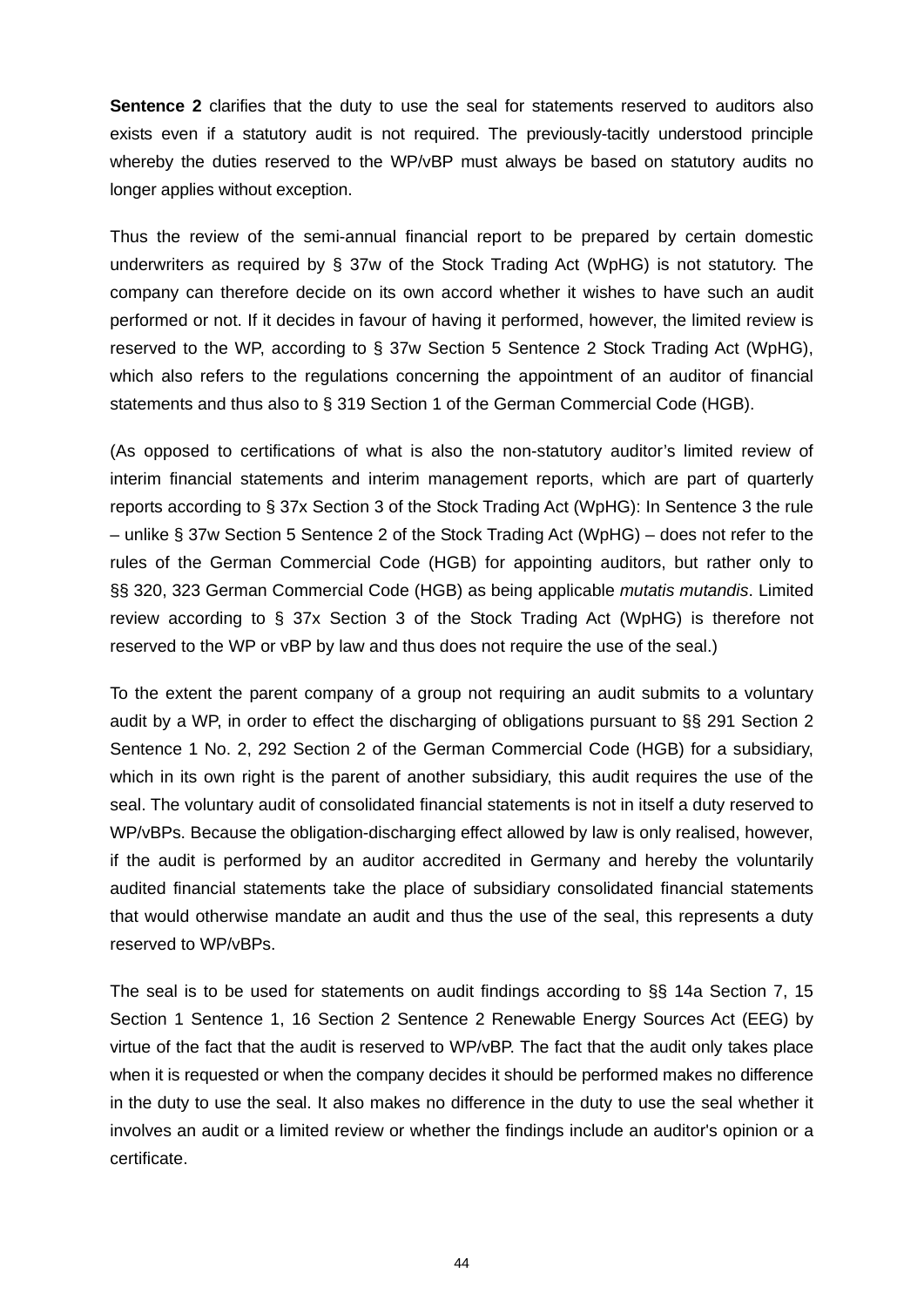The rule that an audit is restricted to WP/vBPs may be contained not only in formal but also in material laws. Other – non-statutory – rules by which audits are reserved to WP/vBPs, e.g. the instructions by public agencies, official notices of approval or agreements by the client with third parties, do not entail the duty to use the seal. This also includes cases in which the duty to have an audit carried out by WP/vBPs is specified in the by-laws or articles of incorporation, and even if this duty specified in the articles of incorporation is in turn based on a statutory provision such as in the case of  $\S$  65 Section 1 No. 4 Federal Budgetary Regulations (BHO) and the appropriate state and municipal regulations. These regulations only create the preconditions for the participation of the public sector in private companies but do not regulate the requirement to carry out audits or the tasks reserved to auditors. The provision reserving duties to auditors is thus only contained in the rules in the articles of incorporation.

**Section 2** offers WP/vBPs the option of voluntarily using of the seal for statements on audit findings as well as expert opinions that are not among the statutory duties reserved to auditors as defined in Section 1. The regulatory scope of the provision therefore encompasses only statements that are issued outside the tasks reserved to the WP/vBP and which – not necessarily as the main focus – contain a statement concerning the findings of a statutory audit or voluntary assurance audit as defined in § 2 Section 1 WPO. Certificates affirming accounts preparations are not allowed to bear the seal, unless as such they include preparation with comprehensive auditing steps or with plausibility judgements.

The prohibition in **Section 3** already derives from the rule in Section 2 but is being explicitly reiterated for the sake of clarity.

The prohibition in **Section 4** to use a seal-imitating round stamp already derives from the fair practises law (§§ 3 and 5 of the Unfair Practises Act (UWG)) and is based on the fact that it cannot be ruled out that it could be mistaken for the professional seal.

## **On § 18a:**

The rule is based on the charter authorisation pursuant to § 57 Section 4 No. 1 i WPO.

The  $7<sup>th</sup>$  WPO Amendment in 2007 supersedes the previous seal provision and instead charged the WPK with the task of more closely regulating the design and use of the seal in the WP/vBP Professional Charter. This task set out by lawmakers is implemented by § 18a. Sections 1 and 2 correspond to § 1 of the previous seal provision, Sections 3 and 4 correspond to  $\S$  2 of the seal provision.  $\S$  $\S$  3, 4 of the seal provision had in the meantime become of no relevance and their adoption in the WP/vBP Professional Charter was therefore expendable. Until its integration in the WP/vBP Professional Charter, the seal provision was to continue to be used based on the transition rule of § 137 WPO.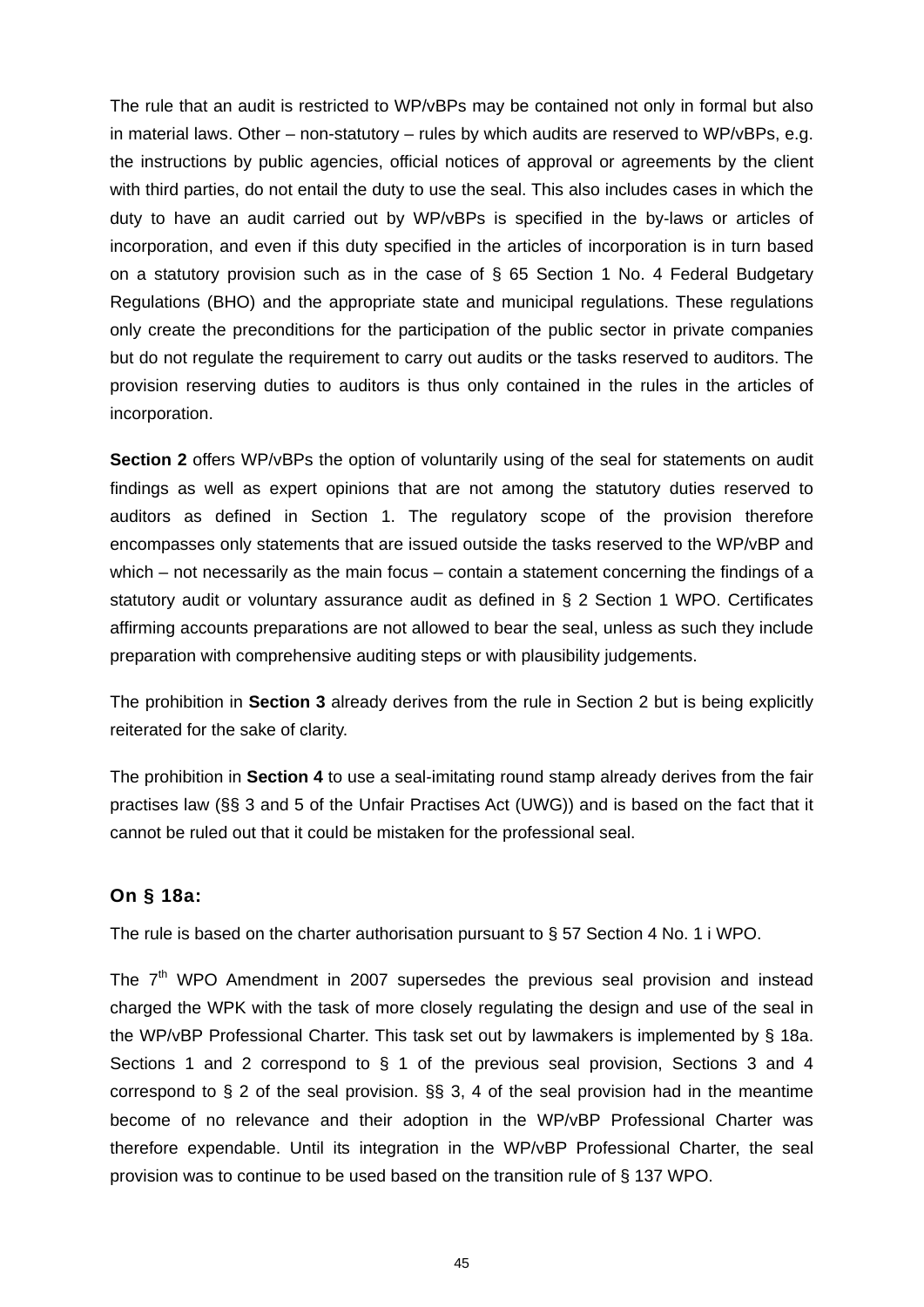§ 18a contains concrete instructions as to the size of the seal, the use of the scraggy border characteristic of the seal and the details that the seal is to include.

# **On § 19:**

The rule is based on the charter authorisation of § 57 Section 4 No. 1 a and 4 b WPO.

**Section 1** specifies – independent of business terms according to the commercial code – when a branch location exists in terms of the professional charter. The meaning and purpose of the rule – as Section 2 and 3 demonstrate – are to ensure responsible management of main and branch offices by a member of the profession. This does not necessarily mean that the main and branch location have to be under one single address. Rather, organisational divisions having their own address can be assigned to the main or branch location for practical reasons (access to the public).

The professional register is only to list one address each as the main and branch location. The limitation in the ability to list professional addresses in Sentence 4 is intended to prevent the appearance to public visitors of a divisible organisationally-autonomous unit in terms of legal status, when in fact this is not the case (e.g. archives).

**Section 2** concerns the main locations of Wirtschaftsprüfungsgesellschaften and Buchprüfungsgesellschaften and more clearly defines § 1 Section 3 Sentence 2 WPO in association with § 3 Section 2 WPO. The prescription pursuant to §§ 1 Section 3, 3 Section 2 WPO, that the professional offices of a Wirtschaftsprüfungsgesellschaft must be responsibly managed by Wirtschaftsprüfer and the professional offices of a Buchprüfungsgesellschaft must be responsibly managed by vereidigte Buchprüfer or Wirtschaftsprüfer, is based in the professional duties of conscientiousness and own responsibility. Responsible management presupposes that at least one Wirtschaftsprüfer as defined in § 28 Section 1 Sentence 2 WPO or a vereidigter Buchprüfer as defined in §§ 130 Section 2, 28 Section 1 Sentence 2 WPO has his professional offices in the branch office or at least at the headquarters of the company (§ 28 Section 1 Sentence 4 WPO). The headquarters are understood as the city in which the company is located.

**Section 3** is concerned with branch offices of WP/vBPs and more clearly defines § 47 WPO. The prescription that a branch office must be responsibly managed by a Wirtschaftsprüfer or Wirtschaftsprüfungsgesellschaft or that a branch office of a vereidigter Buchprüfer or Buchprüfungsgesellschaft must be responsibly managed by a vereidigter Buchprüfer or a Wirtschaftsprüfer, is based in the professional duties of conscientiousness and own responsebility. Responsible management presupposes that the Wirtschaftsprüfer or vereidigter Buchprüfer has his professional location in the branch office or at least in the city of the branch office (§ 47 Sentence 1 WPO).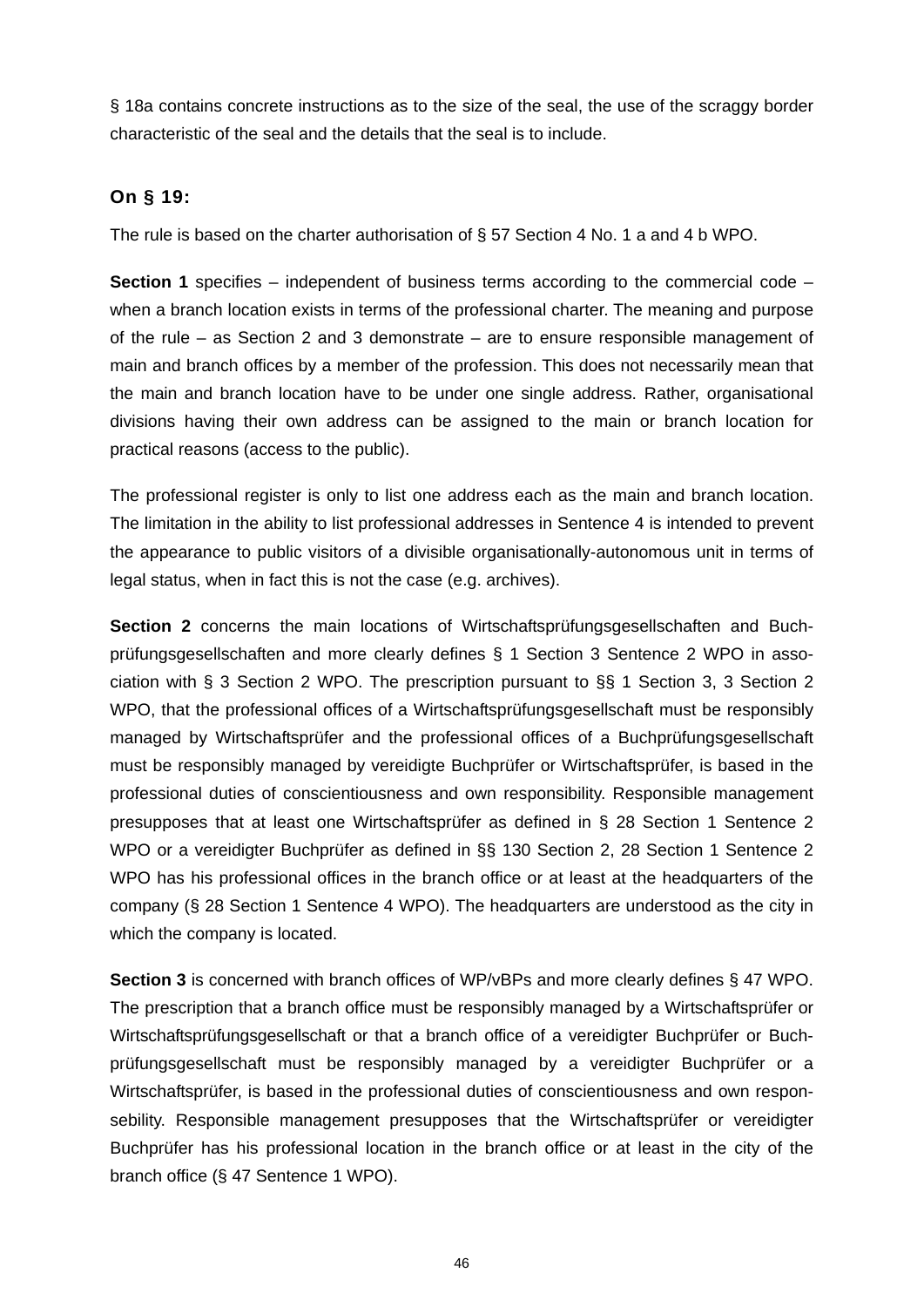The place of the branch office is understood as the city in which the branch office is located. If main offices and branch offices are within the same city, the WP/vBP can also be the manager of his own branch office, to the extent that his conscientious and own responsible practise of the profession is not impaired.

The Wirtschaftsprüferkammer can make exceptions to § 47 Sentence 1 WPO for branch offices of Wirtschaftsprüfer and vereidigte Buchprüfer in their own practise. In the past the Management Board of the Wirtschaftsprüferkammer has only seldom granted an exception, and only on a temporary basis.

# **Part 2: Special Professional Duties in Performing Audits**

## **and Preparing Expert Opinions**

## **On Part 2:**

Pursuant to § 57 Section 4 No. 2 WPO the professional charter can more closely specify special professional duties in conducting audits and preparing expert opinions.

Based on the authorisation in § 57 Section 4 No. 2 lit. a and b WPO, Part 2 of the professional charter contains more detailed specifications on the requirement of impartiality (§ 43 Section 1 Sentence 2 WPO) and on the duty to refuse to act if there is suspected bias in the performance of an audit (§ 49 half-sentence 2 WPO). In addition, Part 2 regulates additional special professional duties, which are based on the authorisation in § 57 Section 4 WPO, to the extent that they also cover professional duties that exclusively pertain to the performance of audits or the preparation of expert opinions.

In more closely defining the term suspected bias from § 49 second half-sentence WPO, it had to be taken into account that the same term is used in the commercial legal rules governing grounds for exclusion in statutory audits of annual financial statements according to §§ 316 et seq. of the German Commercial Code (HGB). In differentiating between the two, it is assumed that the definition of bias in § 49 second half-sentence WPO and §§ 319 Section 2, 318 Section 3 of the German Commercial Code (HGB) is identical, so that the substantiating facts according to § 319 Section 3 and 4 as well as § 319a of the German Commercial Code (HGB) are significant in interpreting the professional duties (comp. § 22a).

There is a difference in the target group of the two standards, however: Whereas § 49 second half-sentence WPO only addresses the members of the profession, §§ 319, 319a of the German Commercial Code (HGB) target the company required to be audited, but they also have an indirect relevance to members of the profession (see above).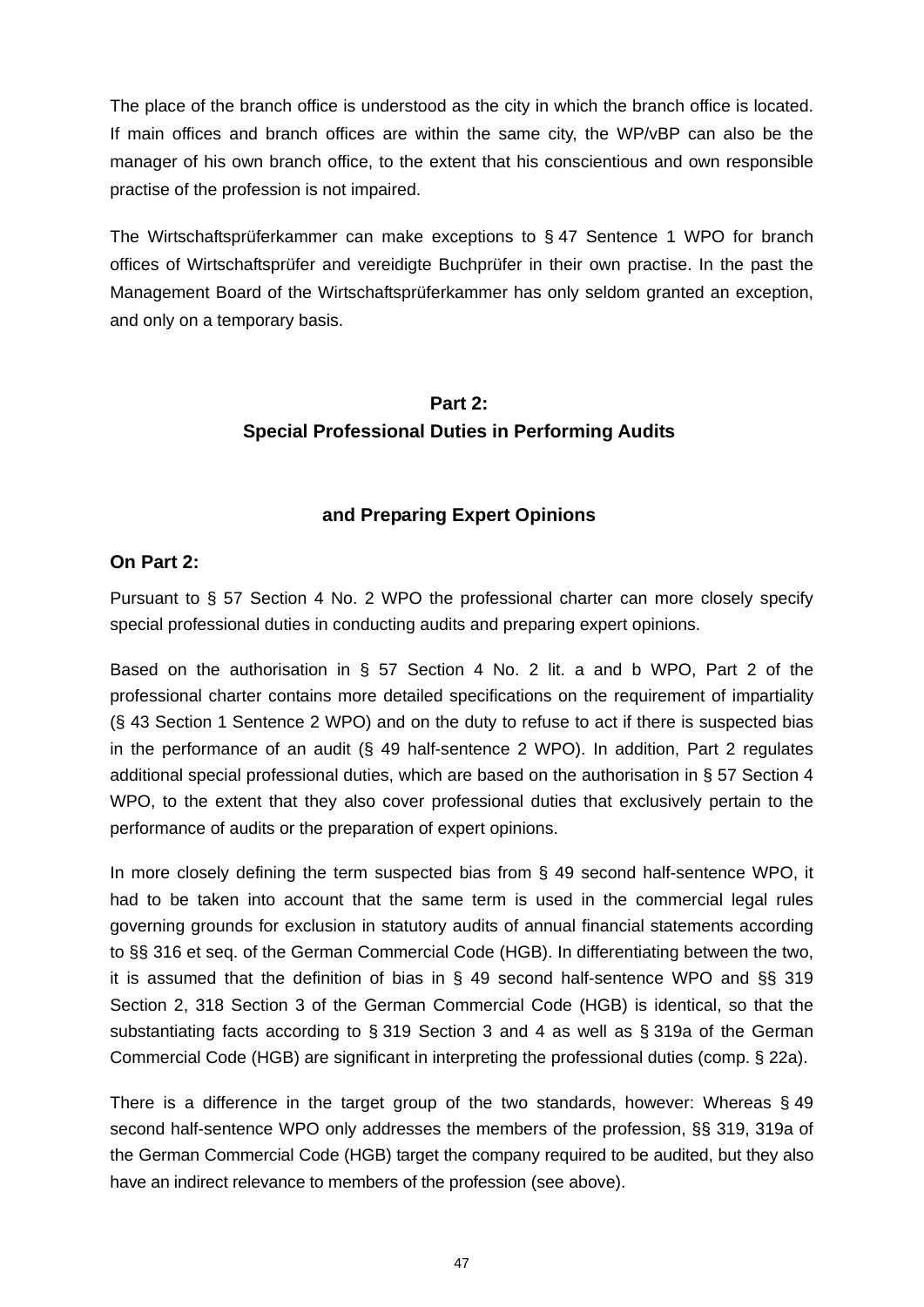Therefore, in the new version of §§ 20 et seq. particular attention has been paid to the revised provisions of §§ 319, 319a German Commercial Code (HGB) contained in the Accounting Law Reform Act of 4 December 2004 - (BilReG) – (Federal Legislative Journal (BGBl.) I p. 3166).

In addition – to the extent possible under the current legal framework – recent developments at the international level were considered for the more detailed provisions (IFAC Code of Ethics dated 13 June 2005; EU recommendations on the independence of the auditor dated 16 May 2002). Unlike §§ 319, 319a of the German Commercial Code (HGB), the EU recommendations have no legally-binding character, however.

While EU recommendations are classified as secondary community law, according to Art. 249 Section 5 of the Treaty Establishing The European Community (EGV), they are not binding. With regard to the Code of Ethics, while there is no national obligation, there is an obligation based on membership of the WPK in IFAC, to implement these standards, to the extent they do not conflict with national law.

The consideration of these sources also led to a restructuring of the rules. The rules of the professional charter up to now, and also those in the §§ 319, 319a German Commercial Code (HGB), addressed certain life circumstances that can jeopardise independence. By contrast, the following rules of the professional charter, in coordination with the EU recommendation, represent the interdependencies that may jeopardise unbiasedness (threats). These are then assigned to the individual life circumstances.

Also adopted from the EU recommendation was the principle whereby the severity of threats identified can be mitigated by adequate safeguards to the extent that overall, it is no longer absolutely necessary to refuse to act because unbiasedness is no longer impaired (for a recognition of this principle also within the scope of § 319 Section 2 of the German Commercial Code (HGB), see the grounds for the Accounting Law Reform Act (BilReG), Bundestag printed matter 15/3419 dated 24 June 2004, p. 38). This basic structure also corresponds to the approach in the IFAC Code of Ethics. The professional charter further specifies this in § 22.

## **On § 20:**

The rule is based on § 57 Section 4 No. 2 WPO.

In addition to the duty to maintain personal and economic independence (compare § 2) the professional charter requires impartiality in conducting audits (whereby this include not only audit reports as defined in § 321 German Commercial Code (HGB)) and the preparation of expert opinions in § 43 Section 1 Sentence 2 WPO.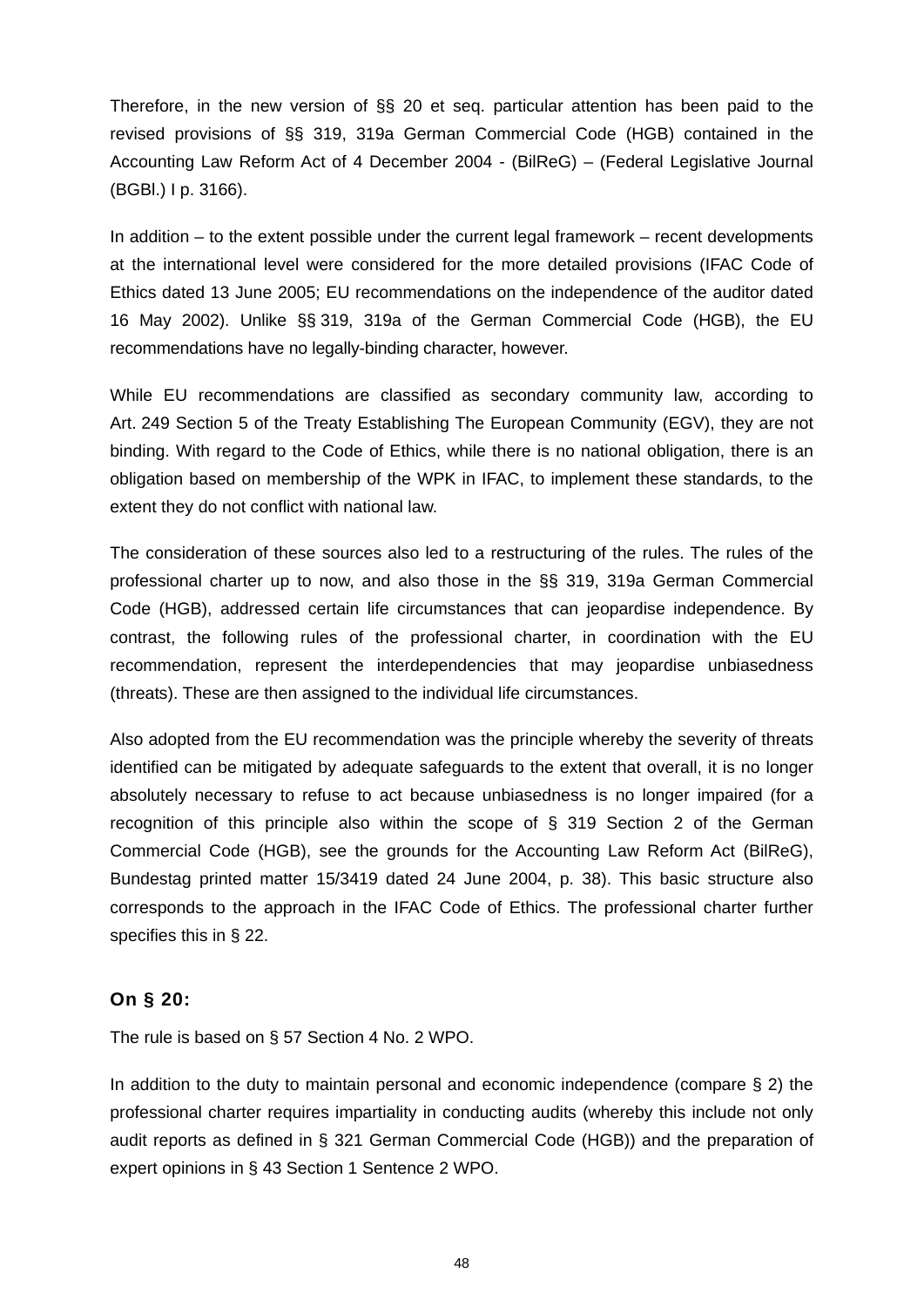This is reflected in **Section 1 Sentence 1**. If the WP/vBP is not impartial, he must refuse to act as auditor or expert as defined by Section 1. For the required portrayal of all key factors according to **Section 1 Sentence 2**, it is necessary to conduct a complete analysis of all circumstances for or against the findings. In this, critical aspects must not be withheld. For the preparation of expert opinions, however, this duty is restricted to expert opinions according to Section 1 (for a differentiation, see Section 2).

**Section 2** clarifies that it is not forbidden for a WP/vBP to accept an engagement to prepare a position paper, in which the positive or negative aspects of the subject to be evaluated are to be emphasised (e.g. company valuation from the seller's or buyer's side).

In these cases, however, it is not permitted to create the impression of an impartial expert opinion. In particular, such engagements may not be referred to as "expert opinions". In addition, the seal is only allowed to be used for expert opinions as defined in Section 1, not position papers as defined in Section 2.

## **On § 21:**

The rule is based on § 57 Section 4 No. 2 WPO.

The duty according to the professional charter to refuse to act in case of suspected bias is regulated in § 49 second half-sentence WPO. **Section 1** deals with this topic, and goes on to mention for systematic reasons the basic case for actual bias, in which case the auditor is to refuse to act in any case.

WP/vBPs are not allowed to work when their unbiasedness is in doubt, not even with the consent of the contracting body. This is an issue of public trust in the function of the WP/vBP.

If the self-auditing prohibition has been violated, it is no longer permissible to issue an audit opinion, if the WP/vBP prepared the accounts to be audited himself. This not only applies to audits but also to plausibility judgements and is independent of whether the audit opinion is submitted in an opinion in a manner as defined in § 322 of the German Commercial Code (HGB), whether a certificate is issued or the audit results are expressed in a report. In engagements for compilation of financial statements with examination of the documents on which the financial statements are based or for preparing a plausibility judgement, an opinion can therefore only be issued for the portions for which the WP/vBP was not significantly involved. In these cases the necessity to refuse to act originates from the incompatibility of preparing and auditing financial statements and also applies when there is an explicit disclosure of biasedness.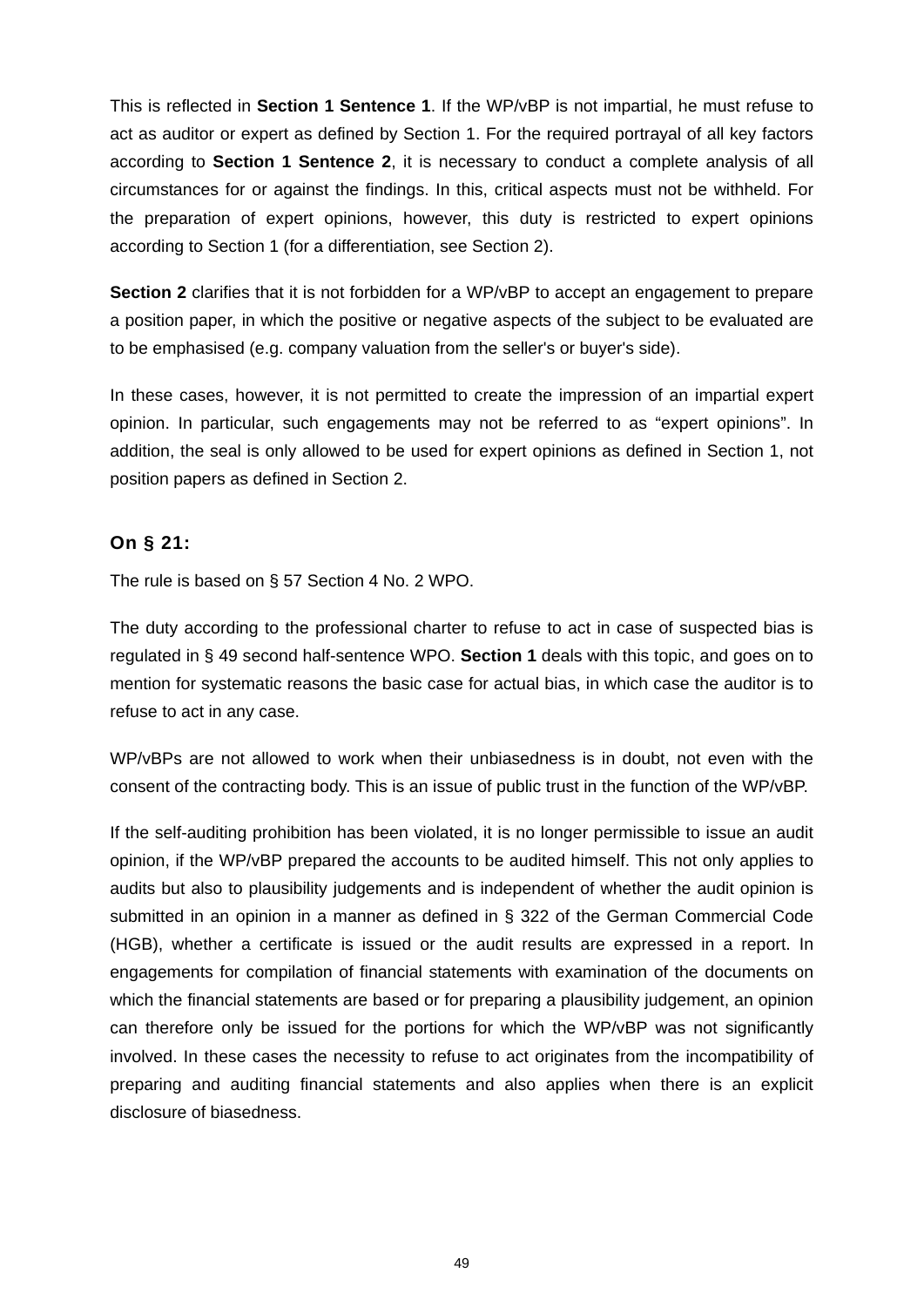In **Section 2 Sentence 1** the term "unbiasedness" is defined. Unbiasedness allows audit judgements to be made, upholding objectivity and integrity and with the necessary basic critical attitude. The concept of unbiasedness is based on the inner attitude of the auditor or expert (independence in mind). The factors named in **Sentence 2**, which jeopardise unbiasedness (threats), are guided by the EU recommendation (whereby the same issue can involve several threats). "Intimidation" as additional grounds for bias mentioned in the EU recommendation is not explicitly regulated in the professional charter, because the safeguarding of attempts of intimidation is covered by § 318 Section 1 Sentence 5 of the German Commercial Code (HGB), thus the grounds for bias are already neutralised by provisions in commercial law. The possibility of not being appointed to audit next year's financial statements, by contrast, is the consequence of a basic decision by lawmakers and therefore cannot be grounds for bias.

**Section 3** defines suspected bias. Because a threat to unbiasedness in terms of the WP/vBP's inner attitude, regulated in Section 2, cannot be determined on a regular basis, it is necessary to use the external circumstances as a guide, which allow one to deduce this threat. Therefore it does not depend upon what was going on in the auditor's mind but rather on the evaluation of a third party, derived from objective criteria. In association with the arguments in the Accounting Law Reform Act (BilReG) (Bundestag printed matter 15/3419 dated 24 June 2004, p. 78 et seq.) the wording "judicious third party" was chosen. At the same time, the evaluation by this third party must be weighed against the grounds for bias named in Section 2.

**Section 4 Sentence 1** clarifies that suspected bias may not only exist if the WP/vBP himself fulfils the conditions for bias as defined in Section 2. If certain relationships exist to persons or companies which would be excluded as auditors or experts due to suspected bias, this can carry over to the WP/vBP. These relationships can be not only of a professional but also a private nature. Behind the points listed in No. 1 to 5 are aspects such as consideration for persons closely associated with the auditor, similarly aligned professional interests or the possibility of exerting influence. Whether suspected bias can actually be confirmed in such cases can only be determined on a case-by-case basis, whereby the overall circumstances are to be taken into account.

A network as defined in Section 4 Sentence 1 No. 2 is existent when persons, in carrying out their professional duties, work together for a certain length of time in the pursuit of joint commercial interests. This corresponds to the legal definition of § 319b Section 1 Sentence 3 of the German Commercial Code (HGB), which in its own right implements the network criteria from Art. 2 No. 7 of the EU 8th Directive. Accordingly, a network is "the larger structure which is aimed at cooperation and which is clearly aimed at profit- or cost-sharing or shares common ownership, control or management, common quality-control policies and procedures, a common business strategy, the use of a common brand-name or shares a significant part of professional resources."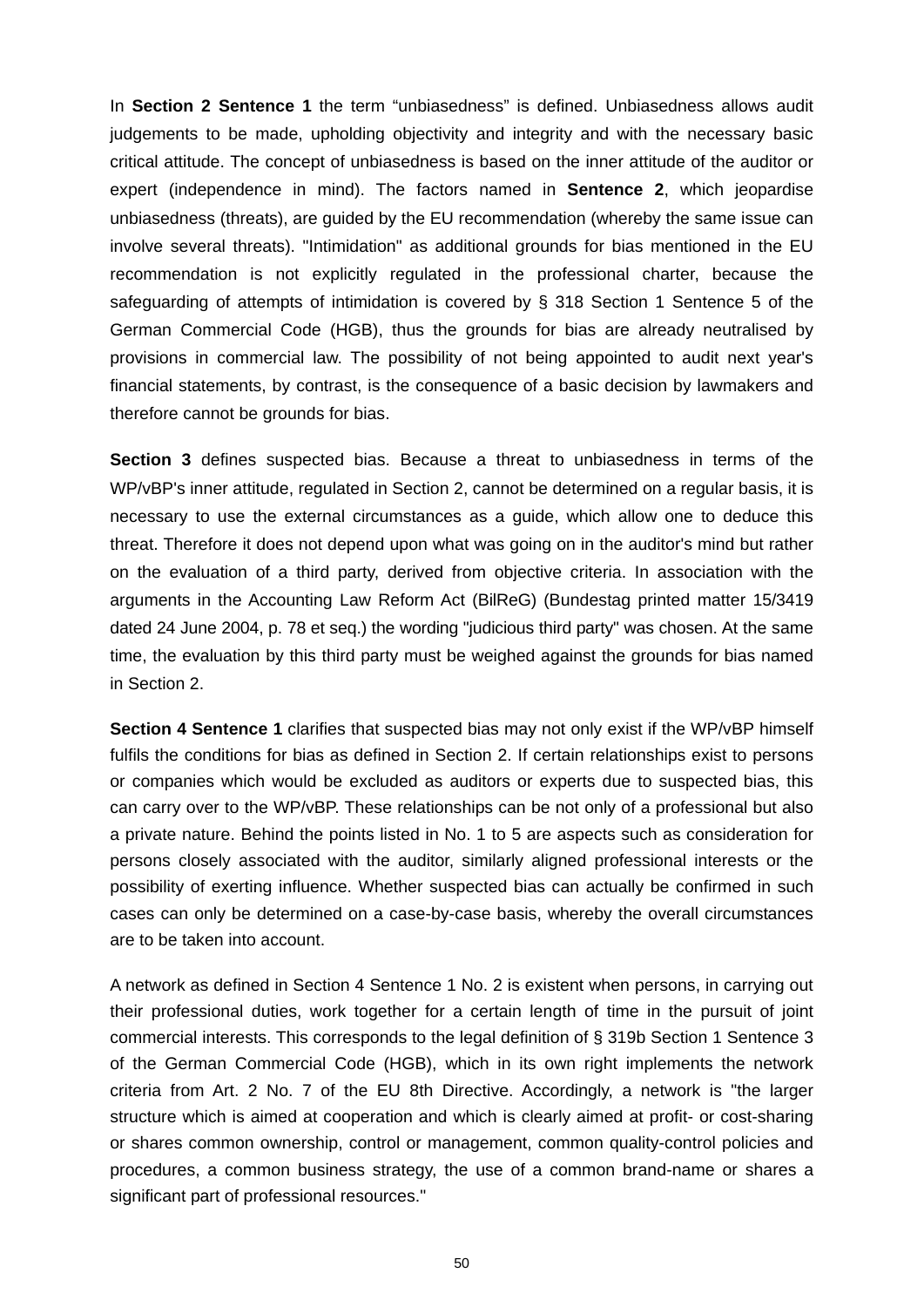The network's legal framework and national affiliation of the members of the network are not important. In particular, a (corporate) shareholding is not required. If such shareholdings fulfil the network criteria, however, for instance through common quality control measures or procedures, they (also) qualify as a network; of primary consideration, however, are the more particular qualifying grounds for biasedness specified in the Professional Charter (for example, see Section 4 Sentence 1 No. 5, Sentence 2 – companies over which significant influence can be exercised) or the German Commercial Code is to be applied (for example, see § 319 Section 4 Sentence 1 – affiliated company). In practice, network structures can be seen on the basis of joint memberships in legal entities with coordinating duties, but also based on contracts governed by the law of obligations. De facto behaviour would also be sufficient, if it continues over a certain period of time and is outwardly apparent.

Cooperation that does not fulfil the network criteria does not qualify as grounds for biasedness; it no longer matters whether it is openly expressed or not. The qualifying criteria concerning announced cooperation used up to now in Section 4 Sentence 1 No. 2 of the Professional Charter is being abandoned.

Decisive is the manner in which the members of the network cooperate. One-time or only occasional cooperation is as little cause for assuming a network as is a form of collaboration that does not pertain to professional work. Therefore a mere shared office, which involves material and possibly personnel, but not professional resources, does not apply. The same holds true for joint use of standard software or IT tools. Even professional collaboration in individual cases, such as joint work on audits or collaborative preparation of expert opinions therefore does not warrant the assumption of a network. The membership in professional associations does not lead to the assumption of a network either, because this kind of cooperation does not pertain to concrete professional work but rather only general aspects relating to professional policy or expertise and because it does not directly involve the pursuit of joint commercial interests.

According to a government statement on § 319b of the German Commercial Code (HGB) the pursuit of joint commercial interests may regularly be assumed if the members of the network fulfil the network criteria named in Art. 2 No. 7 of the EU 8th Directive. Thereby the sharing of profits or costs need not involve the entire professional activity but can also pertain to particular areas. Mere cost participation and contributions to material resources – as in the case of a shared office – are harmless, unlike, however, the allocation of professional resources (specialists, for example) in a significant scope. based on joint costs.

While structures in which a professional partnership takes on certain engagements, yet in which the work is actually performed by WP/vBPs or professional firms having a participating interest in that partnership, do not lead to profit or cost sharing, if they do involve joint quality control measures and procedures or the use of a common brand, they will regularly fulfil the definition of a network.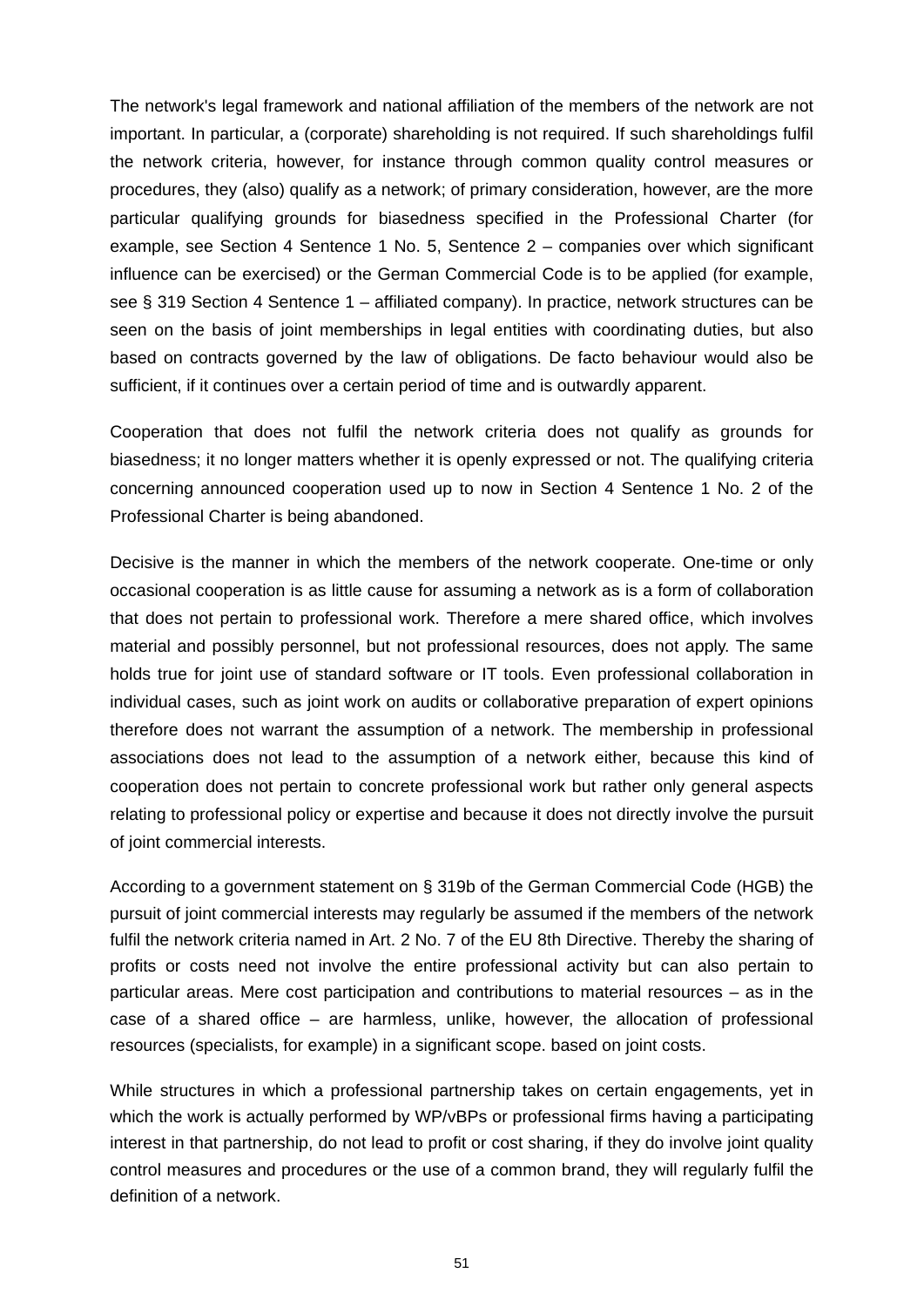According to the government statement on §319b of the German Commercial Code (HGB), the use of a common brand fulfils the criteria of shared commercial interests when the external image of the persons using the brand is determined by the common brand. This shall be assumed when the brand – perhaps also in abbreviated form – is used as part of the name of the company or practice. In other uses, it is important to consider the overall image, which can be gleaned not only from the letterheads of those involved but also from their websites. If a common brand predominates, i.e. through the consistent use of a brand name or a hereby derived logo, this indicates the assumption of a network. The placement of the brand on the letterhead (letterhead in connection with the practice designation, footnote), along with the graphic design, may reveal certain, albeit secondary, circumstantial clues. If it becomes clear, based on the use of the brand, however, that the cooperation does not extend to collaboration in terms of the other network criteria, but is instead limited to mutual referrals of clients or close consultation on the completion of individual engagements, then the use of a common denomination does not constitute a network. The decisive factor is always the overall impression in business transactions.

According to the wording in Section 4 Sentence 1 No. 2, a certain member of a network who is subject to the Professional Charter may be held accountable for issues caused by (another) member of the network. In addition, it may also be assumed that the accountability measures in the remaining provisions may be applied not only to the member of the network involved but also to the (other) member of the network, so that, for example, it would also be detrimental if the financial statements to be audited were not prepared by the member of the network himself but by a company on which the (other) member of the network exerts significant influence (Sentence 1 No. 5). If the (other) member of the network is a firm, the accountability measures of Sentence 2 shall apply here.

For No. 4 the degree of affiliation is an initial indication for the possibility of greater or lesser consideration. However, such indication does not specify decisive criteria as grounds for a particular judgement.

**Section 4 Sentence 2** is aligned with § 319 Section 4 of the German Commercial Code (HGB). It can hereby be assumed, that any employee assigned to an audit can influence the findings, independent of whether and to the extent that his has the authority to instruct. This also applies to persons with whom the professional firm is associated in a network. It may thereby involve natural or also legal persons and firms. The remarks on Sentence 1 help interpret the definition of a network. For further accountability on the part of the person concerned, the accountability measures in Sentence 2 apply, as they do also on the part of the (other) member of the network, if it is a firm.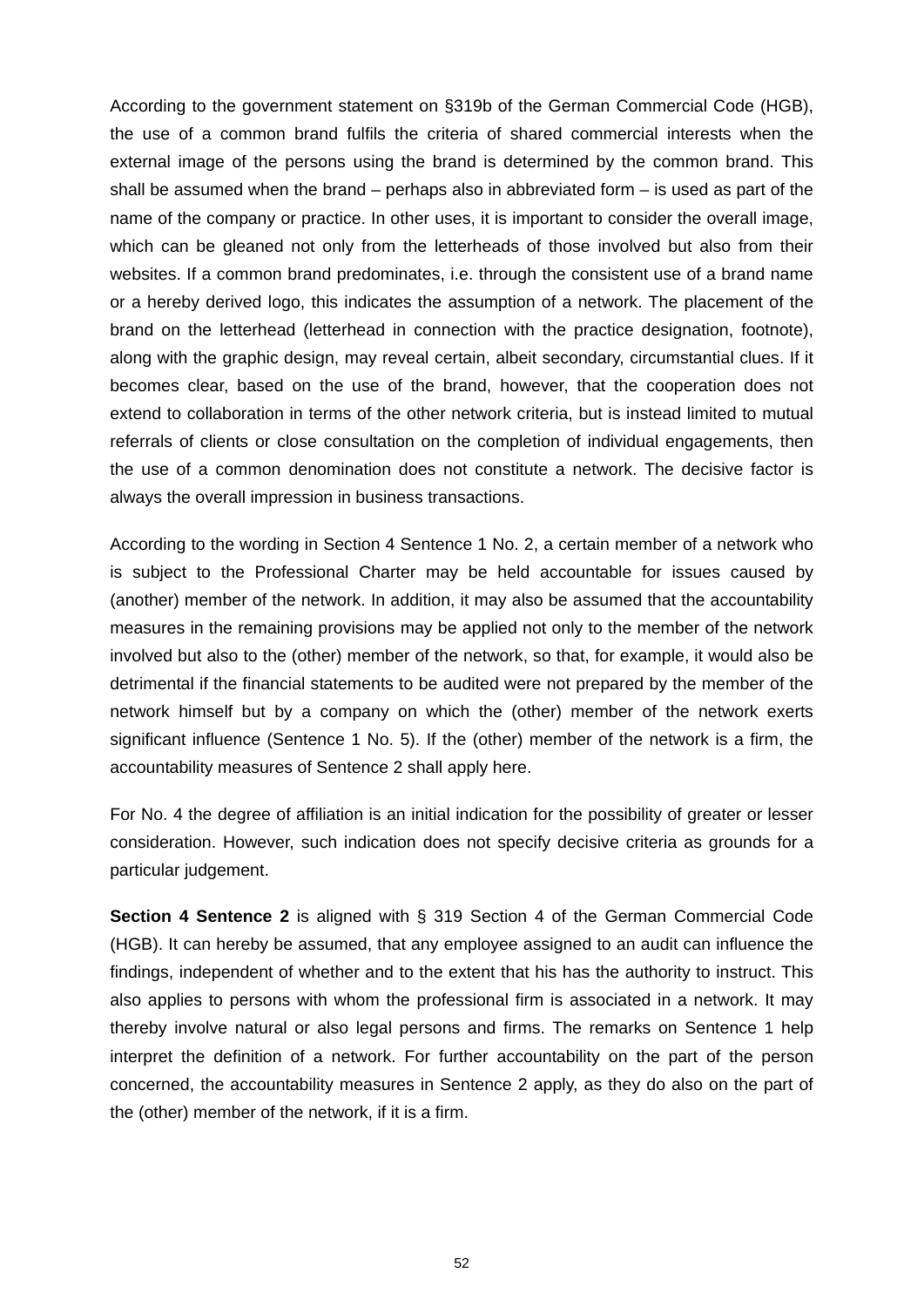**Section 4 Sentence 3** invokes the concept from § 319b Section 1 Sentence 1 second halfsentence of the German Commercial Code (HGB). Accordingly, the accountability issue through consideration of members of the network is suspended when it is determined that the (other) member of the network can not exert any influence on the audit results. An ability to influence is always assumed when the (other) member of the network is legally and contractually authorised to issue the WP/vBP instructions concerning his auditing activity. The opportunity of de facto considerations only constitutes a possible exertion of influence only if special reasons exist which go far beyond common membership in a network and normal collaboration.

These mitigating facts, on the other hand, are not admissible when they involve the accountability of matters substantiating biasedness originating from the prohibition on selfaudit (§ 23a). As the government statement on the parallel rule in § 319b Section 1 Sentence 2 of the German Commercial Code (HGB) illustrates, an objective, sensible, and informed third party, when rendering preparation services as well as consulting and valuation services which would have direct bearing on the financial statements to be audited, would always reach the conclusion that the WP/vBP is biased in evaluating the performance of (another) member of the network. Therefore these cases call for the irrefutable conclusion of biasedness according to the Professional Charter (§ 22a Section 2).

After German lawmakers excluded the accountability of persons employed for audits (§ 319 Section 3 Sentence 1 No. 4 of the German Commercial Code (HGB)), spouses or living partners (§ 319 Section 3 Sentence 2 of the German Commercial Code (HGB)) as well as those in networks (§ 319b Section 1 Sentence 1 of the German Commercial Code (HGB)) due to dependency on revenues (§ 319 Section 3 Sentence 1 No. 5, § 319a Section 1 Sentence 1 No. 1 of the German Commercial Code (HGB)), it is to be assumed that this also applies to those involved in regulating professional practice. This is clarified by Section 4 Sentence 4. The remaining accountability measures (Section 4 Sentence 1 No. 1 and 5), however, remain applicable also for dependency on revenues.

The duty in **Section 5** to ensure proper documentation is intended to make the process of judging the threat to unbiasedness or suspected bias more transparent. In terms of content, this obligation fulfils the duty of documentation pursuant to §§ 31 Section 3, 38 No. 1. It is not necessary to prepare a comprehensive "check list". Rather, it is sufficient to document the facts of the assessment of threats as well as any occurring risks (comp. § 21 Section 2 Sentence 2).

#### **On § 22:**

The rule is based on § 57 Section 4 No. 2 WPO.

The basic option of mitigating threats to unbiasedness through adequate safeguards so that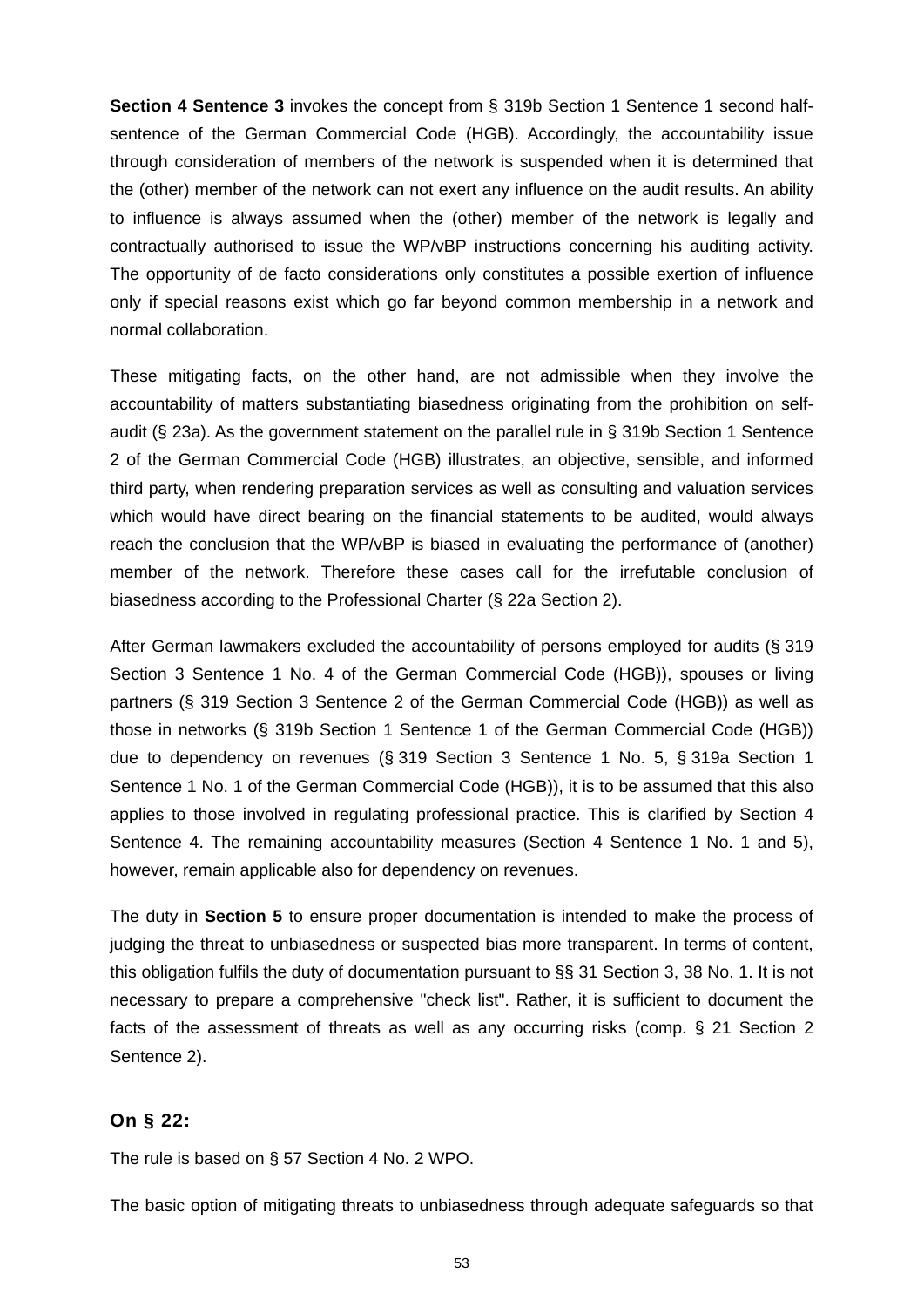they are no longer considered relevant is also the express intention of lawmakers, if only within the scope of § 319 Section 2 of the German Commercial Code (HGB) (comp. the supporting arguments on the Accounting Law Reform Act (BilReG), Bundestag printed matter 15/3419 dated 24 June 2004, p. 38). The content of the safeguards specified in **Section 1 Sentence 2** are aligned with the EU recommendation. The safeguards there also include such measures which *a priori* (are intended to) prevent grounds for bias, thus in an extreme case would lead to declining an engagement, or those implemented by third parties, especially by the principal. § 22 by contrast only focuses on safeguards that the WP/vBP himself can and must implement against latent threats, in order to enable an evaluation of the threats according to § 21 Section 2 Sentence 3 as being immaterial. It ultimately also contains, however, all the safeguards foreseen by the EU recommendation. Moreover, the catalogue is not exhaustive. At any rate, to the extent that more stringent requirements are not prescribed by the German Commercial Code (HGB), the entire set of rules does not go above and beyond the EU recommendation.

Supervisory bodies as specified in **Section 1 No. 1** are to be construed in particular as the supervisory board. Possible supervisory authorities as defined **Section 1 No. 2** are the Federal Financial Supervisory Authority (BAFin) or the national auditing authorities (Rechnungshöfe). The term supervisory authorities used here is thus to be construed in a broader sense and not limited to supervisory agencies in an administrative sense.

A safeguard as defined in **Section 1 No. 3** can be the publishing of fees.

When involving third parties **(Section 1 No. 4 and No. 5)** the obligation of confidentiality is in force; however, it may be permissible to consult outside parties in order to carry out the audit, even without express release from the obligation of confidentiality.

The establishment of firewalls as defined in **No. 6** can in borderline cases allow the risk of bias appear immaterial. It therefore depends on the entire set of circumstances (type of risk; degree of compartmentalisation; size of the practise), comp. also the decision of the Federal Constitutional Court (BVerfG) dated 3 July 2003, Betriebsberater 2003, p. 2199, 2201.

The duty of documentation for safeguards specified in **Section 2** supplements the safeguards according to § 21 Section 5 BS WP/vBP, and thus only becomes relevant if there are any grounds for bias at all, which make it necessary to implement safeguards.

## **On § 22a:**

The rule is based on § 57 Section 4 No. 2 WPO.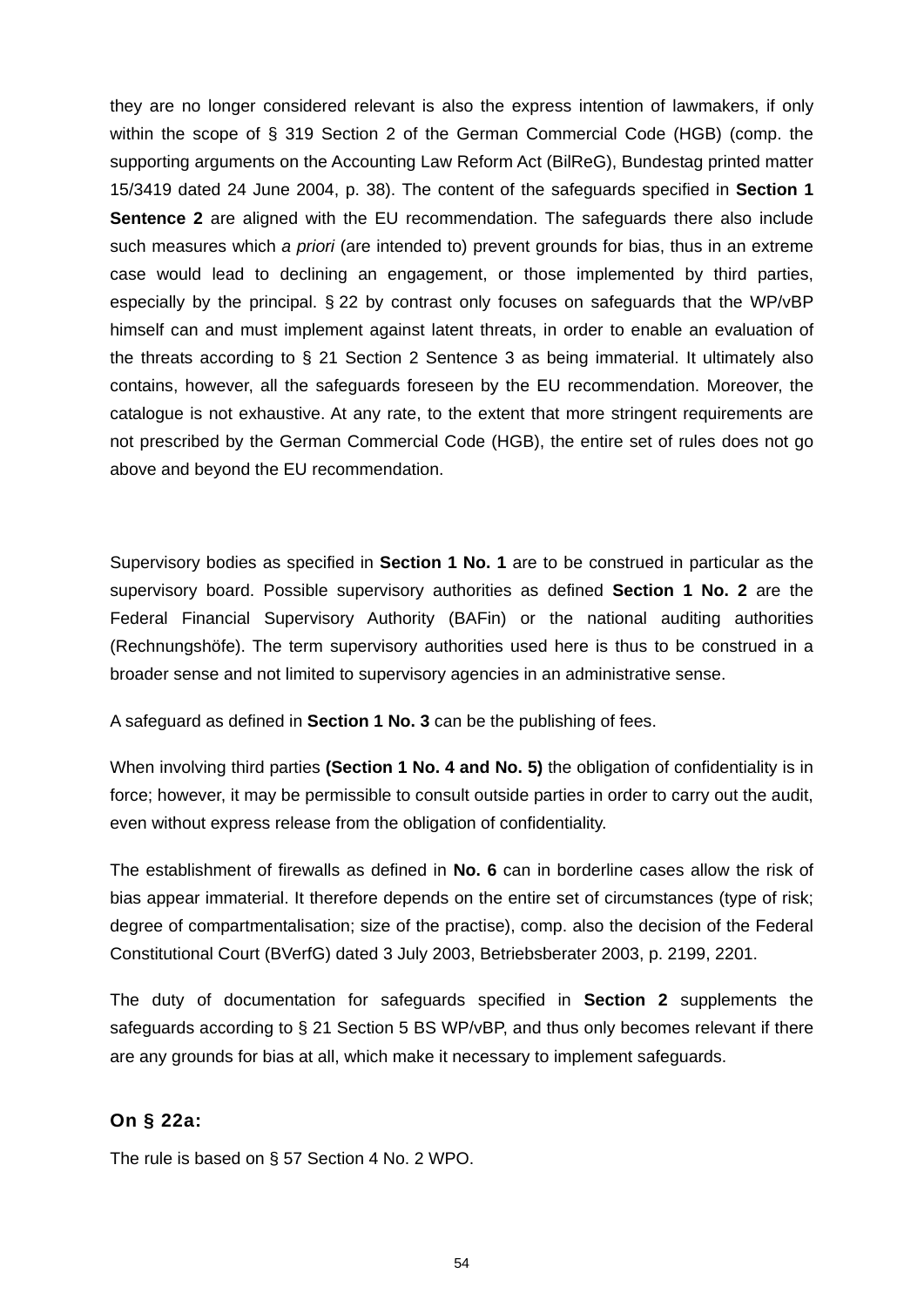**Section 1 Sentence 1** clarifies that if the facts are met under § 319 Section 3 of the German Commercial Code (HGB), there is also an obligation to refuse to act under the professional charter. This is based on the conforming definitions of suspected bias in § 49 half-sentence 2 WPO and the definition in § 319 Section 2 of the German Commercial Code (HGB), which is more clearly specified by the facts as defined in § 319 Section 3 German Commercial Code (HGB).

In terms of the professional charter, the grounds for exclusion in § 319 of the German Commercial Code (HGB) apply not only to statutory auditing of annual financial statements but also to code reviews falling within the areas reserved to WP/vBP and required by law (e.g. audits under the German brokers' and commercial developers' ordinance (MaBV)) in the field of private and public enterprise as well as certain institutions, to the extent that this is not already prescribed by the relevant regulations. According to **Sentence 2** this necessity to refuse to act also extends to planned non-statutory audits for which an auditor's opinion is issued equivalent to an auditor's opinion as defined in § 322 of the German Commercial Code (HGB). The expansion is justified in terms of the necessary unified perspective of activity according to § 2 Section 1 WPO, to the extent that they are lead to a similar safeguarding of public trust. A further expansion of the scope of absolute grounds for exclusion is not necessary because there is no expectation that special requirements for unbiasedness would be upheld in these cases.

Among the absolute grounds for exclusion, in addition to the facts in § 319 Section 3 of the German Commercial Code (HGB), are now the substantiation of facts associated with networks. According to § 319b Section 1 Sentence 2 of the German Commercial Code (HGB), however, this only applies to grounds for exclusion in connection with the rendering of preparation as well as consulting and valuation services which have more than a minor bearing on the financial statements to be audited and which are not only of minor importance (§ 319 Section 3 Sentence 1 No. 3, § 319a Section 1 Sentence 1 No. 2 and 3 of the German Commercial Code (HGB)). In these cases the mitigating facts that the member of the network cannot have any influence on the result of the audit (§ 21 Section 4 Sentence 3) is inadmissible, and no other safeguards can avoid suspected bias and thus the exclusion as auditor. In the cases of § 319b Section 1 Sentence 1 of the German Commercial Code (HGB), however, there remains the possibility of mitigating facts with respect to the member of the network's lack of ability to have influence on the results of the audit, but not the mitigating facts with regard to the risks in § 319 Section 3 Sentence 1 No. 1, 2 and 4 and Section 3 Sentence 2 of the of the German Commercial Code (HGB) mentioned in § 319b Section 1 Sentence 1 of the German Commercial Code (HGB) itself. Thus if a member of the network fulfils one of these risks, they can only be mitigated by proving a lack of opportunity to exert influence; otherwise safeguards may be disregarded here as well.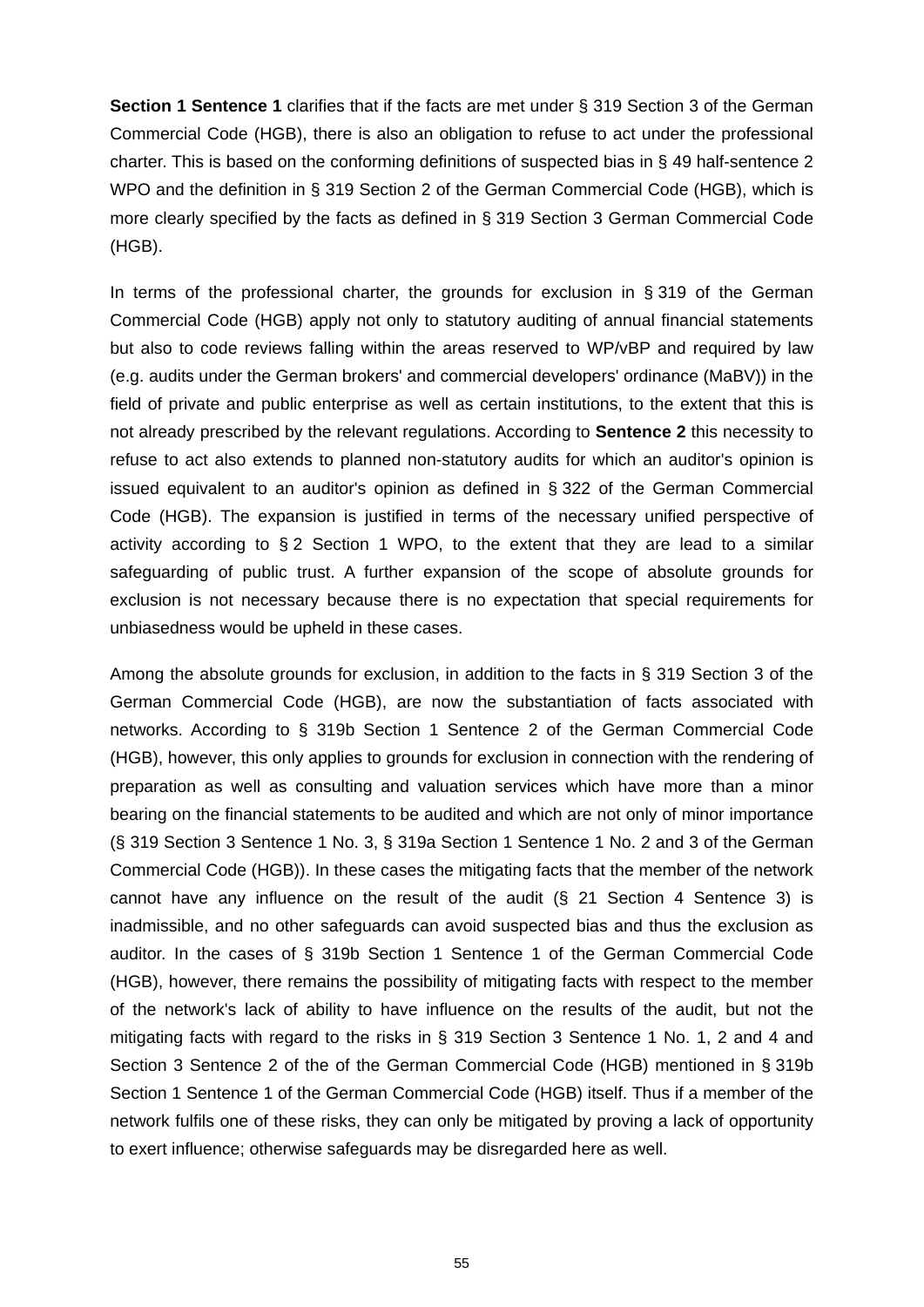The fact that the safeguards are not substantial in the cases in **Section 2** already derives from their character as absolute grounds for exclusion, which as a whole within Section 1 is also adopted into the professional charter.

Through **Section 3** it is clarified that the professional charter does not go beyond the judgements of lawmakers, as far as lawmakers established clearly-defined bounds for particular issues. On the other hand, the cases described in § 319 Section 3 of the German Commercial Code (HGB) are not exhaustive as such, so that the occurrence of further circumstances according to § 21 Section 2 Sentence 2 may give cause to believe that unbiasedness is jeopardised. Such further threats may arise out of other facts or special extenuating characteristics (e.g. of special business significance) concerning the particular issue at hand.

**Section 4** applies the principles specified in Sections 1 to 3 to substantiating facts in § 319a German Commercial Code (HGB) for the scope of regulations covered by this rule (audits of financial statements of companies of public interest).

The rules are applied to Wirtschaftsprüfungsgesellschaften and Buchprüfungsgesellschaften (comp. § 34 Section 1 Sentence 2), to the extent conditions are met for §§ 319, 319b or - in its scope - for § 319a German Commercial Code (HGB).

**Section 5** corresponds to § 319 Section 5 of the German Commercial Code (HGB) and serves clarification, that the requirements of § 22a also apply to (statutory and voluntary) audits of consolidated financial statements.

# **On § 23:**

The rule is based on § 57 Section 4 No. 2 WPO.

In evaluating whether there is a commercial dependency as defined in **Section 1 No. 2**, the threshold value specified in § 319 Section 3 No. 5 of the German Commercial Code (HGB) is to be applied, for audits of companies defined in § 319a of the German Commercial Code (HGB) the value specified in that rule is to be applied.

To the extent that the WP/vBP receives goods and services from the audited company **(Section 1 No. 3),** it is considered benign if these transactions are as if conducted among unaffiliated third parties, not however, if they represent one-sidedly favourable conditions for the WP/vBP. Discounts are benign if they are also offered to third parties.

Providing credit **(Section 1 No. 4)** to the audit client can lead to the risk that the WP/vBP will be influenced in his auditing judgement, because he fears that his auditing opinions may have negative repercussions on the solvency of his debtor.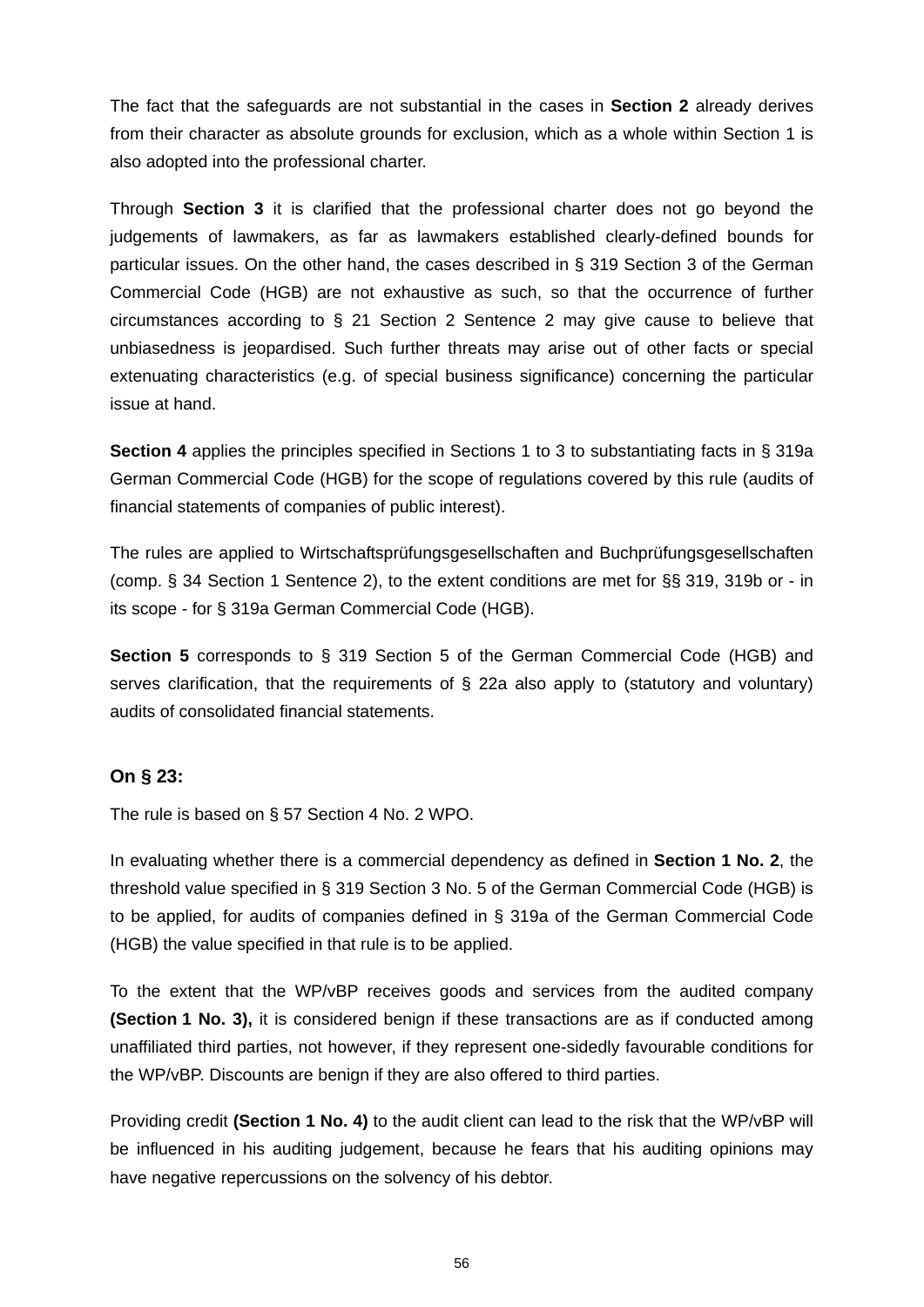In evaluating whether there is a threat to unbiasedness, one has to consider factors such as the client's type of business activity (e.g. bank) and the significance of the amount for the asset situation of the WP/vBP, along with collateral (collateral provided; obligations to secure collateral).

Receiving a loan from the client, on the other hand, only leads to a threat to unbiasedness if the creditor, due to unusual circumstances (e.g. unspecified terms), can exert considerable economic pressure on the WP/vBP. Dependency due to a bank guarantee by the WP/vBP on behalf of a client has already been covered in § 2 Section 2 No. 4, however it is once more explicitly mentioned here for clarification purposes.

Outstanding fee receivables **(Section 1 No. 5)** are generally considered benign. Only if an amount has accrued over a longer period of time and is significant to the economic standing of the WP/vBP, is this considered tantamount to providing a loan as defined by No. 4. In this, it makes no difference whether an explicit extension agreement has been negotiated.

**Section 2** deals with risks to the unbiasedness of the WP/vBP which may occur in association with past breaches of duty. As a general risk that cannot be excluded, the abstract possibility that the WP/vBP breached his duties in a past audit and is liable for this does not lead to suspected bias. It is much more relevant to examine the particular circumstances that provide grounds for suspected bias in an individual case.

According to **Section 2 No. 1** there may be suspected bias if the WP/vBP does not disclose a defect he has discovered in the accounting and thus a breach of duty in a previous audit, as here there is the risk that he may withhold his discovery during the current audit, in order to avoid a claim, a loss in a pending damages suit against him or considerable damage to his reputation (risk of occlusion). However, this does not apply to cases of insignificant material value.

By contrast, accounting defects that were not discovered by the auditor in the previous audit, but which in the meantime have become known to the auditor and the principal, do not provide grounds for bias if they are eliminated or avoided in the subsequent financial statements.

**Section 2 No. 2** is based on No. 9 of the EU recommendation, whereby already the probability of a lawsuit may provide grounds for evaluating unbiasedness. In such cases, suspected bias may result from the company being audited threatening to prosecute the alleged claims in case the WP/vBP does not concur with the company's view on other, perhaps critical, points.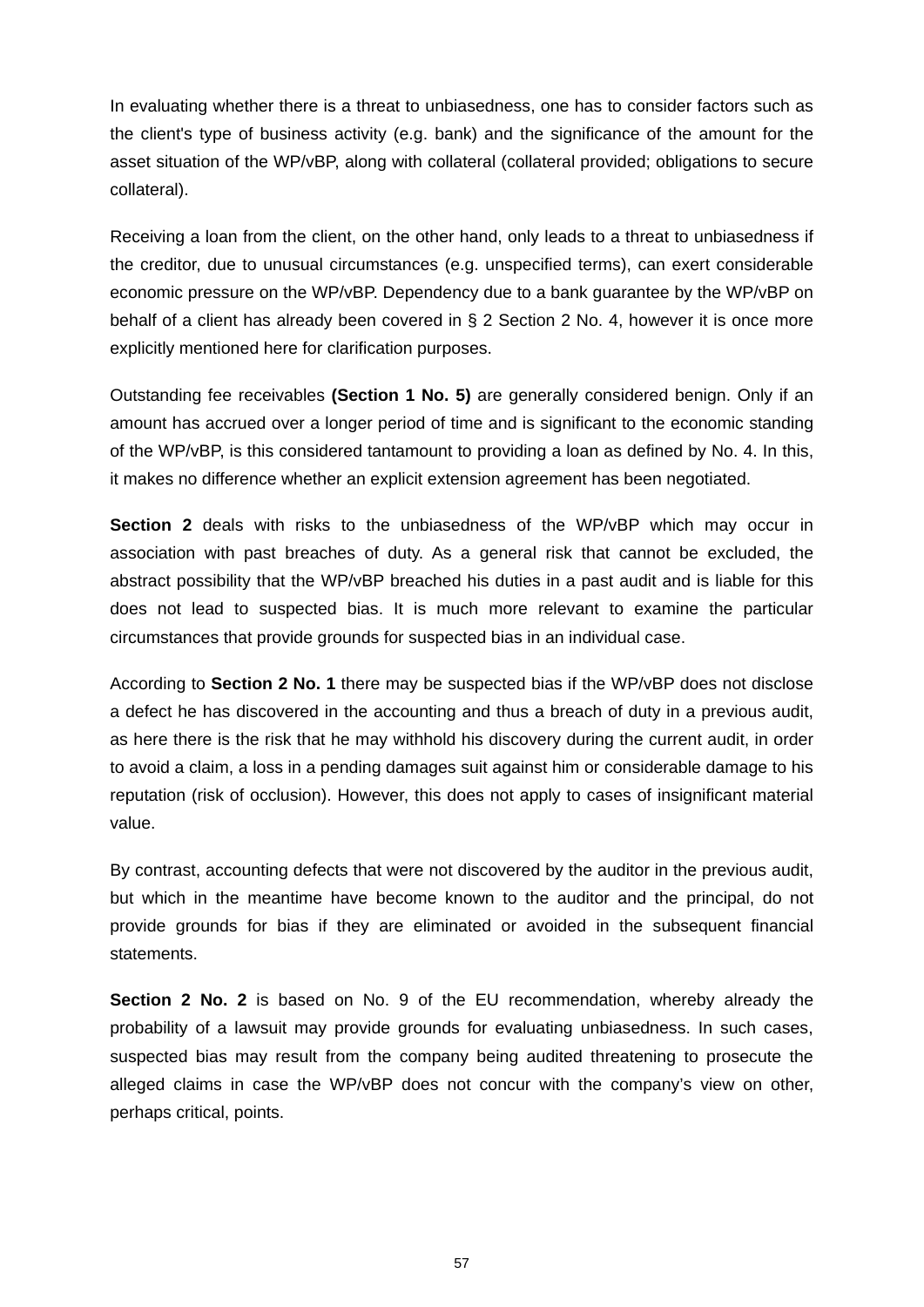Whether legal disputes create such coercive means is to be evaluated according to the circumstances of each individual case. In this, it depends upon the nature of the allegations, their substance, as well as the extent of possible negative consequences for the WP/vBP (claims for damages, damaged reputation). If such legal disputes have been settled up to the end of the audit, there is generally no longer any reason to suspect bias. If court proceedings are pending, it must be taken into account in the evaluation that no influence can be brought to bear on the decision, so that the ability to exert pressure is significantly diminished.

## **On § 23a:**

The rule is based on § 57 Section 4 No. 2 WPO and deals with aspects of commercial law that are regulated in particular by § 319 Section 3 No. 3 and § 319a Section 1 Sentence 1 No. 2 and 3 of the German Commercial Code (HGB).

**Section 1** contains the principle that self-auditing is prohibited. It does not meet the requirements of an impartial audit if it is conducted by persons who were involved in preparing materials to be audited or contributed to the occurrence of events and this was not inconsequential. The reason for the prohibition of self-auditing is the concern that in cases which the WP/vBP himself shaped, he will either not discover the defects during the audit (professional bias) or if he discovers defects, he will seek to not dutifully disclose them in the course of the audit in order to avoid disadvantages (self-protection).

Thus it primarily covers risks from previous activity in which one was directly involved concerning the audit or expert opinion. But even if the previous involvement had to do with an auditing activity and therefore the condition for self-auditing is not met **(Section 2),** the risk cannot be completely eliminated that in a subsequent audit previously-overlooked defects will be discovered and, due to possible liability claims, will not be disclosed. This risk is unavoidable, because an annual change of auditors would not be practical, and can also be accepted because the discovery of an objective defect as part of a subsequent audit does not generally indicate the risk of occlusion (see above  $\S$  23 Section 2 No. 1 along with annotations). Decisive for applying Section 2 is not the formal designation of the activity but rather the function of the WP/vBP.

**Section 3** corresponds to § 319 Section 3 No. 3 a) of the German Commercial Code (HGB). Significant contribution to the subject of the audit which would lead to exclusion from the audit is to be differentiated from measures that in their functional context are part of the auditing activity.

The WP/vBP shall dutifully point out to the client any objections or defects discovered (corrective function of the auditor). In this, he must not limit himself to abstract objections but can and shall provide concrete instructions for an accurate treatment of the issues. This is unobjectionable as long as after an assessment of the overall situation, the processing of the accounting materials remains within the company. Under this precondition, advising the company on a larger number of corrections is not objectionable.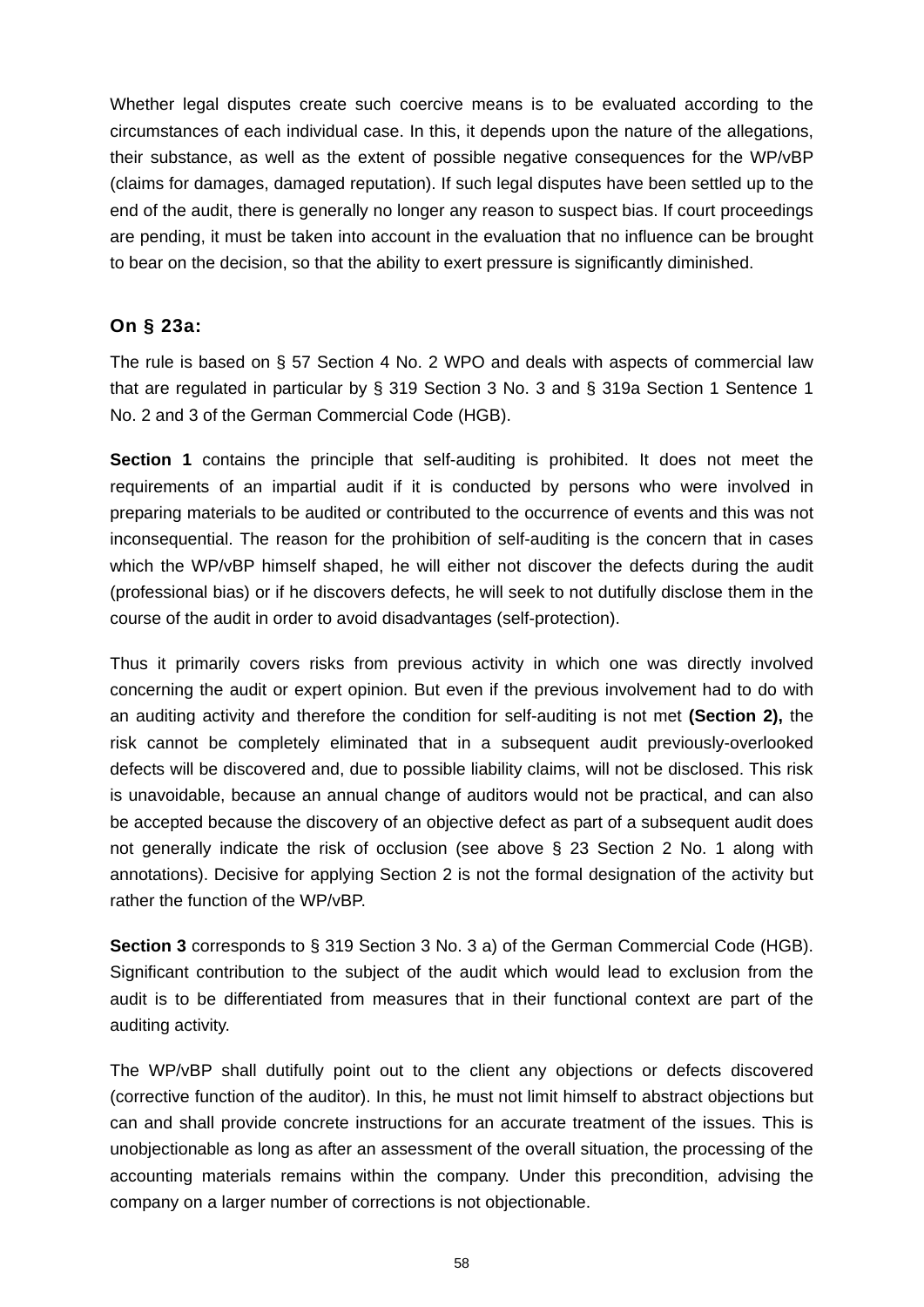According to **Section 4,** suspected bias is founded if the WP/vBP assumes a decisionmaking role in carrying out the internal audit. By contrast, suspected bias is not triggered if the WP/vBP merely makes comments on the possible or legally appropriate handling of issues or business transactions in the accounting system, be it during the current audit (advisory accompanying the audit), be it prior to taking up the auditing activity (advisory in preparation of the audit), the decision, however, remains within the client's area of responsibility. The same applies for advisory services in the area of balance sheet management (e.g. the consequences of different valuation methods) or with respect to the design of the accounting system. The participation in the completion of accounting and group consolidation guidelines or other booking procedures is permissible if the activity of the WP/vBP is restricted to the description of general principles and the clearer definition of options or discretional latitude as well as concrete implementation of the guidelines are left up to the client.

If the WP/vBP assumes executive functions at an audited company **(Section 5),** this irrefutably constitutes suspected bias, as it cannot be ruled out that due to his alignment with the interests of the company as part of his executive duties, he would ignore the duty to maintain required independence. In particular, he would not be able to audit without prejudice the ramifications of measures or decisions for which he himself was responsible. Because WP/vBPs cannot enter into employment contracts with commercial enterprises, the basis for employment could only be an agreement on the rendering of free-lance services. A board member function is not assumed in this context.

The assumption of executive duties is detrimental not only if it pertains to the fiscal year to be audited but also if it is commenced in the subsequent year, yet prior to the completion of the audit or if it indeed was ended prior to he beginning of the fiscal year to be audited, but has a direct impact on matters in the fiscal year to be audited that involve the executive function.

According to the general accountability rules (comp. § 21 Section 4) the WP/vBP is still excluded even if persons with whom he jointly practises his profession or who are working on the audit are serving or have served as executives in the company to be audited. This accountability does not extend, however, to persons who are employed by the WP/vBP, if this relationship is inactive and if the contractual relationships on which the assumption of executive responsibility are based are exclusively between the employee on leave and the company. In this case the WP/vBP is liable neither for any breaches of duty in the exercise of executive function nor is he affected by the success of this activity.

If a person employed thus far on the audit changes jobs to assume a long-term executive function at that company, this does not trigger the prohibition of activity from § 319 Section 3 No. 3 lit. c of the German Commercial Code (HGB), because by ending the activity, the accountability issue becomes moot for the auditor.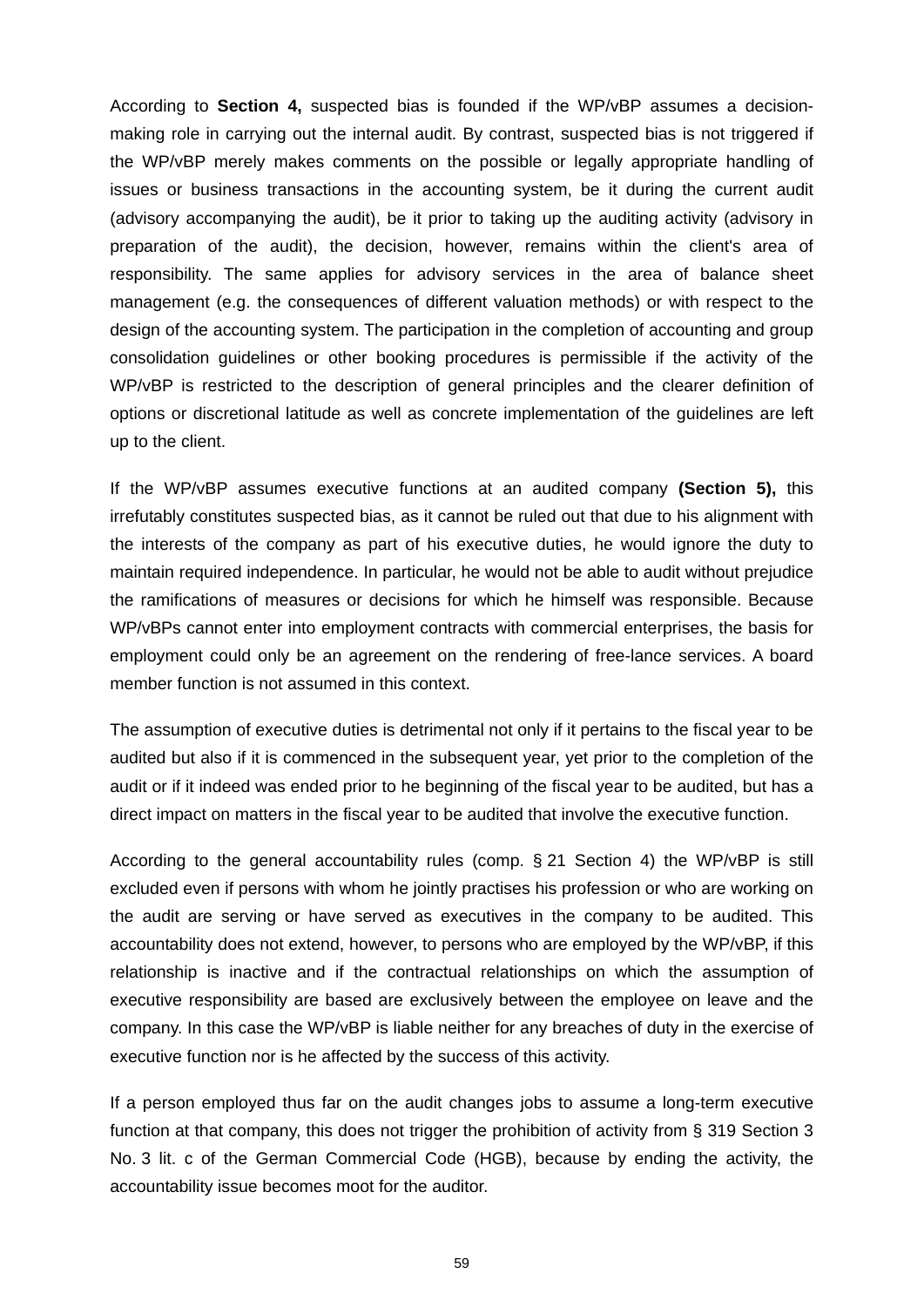Whoever was himself an auditor or responsible auditing partner at a company as defined in § 319a Section 1 Sentence 1 of the German Commercial Code (HGB), must, however, adhere to the prohibition of activity in § 43 Section 3 WPO; the cooling-off period lasts two years from completion of the auditing activity. For the rest it should be examined whether based on other aspects (e.g. close personal relationship; comp. § 24), there is suspected bias on the part of the auditor.

The rendering of financial services as defined in Section 5 is cause for suspected bias especially if it involves investing assets of the company to be audited, because then negative findings over the course of the audit could lead to liability consequences for the service rendered or at least to a damaged reputation for this activity. In acquiring or brokering shares or other financial instruments of the company to be audited, the WP/vBP has a direct financial interest in the economic situation of the audited company, so that he cannot submit his evaluation as an auditor free from conflict of interest.

Actuarial services are excluded according to **Section 6** if they have an impact on the content of the financial statements to be audited, in particular the valuation of provisions for pensions, and for insurance companies also the calculation of actuarial reserves. If the development and implementation of the actuarial methodology is substantially in the hands of the WP/vBP responsible for making these calculations, and if he thus arrives at predictions that have a de facto significance for the valuation, then suspected bias exists even if the decision to use the calculated figures in the financial statements formally lies with the management of the company issuing the financial statements.

Valuation services with ramifications on the content of the financial statements to be audited (Section 6) pertain particularly to the valuation of affiliates included in the financial statements to be audited.

Thus the valuation of a certain affiliate earmarked for sale generally does not constitute suspected bias because the affiliate, if it has not been sold by the key date, will continue to be listed at book value and even if it has already been sold by the key date, the valuation will only have an indirect effect on the financial statements because the purchase price is definitively determined not by the valuation but by the contract. To the extent that there is a need for a write-down in the valuation and the affiliate is not yet been sold, the valuation corresponds to the asset value necessary for the auditor's assessment anyway, if the company ultimately determines the value of the write-down independently; this is already routinely the case due to the different valuation key date.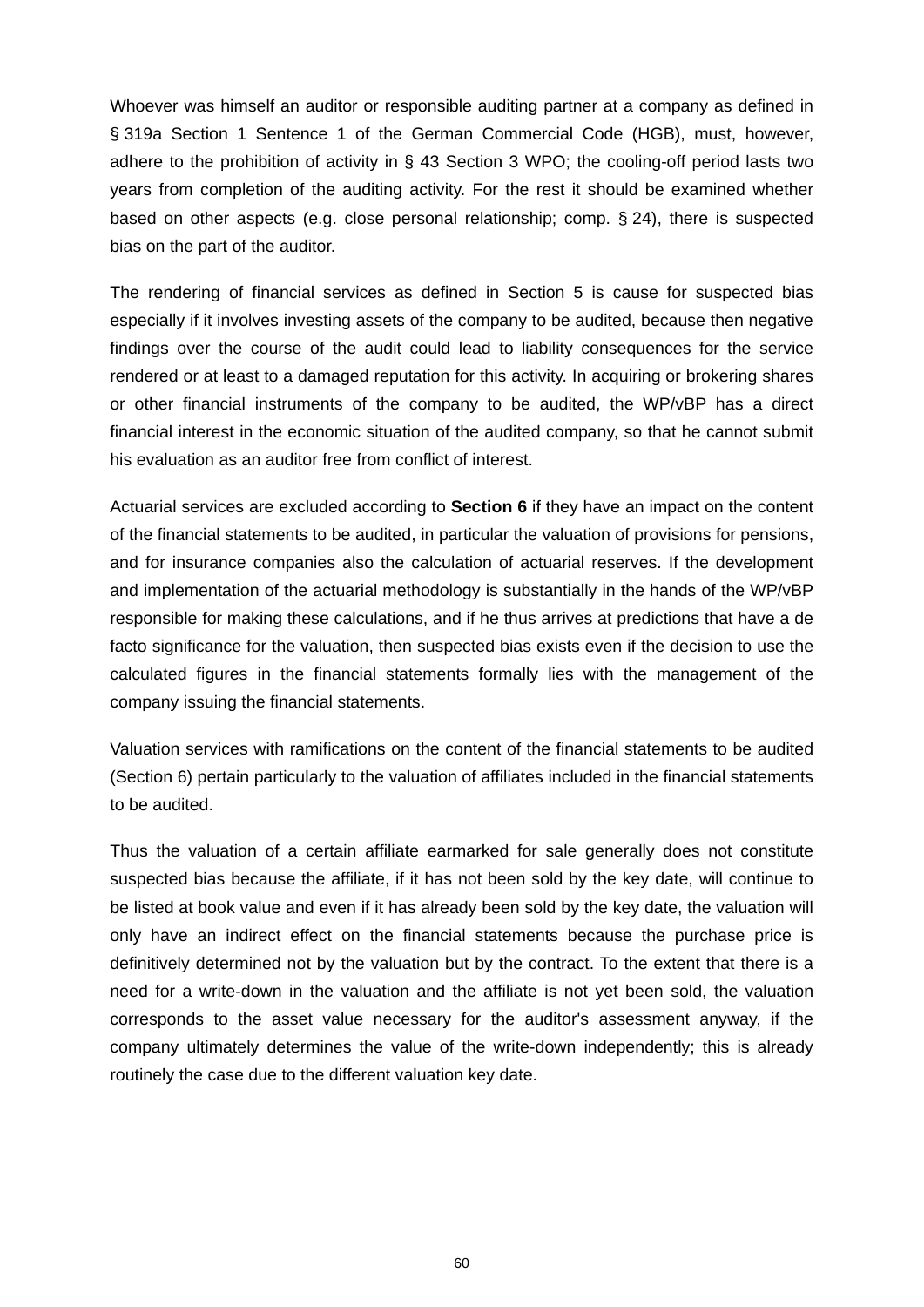On the other hand, if an affiliate share to be acquired is valued by the WP/vBP, suspected bias could occur for the subsequent financial statements if the purchase price is agreed in the amount stated in the expert opinion, because the WP/vBP as auditor, in judging the need to write down assets on the key date, would indirectly judge his own opinion and could possibly face liability risks if he arrived a lower value without any substantial change in the circumstances. This self-auditing risk is substantially lower or even excluded if the result of the valuation is not a particular amount but rather a broader range that has been determined; this is particularly the case if instead of a valuation only an investigation is made on key parameters for the valuation or if only a broad, indicative valuation is to be made which has no binding character. In such cases the irrefutable suspicion of bias in § 22a Section 2 does not apply.

Valuation services necessary for the audit are not grounds for suspected bias. Such an evaluation by the auditor is particularly necessary in the case of impairment review of asset values included in the financial statements (impairment test) and the client does not submit his own valuation that can be understood by the auditor. If there is the need for a write-down of assets, corrective entries may lead to suspected bias if they are based on uncritical adoption of the auditor's findings but not made on the basis of own considerations and decisions by the company – even though they are precipitated and influenced by the findings of the auditor.

The partitioning of the total purchase price paid for a company into individual assets and liabilities by the WP/vBP would be considered an independent evaluation service and lead to suspected bias, even if in these cases the total purchase price does not fall within the influence of the WP/vBP and a defective evaluation of individual asset classes in case of doubt leads to a higher value of another asset or to a higher company valuation. Because the type of asset is relevant to the continued valuation of acquisition costs, this has a material impact on the financial statements to be audited. If the engagement only involves support in how to classify the asset, however (explanation of methods; discussion of questions in doubt), but the concrete valuation and decision on implementation remains with the company, this does not substantiate any suspected bias.

An impairment audit of non-cash contributions (comp. §§ 33 et seq., 183 Section 3 of the Stock Corporation Act (AktG) basically does not lead to suspected bias, because it has to do with an auditing activity. As in two successive financial audits, the auditor cannot be found biased because he issued an opinion on the same asset on a previous occasion. Moreover, the value of the contribution and the acquisition costs are often assessed at a much lower amount than the current market value. It would be unacceptable, however, if the auditor had set the fair market value himself and this had been the basis for preparing the balance sheet. For the shareholder making the contribution, however, this would only be the case if he didn't treat the transaction as a swap resulting in neither profit nor loss, but rather used the fair market value determined by the WP/vBP, because when the book value is carried over, the valuation has no effect on the contents of the financial statements to be audited.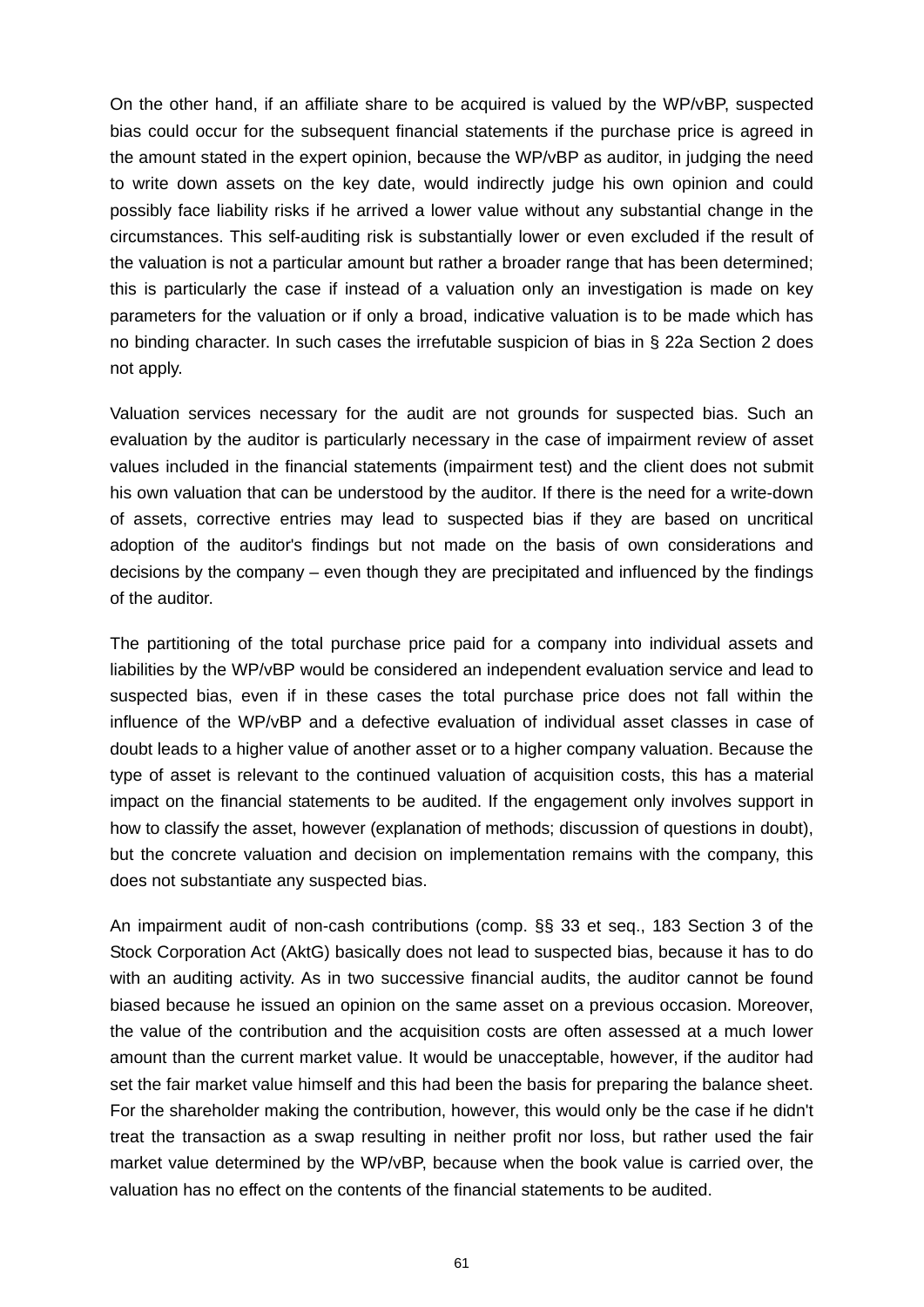If valuation services are performed to determine asset values during a change of legal form, yet they do not have a direct effect on the balance sheet of the audited company, because for example, the company opts to keep the book value, this does not constitute any suspected bias. While the amount of shareholder's equity stated in the balance sheet is indeed determined by the amount of the capital increase and thus indirectly by the derived conversion ratio, because the amount of capital is not subject to an auditor's material evaluation, however, rather he is to evaluate the formal derivation from shareholder transactions, to that extent there is no risk of self-auditing. When the book value is used, the assets on the balance sheet are not listed on the balance sheet at values determined by the auditor, thus there is no material relationship between the two.

The auditing of the adequacy of exchange ratios, as is the case with a merger auditor, generally does not lead to suspected bias, because it does not involve an asset valuation but rather an auditing activity; conducting an audit generally does not substantiate suspected bias for the successive audit, as long as no other circumstances come into play (e.g. risk of occlusion). The same applies to audits of adequacy of compensatory payments or severance packages, for example as a contract auditor (§§ 293b et seq. of the Stock Corporation Act (AktG)) or in the squeeze-out of minority shareholders (§ 327c Section 2 Sentence 2 of the Stock Corporation Act (AktG)).

The question as to whether the ramifications for the audited financial statements are merely immaterial can only be answered uniformly for all valuation services rendered to a company in a fiscal year by the WP/vBP having an impact on the financial statements. For this reason and because the basis for comparison can only be derived from the financial statements to be audited themselves, it is problematic in practise to assume valuation services that may lead to bias only under the premise of the materiality threshold.

**Section 7** clarifies the fact that only in exceptional cases do tax advisory services lead to the irrefutable suspicion of bias when auditing companies that are participating in an organised market as defined by § 2 Section 5 German Securities Trading Act (WpHG). Such an exception only occurs when the WP/vBP contractually renders concrete suggestions or recommendations, the implementation of which would have direct and significant ramifications for the portrayal of the asset, financial or profit situation in the annual financial statements to be audited. When such measures are implemented according to the input of the WP/vBP, he assumes liability for the success and thus for the occurrence of the effects that will alter the financial statements. Conversely, there is no suspected bias if the WP/vBP explains the (fiscal) legal status either in abstract terms (e.g. when there are amendments to the law or in legal precedent) or certain issues, the judgement of which is the subject of the audit.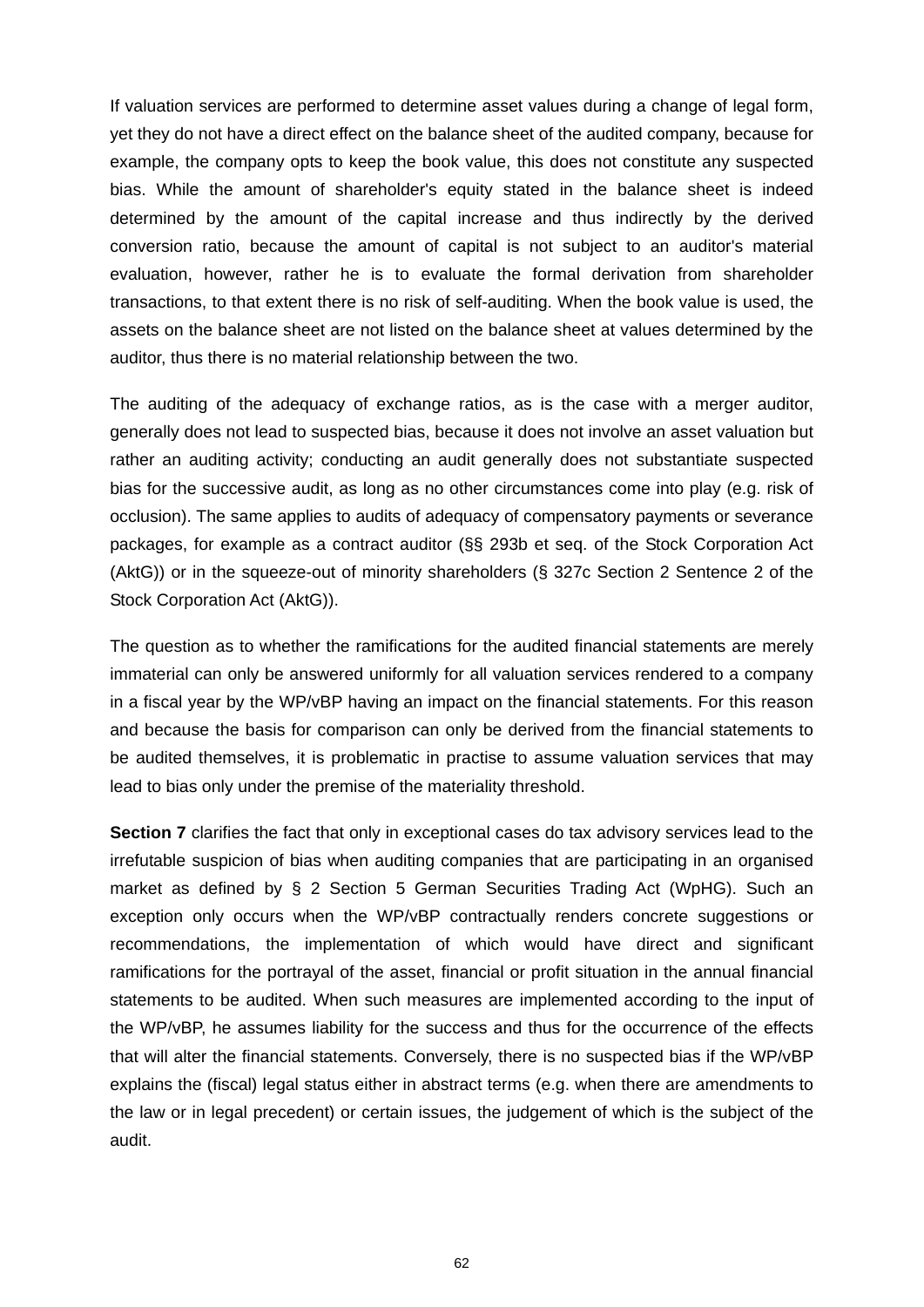The supporting activity or representation of the client within the scope of an internal audit or in legal remedy proceedings in and out of court is generally acceptable. If the engagement includes presenting several alternative constructs for portraying the legal situation, even an evaluation of pro's and con's by the WP/vBP does not pose the risk of self-auditing. It is something different entirely if the client does not have even a rudimentary comprehension of the arguments or complexity of the constructs and thus loses not only the functional but also material power of decision-making.

According to **Section 8,** the collaboration on the development, installation or introduction to accounting information systems in the function of someone involved in the system design is grounds for suspected bias under the aspect of the risk of self-auditing. This needs to be differentiated from consulting services, which have an immediate impact on the financial statements as well as collaboration as part of auditing duties (see Section 3 above). Not considered irrefutable grounds for suspected bias are therefore auditing services in association with application development or implementation of standard software and its adaptation on the basis of IDW Accounting and Auditing Board PS 850. This applies to new developments, changes and expansions of the IT system. In this, the activity can also accompany the project in parallel in each phase of development and implementation, in order to ensure that the newly-developed, modified or expanded IT-based bookkeeping system as an integrated part of an advanced information and communication system fulfils all the criteria for truth and fairness and to this extent ensures that the preconditions for orderly bookkeeping are in place. The auditing activity accompanying the project is limited to the audits of the solutions designed by the systems developers according to guidelines for truth and fairness and controlling aspects, but does not exclude providing hints or suggestions for adherence to truth and fairness guidelines or for introducing additional accounting controls. Within this scope, the definition of the system and program requirements for supporting the auditing of financial statements is permissible, as long as the activity of the WP/vBP is restricted to the presentation of general inputs and more detailed processing as well as implementation are left up to the client.

#### **On § 23b:**

The rule is based on § 57 Section 4 No. 2 WPO.

In **Section 1** basic examples of representation of interests are illustrated that can lead to suspected bias. Accordingly, this includes not only representation of interests of companies to be audited, for which an expert opinion is to be issued or which commissions the engagement, but also the representation of interests of third parties against these companies. The precondition in each case is that representation of interests is not of minor significance but rather carries some significance.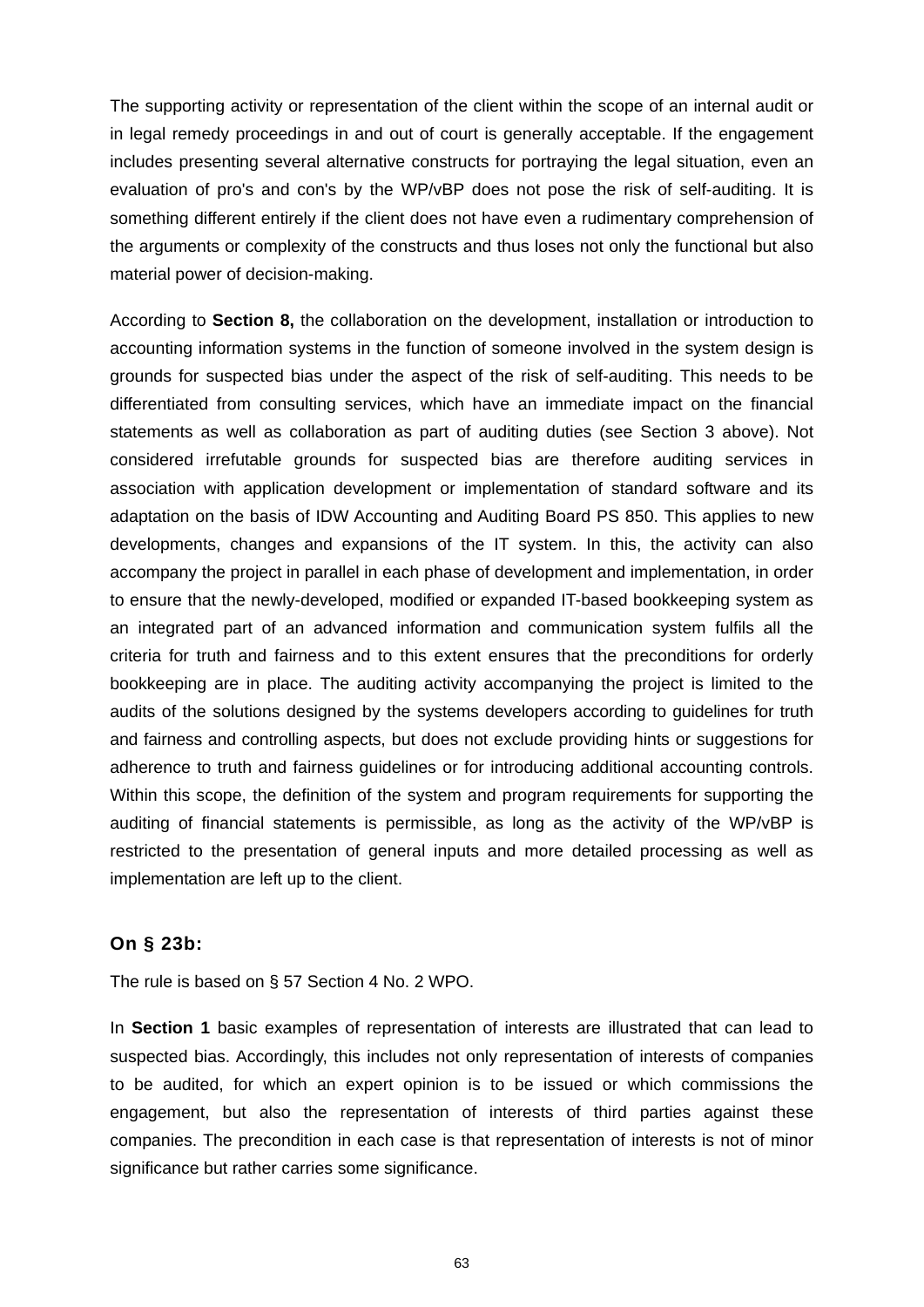**Sections 2 and 3** provide indications of the circumstances under which the basic cases specified in Section 1 may occur.

There are problematic cases as defined in **Section 2** where the WP/vBP acts as, or similar to, a fully authorised representative of the company or offers company shares or products and therefore substantiates personal profit or fee interests. This creates the impression that the auditor has entered into a particularly close professional interrelationship with the company.

According to **Section 3** the assumption of fiduciary duties on behalf of shareholders is only problematic if the interests of individual shareholders or shareholders groups are represented. Conversely, it is benign if the fiduciary activity is on behalf of all shareholders. The same applies if merely supplemental control functions have been or are being carried out on behalf of (also individual) shareholders and all other shareholders have consented to this. The supplementary control function involves in particular access to books and accounts according to § 166 German Commercial Code (HGB) and § 51a of the German Limited Liability Company Act (GmbHG) or the audit of the use of deposited funds.

# **On § 24:**

The rule is based on § 57 Section 4 No. 2 WPO.

As in the case of representation of interests (§ 23b) not all cases constituting close personal relationships are covered here, but only those of considerable significance. Close personal relationships as defined in § 24 can lead to suspected bias if according to the full assessment of the situation, they may lead to the assumption that because of these relationships an excessive trust exists between the WP/vBP and the specified persons, which can affect the ability to make judgements. In addition to the nature of the relationship (e.g. close relatives or mere friendship, facilitated, for example, through common membership in a club), its length and intensity, it also has to do with the function of the other party in the company or the audit subject. According to § 21 Section 4 No. 4 such relationships can also be relevant if they are maintained by a close relative of the WP/vBP. In the case where one of the employees of the WP/vBP leaves to work for a client, it depends upon the previous function of the employee (WP responsible for the audit, member of the audit team, employee in an executive function working for the WP/vBP, or another miscellaneous employee), the circumstances that led to the change, the position the person in question will be assuming on behalf of the client (e.g. executive function in the accounting department) along with the time that has passed since the change. Existing risks may be minimized through safeguards such as inspection of the audit findings of the person who changed jobs, if he was a member of the audit team, or the assignment of persons without close personal relationships to the audit team.

When the auditor or responsible WP changes jobs to his previous auditing client and this is a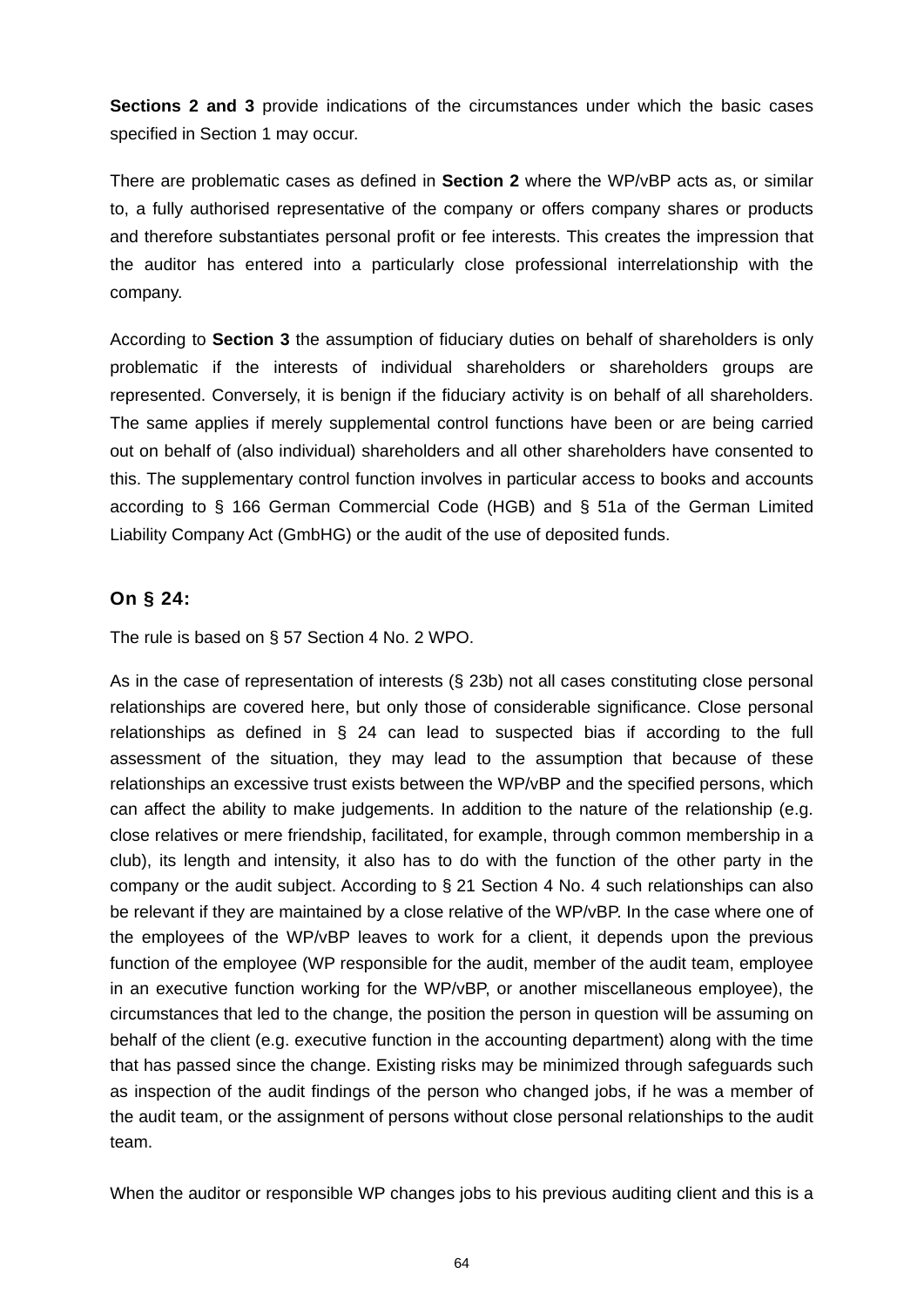company as defined in § 319a Section 1 Sentence 1 of the German Commercial Code (HGB), according to § 43 Section 3 WPO he may not carry out any vital executive functions there for a period of two years. Upon expiry of this period, safeguards are no longer required. If the person changing jobs carries out any other function in the area of accounting during the cooling-off period, safeguards are required, just as they are also necessary if despite sanctions as a misdemeanour (§ 133a WPO) a vital executive function is assumed prior to expiry of the cooling-off period.

## **On § 24a:**

The rule is based on a charter authorisation pursuant to § 57 Section 4 No. 5 WPO and supplemental to the general rules in § 4 Section 2 and 3.

To ensure adherence to professional duties in § 24a, rules of the quality control system of the WP/vBP practise are to be developed according to § 32 No. 9 for processing assurance audits for which the seal is used.

Through objective overall planning of audit engagements, the conditions are to be created so that the audit engagements which have been accepted and those anticipated can be carried out in an orderly and timely manner while upholding professional duties. The type and manner, along with details of audit planning depend upon the size and complexity of the company to be audited, the level of difficulty of the audit, the auditor's experiences with the company and the knowledge about the business activity as well as the company's commercial and legal environment.

In planning each audit, regardless of whether it is an initial or subsequent audit, all of the key accounting issues are to be newly evaluated. In a follow-on audit, it is already possible to refer back to the knowledge and experience gained from the previous year's audit. Audit planning is a process that guides the audit from start to finish. It is to be adjusted during the audit, if this is necessitated by the scope of the audit.

**Sections 2 and 3** more clearly define conscientious professional practise according to § 43 Section 1 Sentence 1 WPO. The explicit mention is intended to clarify the determining responsibilities.

Evaluations of employees at regular intervals may serve to facilitate upholding this professional duty according to § 6 Section 3.

This ensures that the professional requirements for carrying out the audit are reflected in the composition of the auditing team. In selecting the members of the auditing team, care should be taken as to the qualification of the employees, the continuity and/or routine rotation in personnel assignments, the availability of time and independence of employees towards the client as well as the experience in managing the employees. An understanding for the practise's quality control system must exist so that tasks assigned to the employees in the auditing team can be fulfilled while also upholding the quality control standards.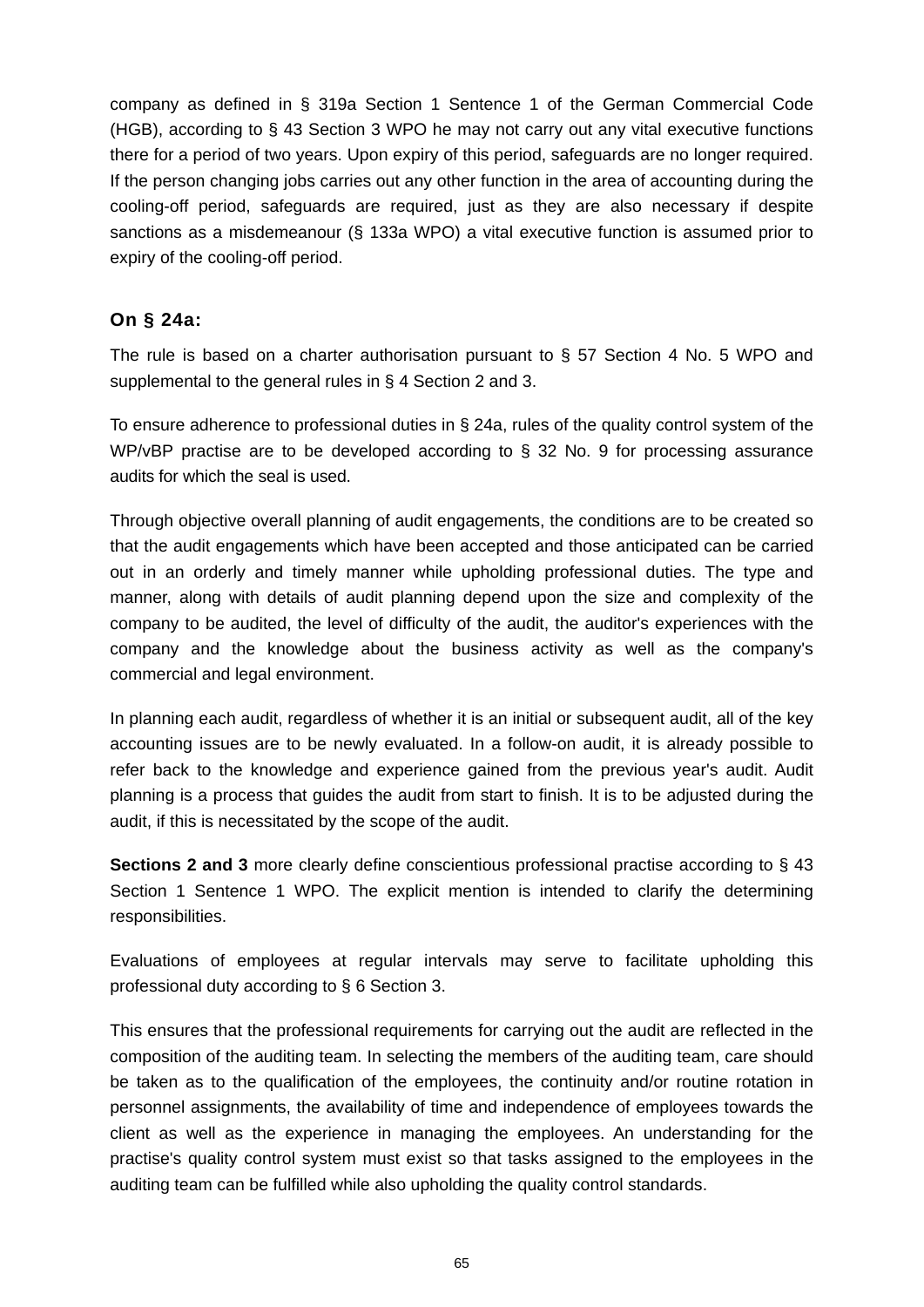#### **On § 24b:**

The rule is based on the charter authorisation in § 57 Section 4 No. 5 WPO.

To ensure adherence to professional duties in § 24b, rules of the quality control system of the WP/vBP practise are to developed for processing assurance audits for which the seal is used according to § 32 No. 10.

**Section 1 Sentence 1** obliges members of the profession to familiarise staff assigned to audit activities in a reasonable and sufficient manner with the tasks necessary to process individual auditing engagements and to instruct them concerning their responsibility. WP/vBPs meet this obligation to inform staff by providing written and verbal audit instructions. The audit instructions shall ensure that the audit can be conducted objectively and in ways cognizant of the risk factors, guaranteeing sufficient and orderly documentation of the audit routines in the working papers as well as reasonable and timely completion of the reference file. Moreover, the audit instructions provide the basis for completing an orderly report. The audit instructions are to be adapted to circumstances that develop over the course of the audit. Supervision is also necessary to ensure that the WP/vBP can form his own independent audit opinions.

The principle of conscientious professional practise requires that WP/vBPs submit their independent audit opinions only after resolving any reservations material to their audit opinion. This is clarified by **Section 2**.

The seeking of professional advice in case of reservations, i.e. in questions that cannot be resolved by the WP/vBP without consultation, serves to uphold the professional duties of conscientiousness and own responsibility.

The resolution of these questions should be completed as early as possible, so that their consequences may be taken into account in further audit procedures. If an adequate consultation partner is not available in the practise, outside advice is to be sought. This may include in particular professional colleagues or professional organisations. The findings of the consultation are to be weighed upon one's own responsibility. This means that the consultation does not release the auditor from his own responsibility in making judgements. The significance of the professional advice obtained requires that the findings of the professional advice and the conclusions drawn from it are to be documented.

**Section 3** clarifies that the WP/vBP responsible for the engagement (§ 24a Section 2) is to participate in carrying out the audit at a level that enables him to reliably reach his own judgements. For this purpose, prior to completing the audit, the WP/vBP is to evaluate the work of those involved in the audit as well as the documentation of the audit routines and findings with respect to adherence to statutory and professional rules (four-eyes principle). Section 3 Sentence 2 makes it clear that audit-based quality control according to § 24d is also subject to judgement based on own responsibility.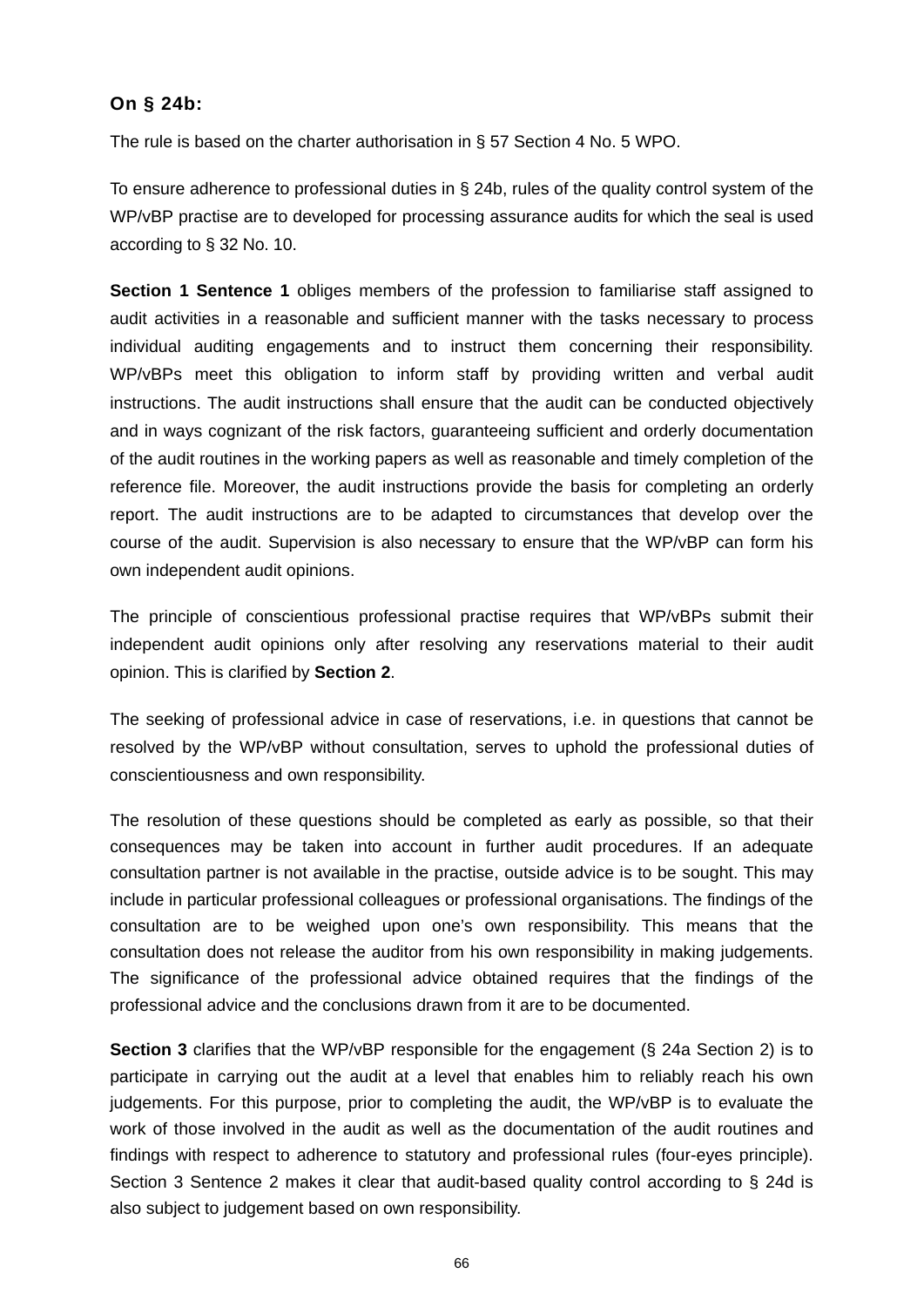**Section 4** more clearly defines the requirements for normal professional diligence for issuing so-called "second opinions" and thus in such cases supplements the existing duty from Section 2 to seek professional advice in cases where there are doubts as to key issues. As opposed to Section 2, however, the objective of the rule in Section 4 is not to seek out additional professional expertise but rather to obtain information on the subject which the expert needs concerning the operating environment of the company and in particular on accounting questions which may be of significance to the auditing exercise.

The rule only applies to engagements requiring expert opinions, which are aimed at judging the accounts on concrete issues and measures. This may involve isolated individual questions on accounting, on valuation or on the scope of disclosure requirements, in addition to opinions as to the accounting ramifications of already completed or pending transactions, for example in the area of company acquisitions or contracts involving structured financial products.

Engagements which require an evaluation with arguments are not covered by the rule.

The same applies to engagements for abstract opinions on instruments that a financial services company may wish to offer its customers and examine their potential accounting impact on customers. For such cases (so-called "generic opinions") it is not possible to establish contact to the auditor of the future customers, because these customers are not yet known.

The problem scenario, where the expert has no knowledge about the concrete situation of the future customer and company issuing financial statements, must be taken into account by clearly pointing out in the expert opinion that due to the missing information about the concrete implementation in each individual case and the situation surrounding the company issuing the financial statements, only a preliminary evaluation may be issued from an accounting perspective, and in a concrete case a different judgement may be reached.

Not covered by the rule in Section 4 either are engagements for preparing statutory annual financial statements which are subject to a compulsory audit. Here the function of preparer has the automatic effect that findings of the evaluation by the engaged WP/vBP are presented to the auditor in the form of the prepared financial statements or the previously submitted materials are presented to the auditor for evaluation. Establishing prior contact with the auditor outside normal auditing routines is not necessary, especially because the WP/vBP hired to prepare the statements has comprehensive information himself about the company's operating environment. That is the same reason why Section 4 is not applicable either if the third-party WP/vBP has been engaged by the company for ongoing assistance in preparation of financial statements, which may be the case particularly when switching over to internationally accepted accounting standards.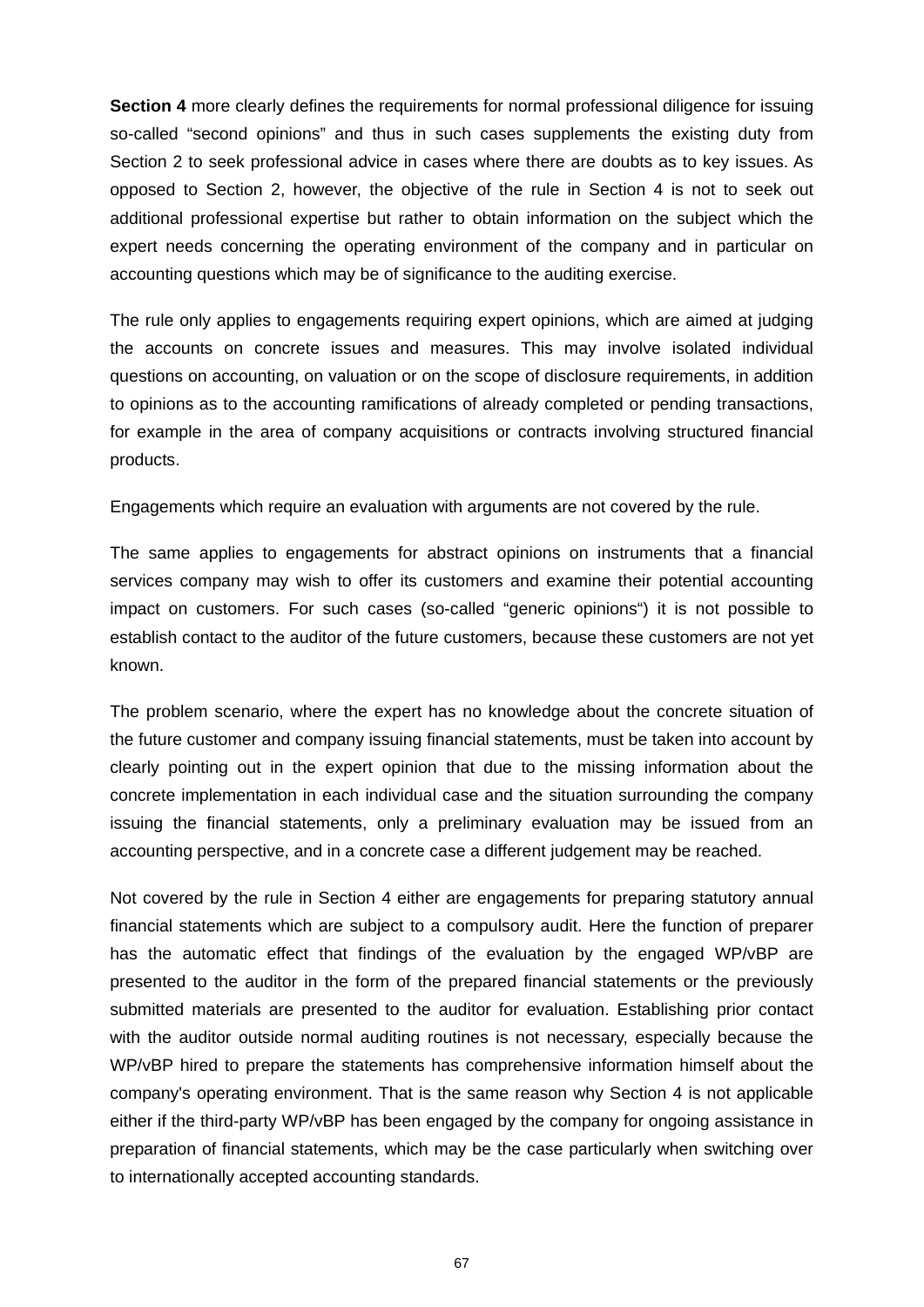The rule in Section 4 is actually not to be applied if an expert opinion is to be issued after the financial statements have been audited and ultimately is intended to evaluate the financial accounting.

**Section 4 Sentence 1** requires that the expert engage in a conversation with the auditor of the company. The purpose of this rule is that a written inquiry followed by a written response is not considered sufficient. This would not only considerably handicap the transmittal of partially sensitive information but would also greatly limit the scope of information. A conversation is also necessary in order to respond to the information obtained and to be able to follow up with questions.

The topics to be addressed in the conversation with the auditor depend upon the situation of each individual case. The subject involves the implementation, substance, and background of the subject or planned transaction. Conceivably there could also be supplements to the subject being evaluated, details of the planned transaction, explanations about the legal and overall operating environment of the company, comments on the economic causes and effects or also remarks concerning ramifications of the company's using particular accounting principles (e.g. questions regarding consistency). Even if it is not the main objective of the discussion with the auditor, the professional judgement of the subject and the opinion of the auditor ought to be regularly addressed in this context.

Because both the expert and the auditor are sworn to confidentiality, the establishment of contact presupposes that the company has released the auditor from his obligation to confidentiality and that the principal consents to the establishment of contact. In order to ensure the establishment of contact, **Section 4 Sentence 2** provides that consent to the establishment of contact and the release of the auditor from confidentiality already be agreed upon when the expert opinion is being contracted. If the company is not willing to do this, according to **Sentence 3** the engagement is to be declined or abandoned. The auditor himself will not be able to decline such a discussion if the company has released him from confidentiality.

# **On § 24c:**

The rule is based on the charter authorisation in § 57 Section 4 No. 5 WPO.

In order to ensure adherence to professional duties in § 24c in processing assurance reports for which the professional seal is used, rules are to be devised for the quality control system of the WP/vBP's practise according to § 32 No. 11.

In the WP/vBP practise responsibilities (§ 31 Section 2) are to be specified for handling complaints and allegations. Professional practise upholding the professional duty of conscientiousness is intended to underscore that information indicating violations of legal or professional rules of WP/vBPs will be consistently investigated.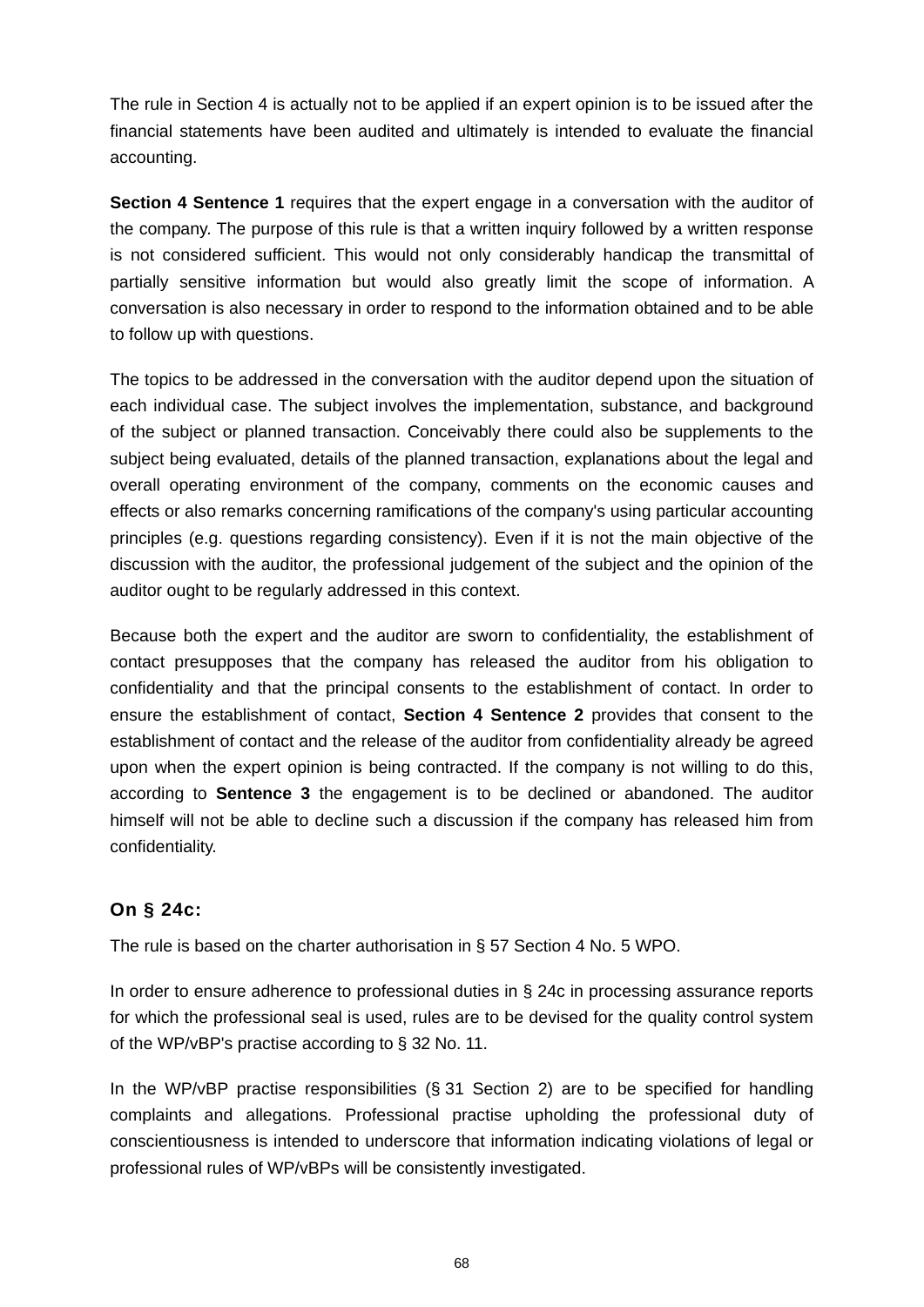## **On § 24d:**

The rule is based on the charter authorisation in § 57 Section 4 No. 5 WPO.

In order to ensure that the professional duties in § 24d are fulfilled, the WP/vBP practises are to devise sufficient rules for the quality control system for which the professional seal is or must be used, according to § 32 No. 12.

The report critique regulated in **Section 1**, which due to its significance for engagements where the use of the seal is mandatory, is intended to provide an additional safeguard with respect to audit findings and their portrayal in the audit report, in that the activity of the responsible WP/vBP is subject to the "four-eyes principle". The report critique is therefore to be carried out prior to delivery of the audit reports.

The content of the report critique is described in the rule itself. It first of all serves to check whether the prevailing professional rules that apply to the preparation of audit reports have been upheld.

In addition, on the basis of the audit report, it should be determined based on a plausibility check that the remarks on the essential audit procedures did not uncover any violations of professional rules, whether the insights portrayed in the report were derived from accurate conclusions and judgements from the audit and, to that extent, whether the audit findings were derived in a logical manner. Only when the opinion in the audit report gives rise to queries are the working papers to be consulted or further information to be requested.

According to Section 1, the report critique is generally necessary and also binding on engagements for which the seal is used. The report critique can only be waived in exceptional circumstances if this is justified based on objective grounds concerning the current audit. Thus the decision as to whether the report critique may be waived does not lie within the full discretion of the WP/vBP. Rather, the decision should be guided by whether the quality of the audit procedures in an individual case is still guaranteed even without adhering to the four-eyes principle.

The determination that the quality of the audit procedures are guaranteed even without the completion of a report critique may be possible particularly if the audit risk for the given engagement is considered particularly low. For this, some of the possible criteria may be considered:

- Company size and sector;
- Complexity and transparency of the company's structure;
- Complexity of the accounting system;
- Continuity or significant changes in the company's status:
- Initial or subsequent audit.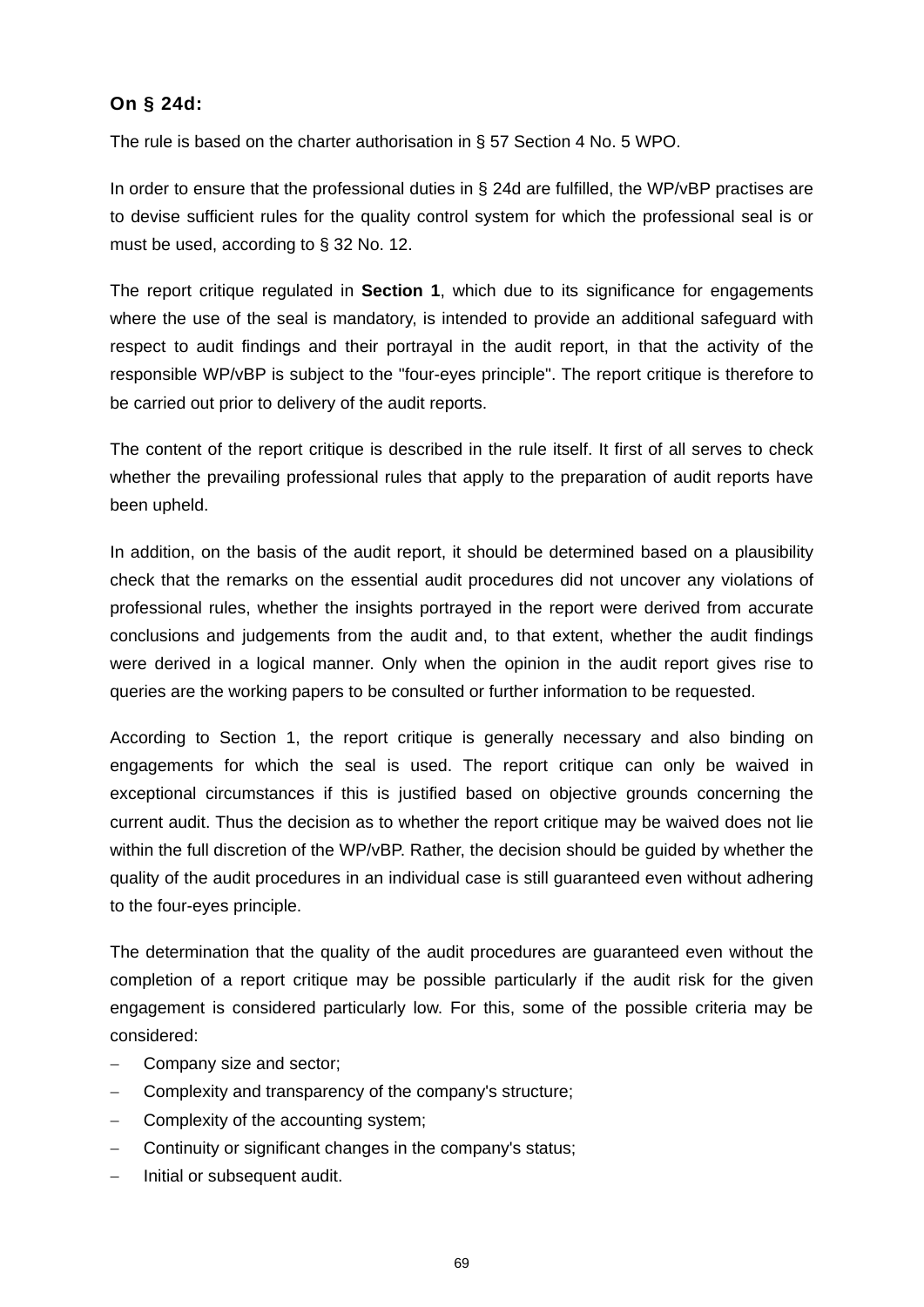In deciding whether a report critique can be waived, it should also be taken into account whether in the WP/vBP practise the organisational steps have been implemented to ensure that changes in the legislation, legal precedent and auditing standards are reflected in a timely manner in audit planning documents, the interpretation of the audit findings and the preparation of the audit report.

Within the scope of fully evaluating all factors, which can only be completed once the essential circumstances are known, inside or outside professional advice may have to be consulted (§ 24b Section 2). In borderline cases, a report critique should be completed, to the extent that this is not unacceptable given the circumstances of the individual case. The grounds which from the perspective of the WP/vBP justify not conducting a report critique are to be adequately documented.

The person conducting the critique must be professionally and personally capable of carrying out such a report critique. The professional ability may include specialised knowledge (e.g. industry knowledge) necessary for each engagement. The personal ability presupposes a minimum of professional experience as well as the report critic's objectivity and independence towards the subject being evaluated. In order to avoid self-auditing, the report critic cannot have worked on the preparation of the audit report. Participation in conducting the audit does not *a priori* exclude one's aptitude as a report critic, however, to the extent that the participation was not material to the overall evaluation of the audit procedure and findings. If no one is available in the practise who meets these requirements, a qualified outside expert must be consulted on the report critique according to Section 1 Sentence 4.

The quality control accompanying each engagement according to **Section 2** is mandated by the professional charter for statutory audits of companies of public interest according to § 319a of the German Commercial Code (HGB). It is conducted throughout the entire audit procedure, thus from audit planning up to the reporting stage. The inclusion of the report critique according to Section 1 is mandated.

This does not mean that the quality control measures accompanying each engagement, along with the report critique, have to be carried out by one and the same person. The responsible WP (§ 24a Section 2) is to undertake to ensure that the quality control accompanying each engagement is carried out according to the rules prevailing in the practise. Quality control accompanying each engagement is to determine whether there are clues to suggest that the engagement was not carried out according to the regulations and professional rules, and whether essential issues were sufficiently addressed. The responsible WP (§ 24a Section 2) is to make a judgement on his own responsibility, taking into account the observations of the quality control officer.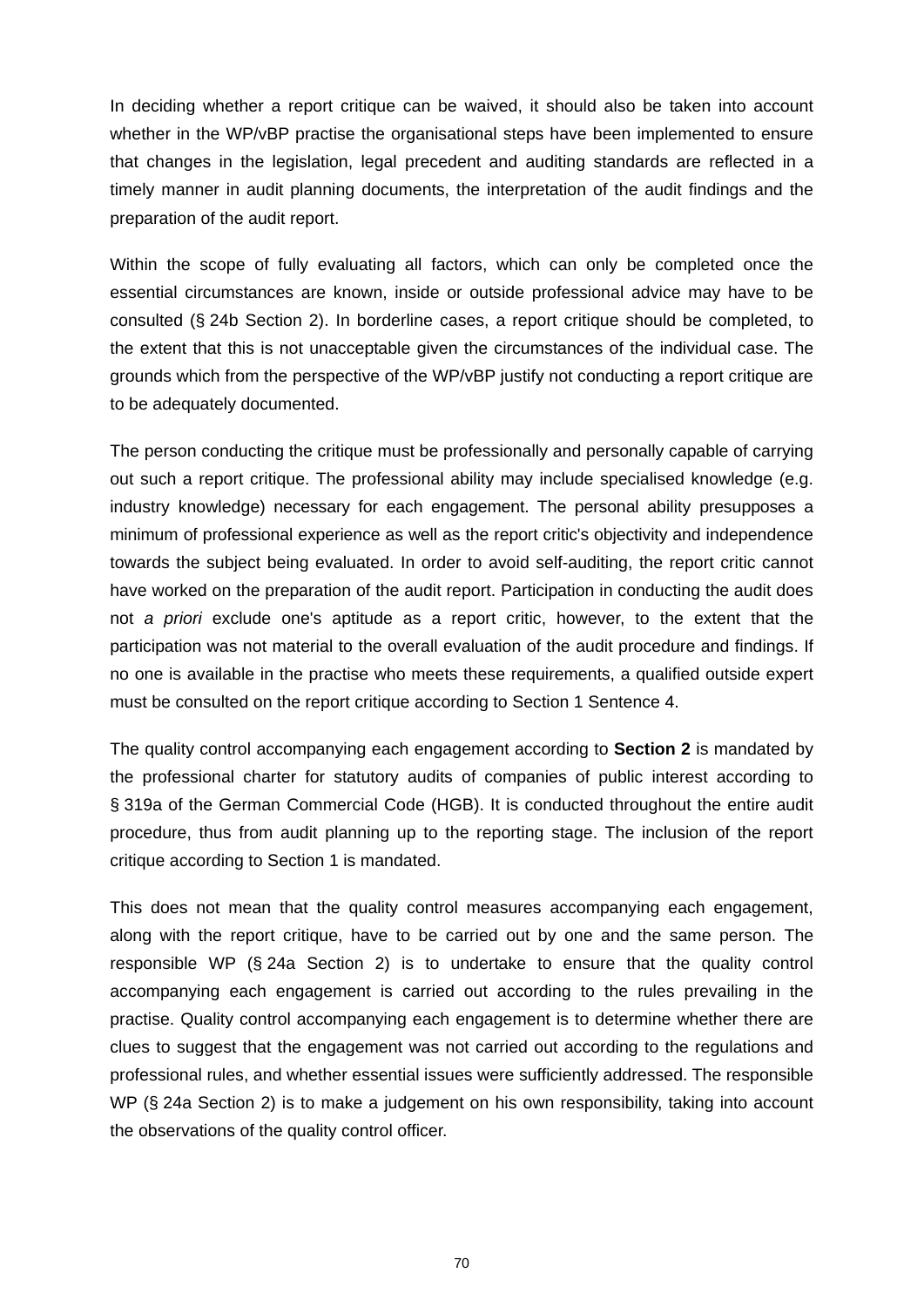The quality control officer accompanying each engagement must be adequately qualified both professionally and personally. For an audit of companies of public interest according to § 319a of the German Commercial Code (HGB), the quality control officer will thus typically be a WP. In order to do justice to his task, he must have the proper distance to audit processing. He therefore cannot participate in carrying out the audit. Objectivity must not be impaired by other factors (e.g. influence of the responsible WP on the selection of the quality control officer accompanying the engagement). If objectivity is jeopardised, another quality control officer must be named. To the extent that no other person meeting the requirements is available in the practise to carry out quality control accompanying the engagement, a qualified outside person must be engaged.

**Sentence 5** contains a rule for rotation of the quality control officer, which supplements the internal rotation according to § 319a Section 1 Sentence 1 No. 4 and 5, Section 2 of the German Commercial Code (HGB). If the conditions are met for a rotation, **Sentence 6**  enables the repeat assignment of the quality control officer accompanying the audit only after the cooling-off period has expired. **Sentence 7** details the facts regulated in Sentence 5 and 6 in terms of audits of consolidated financial statements.

Because quality control for each audit contributes to a large degree to overall quality control, **Section 3** provides that WP/vBP practises are to explicitly regulate whether for audits other than those specified in Section 2, they intend to conduct quality control for each audit for the processing of these engagements and cases for which this is to apply. Criteria may arise, among other things, from special risks of a sector or job.

# **On § 25:**

The rule is based on the charter authorisation in § 57 Section 4 No. 1 a and 2 a WPO.

The question of taking over or using the findings of third parties occurs not only with audits but also when preparing expert opinions. Such findings may originate from national or also international sources. Essentially it involves audit findings of other auditors or an internal audit as well as investigative findings of other institutions or experts.

The principle of acting on one's own responsibility requires that the WP/vBP formulate his own judgements and make his own decisions. This does not rule out that under certain conditions he might use the audit findings and investigations of other auditing institutions or other entities. Even if the responsibility of the WP/vBP is not restricted by his taking over or using the findings of third parties, it should be clearly indicated to others that the WP/vBP relied on the information of third parties for making his own judgement.

This means that the type and scope of use of third-party findings in all cases depends on whether and to what extent the third party fulfils the professional and personal prerequisites for taking over his work results and to what extent in a concrete case the findings of the third party – at least in terms of their essential steps – are verifiable.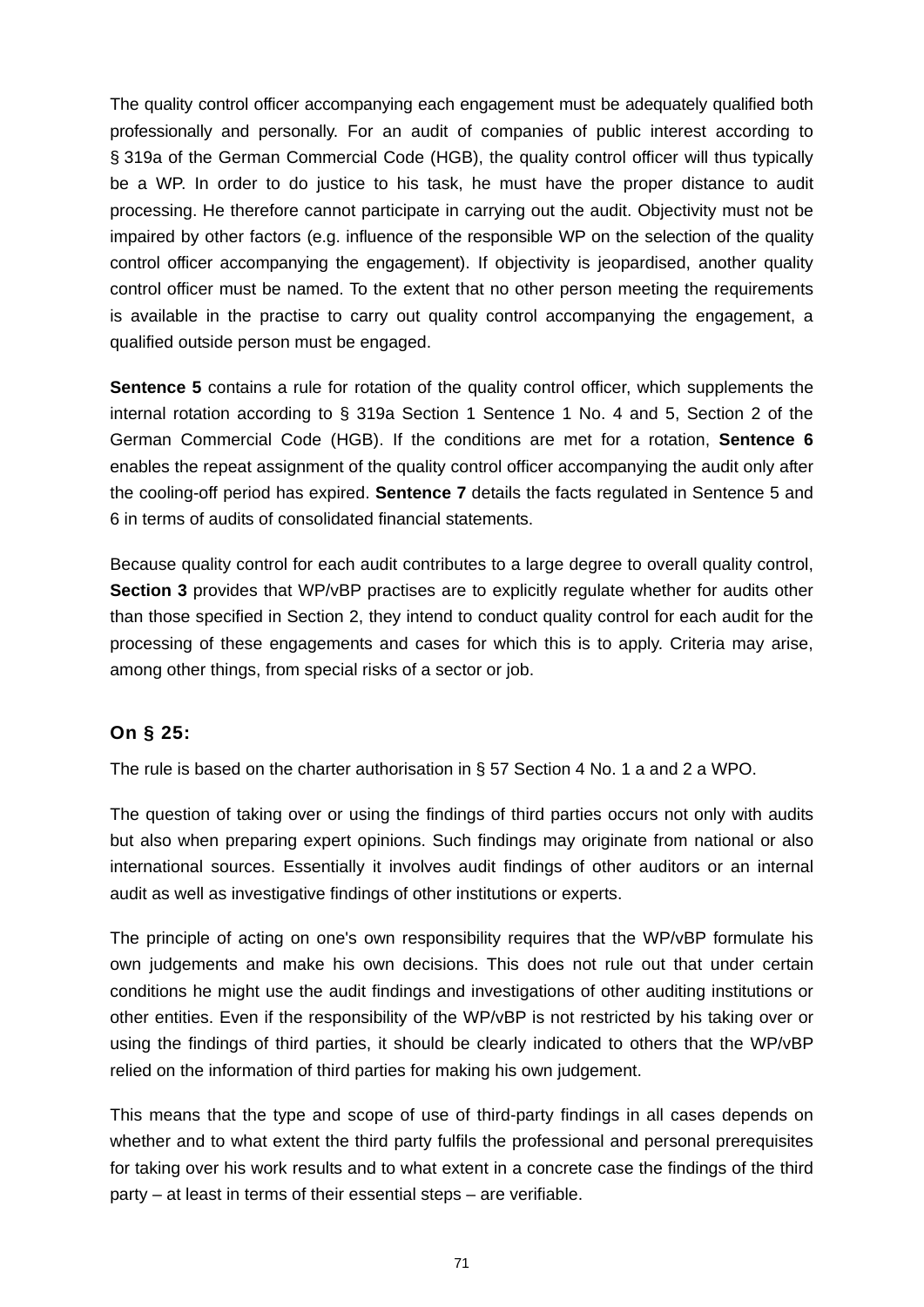## **On § 26:**

The rule is based on the charter authorisation of § 57 Section 4 No. 3 a WPO.

**Section 1** states the duty of the auditor when taking over an audit, in case an engagement to audit annual financial statements has been terminated for good cause by the previous auditor or such an engagement has been revoked by the client due to the appointment of a new auditor according to § 318 Section 3 of the German Commercial Code (HGB), to become instructed on the reason for the termination or the revocation and the findings of the audit thus far. Otherwise, important facts for carrying out the audit engagement may remain concealed from the auditor to be newly engaged. According to § 318 Section 6 Sentence 4 German Commercial Code (HGB), the auditor terminating the engagement has been obliged to report on the findings of the audit to date. Additionally, § 320 Section 4 of the German Commercial Code (HGB) commits the previous auditor to reporting on the findings of the previous audit to the new auditor upon written inquiry, also in all other cases of change of auditor. The auditor taking over the audit is to familiarise himself with these findings.

**Section 2** more clearly defines the content of an orderly instruction with reference to the key provisions of the German Commercial Code (HGB).

**Section 3** requires that the engagement predecessor explain the specified materials to the account successor upon request. If the account successor is unable to obtain sufficient information about the grounds for the termination either from the account predecessor or the findings of the audit thus far, he is to decline the engagement. The company to be audited is at liberty to submit the necessary materials.

**Section 4** seeks to ensure that the account successor, even in case of a regular change of auditors, has the report on the previous audit presented to him in the following year. Even after a regular change of an audit engagement it is necessary that the WP/vBP obtain sufficient information on the client. An essential means for doing so is the report on the previous audit. It is up to the account successor whether he turns to the client or the account predecessor to obtain the audit report. To the extent that he turns to the account predecessor, the latter has the duty to present information to the account successor.

**Section 5** expands the existing duties for statutory audits of annual financial statements where the audit engagement is ended to include all ended, non-statutory audits, for which an auditor's opinion is to be issued equivalent to the statutory auditor's opinion in § 322 of the German Commercial Code (HGB). This conforms to the principle that for voluntary audits of financial statements, basically no other professional duties may exist for the member of the profession than for statutory audits.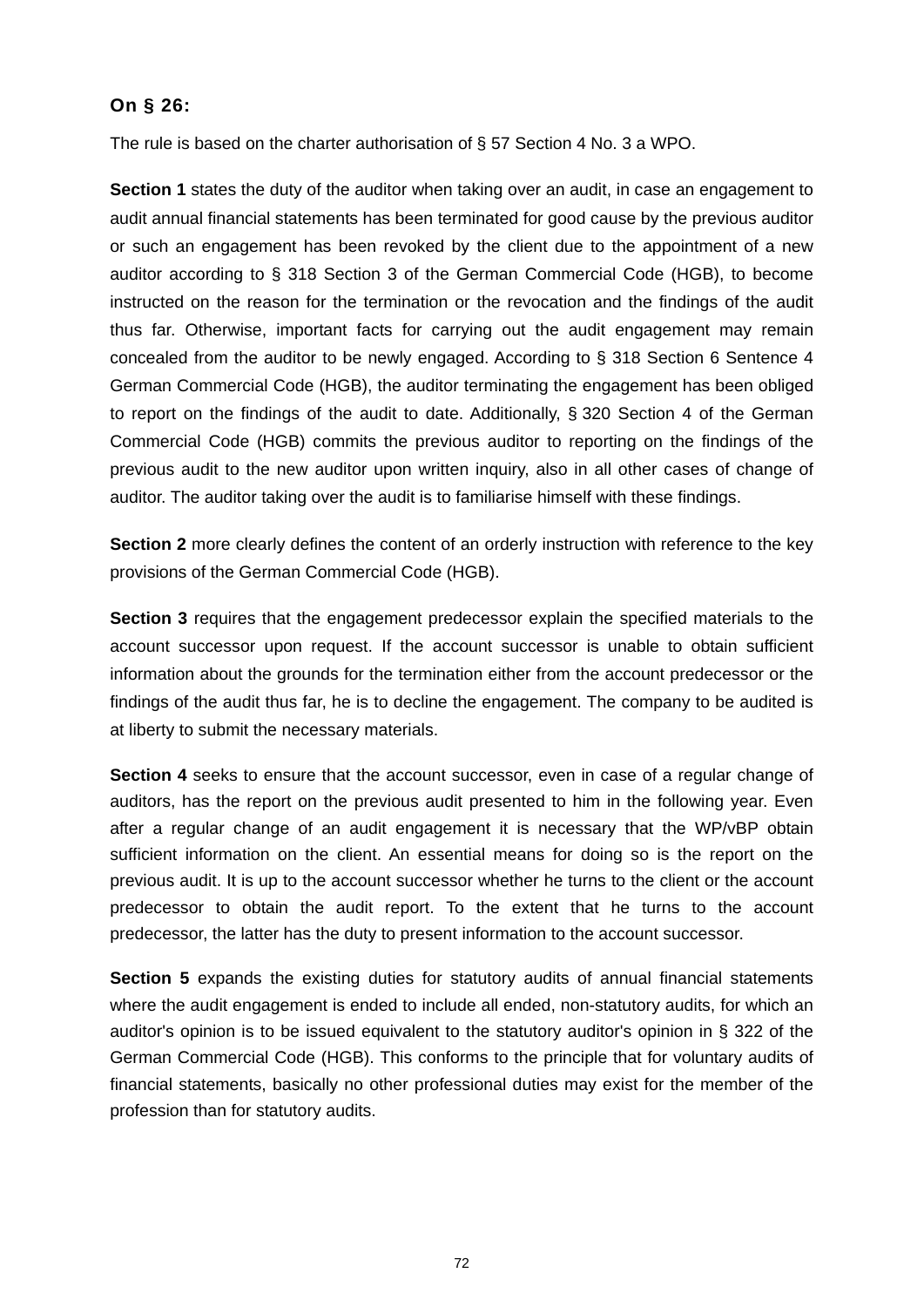### **On § 27:**

§ 27 of the professional charter is supplemental to § 55a WPO and is based on the charter authorisation pursuant to § 57 Section 4 No. 1 f and 2 a WPO. The rule concerning the level of remuneration is supplemental to the prohibition on contingency fees and conditional remuneration (§ 2 Section 1 No. 1 and 3) and applies to audit and expert opinion engagements.

**Section 1 Sentence 1** clarifies the close relationship between the performance and the quality of professional practise when carrying out audits and preparing expert opinions. A reasonable quality in particular requires sufficient time for completion of each order as well as the assignment of qualified employees. For remuneration which is too low, there is generally the risk that the work will not do sufficient justice to these requirements. This may lead to deficiencies in the quality of the findings and therefore ultimately to breaches of duty to practise the profession conscientiously. The rule is thus closely related to § 4 Section 2 second alt. This risk also exists when reasonable remuneration has been negotiated but is not charged when the services are billed. This does not exclude customary discounts or credits in case of less time and effort required, however.

**Section 1 Sentence 2** clarifies that due to the relationship demonstrated in Sentence 1, the norm requires the negotiation of reasonable remuneration. Remuneration is generally considered reasonable when it is based on a calculation that reflects the time and deployment of personnel of the necessary scope required to complete the engagement. There are no legal prescriptions for basing the calculation on a certain hourly billing rate, however. Under business considerations, a fee that does not cover all costs can sometimes be useful if it helps attain a marginal profit contribution that would otherwise not be achieved. If no other aspects come into play that make such an agreement appear in violation of fair competition and therefore impermissible according to the provisions of the Act against Unfair Practises (UWG), such fee agreements are not absolutely forbidden; which means that this regulation primarily represents an appeal to professional ethics. Nonetheless, negotiating a fee which is very low by comparison may lead to the concern as to whether the engagement received proper due diligence. The negotiation of reasonable fees thus also helps to avoid such doubts and the subsequent time and effort needed to provide justification.

The WPK is obliged to investigate concerns about auditing quality, which occur in the case of especially low fee arrangements. According to § 55a Section 1 Sentence 3 WPO in association with Section 1 Sentence 3, the WP/vBP is to provide documentation to the WPK upon request that a reasonable amount of time was dedicated to the audit and qualified personnel were assigned. The WPK has both the right and the obligation to request such proof if there is a considerable discrepancy between services rendered and remuneration negotiated. This rule applies to all statutory audits, but as opposed to Section 1 Sentence 1 and 2, not to other audits and expert opinions, however.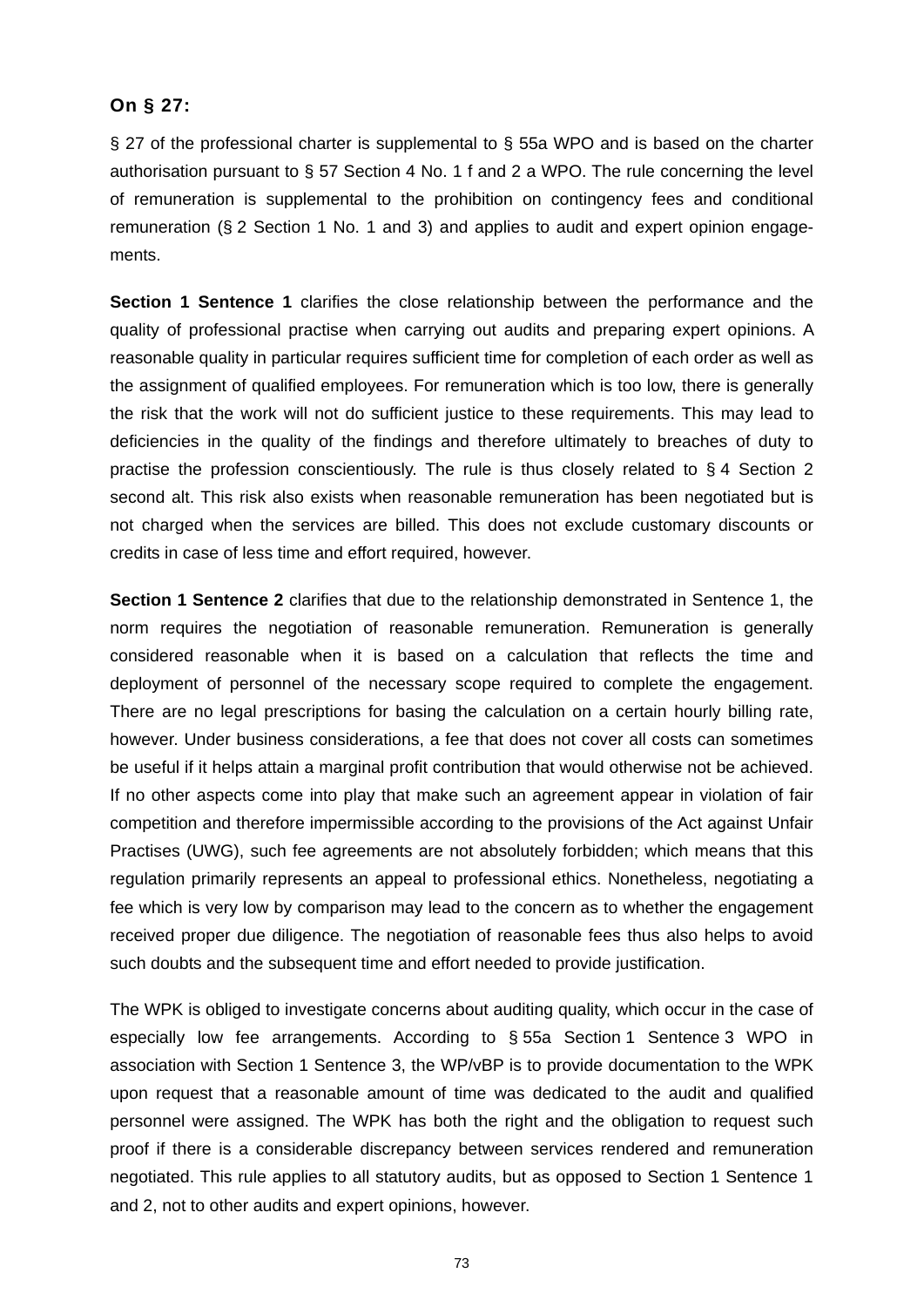Establishing the criteria for taking action (considerable discrepancy) is not easy, because there are no prescribed fee schedules (see above) and the necessary scope of services cannot be readily recognised either. According to the meaning and purpose of the rule, this proof can only be demanded in extraordinary cases. This might include an hourly rate which for example falls below normal average rates for personnel costs, or a considerable reduction in the audit fee compared to the previous audit, especially when there is a change in auditors. The WPK investigates such cases based on tips from third parties, conclusions during the review of audits (amount of the audit fee compared to the time) or conclusions gained from ad-hoc special investigations; such cases can also be determined and investigated within the scope of a quality control audit.

The member of the profession involved first of all has the opportunity to convince the WPK that despite the fulfilment of one of the above criteria for investigation, the concrete case at hand does not involve a considerable discrepancy as defined in the rule. With a reduction of the audit fee compared to the time required, for example, it can be proved that the quantity structure had changed accordingly or that efficiencies were realized. If the considerable discrepancy still persists, the WP/vBP must provide proof to the WPK by submitting the audit planning schedule and records of the actual performance of the audit, that he invested enough time and dedicated enough personnel to carry out the engagement.

Risks for the application of proper due diligence for audit and expert opinion engagements can also occur when a flat fee is negotiated. That is why **Section 2** puts forth special requirements for this case. Normally the scope of necessary tasks cannot be ascertained at the time the engagement is commissioned, because while the audit is being performed, facts may come to light that were not recorded during audit planning and which may require supplemental auditing steps or further expert opinions. Nonetheless, the negotiation of a flat fee is not ruled out here, especially for predominantly standardised auditing routines in clearcut cases. The negotiation of a flat fee is not uncommon, as seen for example in the Contracting Rules for the Award of Contracts in Liberal Professions.

In order to avert these risks, the negotiation of a flat fee for engagements involving auditing and expert opinions always presupposes the agreement that in case of unforeseen circumstances which lead to a considerable increase in a WP/vBP's time and effort, the fee is to be increased accordingly (adjustment clause). To the extent that an adjustment clause is at odds with binding regulations under public law or at the European level, the collision of laws – also with respect to the basic right of occupational freedom (Art. 12 of the Basic Law of the Federal Republic of Germany (GG)) – is to be resolved in favour of the regulations bound by public law or European law. Where a public entity, citing procurement regulations (e.g. § 15 Section 1 VOL/A), requires a fixed-price bid without an adjustment clause, the WP/vBP may thus submit a corresponding bid.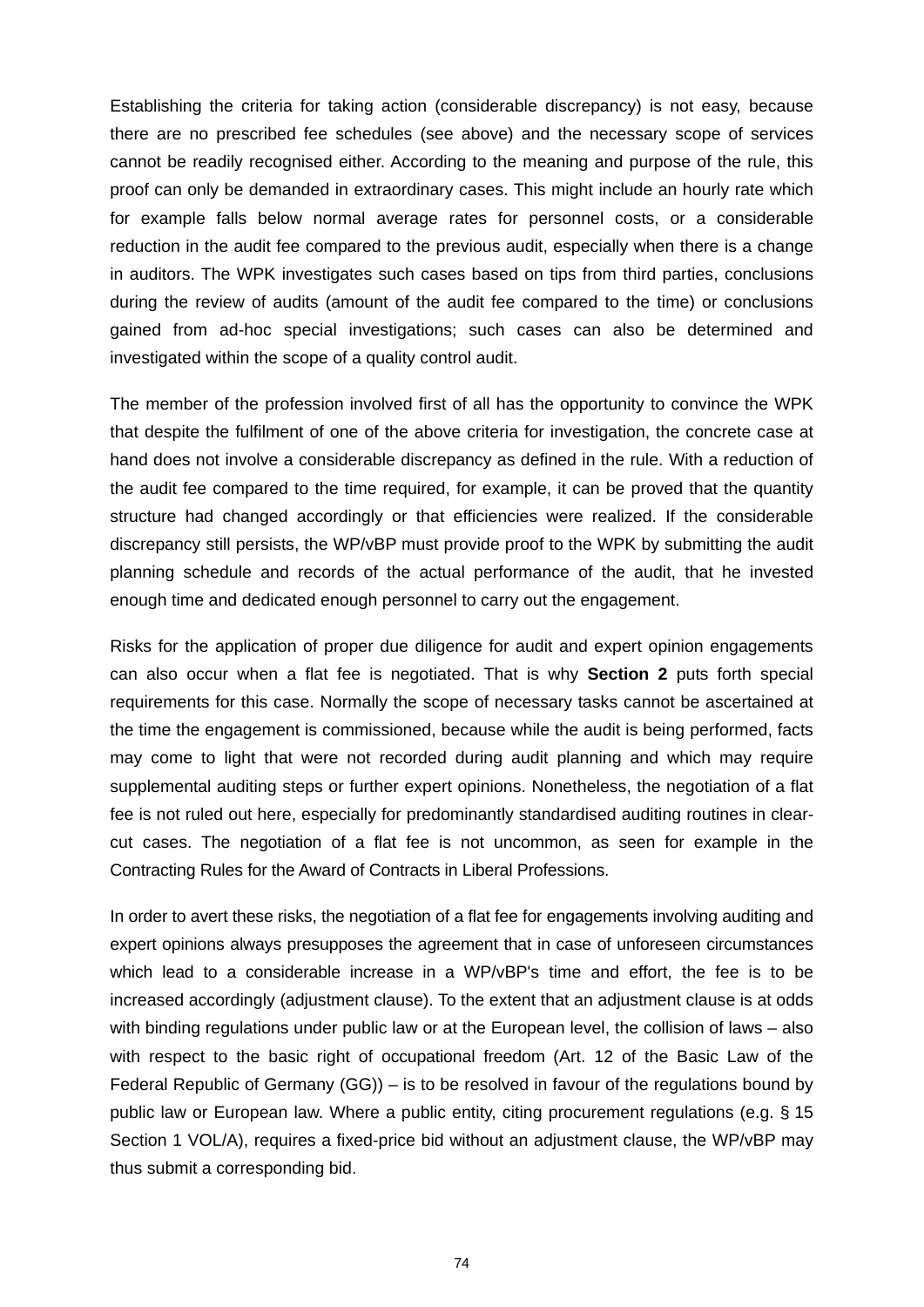The general provisions concerning remuneration contained in Section 1 also apply to flat fees as defined in Section 2, so that when there is a considerable discrepancy between the service rendered and the flat fee negotiated, the quality of the performed audit must be proven.

### **On § 27a:**

§ 27a is supplemental to § 32 WPO and is based on the charter authorisation of § 57 Section 4 No. 1a and 2a WPO.

**Section 1** is based on the implementation of Art. 28 (1) of the EU's 8<sup>th</sup> Directive and prescribes that for statutory auditor's opinions and respective audit reports issued by an auditing or bookkeeping firm, at least one of the auditors defined by § 24a Section 2 as being responsible for carrying out the audit must provide a signature. Previously this was already normal practise; however, neither the commercial code nor professional regulations had prescribed a binding rule to this effect. § 32 WPO is based exclusively on the issue as to the cases in which professional groups are allowed to sign for a Wirtschaftsprüfungsgesellschaft.

The rule does not change the fact that it involves the act of representing the Wirtschaftsprüfungsgesellschaft or Buchprüfungsgesellschaft appointed as the auditor of financial statements. In addition to the requirements regulated here, the prerequisites for legal representation must also be fulfilled. In this, the rule in Section 1 does not assume that the responsible WP/vBP has been granted a sole power of attorney.

If auditor's opinions and audit reports are co-signed by other persons, it must be documented in the practise that holds the position of responsible auditor. By giving a signature, this need not be expressly stated, because the concern of the EU's 8<sup>th</sup> Directive to be able to identify a responsible natural person is fulfilled anyway. It is customary for the responsible auditor to sign on the right-hand side.

**Section 2** clarifies that for assurance reports as defined in § 2 Section 1 WPO, which are not within the areas restricted to the WP/vBP, but in which the seal, however, is used voluntarily, the auditor's opinion and the audit report must be signed by at least one WP or vBP. The same requirements apply to expert opinions, as these also contain assurance reports.

For opinions that are restricted to the WP/vBP and which are therefore strictly subject to the use of the seal (comp. § 18 Section 1), it is only permissible for them to be signed by members of the profession anyway.

Through the rule in § 27a it should moreover be guaranteed that even with audits that are not subject to restrictions, the participation of WP/vBPs in the audit exercise can be documented if the authority to use a seal, restricted to the WP/vBP, is used and hereby additional trust is gained.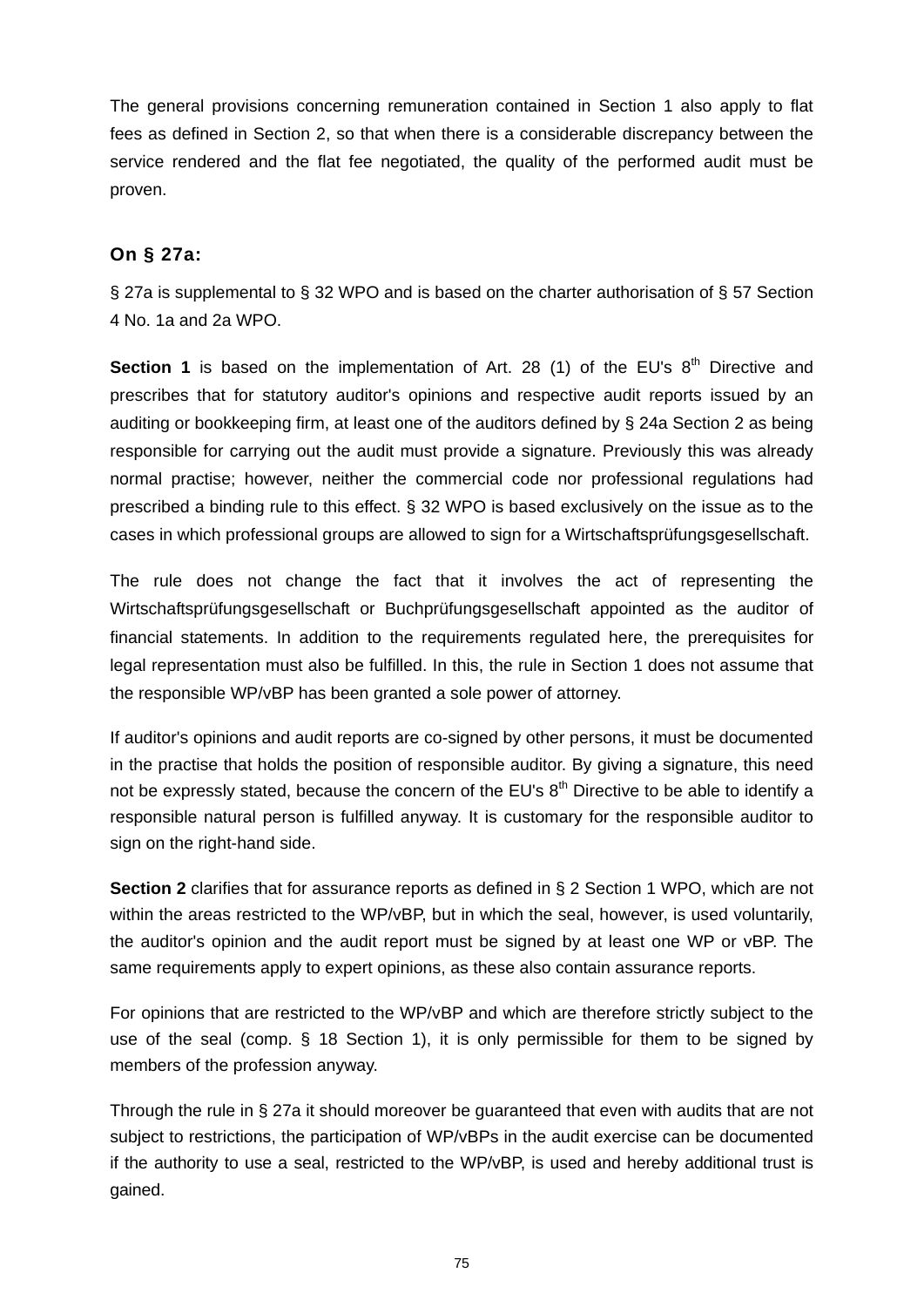Conversely, it does not matter whether the assurance report not subject to restrictions is prescribed by law, as is for example the incorporation audit according to  $\S$  33 of the Stock Corporation Act (AktG), or whether it involves a voluntary audit.

The rule applies to all forms of practising the profession. If the seal is used, an individual WP/vBP may not be represented solely by a tax accountant, rather he must also be represented by at least one WP or vBP, to the extent that representation is even acceptable or otherwise permissible. The same applies if an interdisciplinary joint practise is hired to complete an audit. At least one partner with WP/vBP qualifications or another WP or vBP capable of representing him must sign the auditor's opinion and report. Also in the case of professional firms, at least one WP/vBP authorised to represent the firm must co-sign.

# **Part 3: Special Professional Duties in Professional Collaboration**

#### **On Part 3:**

The charter authorisation gives the charter author in § 57 Section 4 No. 3 WPO the opportunity to regulate special professional duties related to the acceptance, performance and completion of engagements and client follow-up, in keeping reference files, jointly practising the profession, establishing and running auditing firms and becoming active beyond national borders as well as duties concerning conduct towards courts, public authorities, the Wirtschaftsprüferkammer and other members of the Wirtschaftsprüferkammer.

Because there is no apparent need for more specific rules, this charter authorisation is intended to be exercised in Part 3, with regard to joint professional practise and the establishment and running of auditing firms. Other rules are found in previous sections due to their material relevance.

The rules in Part 3 have the heading "special professional duties for professional collaboration", because not only joint professional practise as defined in § 44b Section 1 WPO (joint practise) but also the activity of members of the profession in auditing firms can be subsumed under the term "Professional Collaboration".

### **On § 28:**

According to § 28 joint practises appear only under the names and titles of their partners. It is permissible, however, to use a company or company-like name, whereby through the use of the supplement "and Partners" or similar additions one can allude the existence of a partnership, but this is not necessary. It is further permissible, alongside such a name, to also include one or several professional qualifications existing in the partnership, which are identical to the equivalent descriptions of their activity.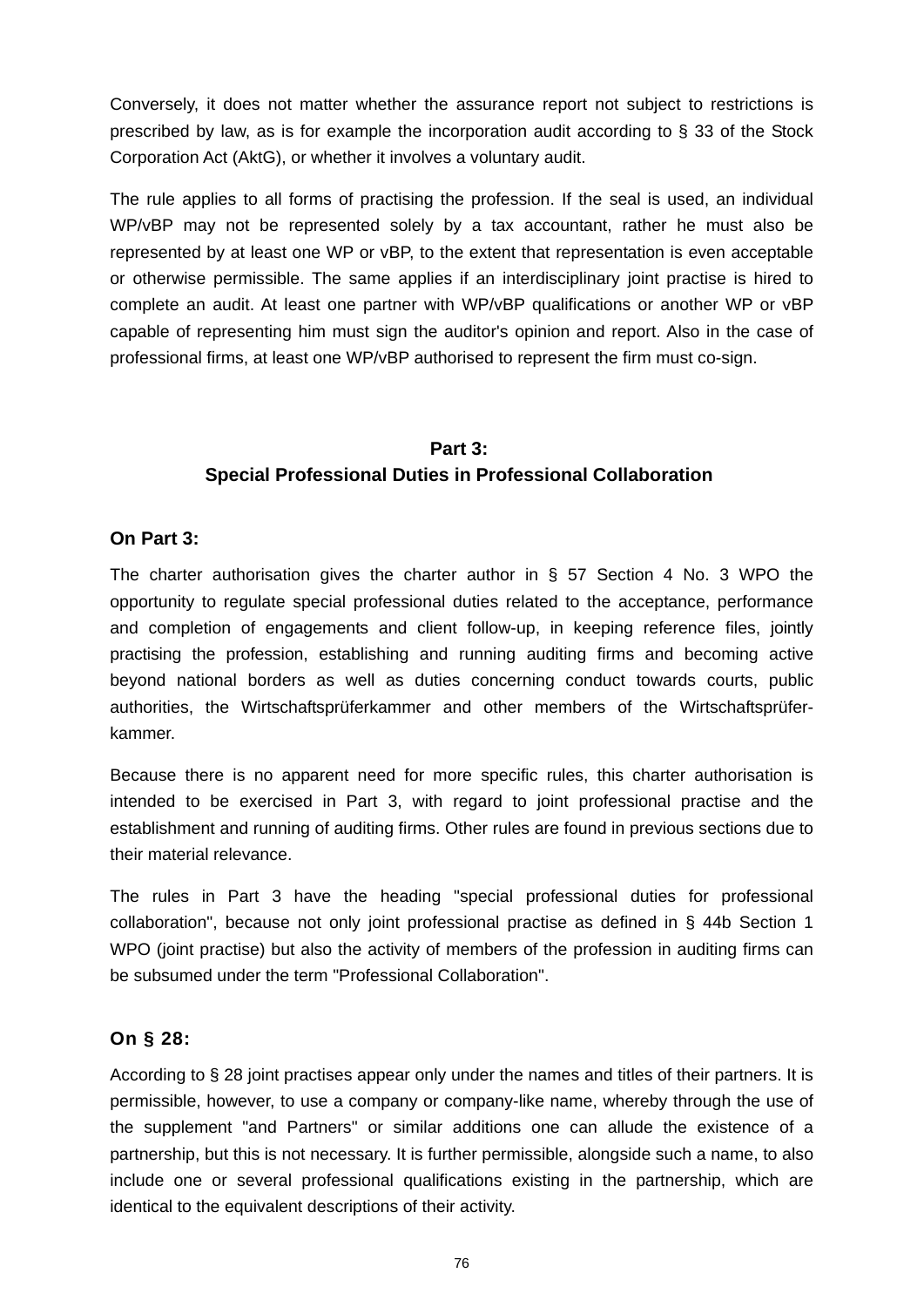If the details from **Section 3 Sentence 1** are not included on the letterhead, all of the professions and fields of activity occurring in the partnership are to be listed. In addition, in this case all the partners must be listed in the appropriate place along with their professional titles, or all this information must be disclosed in other ways via legal relations, i.e. by sending the current list of shareholders.

For joint practises with more than one location, the individual partners must be named with the professional place of business, because the occurrence under more than one place creates the impression that the individual partners have more than one office location.

### **On § 29:**

From § 31 WPO it follows that the term "Wirtschaftsprüfungsgesellschaft" is to be used "in its entirety". According to **Section 1** the designations for the professional firms are to be included in the corporate entity after the description of the legal entity, because otherwise the incorrect impression would be created that it was a "Wirtschaftsprüfungsgesellschaft mbH" ("Auditing Limited Liability Firm"), although in case of breach of duty, the professional firms offer much higher liability cover than would be the case with the statutory share capital of a Germany "GmbH" (limited liability company). Moreover, this makes it clear that the auditing firm is a special corporate entity (professional firm). In the case of dual recognition, i.e. if the company is also recognised as a tax accounting firm, the order in which the designations "Wirtschaftsprüfungsgesellschaft/Buchprüfungsgesellschaft" and "Steuerberatungsgesellschaft" occur makes no difference.

The rule in **Section 2** is intended to prevent the corporate entity or names of auditing firms from creating a link to companies or corporate groups that could become clients of the auditing firm, and thereby create the impression of lack of independence. This rule does not exclude joint company names and name components with such companies whose company purpose is at least partially compatible with the activity of a professional firm, as these are not outside the profession.

**Section 3 Sentence 1** is intended to ensure that only natural persons who are allowed to be shareholders shall give their names to Wirtschaftsprüfungsgesellschaften (partnerships). The further stipulations in **Sentence 2** correspond to the rules in § 28 Section 1 WPO for the activity of non-members of the profession as managing directors and extend these to the naming procedure. From a professional regulatory standpoint, **Sentence 4** allows for the continuation of a name without a time restriction after the resignation of a shareholder who started the practise under his name.

**Section 4** clarifies that from a professional regulatory perspective, auditing firms shall enjoy the right of continuance to keep their permissible company entity or name under existing law.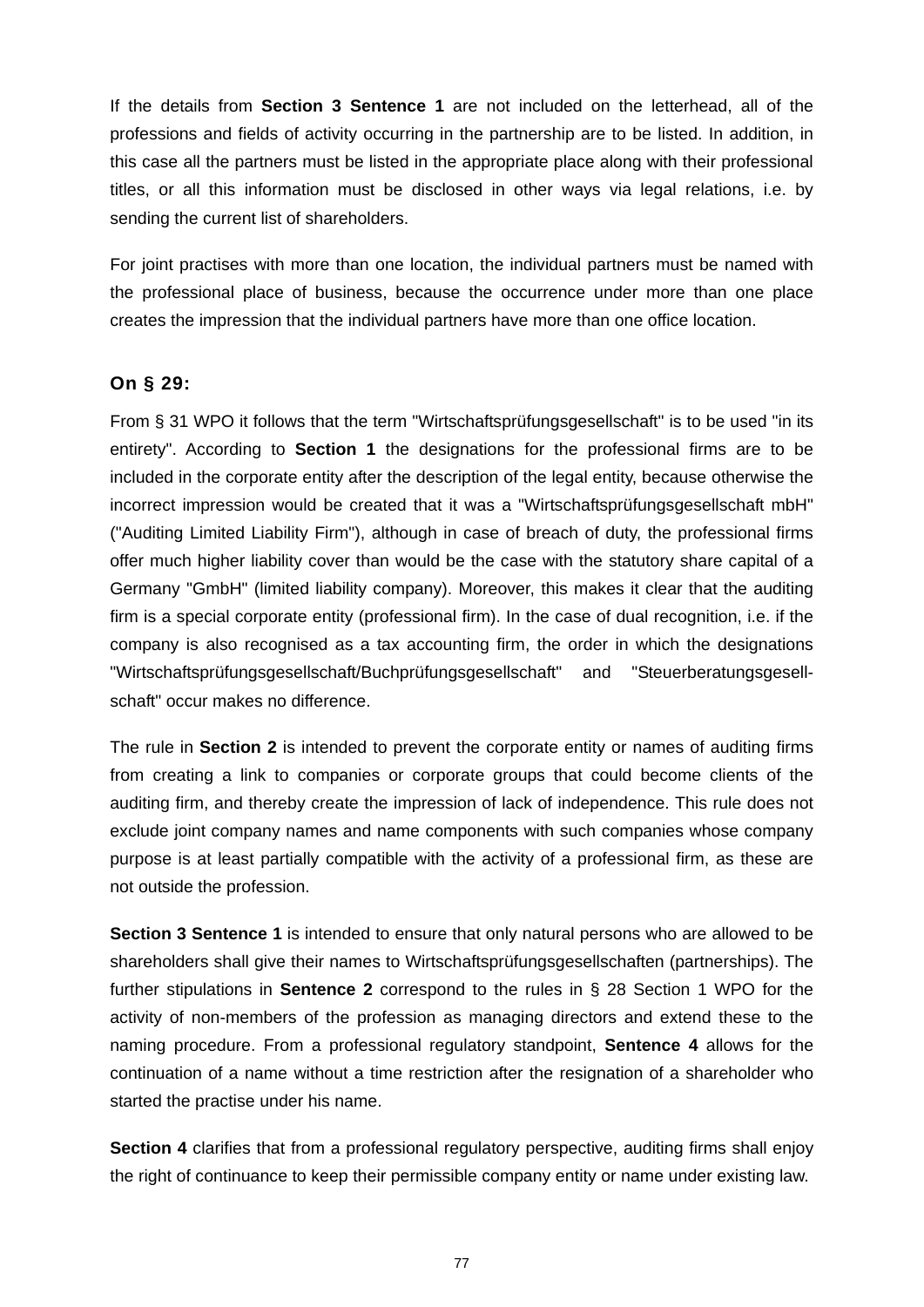According to **Section 5,** the Sections 1 to 4 shall be applied to Buchprüfungsgesellschaften *mutatis mutandis*. In adherence to the rule introduced with the Third WPO amendment in § 130 Section 2 WPO, the requirements of vereidigte Buchprüfer and Buchprüfungsgesellschaften may also be fulfilled by Wirtschaftsprüfer or Wirtschaftsprüfungsgesellschaften. This means, for example, that the Wirtschaftsprüfer or Wirtschaftsprüfungsgesellschaften may also be the sole name givers of Buchprüfungsgesellschaften. Through the rule now carried over into the charter, it does justice to the fact that the qualification of a vereidigter Buchprüfer is included in the comprehensive qualification of the Wirtschaftsprüfer, and the qualification of a vereidigter Buchprüfer also overlaps with that of a Wirtschaftsprüfer.

### **On § 30:**

The rule has been taken up in Part 3, as here it discusses the relationship to companies in the vastly predominant number of cases in which Wirtschaftsprüfungsgesellschaften/Buchprüfungsgesellschaften and/or Wirtschaftsprüfer and vereidigte Buchprüfer collaborate with one another.

**Section 1** regulates the use of the company entity or name of an auditing firm by other companies with regard to Wirtschaftsprüfungsgesellschaften and Buchprüfungsgesellschaften. In the exceptional case that another company, with which the professional firm has no working relationship whatsoever, uses significant elements of the corporate entity or name of the Wirtschaftsprüfungsgesellschaft or Buchprüfungsgesellschaft, the professional firm, already in its own interest, shall exercise its legal options, in particular according to fair competition laws, in order to forbid the other company from using that company entity or name.

The rule becomes significant when auditing firms are legally, contractually or de facto "connected" or there is otherwise very close collaboration between them.

In this case, it should be avoided that through participation in a commercial enterprise with an identical or similar name, by exploiting this name, its profits from commercial activity will accrue to the professional firm. Moreover, the commercial activity of third parties should not be brought into association with auditing firms and thus damage the reputation of the profession.

From the objective of the rule, it follows on the one hand, that there is only an obligation to exhaust all available legal possibilities. Moreover, the rule is not to be applied if the commercial company is not active within the WPO's area of application.

**Section 2** explains that Section 1 is applicable for Wirtschaftsprüfer and vereidigte Buchprüfer *mutatis mutandis*.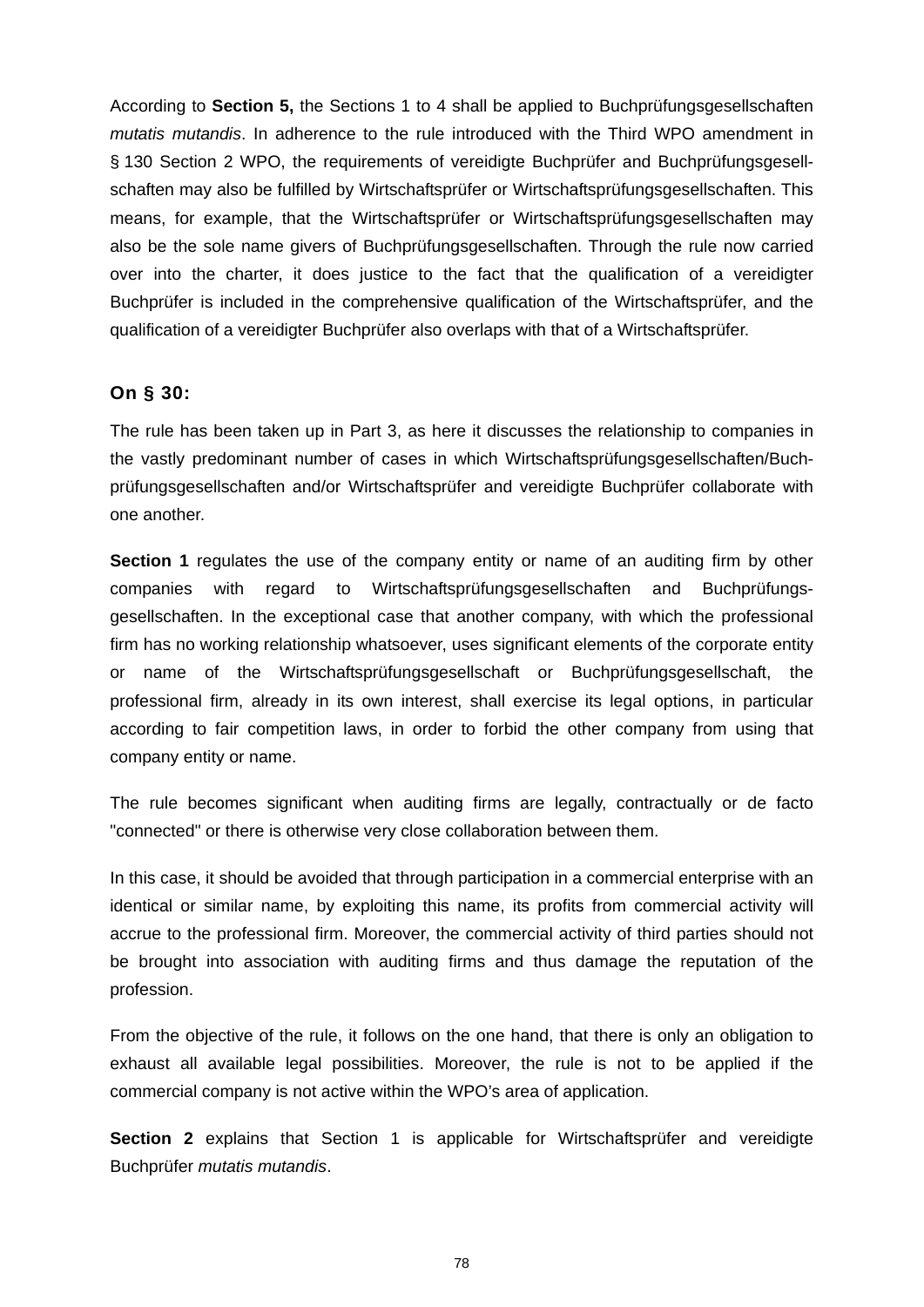### **Part 4:**

# **Special Professional Duties for Assuring the Quality of Professional Practise (§ 55b WPO)**

### **On Part 4:**

§ 57 Section 4 No. 5 WPO authorises the Wirtschaftsprüferkammer to regulate special professional duties to ensure the quality of professional practise. The rules now established in Section 4 serve to ensure the quality of professional practise, as they prescribe professional duties for the creation, monitoring and enforcement of a quality control system. According to § 55b WPO, Wirtschaftsprüfer and vereidigte Buchprüfer are to establish rules for adhering to the professional duties and monitor and enforce their implementation. While § 31 provides general guidelines for a quality control system, in § 32 minimum requirements are spelled out for a quality control system, if WP/vBPs carry out assurance reports. The professional duty to carry out inspections is regulated in § 33.

Through international requirements, as contained in the principles for ensuring audit quality developed by the IFAC (ISA 220: quality control for audit work and ISQC 1: Quality Control for Firms that Perform Audits and Reviews of Historical Financial Information, an Other Assurance and Related Services Engagements), which establish an international standard for quality control also in the services sector, service professions such as Wirtschaftsprüfer and vereidigte Buchprüfer are called upon to submit to quality control in practising their liberal profession.

The rules contained in this section regulate the minimum requirements for a quality control system.

## **On § 31:**

The rule is based on the charter authorisation of § 57 Section 4 No. 5 WPO. The objective of the rule is to ensure that through the creation of a quality control system, its supervision and implementation, WP/vBP practises uphold a high quality of professionalism in the interest of the public. It deals with the professional duty to establish a quality control system according to § 55b WPO.

The establishment of a quality control system according to  $\S$  55b WPO is a general professional duty. It applies to the entire profession, regardless of size and activity of the WP/vBP practise. § 31 makes it clear that the professional regulatory necessary of a quality control system is to be guided by the field of activity and the individual status of the WP/vBP practise. To that extent, the quality control system of a single WP/vBP has to meet different professional regulatory standards than the quality control system of a large international auditing firm. The head of the practise shall decide on his own responsibility which rules are to be introduced in the practise.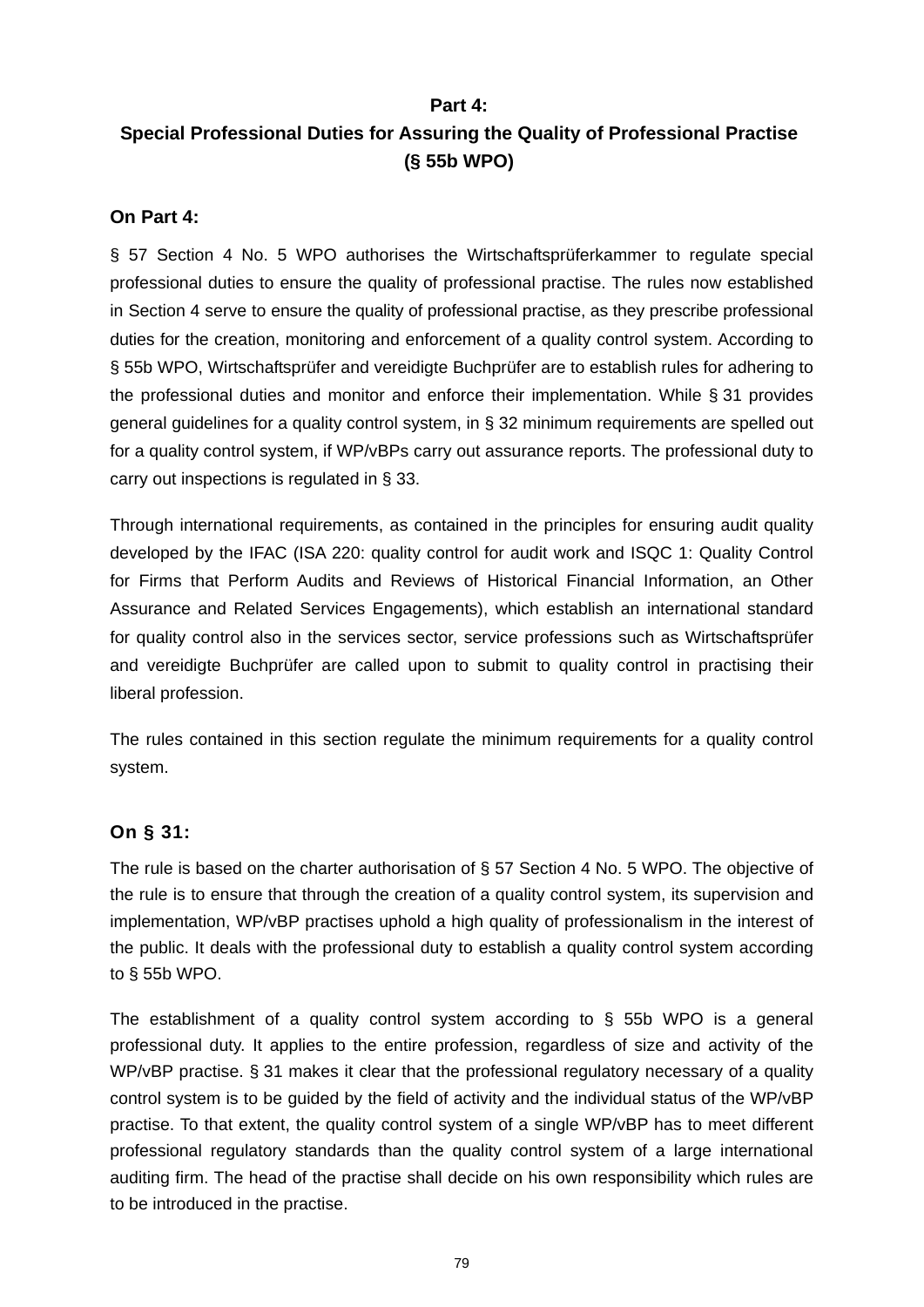The professional duty to introduce, monitor and enforce the rules for the quality control system is the duty of the practise owner. He can delegate these tasks to qualified persons with appropriate authority to act. In this case he is obliged to ensure through supervision that the professional duties according to § 55b Sentence 1 WPO, **§ 31 Section 1 Sentence 1** are fulfilled.

A quality control system can only be effective if the employees working for the WP/vBP are informed of the rules. The significance of the duty to instruct employees about the quality control system is once again clearly spelled out in **Section 1 Sentence 2**.

In **Section 1 Sentence 3** it is made clear that the WP/vBP's obligation to monitor the quality control systems, which is already stated in § 55b Sentence 1 WPO, includes the adequacy and effectiveness of the quality control system. If defects are found in this context, care should be taken to eliminate the defects and fulfil the professional duties. Monitoring is normally carried out within the scope of an inspection according to § 33.

**Section 2** serves to clarify the professional duty to clearly delegate responsibilities in the WP/vBP practise according to § 43 Section 1 Sentence 1 WPO (e.g. responsibility for accepting engagements, hiring and evaluating employees or for processing the individual engagements). Clear responsibilities also need to be established for quality control in the WP/vBP practise.

The importance of establishing responsibilities is followed by the duty to document the responsibilities once established.

Through the rule in **Section 3** it is ensured that the rules for the quality control system can be easily understood. This not only applies to the ability of the individual user to understand them but also to that of the quality control auditor.

The scope and content of the documentation of the quality control systems are to be guided by the individual situation (e.g. organisational structure) of each individual WP/vBP practises.

## **On § 32:**

The rule is based on the charter authorisation of § 57 Section 4 No. 5 WPO.

This rule clearly delineates the provisions the quality control system must contain if the WP/vBP practise performs assurance reports and uses the professional seal. The decision as to which concrete provisions are to be introduced shall be made dependent on the requirements of the WP/vBP practise. It is up to the practise to decide how it wishes to guarantee adherence to the professional duties it is observing.

The obligation to set up a quality control system in the WP/vBP practise is an expression of conscientious professional practise according to § 43 Section 1 Sentence 1 WPO, as is clarified in § 55b WPO.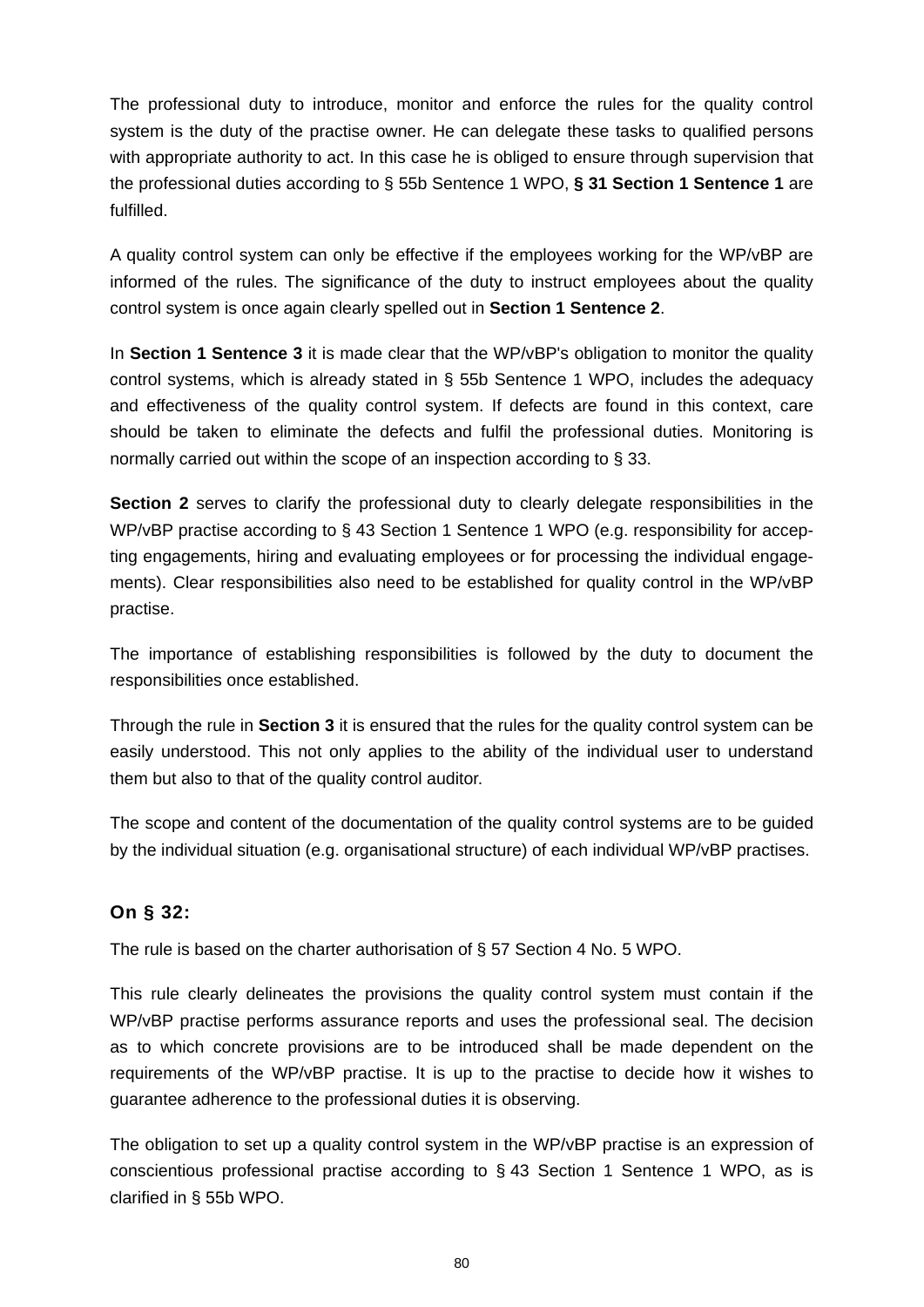Through § 32 no new professional duties are created. It is, however, a professional duty to create a quality control system. It should be taken in to consideration that in case of material or legal changes, the rules of the existing quality control systems are to be adapted within a reasonable timeframe.

The WP/vBP practise is to devise rules for ensuring adherence to professional duties. The professional duties for which rules are to be devised are regulated in Part 3 of WPO and in Part 1 (General Professional Duties) and 2 (Special Professional Duties in Performing Audits and Preparing Expert Opinions) of the WP/vBP professional charter. The WP/vBP practise is only to create rules for these professional duties if this is necessary based on the WP/vBP practise's structure and field of activity. The rules must be reasonable.

Of special importance is the safeguarding of the independence, impartiality and avoidance of suspected bias (§§ 1 to 3 and 20 to 24). The rules must ensure adherence to these professional duties for practise management. Rules are necessary for employees to the extent that they are assigned to the processing of engagements. For these employees, it is recommended that they implement a routine survey. It can be assumed that an annual employee survey would normally be sufficient.

Rules are to be established for surveying employees on an ad-hoc basis. Ad-hoc surveys of employees are to be included in the planning of the processing of audits or for other matters in order to safeguard the professional duties of independence, impartiality and avoidance of suspected bias.

To safeguard these professional duties, rules are to provide that a person be designated to clear up any detailed queries, instruct employees on the professional duties or the rules in case they these duties are jeopardised.

Provisions are to be introduced which ensure that engagements will only be accepted or continued for which there is adequate expertise and required time for completion, as well as qualified employees (§ 4 Section 2 and Section 3). The provisions much also sufficiently ensure that engagements will only be accepted or continued if they do not jeopardise the reputation or the economic standing of the practise.

### **On § 33:**

The rule is based on the charter authorisation pursuant to § 57 Section 4 No. 5 WPO.

Inspection is an integral element of quality control. In order to ensure compliance with professional duties arising from § 33, when handling assurance audits, for which the professional seal is used, provisions in the quality control system of the WP/vBP practise are to be established according to § 32 No. 13.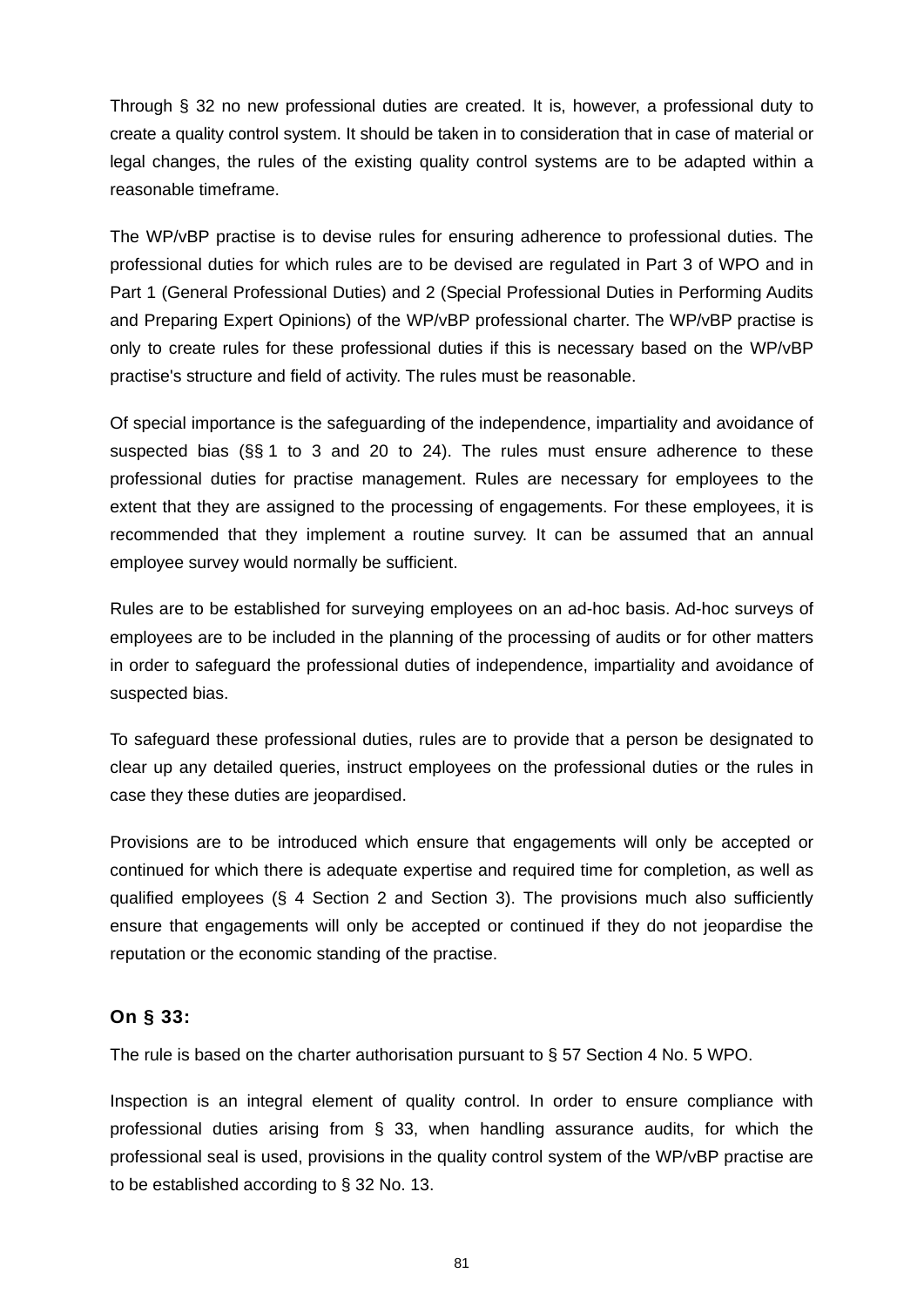The inspection is to ensure that the quality control system conforms to the statutory requirements and professional standards required of the WP/vBP's practise and if necessary make required modifications **(Section 3).** 

The inspection is to be carried out at appropriate intervals. It is to be carried out when there is cause to do so or if the conditions of the WP/vBP practise have changed such that the quality control system is to be adapted to the changed conditions.

It is to be carried out a minimum of every three years. The inspection is to be conducted by sufficiently experienced, skilled, and personally qualified persons. Within the scope of the audit inspection, no persons may be involved who were directly responsible for these engagements or assigned to accompany them as quality control officers. It does not have to involve a WP/vBP.

If no qualified persons are available and depending upon the type and scope of the engagements handled by the WP/vBP, it would not be reasonable to call in an outside expert, the WP/vBP may also perform the inspection as part of a "self-assessment". The performance of the inspection by way of self-assessment requires a proper time interval for processing the individual engagement. The grounds for carrying out the inspection by way of self-assessment are to be documented. Self-assessment is not sufficient, however, in practises that audit a company of public interest as defined by § 319a of the German Commercial Code (HGB). In these cases if necessary, external WP/vBPs are to be assigned to handle the inspection. Whereby it should be ensured that these WP/vBPs are sufficiently experienced, professionally and personally, to assume this task. For practises with several locations it is appropriate to seek persons outside the practise to perform the inspection.

Normally the engagements that have been completed in the inspection period are to be included in the inspection. Relevant engagements within the WP/vBP practise's area of specialty are to be included. The WP/vBP responsible for the processing of each individual engagement is to be informed of any faults discovered in the processing of each individual engagement.

As a result of the inspection, any faults discovered are to be documented according the adequacy and effectiveness of the quality control program. The documentation must also include recommendations on how to correct the discovered faults. The WP/vBP practise has to decide which measures are to be taken.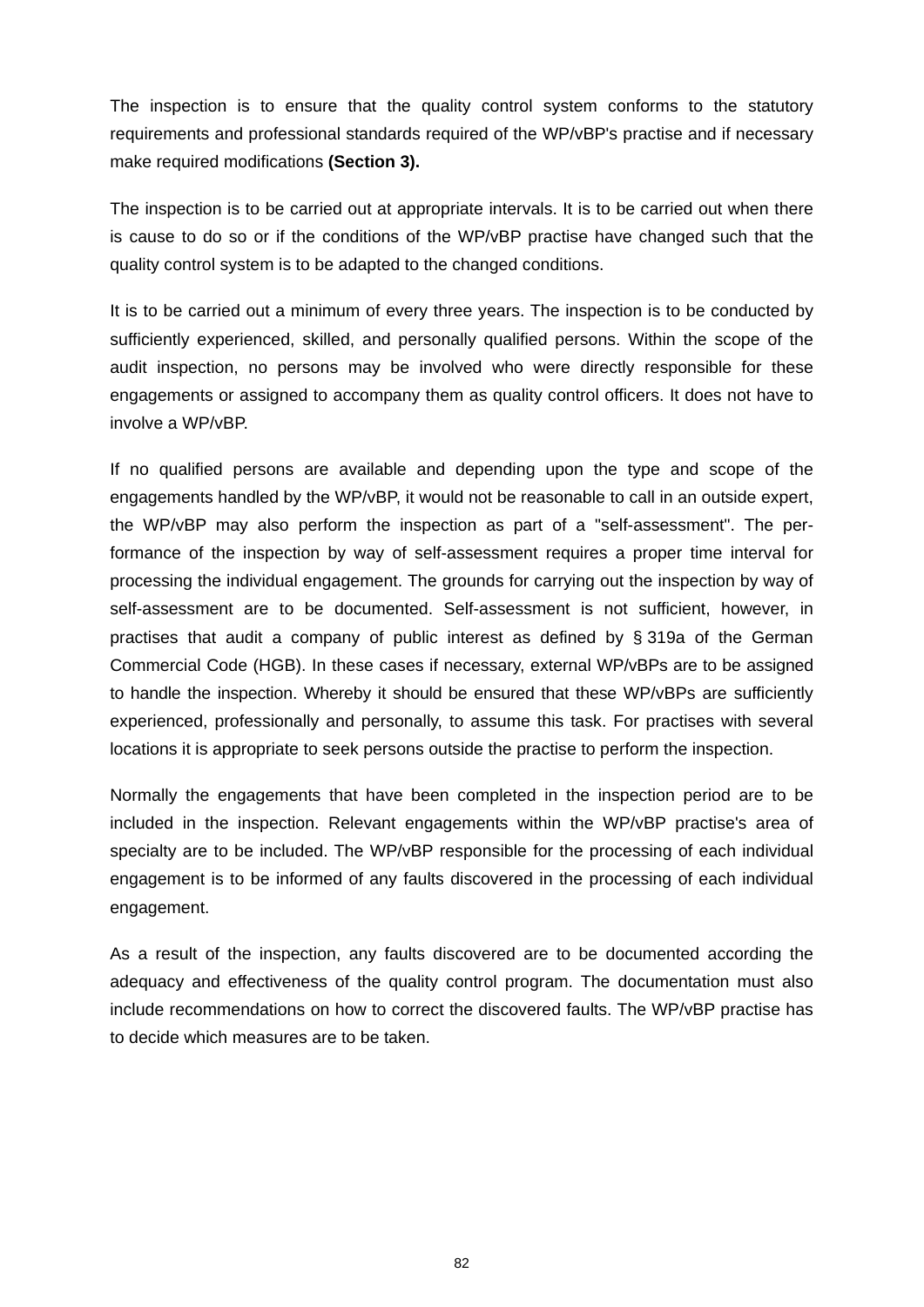## **Part 5: Final Provisions**

### **On § 34:**

**Section 1** circumscribes the professional charter's scope. The member groups are fully covered by the provisions of Section 1 WPO. The voluntary members according to § 58 Section 2 WPO are not subject to the application of the professional charter.

The term employee is used in various places in the professional charter (comp. §§ 5, 6, 32). Unless otherwise stated in the provisions, this includes all employees hired by the WP/vBP.

For Wirtschaftsprüfungsgesellschaften and Buchprüfungsgesellschaften, Section1 p. 2 corresponds to § 56 Section 1 WPO. Members of the management board, managing directors or partners with unlimited liability of a Wirtschaftsprüfungsgesellschaft or Buchprüfungsgesellschaft are included through § 58 Section 1 p. 1 WPO.

As a rule, the provisions of the professional charter apply to all members of the Wirtschaftsprüferkammer pursuant to § 58 Section 1 WPO. There are special cases within the provisions that pertain exclusively to Wirtschaftsprüfungsgesellschaften and Buchprüfungsgesellschaften.

For WP/vBPs who are at the same time tax advisors, lawyers and/or notaries, as a consequence of a ruling by the German Federal Administrative Court, there is a restriction of the application of the professional charter also in substantive terms. In this decision (WPK Mitteilungen 2001, 70 et seq.) the WPO and the professional charter were declared inapplicable if a member of the profession, who is simultaneously a tax advisor, runs a branch office, to the extent that he exclusively practises as a tax advisor in the branch office and makes this clearly known by solely acting as a tax advisor. According to the view of the Wirtschaftsprüferkammer, the decision is based on a general legal precept that has ramifications for all professional statutes and thus for the applicability of the professional charter overall.

Subsequently, in particular the separation between the activity in a WP/vBP single practise and the activity in a single-practise tax office/law firm is generally possible. The same applies to other forms of practising the profession. Members of the profession with multiple qualifications can therefore on the one hand, for example, practise in a joint practise as a tax advisor or a lawyer and on the other hand as a WP/vBP in a single practise or as an employee hired by one of the auditing/bookkeeping firms.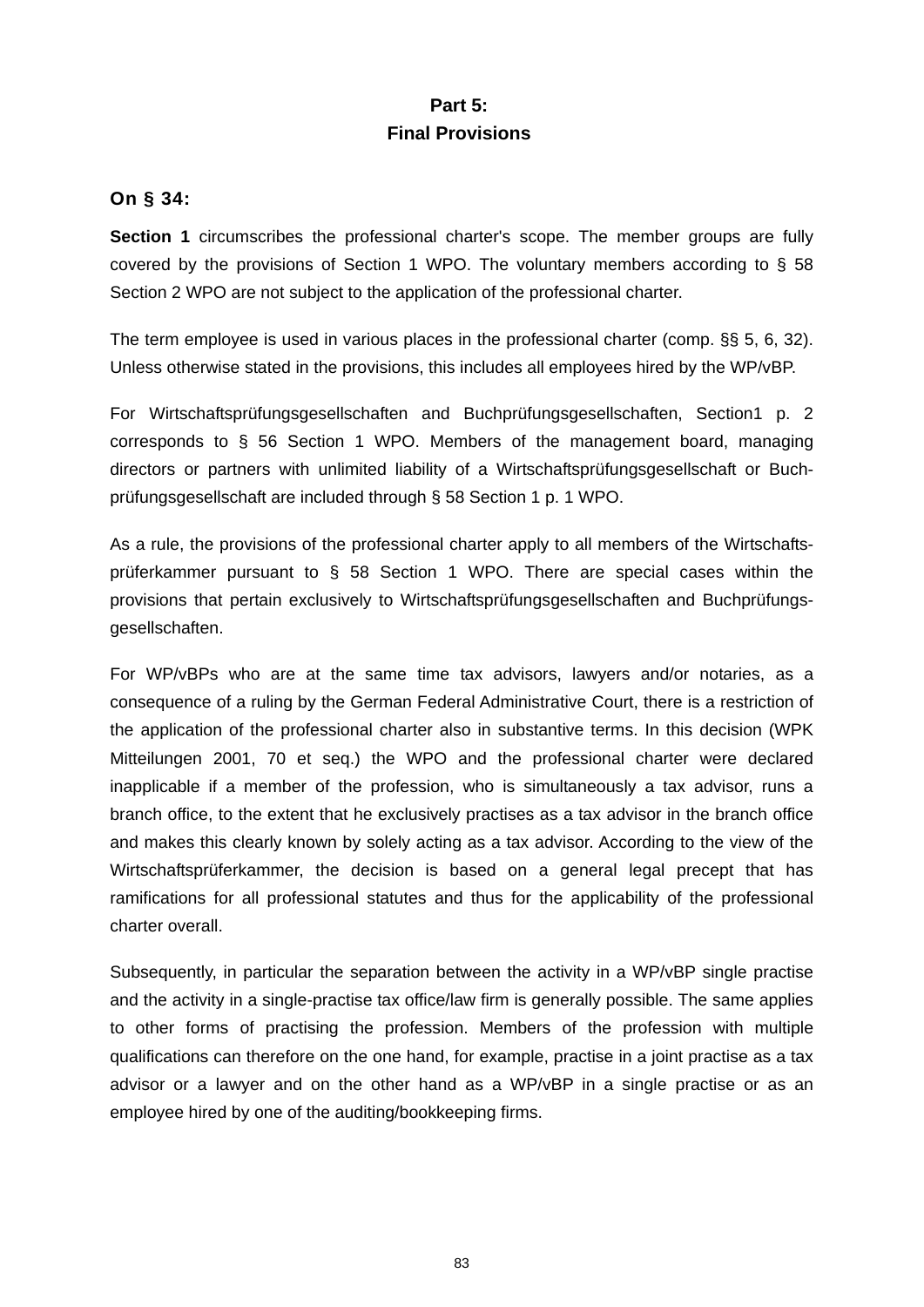The possibility of separation only exists under the condition, however, that the separation of professional activities vis-à-vis third parties, in particular towards clients, is made unmistakably clear. This applies in particular to the area of announcements. A sufficientlyclear announcement of the separation should proceed in such a way that the announcement within the scope of the activity as a tax advisor or lawyer (whether in a single practise or in a joint practise etc.) shall not make any direct reference to the additional qualification as WP/vBP (in business records, practise signage, practise brochures, directories, Internet, etc.).

A reference to the special professional practise as WP/vBP according to the principles of cooperation, i.e. in the footer of the official letterhead, is not excluded by this. In any case it must be made clear that within the scope of activity as tax advisor or lawyer, no reserved duties can be performed by the WP/vBP.

Moreover, the separation, as it is announced, must also be implemented by an appropriate practise organisation, especially with regard to the processing of clients engagements. The organisational separation will not be questioned, however, solely on the basis of the various professional activities being performed in close proximity to one another. Even if the activities are being carried out at the same address, this will not be challenged based on the professional charter. On the other hand, a physical separation underscores efforts to achieve organisational separation.

These principles are to be applied to professional firms *mutatis mutandis*. Whereby the use of the complete company entity for the separated area remains permissible according to the professional charter. The use of a different branch office firm according to § 31 WPO must also include the term "Wirtschaftsprüfungsgesellschaft" or according to § 128 Section 2 WPO the term "Buchprüfungsgesellschaft". Also in the case of so-called "dual-track" audit firms, the sole use of the term "Steuerberatungsgesellschaft" while leaving out the title WPG/BPG is impermissible. The separation of professional activities must then be made clear in another way (e.g. by including an explanatory addendum to the letterhead of the branch or in miscellaneous materials).

The ramifications of the permissibility, according to the professional charter, of the separation of certain activities from the professional practise of WP/vBP, along with the risks in terms of liability and insurance, still have not been completely resolved.

As opposed to the complete separability of true second professions, the permissible activities for Wirtschaftsprüfer according to § 2 WPO and vereidigte Buchprüfer according to § 129 WPO are also essentially subject to the provisions of WPO and the professional charter even if they do not work in the restricted field.